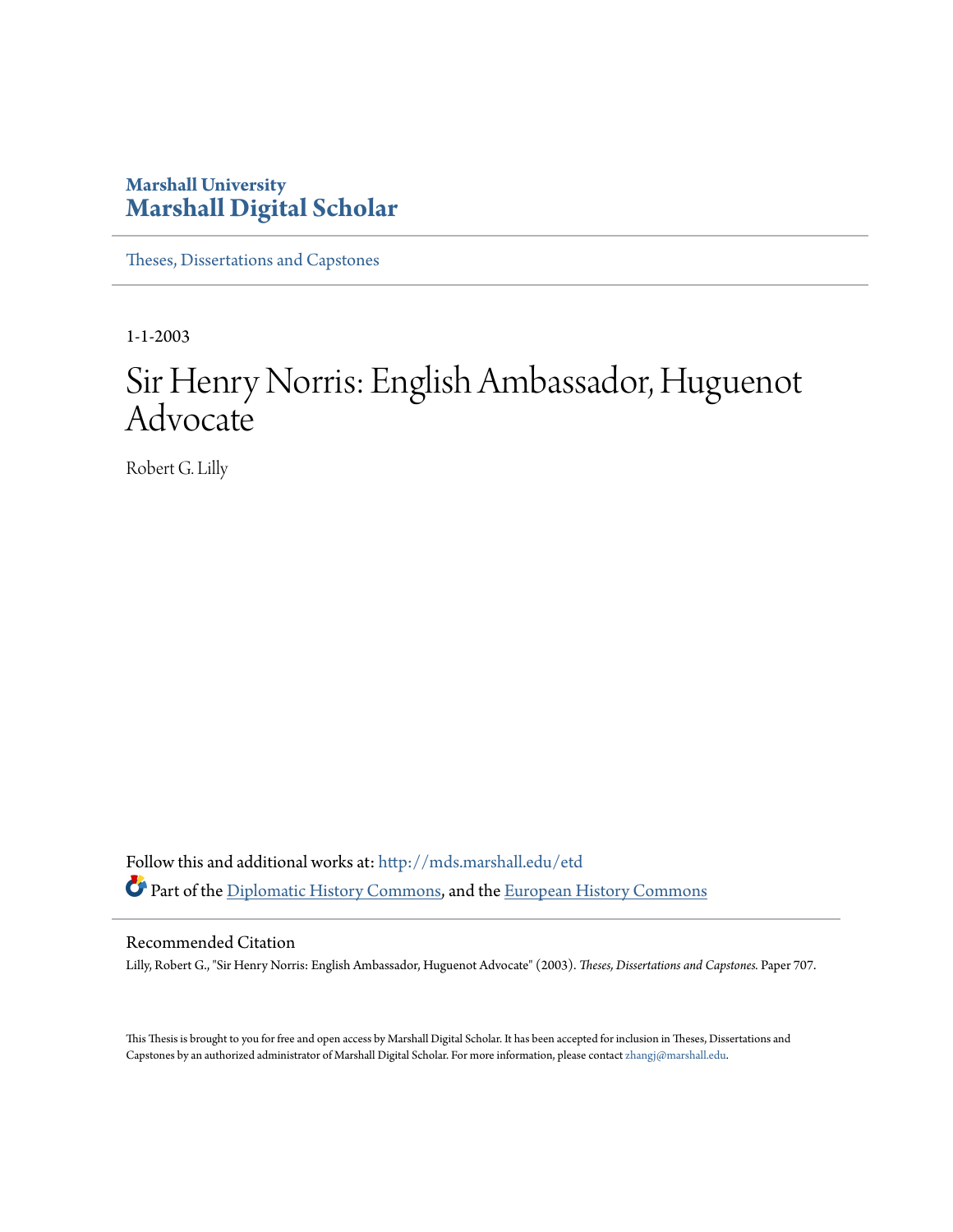Sir Henry Norris: English Ambassador, Huguenot Advocate

Thesis submitted to The Graduate College of Marshall University

In partial fulfillment of the Requirements for the degree of Master of Arts **History** 

by

Robert G. Lilly

Committee Members Dr. William G. Palmer, Committee Chairperson Dr. Montserrat Miller Dr. David L. Kenley

> Marshall University Huntington, West Virginia

> > April, 2003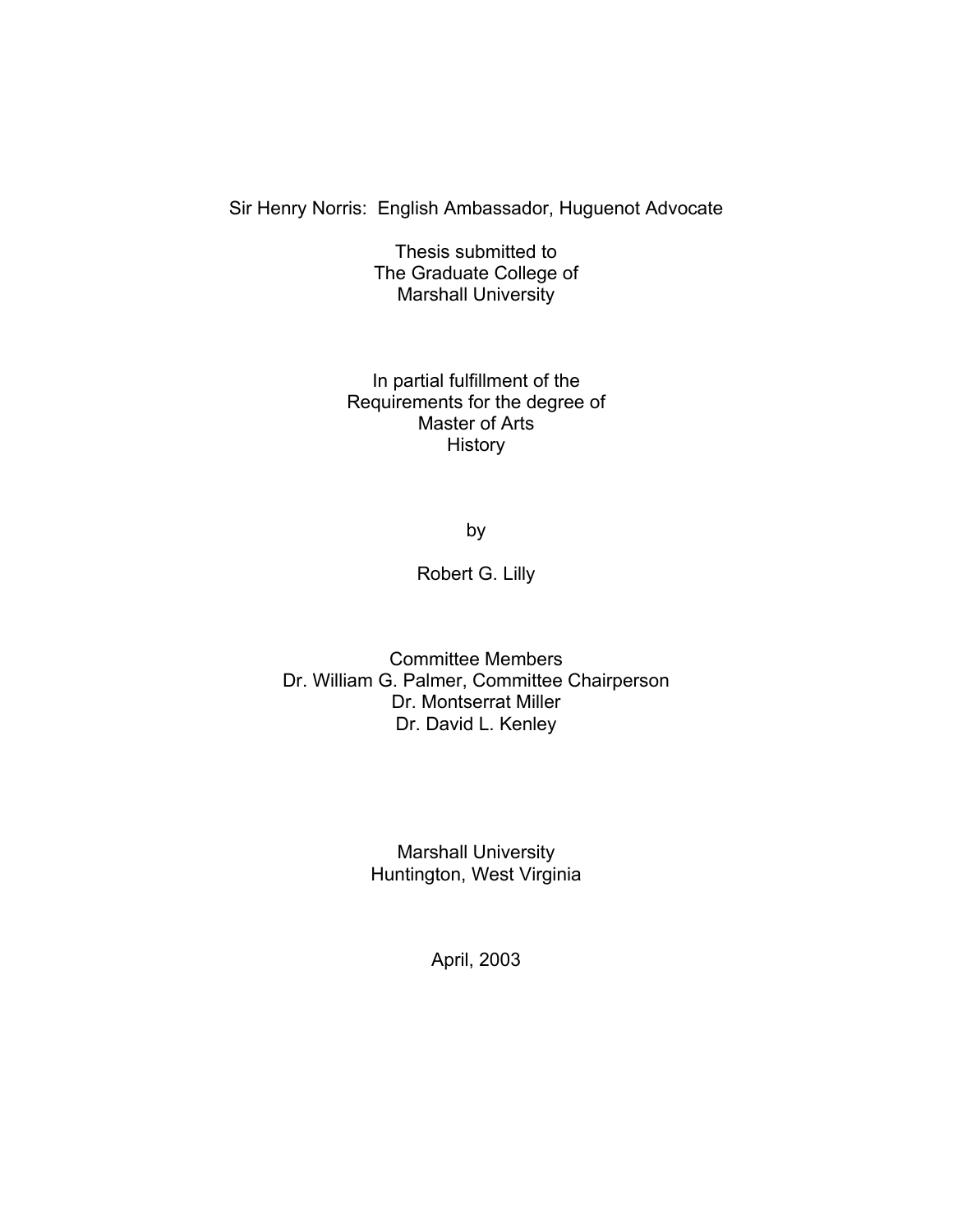## Abstract

# Sir Henry Norris: English Ambassador, Huguenot Advocate Robert G. Lilly

 Henry Norris served as English ambassador in France from 1567 to 1571, during the second and third French wars of religion, fought between Protestant Huguenots and the ruling Catholics. As ambassador Norris was able to help convince his reluctant Queen, Elizabeth I, to provide aid to her fellow Protestants in France. Elizabeth also entrusted Norris with the task of persuading the French authorities to refrain from sending forces to aid the deposed Scottish Queen Mary and Catholic rebels in the North of England. Despite contemporary criticism that he was inexperienced, and criticism from modern historians that he was ineffective, this thesis shows that Norris played an important role in England's diplomatic relationship with France during his ambassadorship, and his vocal support for the Huguenots helped pioneer the idea of religious pluralism accepted in modern democracies.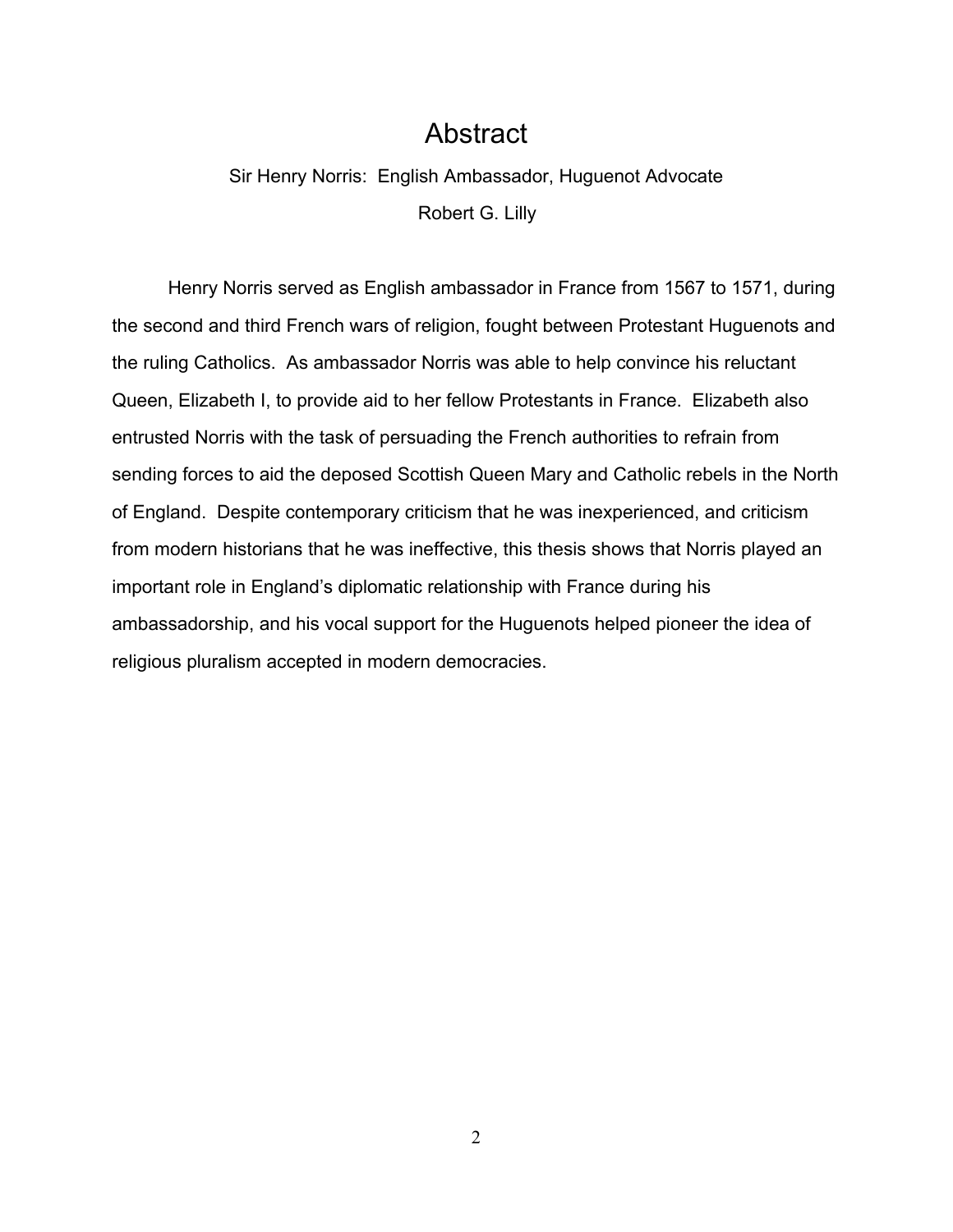### Acknowledgments

 I wish to thank my wife Lisa, who patiently allowed me the time to work on my thesis. I also want to thank my four children, Miles, Kaitlyn, Caleb and Leilani, who all put up with me spending numerous hours in front of the computer working on this thesis.

 I would also like to thank the members of my thesis committee for their support and direction in writing this thesis. Dr. Bill Palmer, my thesis advisor, gave me advice in selecting a topic, insights into where to find primary source material, and direction in the structure of my thesis. Dr. Montserrat Miller gave me tremendous advice on grammatical construction as well as helping me see how my thesis fit into the historiography of this time period. Finally, Dr. David Kenley helped me attempt to make my thesis more understandable to those who were not familiar with the area and time period I was describing.

 Finally, I would like to thank the many among the library and graduate college staff who answered my questions and helped me find material that I needed to complete my thesis.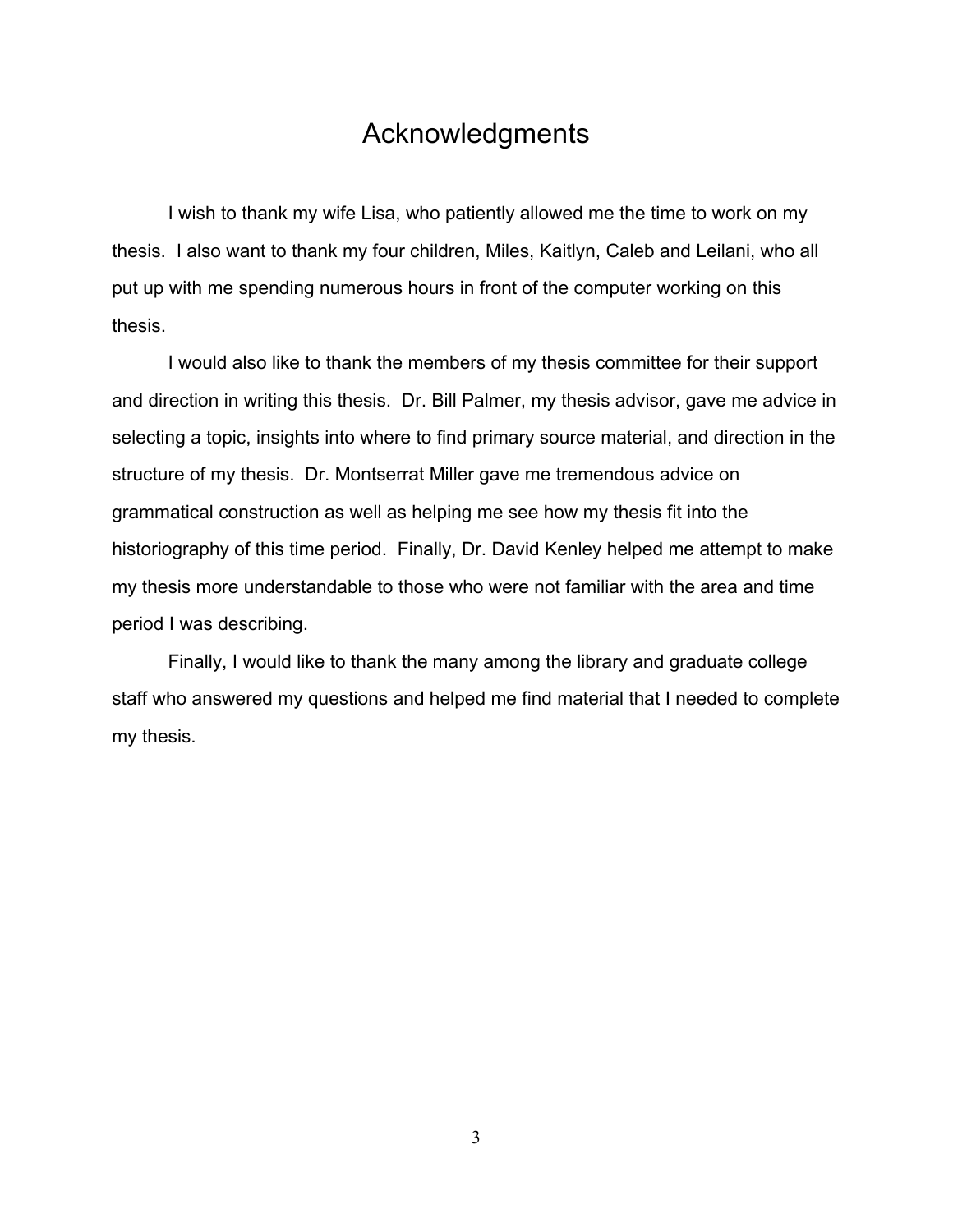# Table of Contents

| Introduction                        | 5   |
|-------------------------------------|-----|
| <b>Chapter One</b>                  | 14  |
| An Uneasy Peace Turns to War        |     |
| <b>Chapter Two</b>                  | 42  |
| A Bellicose Peace                   |     |
| <b>Chapter Three</b>                | 67  |
| A Personal War                      |     |
| <b>Chapter Four</b>                 | 94  |
| Trouble in England                  |     |
| <b>Chapter Five</b>                 | 123 |
| Peace in France and Home to England |     |
| Conclusion                          | 148 |
|                                     |     |
| Bibliography                        | 154 |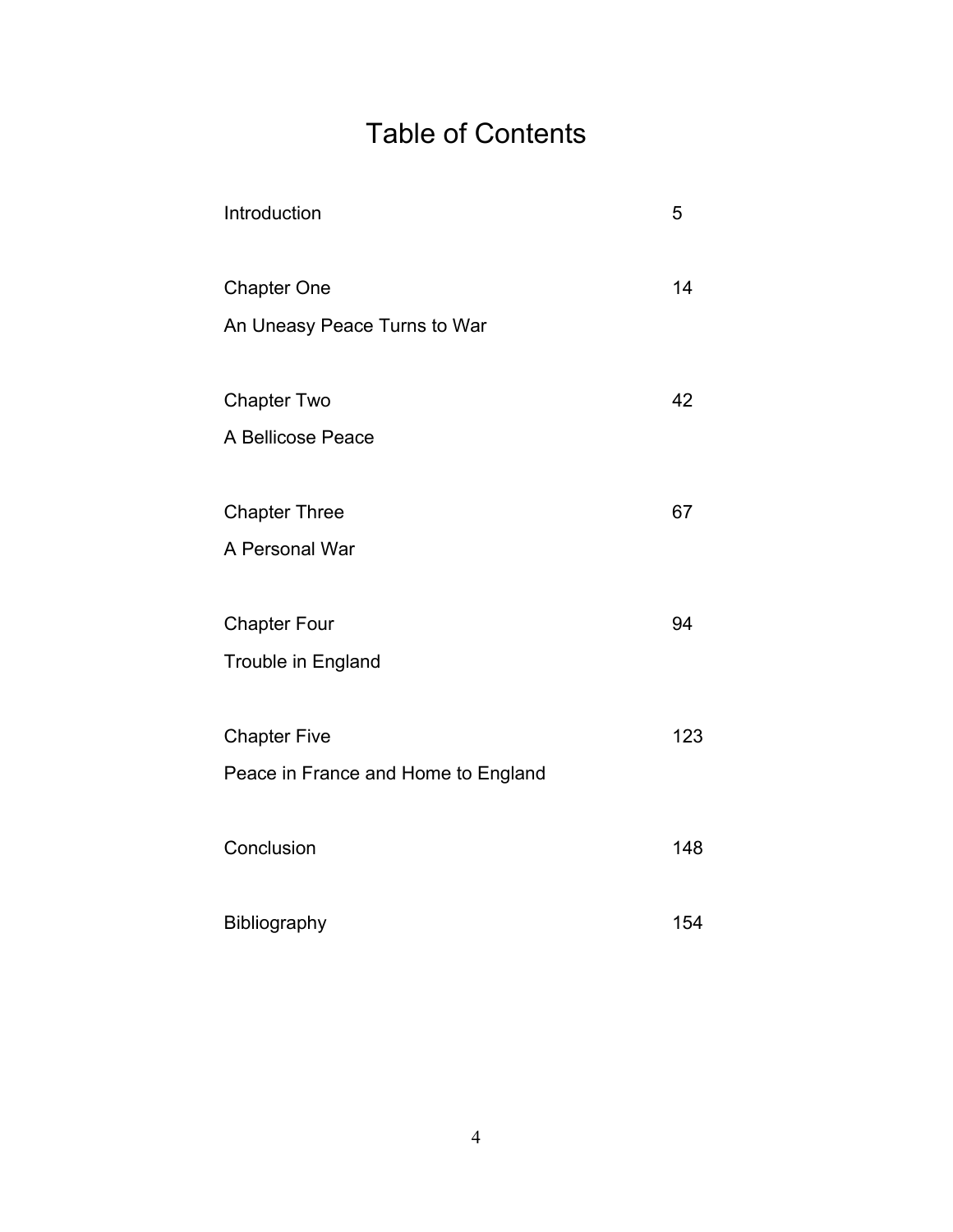#### **Introduction**

 This thesis involves studying the correspondence of Sir Henry Norris, the English ambassador to France between 1567 and 1571, primarily to William Cecil, Secretary to Queen Elizabeth, and to Elizabeth, as well as their letters to him. During much of this period the Huguenots, or French Protestants, were fighting against the Catholic majority in France, including the King and his family, in the second and third French religious wars. Most of Norris's correspondence discussed these conflicts, which were hot issues in the Privy Council of Queen Elizabeth. This research shows that Norris was strongly supportive of the Huguenot cause and repeatedly urged England to send aid to the French Protestants. Although Queen Elizabeth did not send any aid to the Huguenots during the second French religious war, Norris's correspondence played a large role in convincing her to aid the French Protestants in the third French religious war. Moreover, Norris's support of the Huguenots, a religious minority, in Catholic France, helped plant the seeds for religious pleuralism in modern society, even though he would not have advocated such pleuralism in his own country, England.

 While ambassador to France, Norris provided numerous dispatches concerning the situation in France to Cecil and to Elizabeth. Quite a bit has been written about Francis Walsingham, Norris's successor in the ambassadorship in Paris, who later became Secretary of State. In addition, historians have written books about William Cecil, later known as Lord Burghley, Secretary to Elizabeth during this time, and about Robert Dudley, Earl of Leicester, both recipients of Norris's correspondence.<sup>1</sup> However, no journal articles, book chapters, or dissertations have focused solely on Norris's years as ambassador, how he viewed the French religious wars, and his role in English

1

<sup>1</sup> See Conyers Read, *Mr. Secretary Cecil and Queen Elizabeth* (London: Jonathan Cape,1962), and Elizabeth Jenkins, *Elizabeth and Leicester* (First American edition. New York: Coward-McCann, Inc., 1962)..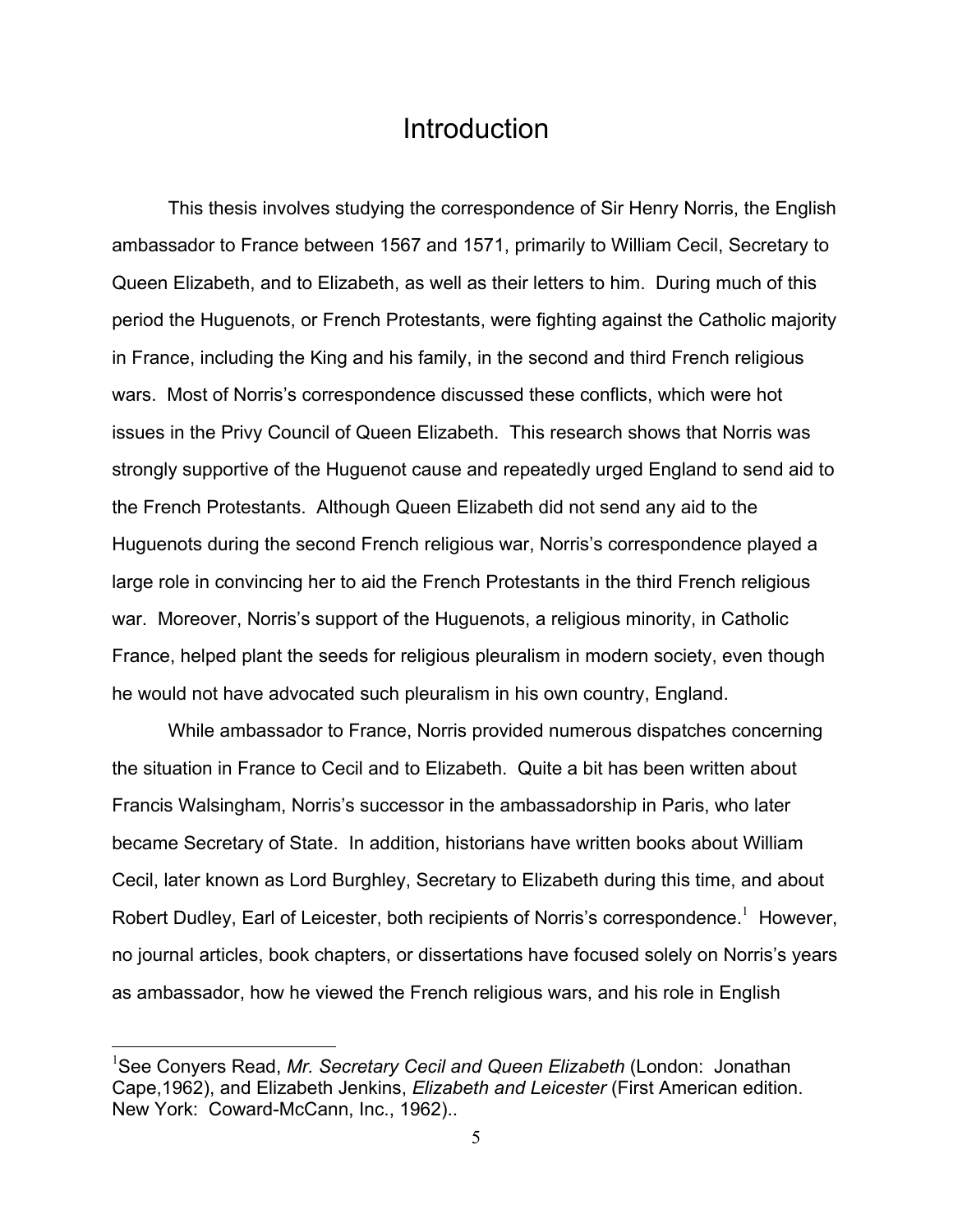foreign policy during this time.

1

 The main primary source for this thesis is *Calendar of State Papers*: *Foreign*  Series.<sup>2</sup> This reference documents the existing correspondence of men in the foreign service, including Norris, to officials in England, as well as responses to those letters. The letters of Norris chronicled many of the conflicts of the French religious wars, and gave commentary on what was occurring.

 The letters of Norris are an important primary source for the history of the second and third religious wars in France and in English diplomatic history during this time. For example, N.M. Sutherland, in his book about the French religious wars as part of a wider European struggle, *The Massacre of St. Bartholomew and the European Conflict, 1559-1572*, uses Norris's letters extensively as primary source material for what occurred in the wars.<sup>3</sup> Also, Conyers Read, in his biographical work on Secretary Cecil before he became Lord Burghley, *Mr. Secretary Cecil and Queen Elizabeth*, employs the correspondence between Cecil and Norris to describe much of Cecil's career as it relates to his foreign diplomacy. $4$  Yet, while these historians utilized the letters of Ambassador Norris, they did so solely to relate the history of other events, and their reference to Norris was incidental to their main purposes. This thesis will focus on Norris himself, and his career as a diplomat in France.

 In addition to analyzing the correspondence of Norris while ambassador in France, this thesis will also give some information about his life, before, during, and after his time as ambassador. Also, in analyzing the correspondence of Norris, this thesis will discuss the events he described, his reaction to and interpretation of these events, as well as how other events occurring in France and England related to what

<sup>&</sup>lt;sup>2</sup>Calendar of State Papers: Foreign Series, Elizabeth I (23 vols., ed. Joseph Stevenson and W.B. Turnbull, etc. 1863-1950).

<sup>3</sup> N.M Sutherland, *The Massacre of St. Bartholomew and the European Conflict, 1559- 1572* (New York: Barnes & Noble, 1973). 4 See above.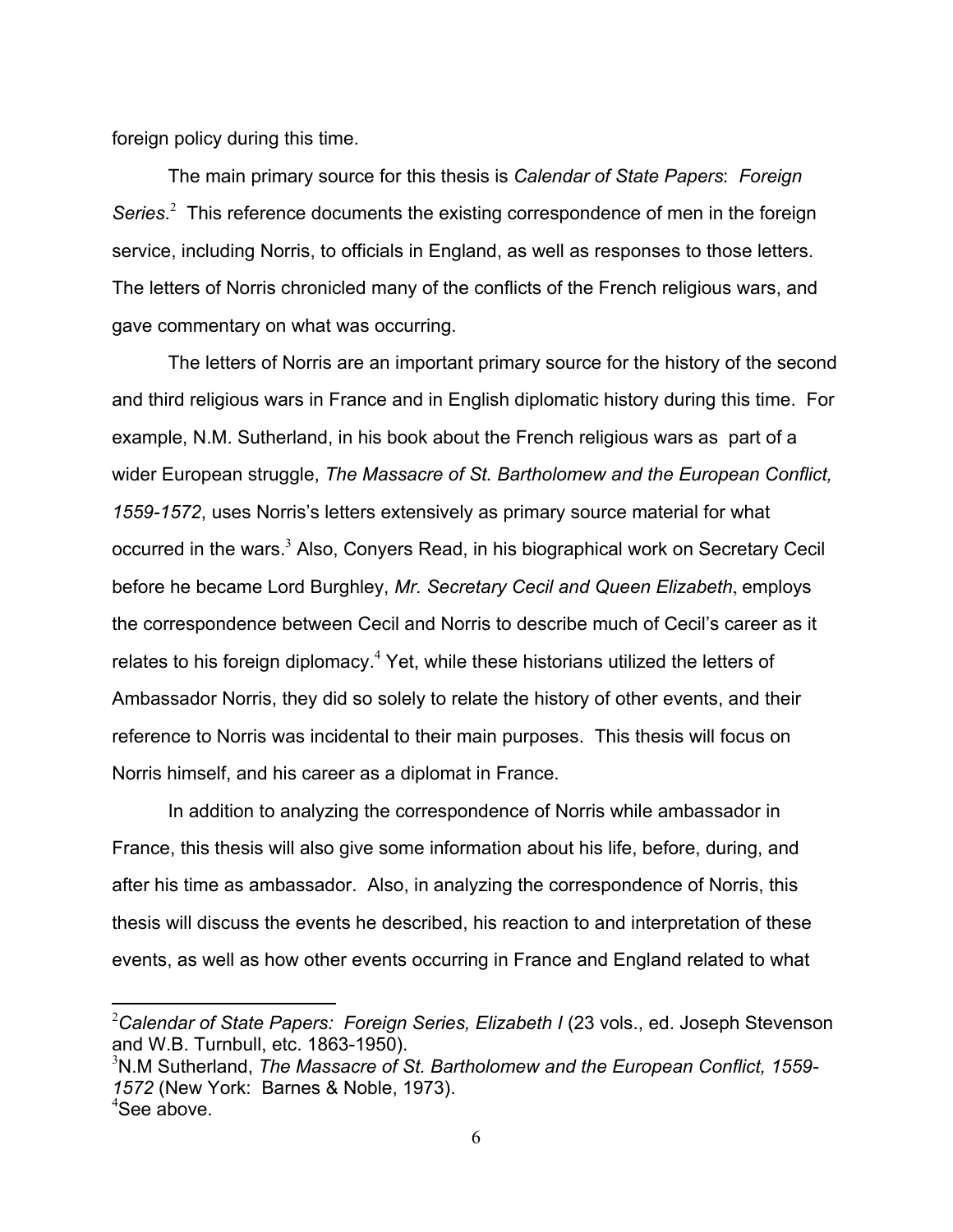Norris was describing, and the impact these occurrences had on him, as well as the impact his correspondence had on English foreign policy. This thesis will thus discuss Norris's life and the important events that occurred in England and France as they impacted upon his career as ambassador.

 By the time of the French religious wars England was Protestant and would thus seem to have a natural affinity for the Protestants in France. In fact, early in her reign, Elizabeth's secretary Cecil had bragged that one of the accomplishments of Elizabeth had been in aiding the Protestants in France. $5$  England had intervened during the first religious war in France, in the early 1560s, but the results had been less than favorable, and Elizabeth was reluctant to intercede again. Furthermore, Queen Elizabeth was no religious zealot, instead pursuing a middle ground in her own country. However, many of her ministers, including Cecil, favored giving aid to the Protestants. Norris sided with Cecil on this issue, and repeatedly encouraged English intervention in favor of the Protestants. Thus, while Elizabeth was reluctant to aid the Huguenots, members of her Privy Council were in favor of doing so.

 Moreover, England was facing problems of its own which limited what it might do in France. One problem facing Elizabeth was that Mary, Queen of Scotland, was related to the powerful Guise family of France, who were great supporters of the Catholic cause in the French religious wars, and Mary had a claim to the crown of England. Fear of offending the Guise family also discouraged Elizabeth from interfering in France. Another important event in England during this time was the Northern rebellion in 1569, which tended to make Elizabeth and England more likely to come to the aid of the Huguenots, since there was a worry that the Lords who led the rebellion would receive aid from Catholics in France. This thesis will explore the effect of these and other events in England on the correspondence of Norris while ambassador in

<u>.</u>

<sup>5</sup> S. T. Bindoff, *Tudor England*, The Pelican History of England, vol. 5 (Middlesex, England: Penguin Books, 1981), 203.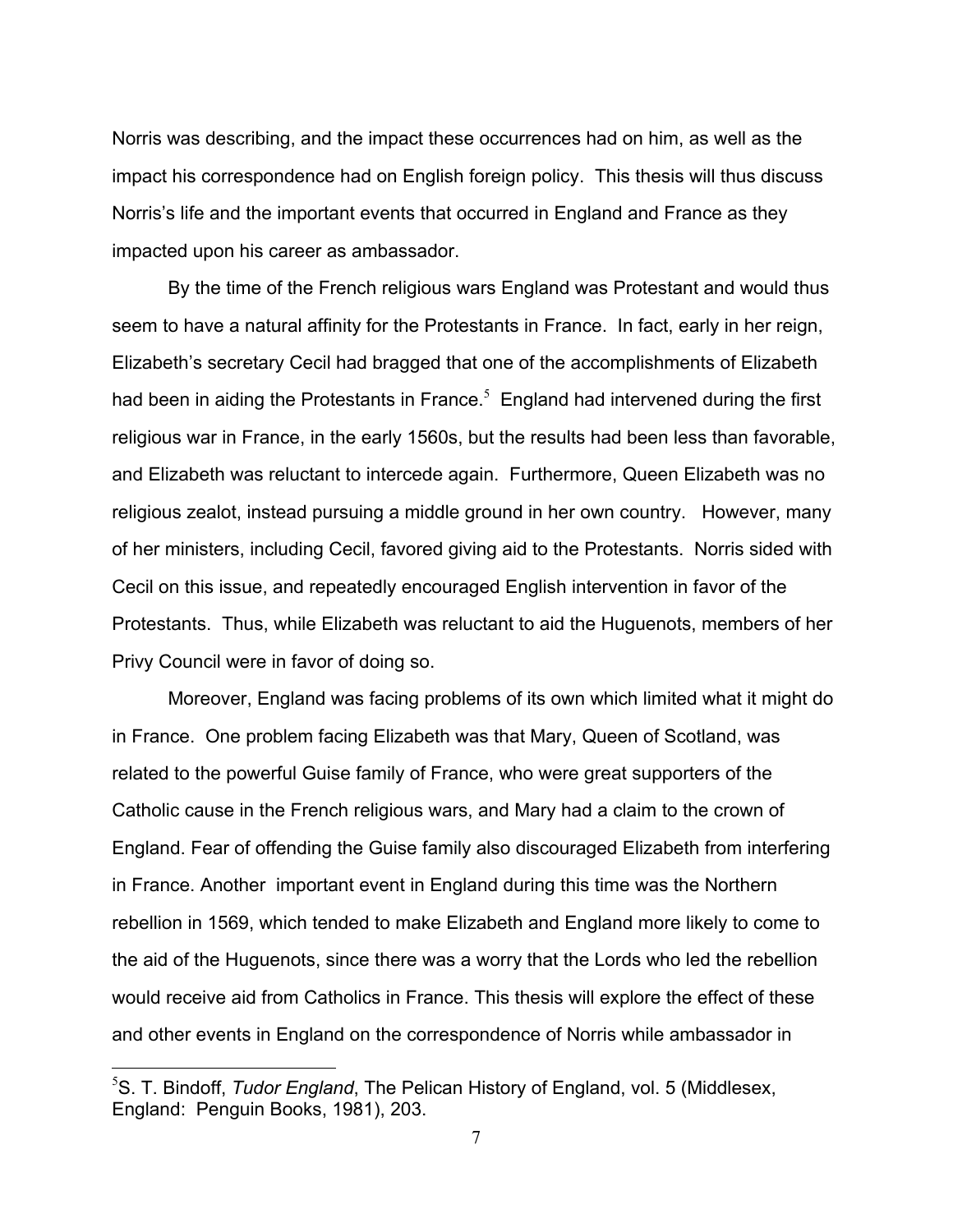France.

 In addition, this thesis will discuss and analyze the secondary sources concerning the second and third religious wars in France, foreign reaction to these wars, and the ambassadorship of Norris. R.J. Knecht, in his book *The French Wars of Religion, 1559-1598*, and Mack Holt, in *The French Wars of Religion, 1562-1629*, see the first three wars of religion, between 1562 and 1570, as part of an international religious conflict between Catholics and Protestant, with European powers entering to support one side or another. $^6$  Holt states that the second religious war saw the Huguenots unable to match the Catholics militarily because the German Protestants and Queen Elizabeth refused their requests for aid.<sup>7</sup> According to Holt, the third war saw the Cardinal of Lorraine championing Mary Queen of Scots, as a possible Catholic replacement for Protestant Queen Elizabeth of England, and foreign support to the Huguenots, strengthened them and allowed the war to be prolonged.<sup>8</sup> In The *Transformation of Europe*, Charles Wilson describes the third French war of religion as part of an international conflict, with German mercenaries helping the Huguenots, but some French Catholics under the Cardinal of Lorraine trying to foment rebellion in England and overthrow the Protestant Queen Elizabeth.  $9$  Thus, secondary sources have often described the second and particularly the third French war of religion as part of a broader European religious conflict, with a possible rebellion in England.

 The secondary sources are divided regarding England's reaction to the second and third wars of religion. In *Mr. Secretary Cecil and Queen Elizabeth*, Conyers Read

 $\overline{a}$ 6 Knecht, R. J., *The French Wars of Religion 1559-1598*, 2nd ed. (New York: Longman Publishing, 1996), 34-41; Mack P. Holt, *The French Wars of Religion, 1562-1629*  (Cambridge: Cambridge University Press, 1995, 1997), 50-75.  $^7$ Ibid., 65.

 $8$ Ibid., 67. Holt does not specify the nation from which this Protestant support came. 9 Charles Wilson, *The Transformation of Europe, 1558-1648* (Berkeley and Los Angeles: University of California Press, 1976), 121.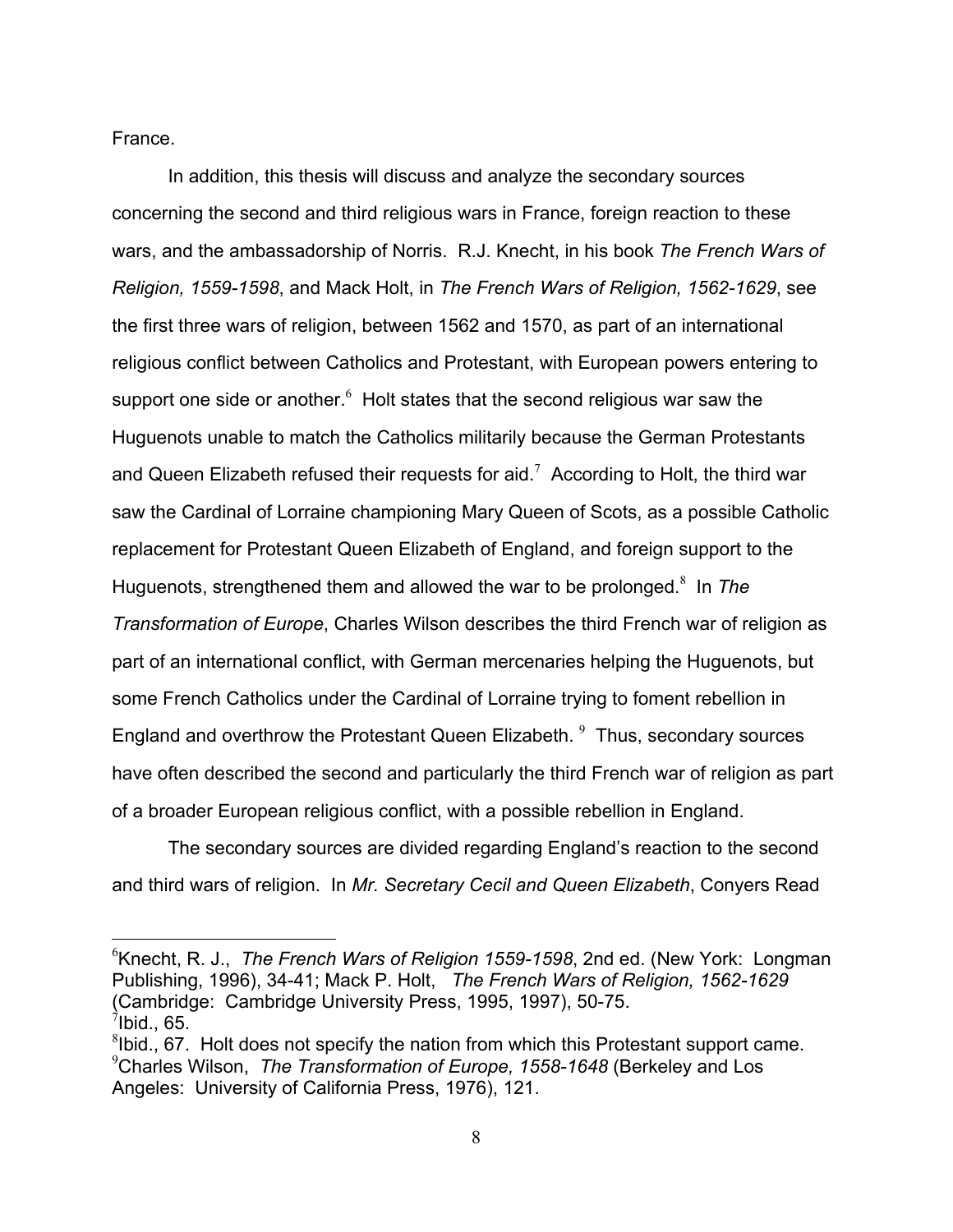notes that Cecil and other officials wanted to intervene on behalf of the Protestants in France during the second and third wars of religion, but Elizabeth was reluctant to do so.<sup>10</sup> R.B. Wernham, in *Before the Armada*, portrays Elizabeth as reluctant to enter the second French religious war, but aware that English privateers were helping the French Protestants.<sup>11</sup> He further finds that Elizabeth's primary concern with France during this period was the keep it out of Scotland, and was thus conciliatory towards France, and states that only after her excommunication in 1570, did Elizabeth become concerned that the Spanish and French might join with Catholics in Britain to fight against Protestant England.<sup>12</sup> D.J.B. Trim, in a recent article about English aid to the Huguenots during the early French wars of religion, documents and details the aid given to the French Protestants, but does not seem to recognize the fact that Elizabeth refused to give such aid during the second war.<sup>13</sup> S.M. Sutherland, in *The Massacre of St. Bartholomew and the European Conflict: 1559-1572*, finds that events in the Netherlands, where Protestants were fighting against Catholics, led Elizabeth to become more involved in what he saw as the growing politico-religious conflict.<sup>14</sup> Baird, in *History of the Rise of the Huguenots in France*, and Thompson in *The Wars of Religion in France*, both find that Elizabeth and England did give help to France during the third war of religion, but did so while denying they were doing so to the French government, and Norris was an active participant in this.<sup>15</sup> Thus, most of the secondary

<sup>10</sup>*Cecil*, 392.

<sup>&</sup>lt;sup>11</sup>R.B. Wernham, *Before the Armada: The Emergence of the English Nation, 1485-1588* (New York: Harcourt, Brace & World, Inc., 1966), 301-302.

 $12$ Wernham, 306, 308.

 $13D$ . J. B. Trim, "The 'Secret War' of Elizabeth I: England and the Huguenots during the early Wars of Religion, 1562-77," *Proceedings of the Huguenot Society of Great Britain and Ireland* 27, no. 2 (1999): 189-199.

<sup>14</sup>S. M. Sutherland, *The Massacre of St. Bartholomew and the European Conflict: 1559- 1572* (New York: Barnes & Noble, 1973) 68..

<sup>&</sup>lt;sup>15</sup> Henry M. Baird, *History of the Huguenots of France*. Vol II (New York: Ames Press, 1879, reprinted 1970), 295; James Westfall Thompson, *The Wars of Religion in France, 1559-1576: The Huguenots, Catherine de Medici and Philip II* (Chicago, Illinois: The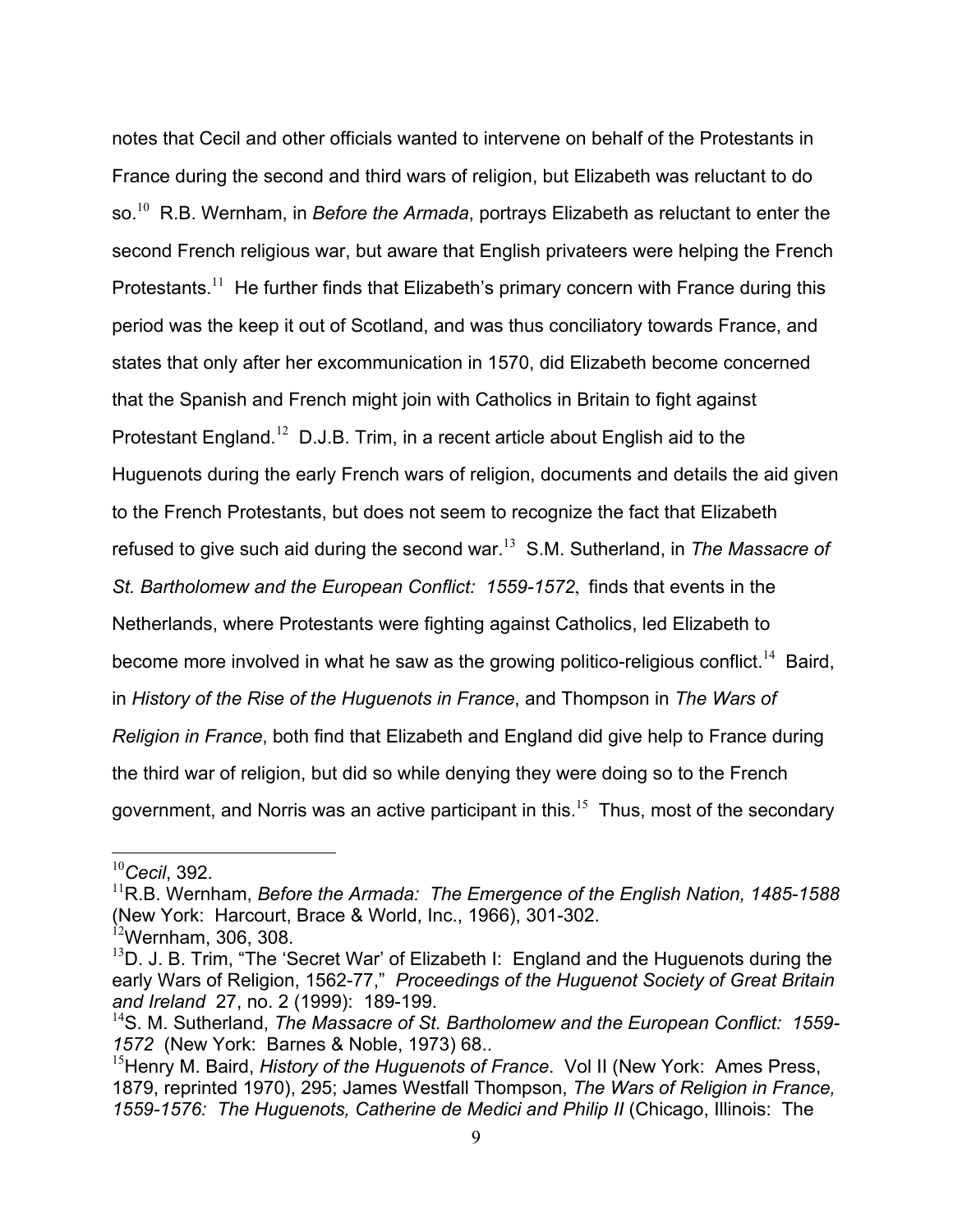sources do acknowledge that England gave some aid to French Protestants during the third war of religion, but they fail to fully discuss Norris's role in convincing Elizabeth to give this aid.

 Other secondary sources downplay Norris's contributions to English policy regarding France. Conyers Read notes the difference between Cecil's strongly Protestant view and Elizabeth's reticence to become involved on the side of the French Protestants in the wars of religion, and stated that Norris had to walk a tightrope between these two.<sup>16</sup> However, Norris's letters both to Elizabeth and Cecil show he was strongly Protestant, and the information he sent Cecil likely reinforced Cecil's desire to help the Huguenots. Another historian, Wallace MacCaffrey, has downplayed Norris's role as ambassador, stating that he was inexperienced and was nothing more than an observer and reporter of events during the French Religious wars, and that diplomacy was beyond him.<sup>17</sup> MacCaffrey also states that the essential transactions between England and the French Protestants took place in London rather than Paris.<sup>18</sup> MacCaffrey further asserts that after making threats against the French Catholics Elizabeth softened her stance and lessened her threats after the French court sent an envov to her.<sup>19</sup> MacCaffrey fails to mention, however, that this envoy came in response to statements to the French court that Elizabeth made through Norris, and that these statements were themselves in large part prompted by Norris's letters to Elizabeth trying to convince her to help the Huguenots.

 Moreover, Norris inspired enough confidence in his queen to stay for four years in France as ambassador during the first and second French wars of religion. Early in

University of Chicago Press, 1909), 373.

<sup>16</sup>*Cecil*, 394.

<sup>17</sup>Wallace MacCaffrey, *The Shaping of the Elizabethan Regime* (London: Jonathan Cape, 1969), 182.  $18$ Ibid.

 $^{19}$ Ibid., 182-183.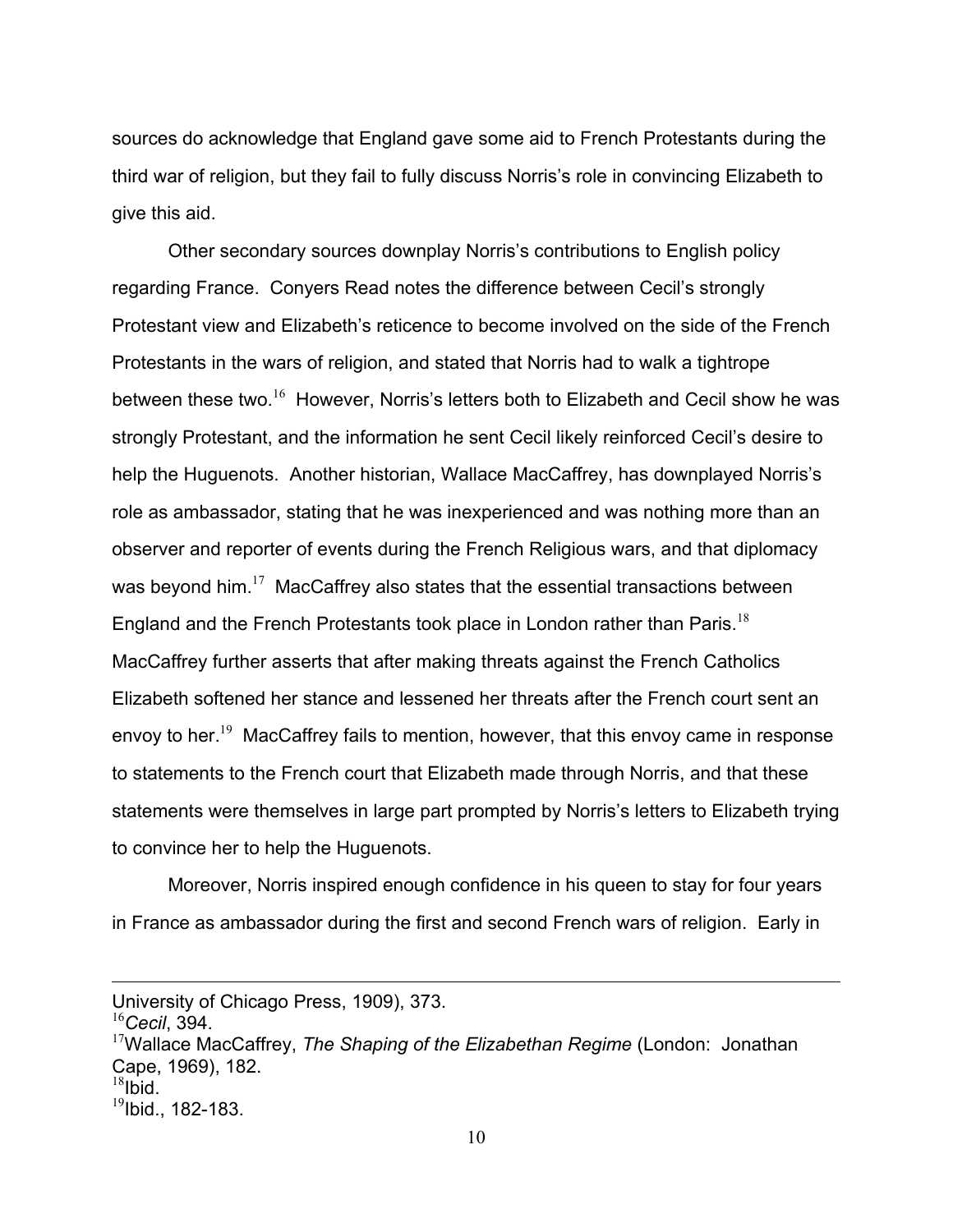his position some were reluctant to keep the relatively inexperienced Norris as ambassador.<sup>20</sup> Also, although Norris asked to be recalled to England in early 1569, when he thought he was unable to be effective and was being persecuted somewhat by the French government for his support for the Huguenot cause, he went on to stay as ambassador in France for four years. Also, during the time of Norris's ambassadorship, Elizabeth faced the rebellion in Northern England and excommunication from the Catholic Church, events which would give credence to Norris's assertions that there was a Catholic conspiracy against Protestants. Furthermore, Norris was the ambassador in France after Mary, Queen of Scots came to England, and the English were worried about Mary receiving aid from the Guise family in France to help her obtain the English throne, to which she could lay some claim. Thus, not only was Norris's ambassadorship to France during a tumultuous time in France, but there were many important occurrences in England during that time as well, and Elizabeth trusted Norris to help keep French forces out of England.

 In his letters Norris described the events that occurred during the second and third wars of religion, as well as before, between and after the wars. His descriptions of the conflicts were not simply unbiased accounts, however. At one point Elizabeth accused Norris of favoring the Huguenots too much in his writing. Later, the French royal family also accused Norris, not only of hurting their cause by his correspondence, but also of sending letters from Huguenots along with his own dispatches. Norris's letters portrayed the religious conflicts from the Protestant point of view, and therefore presented the manner in which many Englishmen would have viewed the conflicts.

 Norris presented the conflicts as a Catholic persecution against French Protestants, but also viewed them as campaigns that could spread to England. Norris

 $^{20}$ Queen Elizabeth had send Norris to France to act on behalf of the French Protestants. Norreys Jephson O'Conor, *Godes Peace and the Queene: Vicissitudes of a House, 1539-1615* (Cambridge: Harvard University Press, 1934), 25.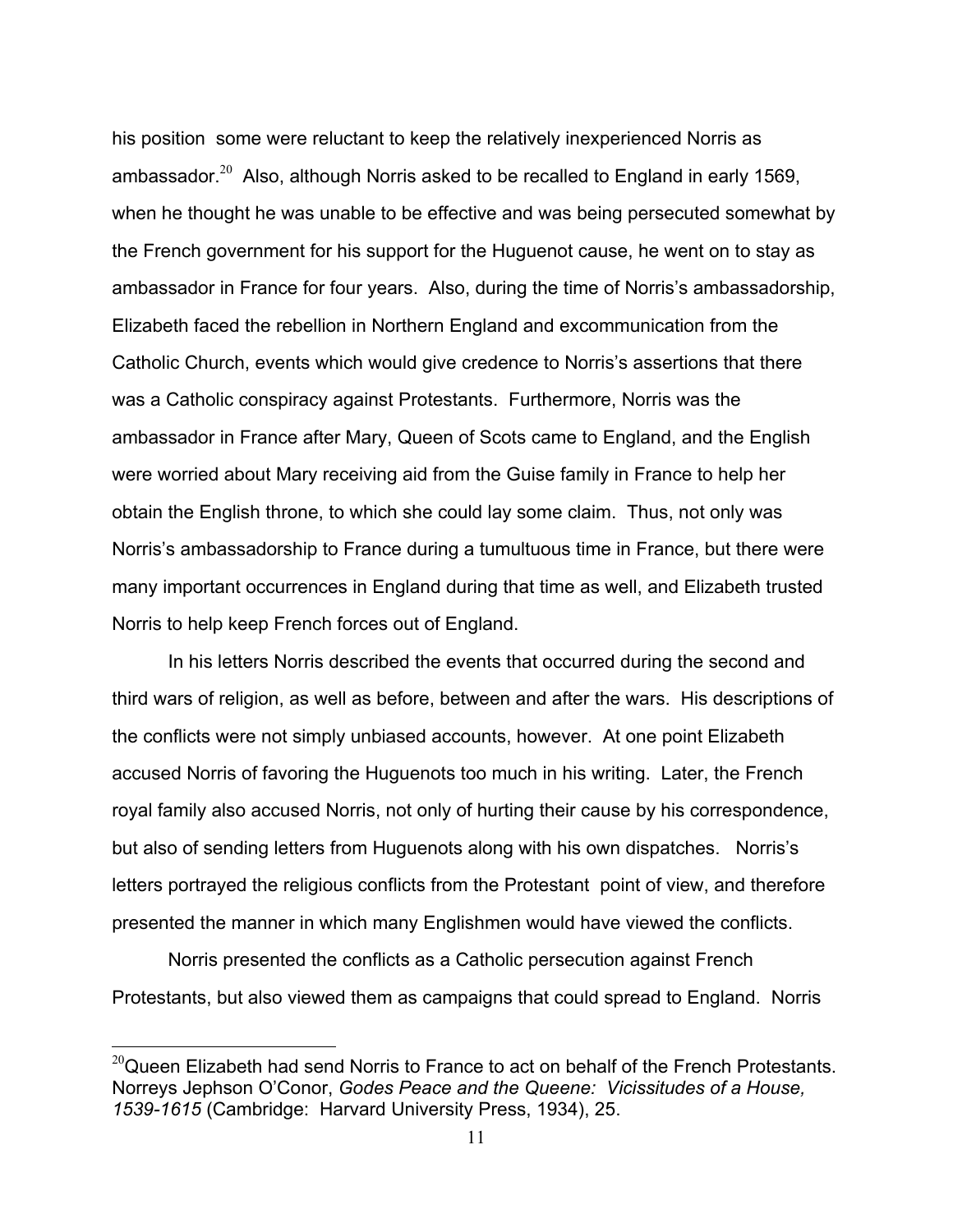continually put the blame for the wars on the Catholics, even when the Huguenots were the aggressors, such as at the start of the second religious war. He would claim that the Huguenots were simply fighting to preserve their religion and asserted, sometimes with good reason, that the Royal forces were attempting to prevent the practice of the Protestant religion and destroy the Huguenot leaders. Norris also found that if the Catholics succeeded in destroying the Protestants in France, they would turn their attention elsewhere, including to England. Thus, Norris viewed the religious conflicts in France as being perpetrated by Catholics intent on stopping Protestant worship, first in France and then in England.

 Norris's correspondence encouraging aid for the Huguenots did not bear fruit during the second religious war, but aid was forthcoming in the third French war of religion.<sup>21</sup> Thus it would be important to analyze his letters to determine whether and what type of influence he had on English during this time. Norris's letters to England during this time not only show his own personal thoughts about what was occurring, and gave an important first-hand account of the second and third French wars of religion, but the letters also presented the views that Elizabeth and her Privy Council received during this time, particularly Cecil. While Cecil and the Privy Council favored aiding the Huguenots during the second and third French wars of religion it was Norris's correspondence that largely kept them informed of what was occurring, and his insistence on aid to the Huguenots played a role in convincing Elizabeth that the Huguenots deserved and needed English aid. Also, Elizabeth showed great trust in Norris by assigning him work to prevent the French from sending forces to Britain to aid Queen Mary. Further, the honors Elizabeth gave to Norris indicate that she believed he had served England well as ambassador. Historians, however, have not given Norris's diplomatic career the credit it deserves. This thesis will help shed more light on his role

 $^{21}$ Ibid., 419-421.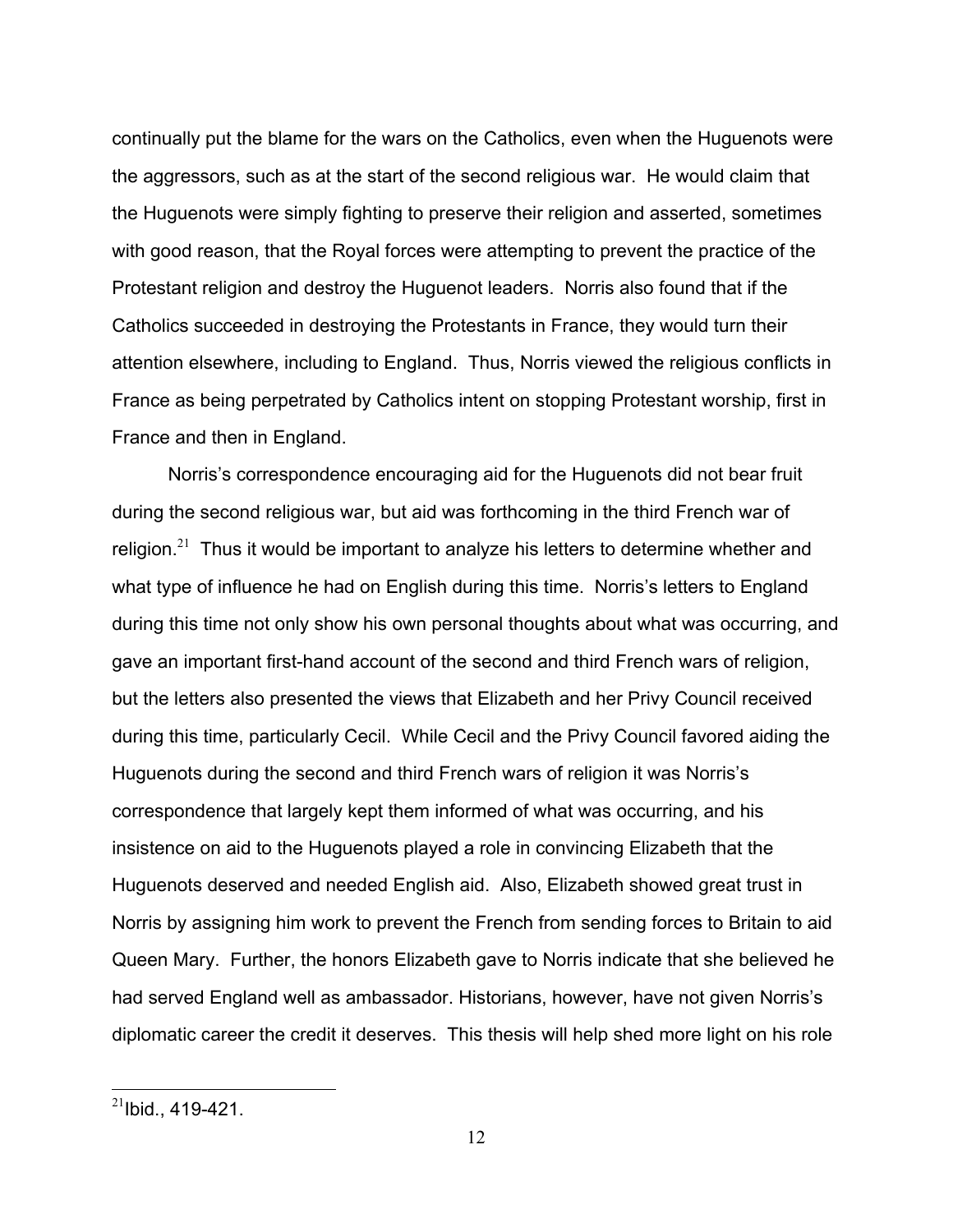as ambassador.

 Norris's correspondence also sheds a light on the growth of the idea of religious pluralism. In supporting the Huguenots, and in advocating their right to worship as a minority in Catholic France, Norris put forth the Huguenot argument that the French Protestants could worship in a different religion than the King yet remain loyal to their monarch. While Norris likely would not have encouraged the growth or spread of religious minorities in his own Protestant England, his correspondence is important in showing the beginnings of the religious pluralism that has come to be accepted in modern democracies. Thus, the study of Norris's correspondence is not only important to show his role in the relationship between England and France during his ambassadorship, but also to show some of the early stages of the growth of the idea of religious pluralism.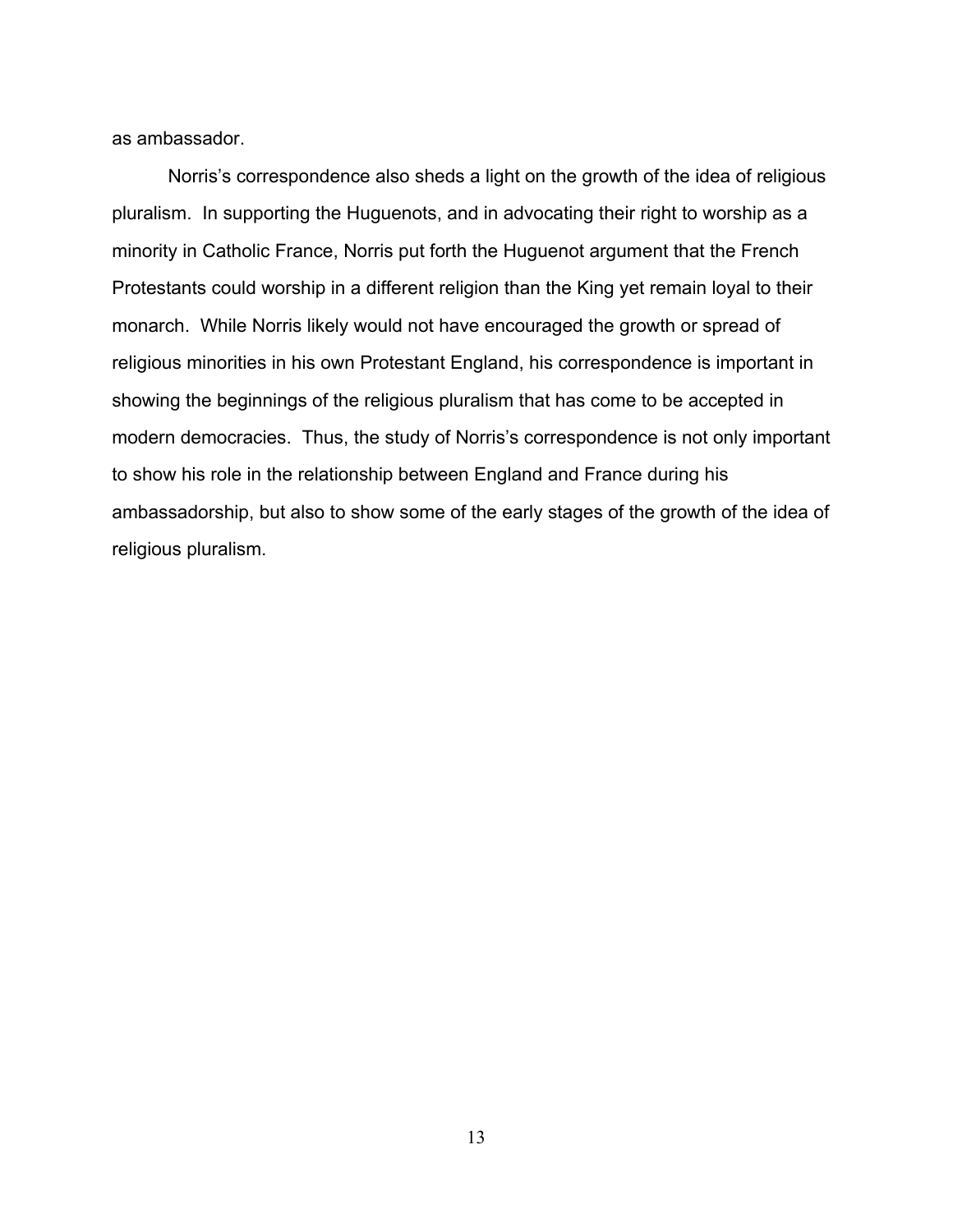## Chapter 1 An Uneasy Peace Turns to War

 Sir Henry Norris served as English Ambassador to France from 1567 to 1571. During this time Catholics and Protestants fought the second and third French wars of religion. Throughout his ambassadorship, Norris acted as an advocate for the French Protestants, or Huguenots. He repeatedly wrote to London encouraging England to send aid to the Huguenots and presented the Catholics as the aggressors, while portraying the Huguenots as simply fighting for their religion. In the second war, from September of 1567, to March of 1568, Queen Elizabeth of England refused to send aid to the Protestants, despite the urgings of Norris and her own Privy Council. However, in the third war of religion, lasting from September of 1568 to August of 1570, England did send some aid to the Huguenots. Norris's correspondence in favor of the Huguenots must be seen as crucial and as having certainly contributed to the Privy Council's success in persuading Elizabeth to send some aid to the French Protestants.

 Henry Norris's father had at one time been close to King Henry VIII, but that had not given him protection when the King sought for a way to end his second marriage. Henry VIII had killed Norris's father to help incriminate Anne Boleyn, the mother of Queen Elizabeth, when Henry decided to seek a new wife. Elizabeth believed that Norris's father was innocent and was always kind to Norris and his family.<sup>1</sup> Norris had married Margaret or Margery, the daughter of Sir John Williams, which brought him great wealth and more favor from Queen Elizabeth, as Norris's wife had been a friend of Elizabeth during her days of captivity before becoming Queen.<sup>2</sup> Norris inherited his father-in-law's estate, which included livestock and pasture. Norris occupied a house

<sup>&</sup>lt;sup>1</sup>A.L. Rowse, *The Expansion of Elizabethan England* (New York: St. Martin's Press, 1955), 348.  $2$ O'Conor, 25.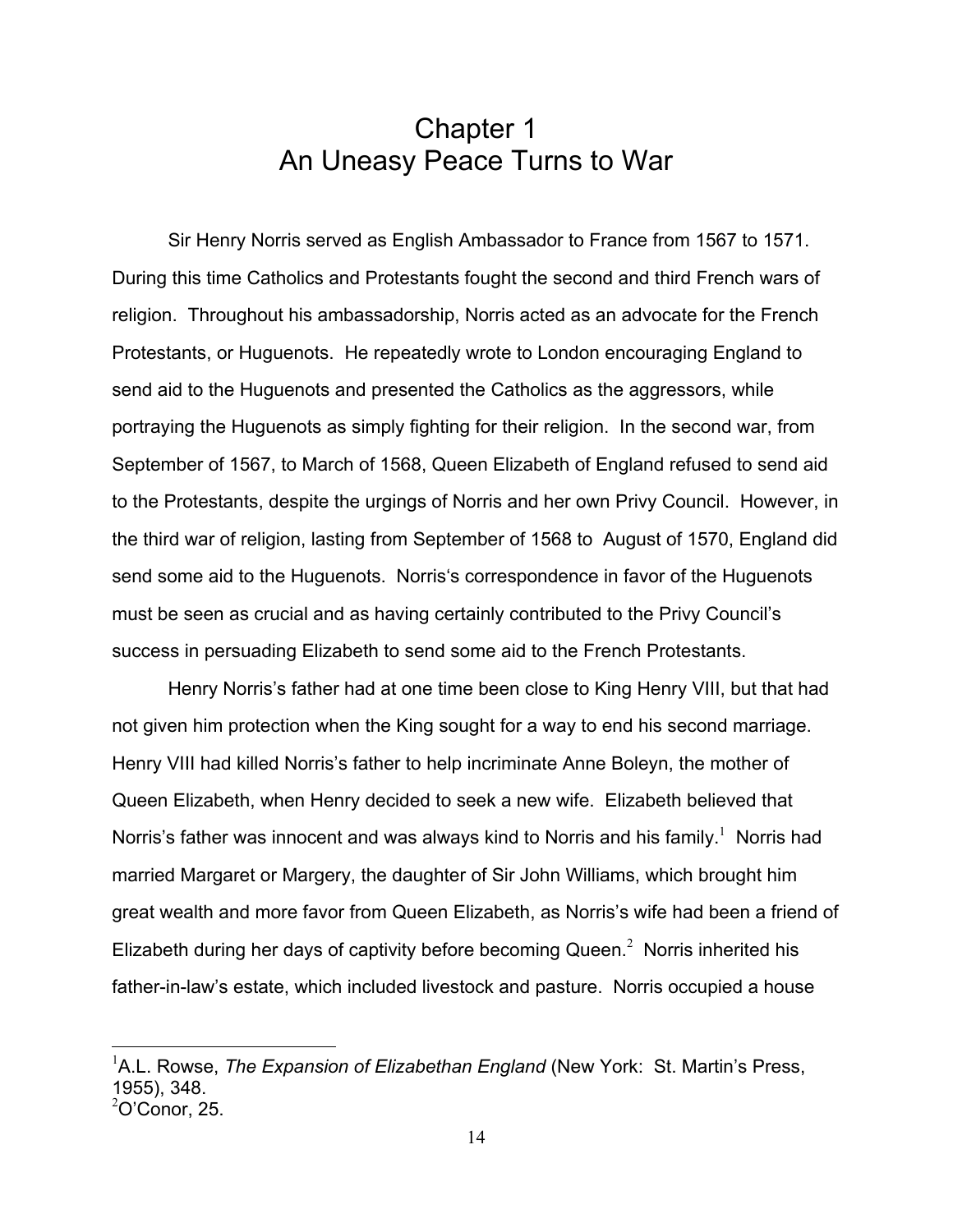on this estate called Rycote in the center of an area in Oxfordshire for raising sheep, $3$ and Queen Elizabeth would often come to visit there in the years after Norris had served as ambassador. $4$  Elizabeth conferred the honor of knighthood on Norris on September 6, 1566. $<sup>5</sup>$  Prior to his appointment as ambassador, Norris was already well-</sup> to-do, but his service would win him greater favor from the Queen.

 Before the appointment of Henry Norris as ambassador of France, in the first French war of religion, Elizabeth had intervened on behalf of the Huguenots, with less than successful results. In March of 1562, the Duke of Guise, the uncle of Mary, Queen of Scots, had started the first war by attacking and massacring a Huguenot congregation at Vassy, although the attack was not wholly unprovoked. $6\,$  Guise had come to hear Mass in this town, but the congregation of Huguenots was nearby, and their assembly was contrary to law. The frightened Huguenots initially spoke to Guise, then barricaded themselves in the barn where they were meeting and threw stones at Guise and his soldiers, and in the ensuing fight 23 Protestants were killed and more than 100 were injured.<sup>7</sup> This started the first in a series of wars between French Catholics and Protestants.

 The English intervened at the request of the French Protestants, but did so in a failed attempt to gain French territory. In response to requests for aid from envoys from Louis of Bourbon, Prince of Condé, the English offered men and money in return for possession of Dieppe and Le Havre as pledges that Calais, lost by England to France in 1559, would eventually be returned to England. $8$  England paid almost 25,000 pounds

1

<sup>3</sup> John Walter, "A 'Rising of the People?' The Oxfordshire Uprising of 1596," *Past and Present* 107 (1985): 114.

<sup>4</sup> Alison Weir, *The Life of Elizabeth I* (New York: Ballantine Books, 1998), 231.

 $5$ O'Conor, 35.

 $6$ Wernham, 264.

<sup>7</sup> Donald Stone, Jr., *France in the Sixteenth Century: A Medieval Society Transformed* (Englewood Cliffs, N.J: Prentice-Hall, Inc., 1969), 118-119.  ${}^{8}$ Wernham, 265.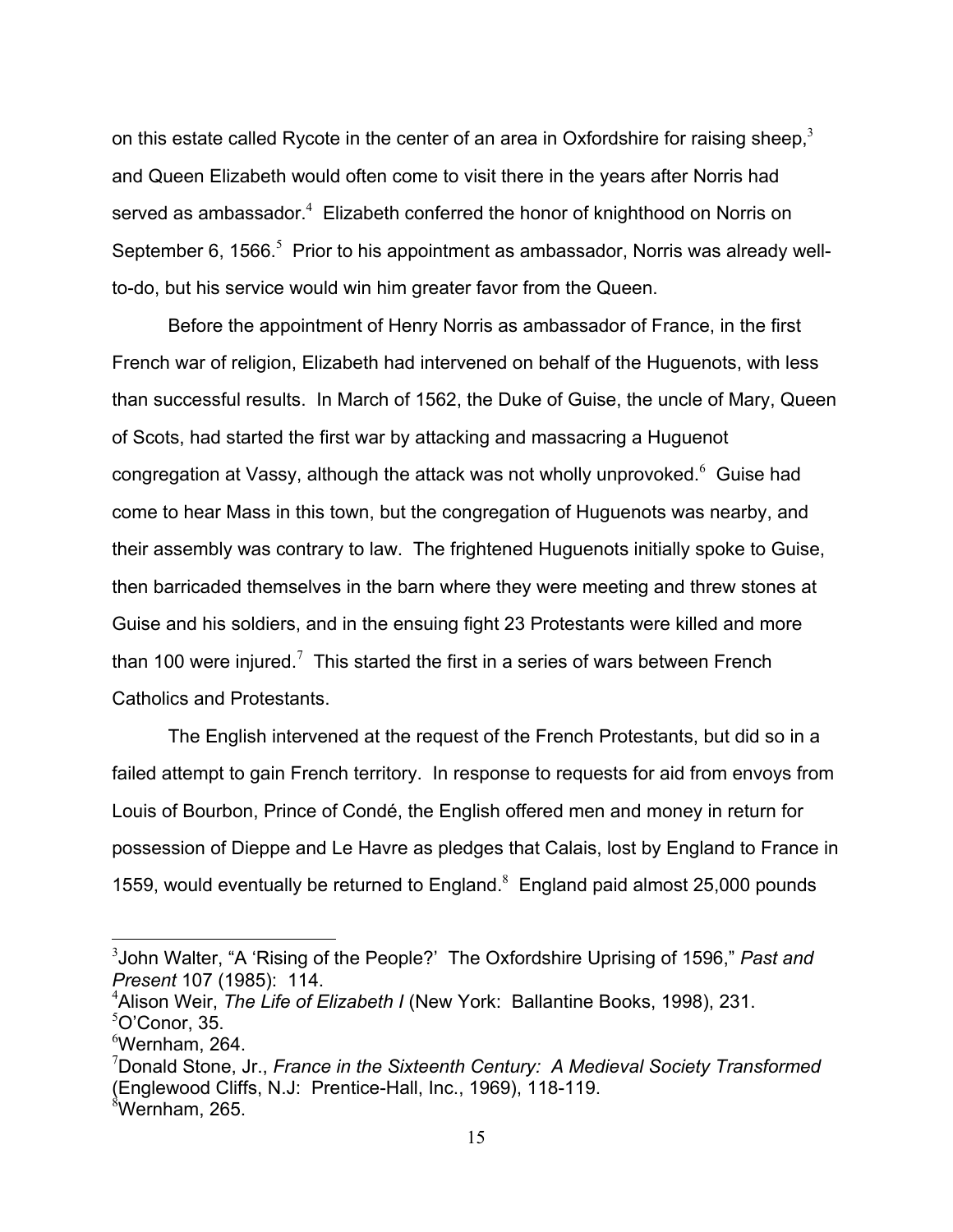directly to Huguenot troops during the first French war of religion. $^9$  Elizabeth intervened not so much to help the Protestants, but because she believed that France was breaking apart and she wanted some of the spoils for herself.<sup>10</sup> Condé promised the return of Calais to England after a Huguenot victory. While England occupied Dieppe and Le Havre in October, 1562, however, Elizabeth refused to risk losing them by sending troops to help defend Rouen, and this Huguenot stronghold fell to the Duke of Guise a few weeks later.<sup>11</sup> The Duke had offered toleration to the Huguenots if they would refuse to allow the English a foothold in France, and in December, 1562, the Queen Mother made a similar offer to Condé if he would help expel the English, and Condé subsequently urged Elizabeth to abandon her claims in French territory.<sup>12</sup> After Huguenots assassinated the Duke of Guise in February, 1563, both sides accepted the Peace of Amboise in March of that year, which ended this first civil war.<sup>13</sup> The peace agreement allowed the opposing factions to unite in recovering Dieppe and Le Havre from the English in March of 1563.<sup>14</sup> This failed attempt to intervene in the first French war of religion left Elizabeth hesitant to do so again.

 Sir Henry Norris became ambassador to France in 1567, with some, but apparently not much, experience in foreign affairs. In 1562, during the first French war of religion, Elizabeth had sent Norris to the French court to act on behalf on the French Protestants, and to declare that Elizabeth was prepared to defend them.<sup>15</sup> Norris became English ambassador to France after his predecessor, Thomas Hoby, <sup>16</sup> died on

1

 $^9$ Trim, 191.

 $10$ Stone, 119.

 $11$ Holt, 56.

 $12$ Wernham, 265-266.

<sup>13</sup>John Guy, *Tudor England* (Oxford: Oxford University Press, 1988), 267.

 $14$ Guy, 267-268.

 $15$ O'Conor, 25.

 $16$ Hoby was the brother-in-law of William Cecil. MacCaffrey, 152-153. Cecil was the principal secretary to Elizabeth during the first 14 years of her reign, and it was Cecil and Elizabeth who shaped England's foreign policy. Wernham, 236.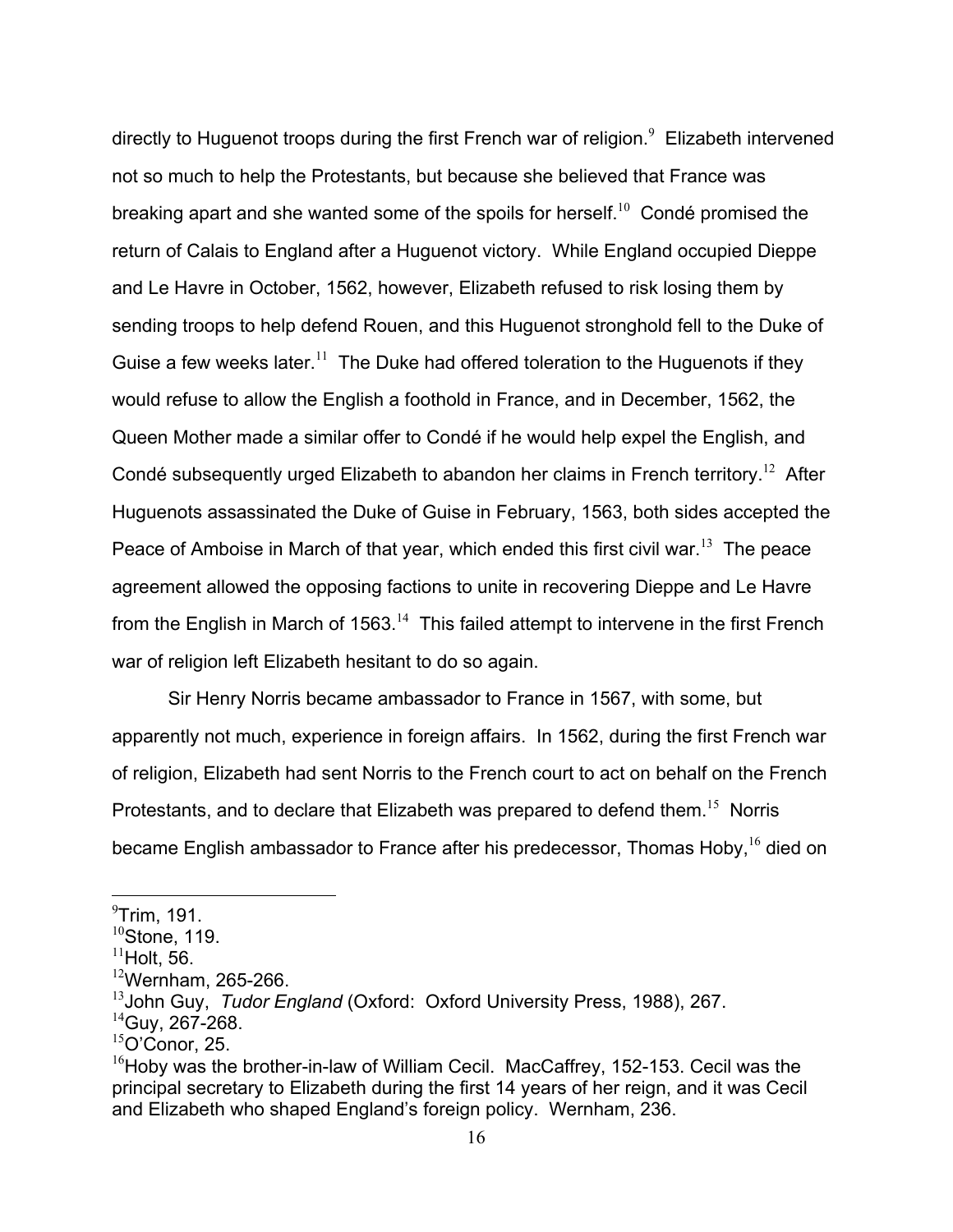July 13, 1566, after serving only a few months in office. However, apparently due to the suddenness of Hoby's death, Norris, as the new ambassador, was unable to assume his post until January, 1567. When Norris arrived in France, the Huguenots and the Catholics were at peace under the Edict of Pacification of Orleans.<sup>17</sup> Norris was inexperienced in diplomacy, but was a member of a courtier family favored by Elizabeth, and the Queen even liked to visit the Norris home at Rycote. $18$  Norris also had inherited lands in the North of England in the territory of Lord Dacre, as he wrote to Cecil while ambassador in France to look after these lands for him.<sup>19</sup> Sir Nicholas Throckmorton, a previous ambassador to France, recommended that Norris be replaced by Henry Killigrew, whom Throckmorton believed would better be able to better help the Huguenots.<sup>20</sup> Still, Norris was to stay as English ambassador to France for four years, and, as will be shown, was quite an advocate of both English interests and the Huguenot cause.

 Henry Norris arrived in France on January 12, 1567, and sent a letter on that day to William Cecil from Bowline, notifying him of his arrival, and stating that he would make his way to Paris as soon as possible.<sup>21</sup> Norris came to Paris on January 20, and sent Queen Elizabeth a letter dated January 26 describing his welcome.<sup>22</sup> King Charles  $IX<sup>23</sup>$  and the Queen Mother, Catherine de Medici<sup>24</sup> received Norris on January 21, but he spent more time in his letter to Elizabeth discussing the Protestant leaders Condé,

<sup>17</sup>*Calendar of State Papers: Foreign Series, Elizabeth I , 1566-68* (London: Longman & Co., etc., 1871), xix.

<sup>&</sup>lt;sup>18</sup>MacCaffrey, 182.

<sup>19</sup>*Cal. S.P. Foreign, 1566-68*, 578.

 $^{20}$ Ibid., 153.

 $^{21}$ Ibid., 164.

 $22$ Ibid., 168.

 $^{23}$ Charles was the king of France from 1560 until his death in 1574. Holt, 222.

 $24$ Catherine de Medici was the Queen of France with her husband, King Henry II, from 1547-1559, then Queen Mother from 1559 to 1589, while her sons ruled as king. Holt, 223-224.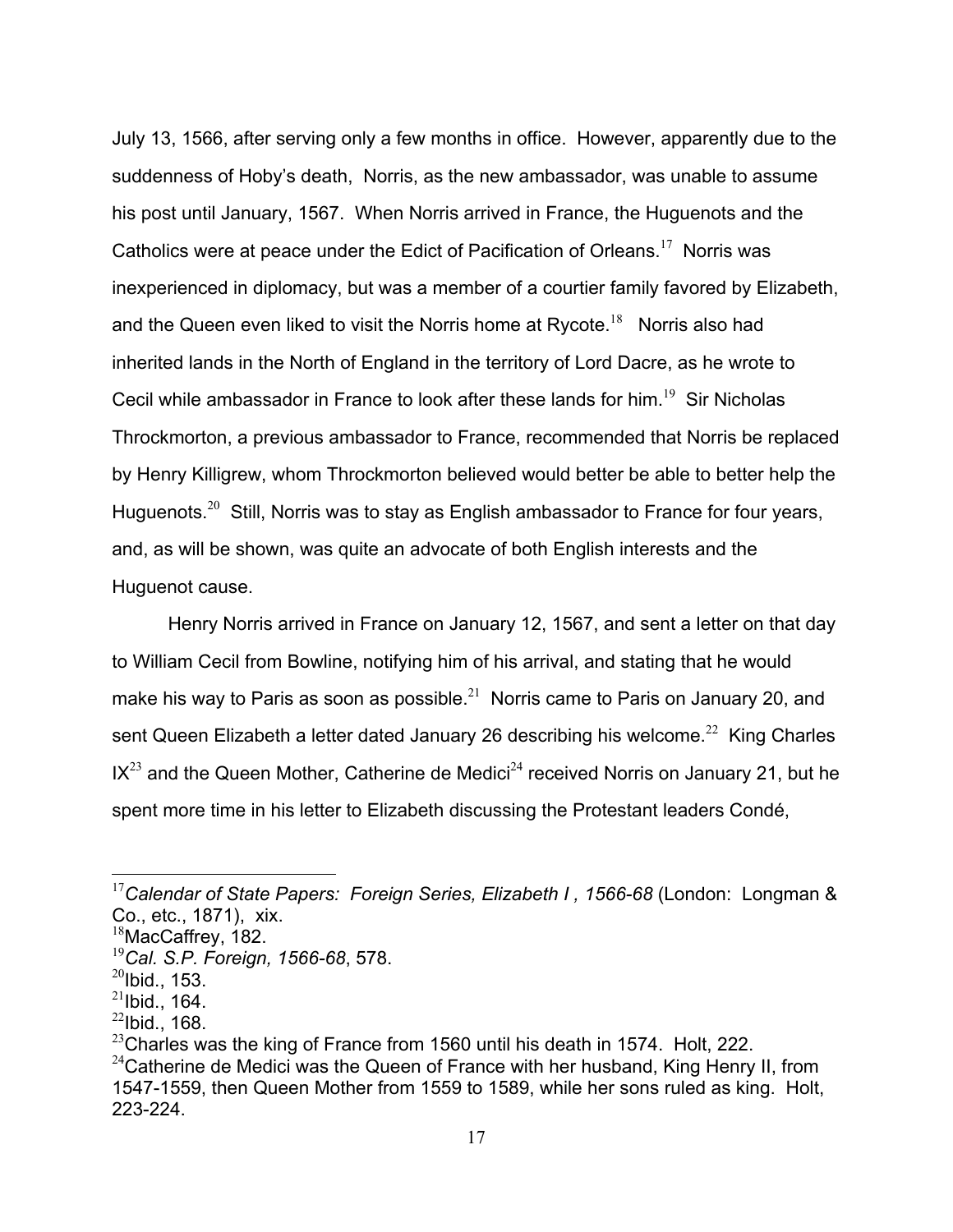Admiral Coligny<sup>25</sup> and the Queen of Navarre, whom he noted had returned to their homes, but he also told of threats from the King to a religious minister who had been staying in the home of the Queen of Navarre at Paris.<sup>26</sup> Although he was ambassador to France, the early correspondence of Norris in his office shows the concern he had for the Protestant leaders and not just for the legal leaders of France.

 Despite the fact that there was a peace between the Protestants and the Catholics in France at this time, Norris seemed very concerned with religion and the potential Catholic-Protestant conflict. This is perhaps because the leaders of the various factions in France, despite the peace, were concerned with the dormant conflict. On February 2, Norris wrote to Cecil that there was a great conflict in the King's council over religion. $27$  In another letter to Cecil on that date, Norris expressed a fear which must have been on the minds of many Englishmen at that time, namely that violence against French Protestants could spread elsewhere. He claimed that there had been rumors that the Holy Roman Emperor, the Turks, the Pope and the French King had decided to join together to suppress Protestants in France, Germany and England.<sup>28</sup> The threat of a broad plot by Catholic powers to destroy Protestants, including in England, would be a continuing theme of Norris's letters.

 Although there was peace in France between the Huguenots and the Catholics at this time, there was certainly friction between the two factions, which Norris did not fail to note, particularly when Protestants were suffering. In March of 1567, the Queen

1

 $^{25}$ Gaspard de Coligny, Admiral of France, was one of the leading French noblemen to convert to the Protestant religion. Holt, 222.

<sup>26</sup>*Cal. S.P. Foreign, 1566-68*, 168.

 $^{27}$ Ibid., 171.

 $^{28}$ Ibid., 172. This general Catholic threat against Protestants, including England, had been discussed in 1566 in parliament by Sir Ralph Sadler, also a member of the Privy Council, who asserted that after the Pope, French King and other Catholic leaders had stamped out Protestantism in their own countries, they would come to England. J.E. Neale, *Elizabeth I and her Parliaments* (London: Jonathan Cape, 1953, 1964), 137- 138. Sadler had served England in Scotland, both diplomatically and militarily, and was an expert on Scottish affairs. Wernham, 150, 238, 250-251.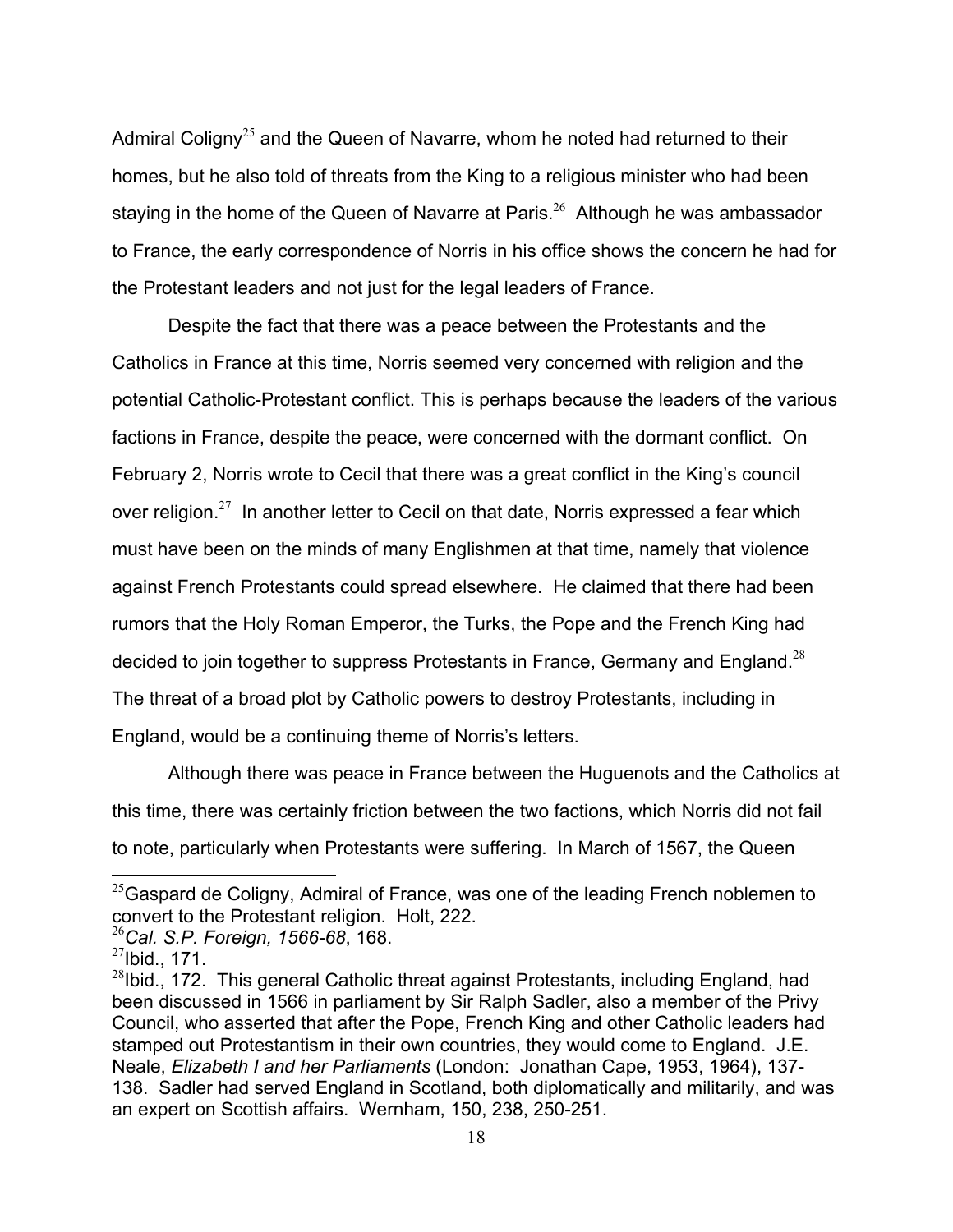Mother, according to Norris, had taken actions against those who professed to be of the reformed religion, and she banished 27 men from the French royal court, apparently because of their religion.<sup>29</sup> Norris did not limit himself to reporting events detrimental to the Protestant cause only at Paris . Later in the month he reported that at Lyons there had been some "disorder" over religion and a Protestant meeting house had been burned. $30$  Near the end of March, Norris would have concerns for more than just the treatment of French Protestants.

 England, or at least the English monarchs, had once held much of what would become France, dating back to William the Conqueror, who brought Normandy under control of the throne of England, and added to by the holdings of Henry II and Eleanor of Acquitaine, his Queen. Due to military losses, particularly in the Hundred Years War, by the time that Norris went to France as ambassador, all English territory on the mainland had been lost to the French, including the last English possession in France, Calais. The English had lost Calais during the reign of Mary, in January, 1558, when the Duke of Guise had taken the city for France.<sup>31</sup> When Elizabeth came to the throne later in 1558, one of her first tasks was to make peace with France in the war that had lost Calais. As part of the treaty that established this peace, the Treaty of Cateau-Cambresis, made on April 2, 1559, Elizabeth ceded Calais to France, but France promised to return the city to England in eight years or forfeit 500,000 crowns.<sup>32</sup>

 Elizabeth tried to reclaim Calais prior to the expiration of the eight years. During the first religious war in France, in 1562, Elizabeth had occupied Le Havre and demanded Calais. However, by 1563, at about the time the first French religious war ended, the English troops were forced to abandon Le Havre and Elizabeth's desire to

<u>.</u>

<sup>29</sup>*Cal. S.P. Foreign, 1566-68*, 185.

 $30$ Ibid., 193.

 $31$ Wernham, 232.

 $32$ lbid., 244-245.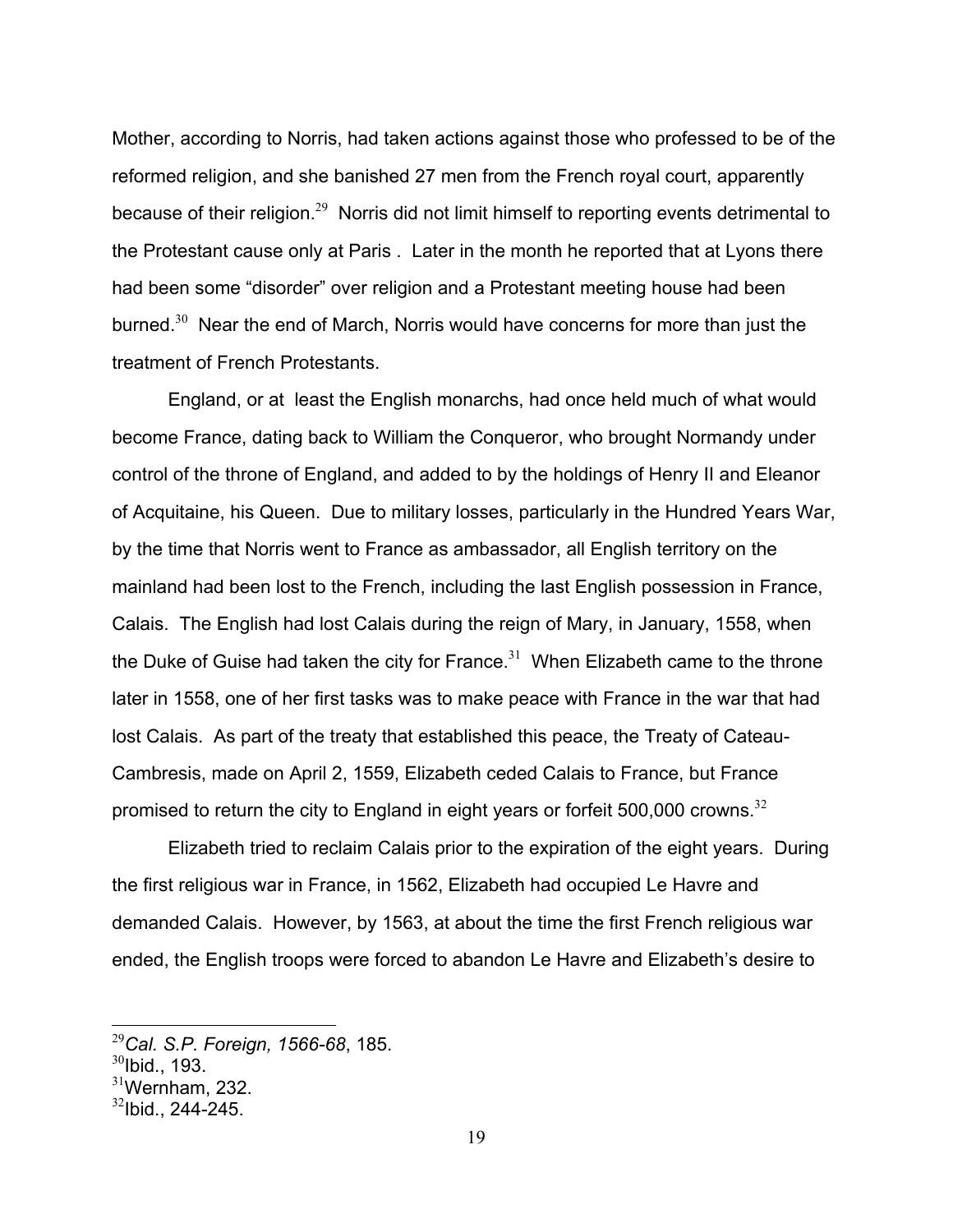regain Calais at this time went unfulfilled.<sup>33</sup> In fact, by the Treaty of Troyes in April, 1564, which officially ended England's military foray on the continent which was allegedly made to help the Huguenots, England lost Calais as well as the promised indemnity set forth in the Treaty of Cateau-Cambresis.<sup>34</sup> Despite this second treaty, Elizabeth did not give up her quest to regain the last English possession on the continent.

 One of Norris's first official duties as ambassador was to aid in what would prove to be an unsuccessful attempt to regain Calais. Cecil had written Norris in early March to tell him that the Queen, within a month, would seek the return of Calais.<sup>35</sup> Not only would Norris be involved in attempting to retrieve Calais from the French, but he would receive help from Sir Thomas Smith, $36$  who was being sent from England for that purpose.<sup>37</sup> Both Smith and Norris received their commission and instructions from the Queen, through Cecil. Despite the failed attempt at obtaining Calais in the 1560s, the English still claimed title to Calais by the Treaty of Cateau-Cambresis.<sup>38</sup> Norris reported to Elizabeth on March 26, 1567 that the French King had received him with kindness on March 20, where he orally reported Queen Elizabeth's demand regarding Calais, followed by the demand in writing the next day at the request of the king.<sup>39</sup> Norris was aware the attempt to regain Calais would cause a stir in Paris, but he advised Elizabeth and Cecil that this would be the best time to attempt to obtain the city, since the French forces were divided, the King was unable to trust his own forces, and the French lacked

<sup>33</sup>Ibid., 264-267.

 $34$ Guy, 268.

<sup>35</sup>*Cecil*, 390.

<sup>&</sup>lt;sup>36</sup>Smith had served as ambassador to France from September of 1562 to May of 1566. Mary Dewar, *Sir Thomas Smith: A Tudor Intellectual in Office* (University of London: The Athlone Press: 1964) 89, 117.

<sup>37</sup>See *Cal. S.P. Foreign*, *1566-68*, 195.

 $38$ Ibid., 195-196.

 $39$ Ibid., 196-197.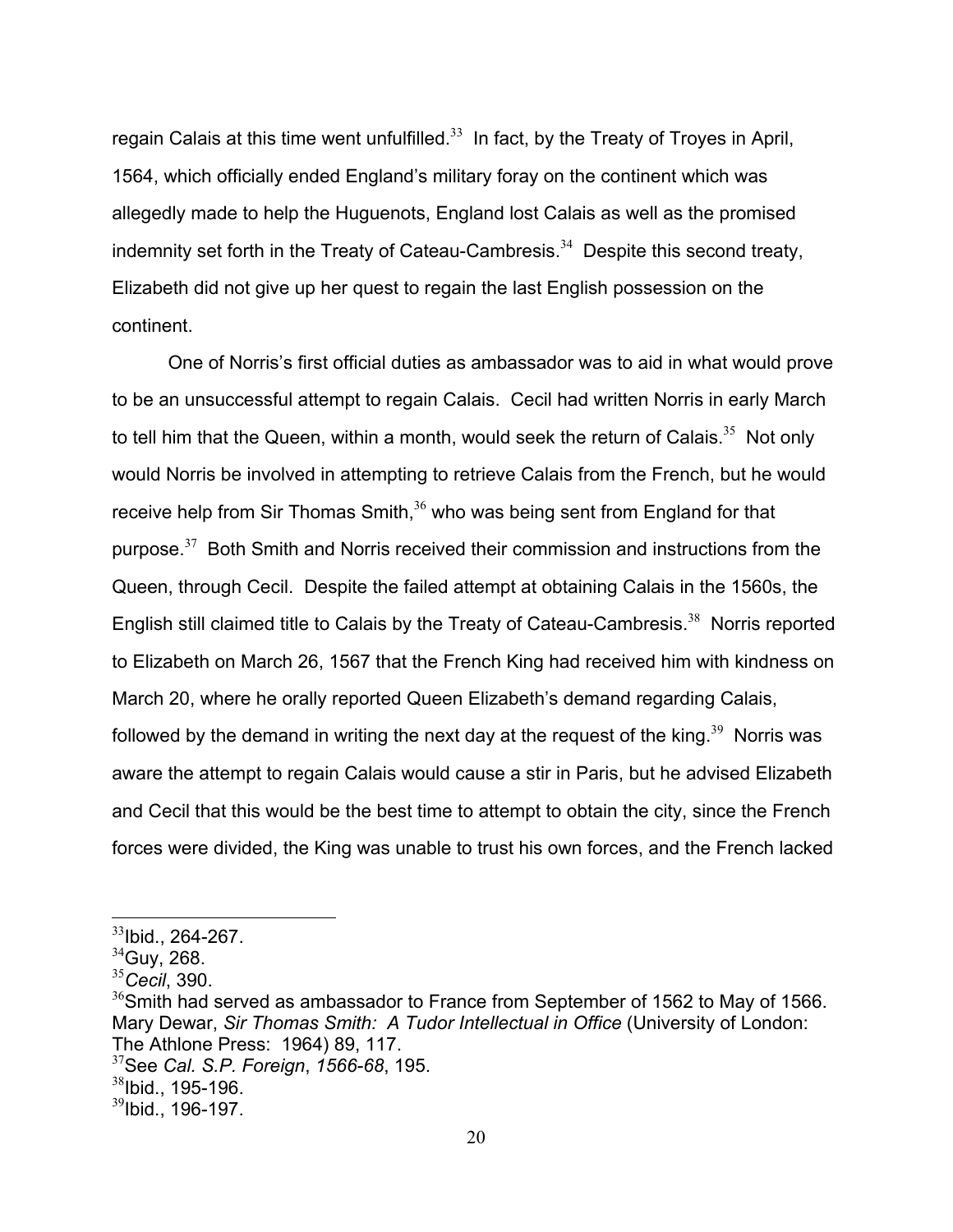money.<sup>40</sup> Norris thus believed that the religious differences in France could work to the advantage of the English, and possibly allow them to regain Calais.

 While England was requesting the return of Calais, in April and May of 1567, Norris was reporting that foreign powers were becoming involved on behalf of France against England. Norris reported that the French King had requested the aid of both the Holy Roman Emperor and the King of Spain to help him retain Calais.<sup>41</sup> Though Norris stated that the French were boasting that Elizabeth would have neither Calais nor any recompense, he still encouraged the action to recover the city.<sup> $42$ </sup> After Norris had met with the French King, and then delivered the request of Elizabeth for Calais in writing, it took him a while to arrange another meeting with the King for himself and for Thomas Smith. The French King was angry at the demand for Calais and Norris and Smith had to go to Chantilly and pay 30,000 francs to assuage his anger and have him meet with them on April 24 $<sup>43</sup>$  It is not clear whether this was the only meeting with the French</sup> king, but according to an anonymous report of the negotiations dated May 10, 1567, when the King gave his response he told Smith and Norris that he believed Elizabeth had forfeited her rights to Calais .<sup>44</sup> Despite the efforts by Norris and others the French refused to return Calais and the matter was eventually dropped. Queen Elizabeth was not happy with this result, however, and she notified Norris of her displeasure with the outcome.<sup>45</sup>

 While efforts were being made regarding Calais, however, Norris did not neglect the growing religious conflict between Catholics and Protestants in France, although they were officially at peace. He reported to both Throckmorton and Cecil that someone

 $^{40}$ Ibid., 197, 208, 210.

 $41$ Ibid., 210.

 $42$ Ibid., 208, 210.

 $^{43}$ Ibid., 219.

<sup>44</sup>Ibid., 226-227.

<sup>45</sup>*Cecil*, 391.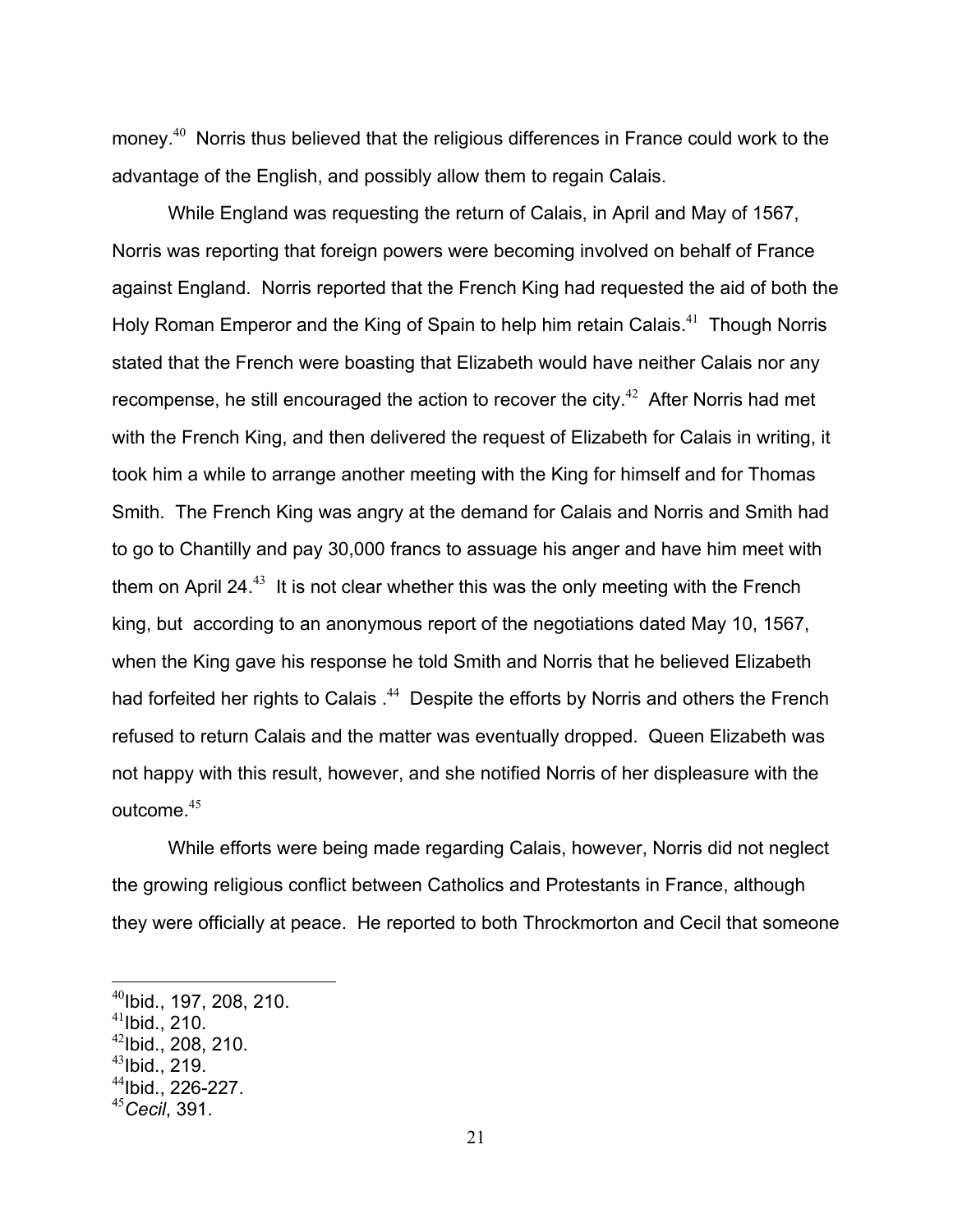named Marshall Bourdillon had died on April 4, but did not describe him as a Catholic, nor discuss the significance of his death in the context of the Catholic-Protestant religious conflict, other than to comment that he had heard that some of the company of Monluc<sup>46</sup> were forced to stay low because of complaints against them.  $47$  In contrast, a letter from Thomas Barnaby to Leicester<sup>48</sup> written from Paris on April 11, 1567, explained that the death of Bourdillon concerned the Catholics, as he was one of the chief supporters of their cause and was the best soldier in France.<sup>48</sup> Moreover, in a letter dated April 18, 1567, on which the signature and address were obliterated, an unknown author stated that rumors indicated that Marshall Bourdillon had discovered at the time of his death a conspiracy among the Protestants, noting that they were preparing horses and arms, $49$  apparently surmising that this may have been a cause of Bourdillon's death. Norris did not report the significance for the Catholics in his letters about the death of Bourdillon, although he may have not had all the information as the unknown author of this letter, but certainly he would have known that Bourdillon was a significant Catholic.

 Norris gave great emphasis in his letters at this time to affronts or attacks against the Protestants. In the letter to Cecil in which he reported the death of Bourdillon, Norris described in detail of some problems facing Admiral Coligny, one of the leading Protestants, on account of his religious opposition to the crown. Norris stated in this letter dated April 6, that the King, prompted by suspicions of the King of Spain, had questioned Coligny, as to whether he had sent representatives to Constantinople to

<sup>46</sup>Blaise de Monluc was a gentleman of Gascony and an influential Catholic. *Massacre*, 34.

<sup>47</sup>*Cal. S.P. Foreign*, *1566-68*, 200, 201.

<sup>&</sup>lt;sup>48</sup>Robert Dudley, Earl of Leicester, was a close associate of Queen Elizabeth, with whom she became infatuated. Wernham, 238, 252, 260, 437. <sup>48</sup>*Cal. S.P. Foreign*, *1566-68*, 204.

<sup>49</sup>Ibid., 210. Although the text states that Bourdillon discovered a "conspiration *against* the Protestants," this is clearly an error, as he was a staunch Catholic and would not be worried about a conspiracy against the Huguenots (emphasis added).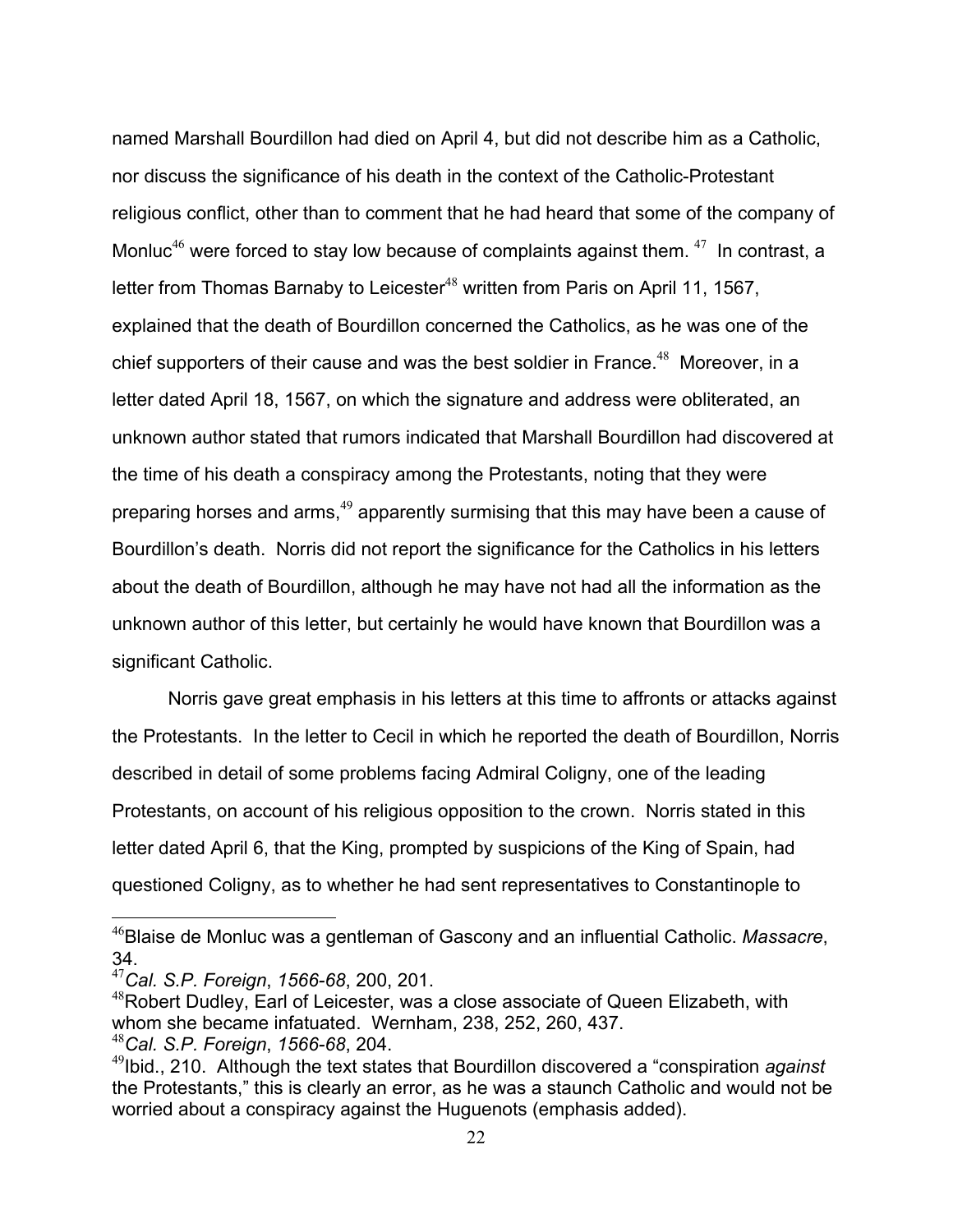seek aid for the Protestants, whether he would aid Protestants in Flanders against the King of Spain, and perhaps most importantly, whether Coligny was aware if any of "those of the [Protestant] religion" who were arming themselves and planning war. Norris reported that the Admiral protested that he was innocent of the first two charges and knew of no Protestants that were preparing for war, but cautioned that if they were molested they would defend themselves.<sup>50</sup> Norris's correspondence to Cecil makes it appear that the Catholics were the sole aggressors. By neglecting to explain the importance of the death of Bourdillon to the Catholic cause, with the resultant conclusion that the Protestants may have caused his death, Norris clearly was attempting to put the Protestants in a more favorable light.

 According to Norris, not only did the French Protestants need to worry about attacks form the French Catholic majority, they also had to be concerned about foreign Catholic powers. In his letter to Queen Elizabeth dated April 19, 1567, Norris reported that the Holy Roman Emperor and the King of Spain were gathering larger armies than they needed to control their own subjects and that French Protestants, worried that these armies would be used against them, were on their quard.<sup>51</sup>

Norris later reported to the Queen, on May 1, 1567, and to Cecil, on May 2, that the Lords of Berne, in Switzerland, had armed their town in anticipation that the King of Spain might attack Geneva, and then apparently the rest of Switzerland, and that many Frenchmen had gone to help defend the town. Norris also stated that Huguenots feared that after Switzerland Philip would come into France to attack Protestant cities there and make an alliance with the French crown.<sup>52</sup> How he would be in a position as ambassador in Paris to learn of the sizes of these other European armies is not clear, although he may have simply been reporting the beliefs of the Huguenots. Moreover,

 $^{50}$ Ibid., 201.

 $51$ Ibid., 210.

 $52$ Ibid., 219-221.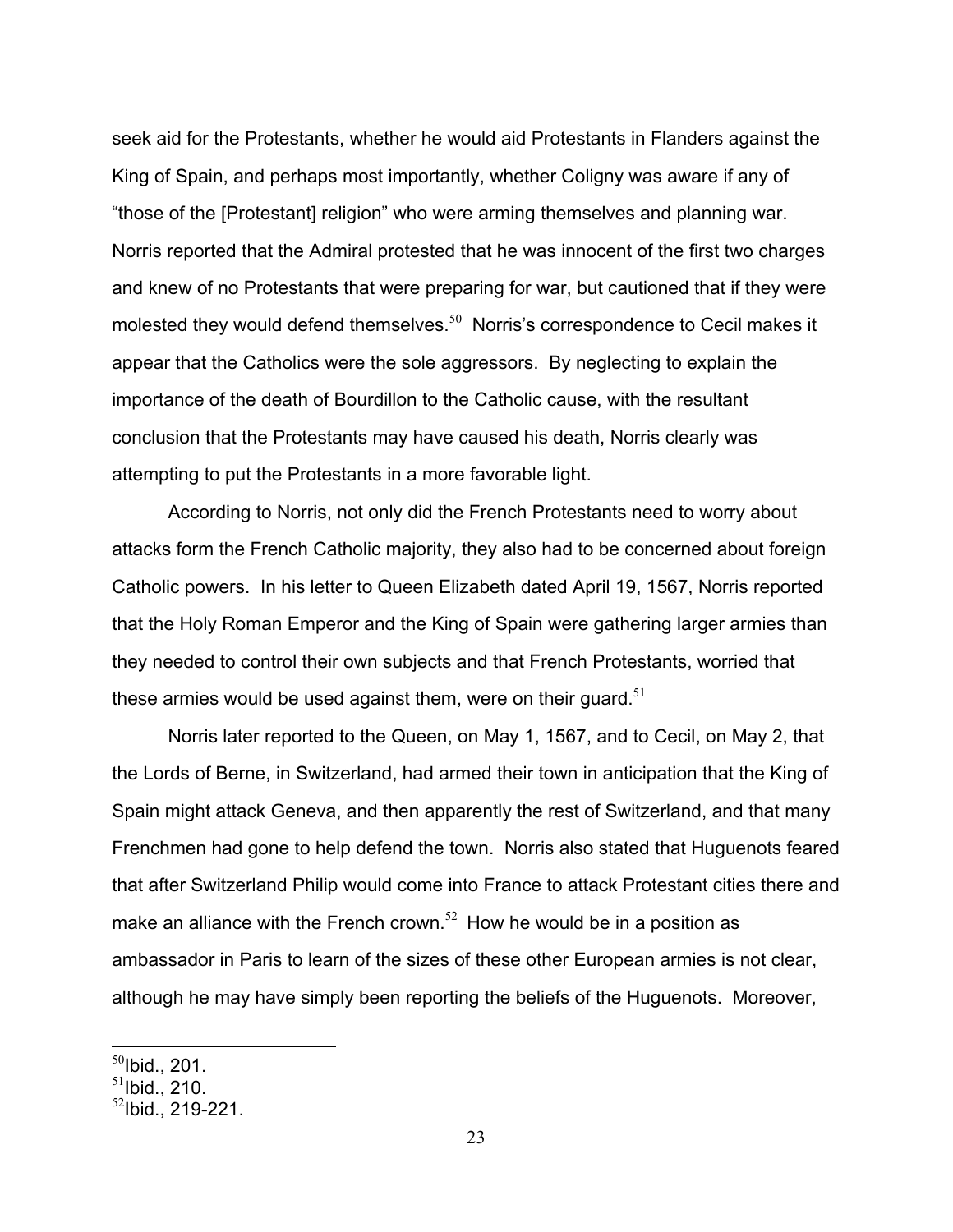he may have included these in his letters to Elizabeth in an attempt to get her to agree to consider aiding the French Protestants if she believed other foreign powers would intervene.

Although the Protestants and Catholics were at peace, Norris's letters show they believed another war was likely to erupt. Norris informed Queen Elizabeth on May 12, that those "of the religion" both in France and in Flanders were speaking boldly that the wars of religion were not yet ended, yet he did not explain whether these statements were meant as threats against the Catholics or out of a belief that the Catholics would attack them.<sup>53</sup> Further, Norris reported not only the call to arms in Switzerland, but also informed Cecil on May 11, that the inhabitants of Paris were arming themselves. Here too he did not specify whether it was the Protestants or the Catholics or both who were preparing themselves for war, explaining that those who did so claimed it was to defend against King Philip's power, indicating that it was the Protestants who were arming.  $54$ 

 On May 19, Norris wrote Throckmorton that there were rumors that a confederacy had been formed between the Pope, the Holy Roman Emperor, the King of Spain and the Dukes of Savoy and Florence to besiege Protestant Geneva and then to turn their attention to France.<sup>55</sup> Norris went on in another letter to Throckmorton to claim that there were many men of arms in Italy who were not only planning to attack the Protestants in Geneva and France, but also boasted about what they would do in England, and hinted that the Catholics in France would be part of a general Catholic conspiracy against Protestants.<sup>56</sup> In a letter to the Queen dated May 24, Norris declared that the French Catholics had joined in a league with King Philip of Spain and other Catholics to fight against the Huguenots and other Protestants. He reported that both the Duke of Alva and the Duke of Savoy had deployed men ready to fight, and also

<u>.</u>

 $^{53}$ lbid., 228-229.

 $54$ Ibid., 228.

 $55$ Ibid., 234.

 $56$ Ibid., 235-236.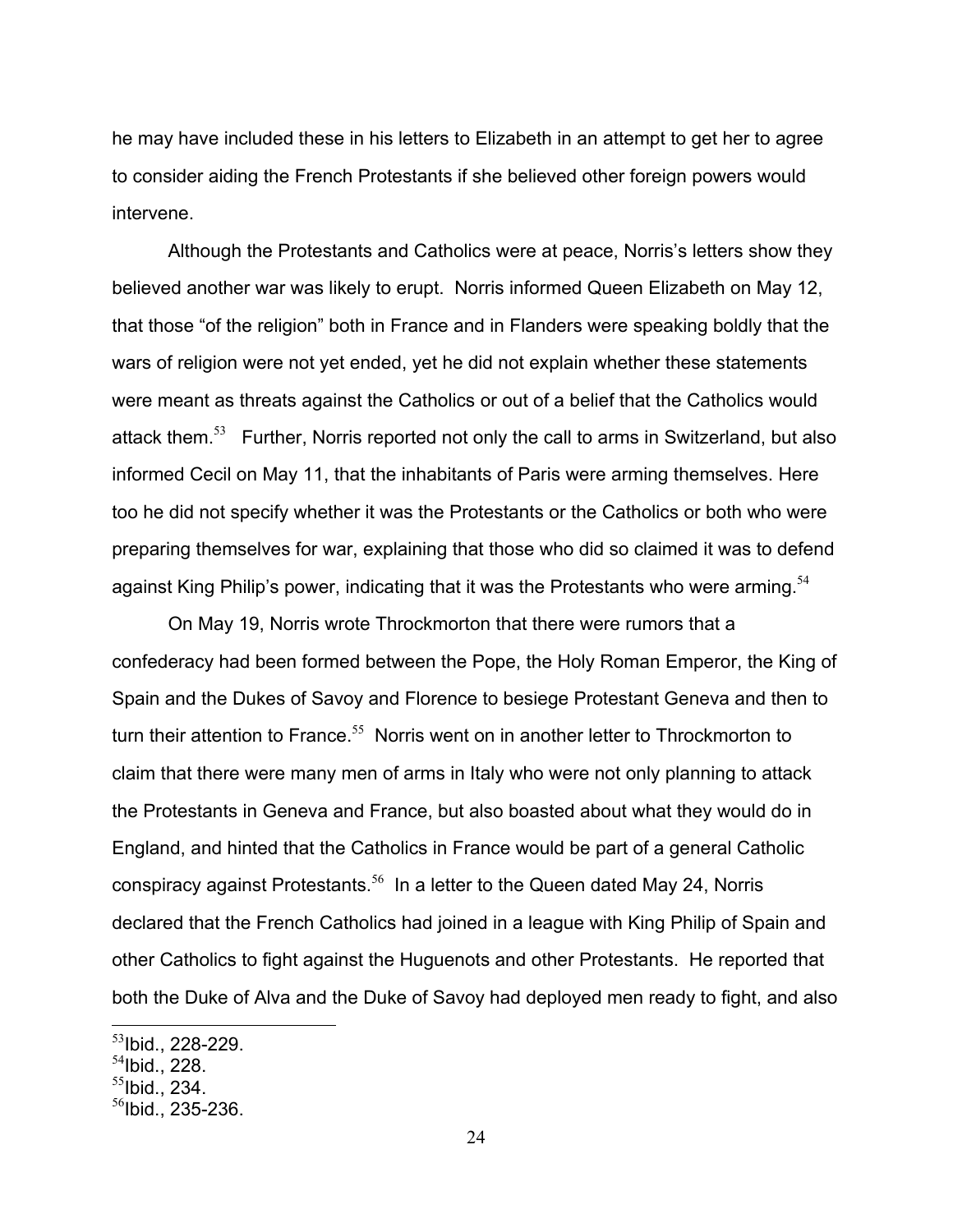stated that men had been deployed near Lyon on advice from their ambassador in Spain. Norris also reported that the Ambassador of Spain had prevented Protestant refugees from the low countries from seeking refuge among other Protestants in Paris.<sup>57</sup> By these statements Norris was attempting to persuade Elizabeth to believe that other countries were involved in French religious affairs and that a fear that she would be the only ruler to intervene was unfounded.

Norris was also worried that this foreign influence in France would lead to troubles for Protestant England. In a letter in late May to Cecil, while acknowledging that the French King had denied wanting to have war with England, Norris reported that some in France were saying that there would be wars between England and France.<sup>58</sup> A letter about a week later to Cecil had Norris stating that this "Catholic League" intended to "overthrow the Protestants of France, Flanders, and England," and he asked Cecil to make sure the Queen was apprised of this.<sup>59</sup> Thus not only did Norris report that foreign nations were planning on coming into France to attack the French, he also made sure to report rumors to Elizabeth that the "international" Catholic conspiracy, including France, might even make its way into England.

In Scotland, an event occurred that would come to have important consequences for England. On June 15, 1567, Protestants in Scotland, upset with Queen Mary's marriage, rebelled and took their queen prisoner. This appeared to be advantageous for England, as Mary was dethroned and this rival to Elizabeth's throne was also discredited, and the Protestant government of Scotland would seek a closer alliance with England. $60$  Norris, however, did not appear to have been affected by this event, as he did not mention the Scottish rebellion in his correspondence. Mary would become an important concern for Norris later, however.

 $57$ Ibid., 236.

 $58$ Ibid., 238.

 $59$ Ibid., 243.

 $60$ Wernham, 273.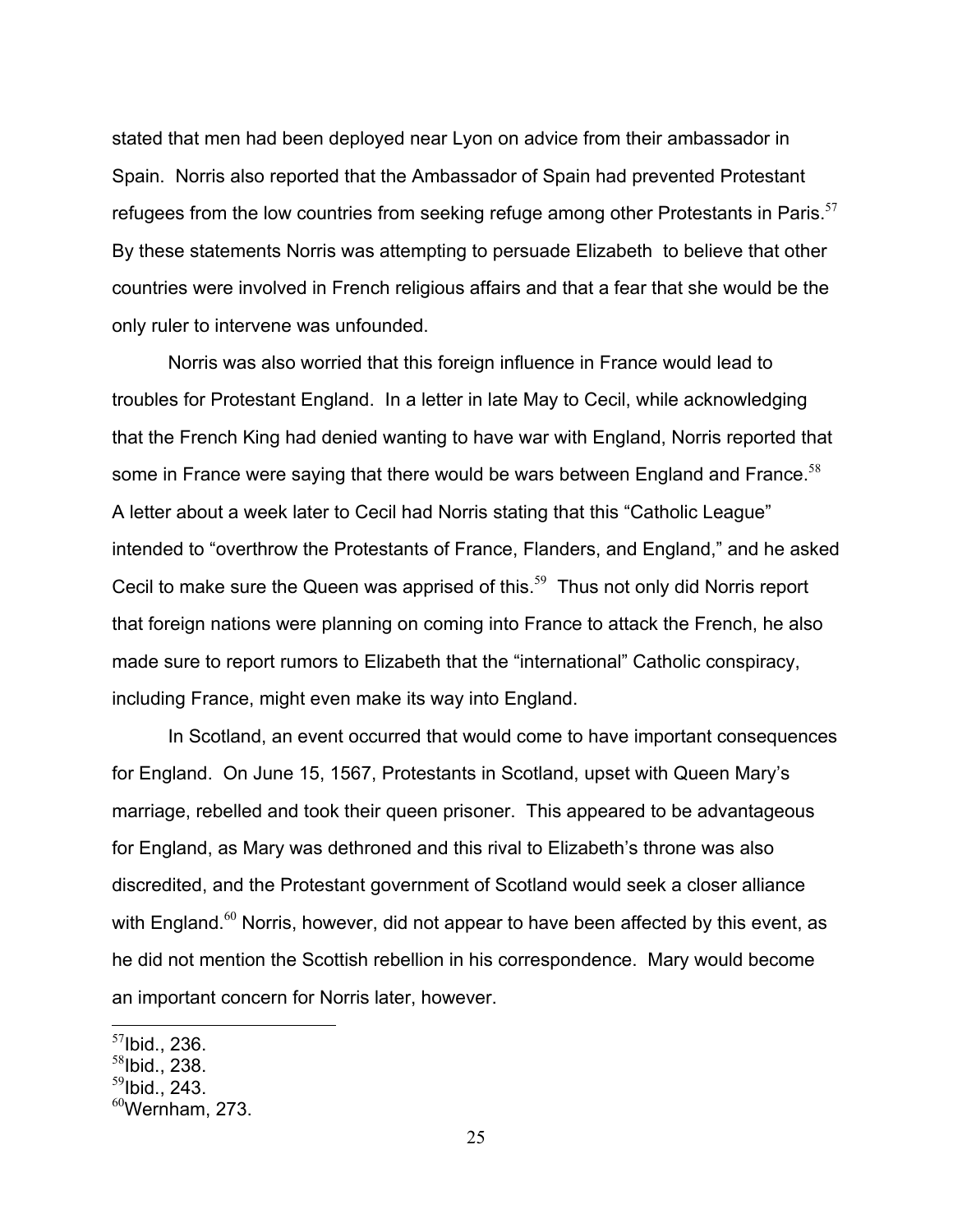During the summer, many French Catholics began to worry about the nearby Spanish troops, and Norris saw this as an opportunity for England to get involved in France. By July the French participation in a league with other Catholic powers had apparently broken down, at least in Norris's eyes, as he was reporting that the Pope had promised parts of France to the Spanish King, the Holy Roman Emperor was attacking parts of France and the Duke of Savoy had allied himself with Swiss Catholics.<sup>61</sup> Norris reported to both Elizabeth and Cecil that the French were now worried both about the Spanish as well as their own Protestant countrymen.<sup>62</sup> Norris told Elizabeth that the French feared that not only incursions from the Emperor and the Spanish King, but they also were worried that Elizabeth would be a third foreign power to intervene. Whether or not the Spanish and other foreign powers were intent on attacking Protestants or France as a whole, Norris believed that it meant that England should also invade its neighbor across the channel. As he had noted to Elizabeth while she was contemplating taking action to recover Calais, Norris believed that the time was good for the English to take military action in France.<sup>63</sup> Norris further told Cecil that with all of the problems besetting the French, he had never seen a people "more dismayed," and claimed that the time had never been better for the English to make a claim or enterprise in France. $64$  In the space of two months Norris had found that a joint effort by Catholic powers against Protestants in France was a reason for England to militarily intervene in France and then renewed this recommendation when some in this Catholic league were thought to be turning against France, which was also facing problems with its Protestant minority. It appears that while he may have wanted England to intervene on behalf of the Huguenot cause for religious reasons, Norris also hoped that England would come into France to help itself.

<sup>61</sup>*Cal. S.P. Foreign*, *1566-68*, 269.

 $^{62}$ Ibid., 269, 270.

 $^{63}$ Ibid., 269.

 $64$ Ibid., 269-270.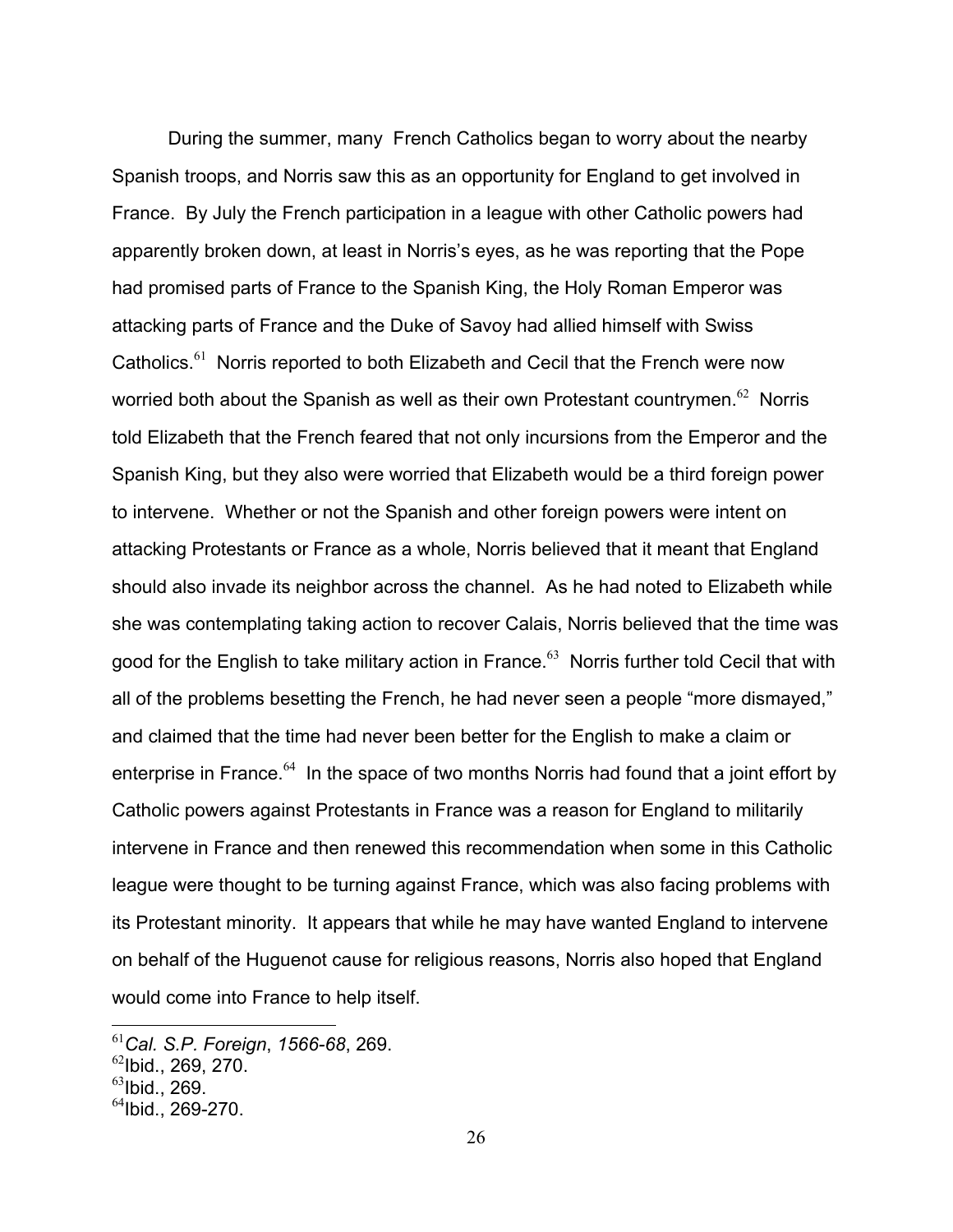In the summer of 1567, Norris, acting at the request of Cecil, began to urge the Huguenots to use force to protect themselves in matters of religion. On July 6, Norris wrote Cecil to tell him that, according to the secretary's previous instructions, he had met with a Mr. Stewart to urge the Protestants "to awake in the defence of religion," as "no mercy is to be hoped at the Papists' hands."<sup>65</sup> Mr. Stewart was pleased with Norris's remarks, but believed that if Elizabeth would help with only 100,000 crowns it would aid the Protestant cause.<sup>66</sup> Norris reminded Cecil ten days later that the Protestants had asked for money from Queen Elizabeth.<sup>67</sup> Norris must have felt the need was urgent, because he repeated the demand to Cecil again in August. Prefacing his remarks by praising Cecil, stating that religion would be "as cold in England as in other places" without Cecil's help, Norris claimed that the Protestants believed that an attack against them could occur at any time, and he "[h]umbly crave[d]" that they would soon have good news from England regarding their request for financial assistance.<sup>68</sup> Thus, even before the second French religious war started, Norris was anxious for English aid to reach the Huguenots, and he was trying to convince Cecil and Elizabeth that they should help the French Protestants.

 According to Norris, events were occurring that suggested the Huguenots would soon be required to take up arms without any encouragement from the English. On July 10, Norris reported to Cecil that Condé had recently left the French court discontented in such a manner that it was thought that the Protestants would shortly take up arms in their own defense. $69$  Admiral Coligny was also led to believe at court that he was not

1

 $^{65}$ Ibid., 273. Stewart was one of the men of James Stewart, the Earl of Murray, who was half-brother to Mary Stewart, and the Stewart contacted by Norris was perhaps a bastard half-brother of Lord Murray, a strong Protestant and apparently an important player in French affairs at this time. *Cecil*, 393. <sup>66</sup>*Cal. S.P. Foreign, 1566-68*, 273-274.

 $67$ Ibid., 287.

<sup>68</sup>Ibid., 328; see also *Cecil*, 393.

<sup>69</sup>*Cal. S.P. Foreign, 1566-68*, 278.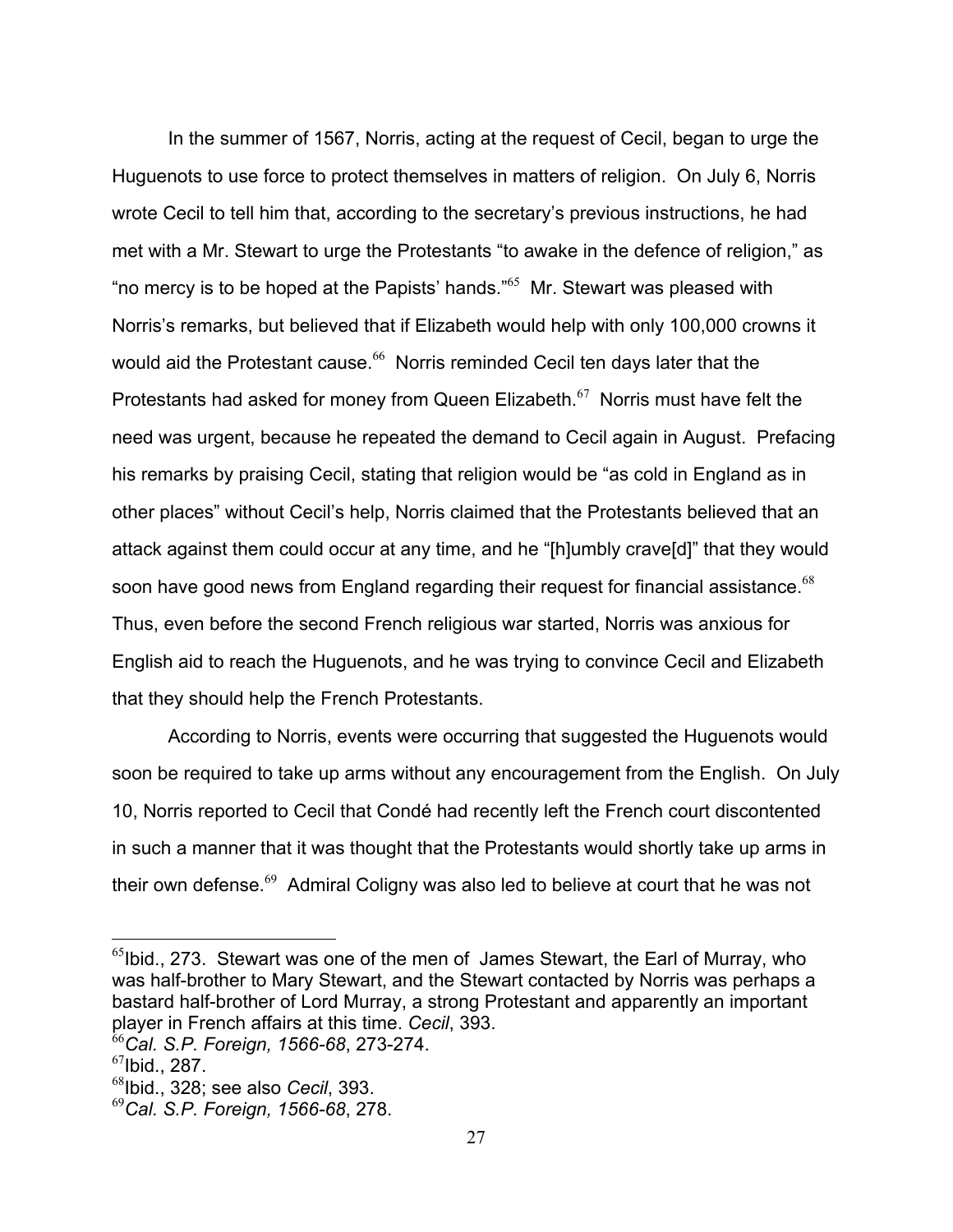welcome and also left.<sup>70</sup> Norris also made sure that Cecil knew the Catholics were arming and told Cecil on July 23, that the government had appointed sixteen captains in Paris, each with 100 men, and that all of these needed to be Catholic.<sup>71</sup> Later, the French government named captains in other areas.<sup>72</sup> Norris also prepared a letter dated July 23, to the Queen informing her that the army of the King of Spain had just come to Luxembourg.<sup>73</sup> Clearly, Norris wanted to make both Cecil and Elizabeth aware of what he saw as Catholic preparations to attack the Huguenots.

 By August, the King of Spain was passing through Burgundy, and the French Catholics were worried at this Spanish presence. Norris reported in a letter to his queen dated August 7, that some of the French were saying that Elizabeth had freed imprisoned Catholic Bishops in an effort to join in a league with Spain.<sup>74</sup> This letter indicates that although Norris was worried there would be a Catholic league against Protestants, including in those in England, the French were not actually sure of support from Spain. The Spanish army, led by the Duke of Alva, was traveling from Spain to the Netherlands and moved by land over the Eastern frontier of France to do so. The presence of foreign troops in France worsened the already volatile situation in France, and Alva's march through France in June and July of 1567 led directly to the outbreak of the second French Religious War.<sup>75</sup> Thus the Spanish influence in France, whether for or against French Catholics, helped precipitate the second French war of religion, giving at least some credence to Norris's contentions that foreign Catholic powers were a threat to the Huguenots.

Despite the lack of a solid alliance or even friendship between France and Spain,

1

 $^{71}$ Ibid., 294.

 $^{73}$ Ibid., 296.

 $^{70}$ Ibid., 305.

 $^{72}$ lbid., 327, 328.

 $^{74}$ Ibid., 312.

 $^{75}$ Holt, 63.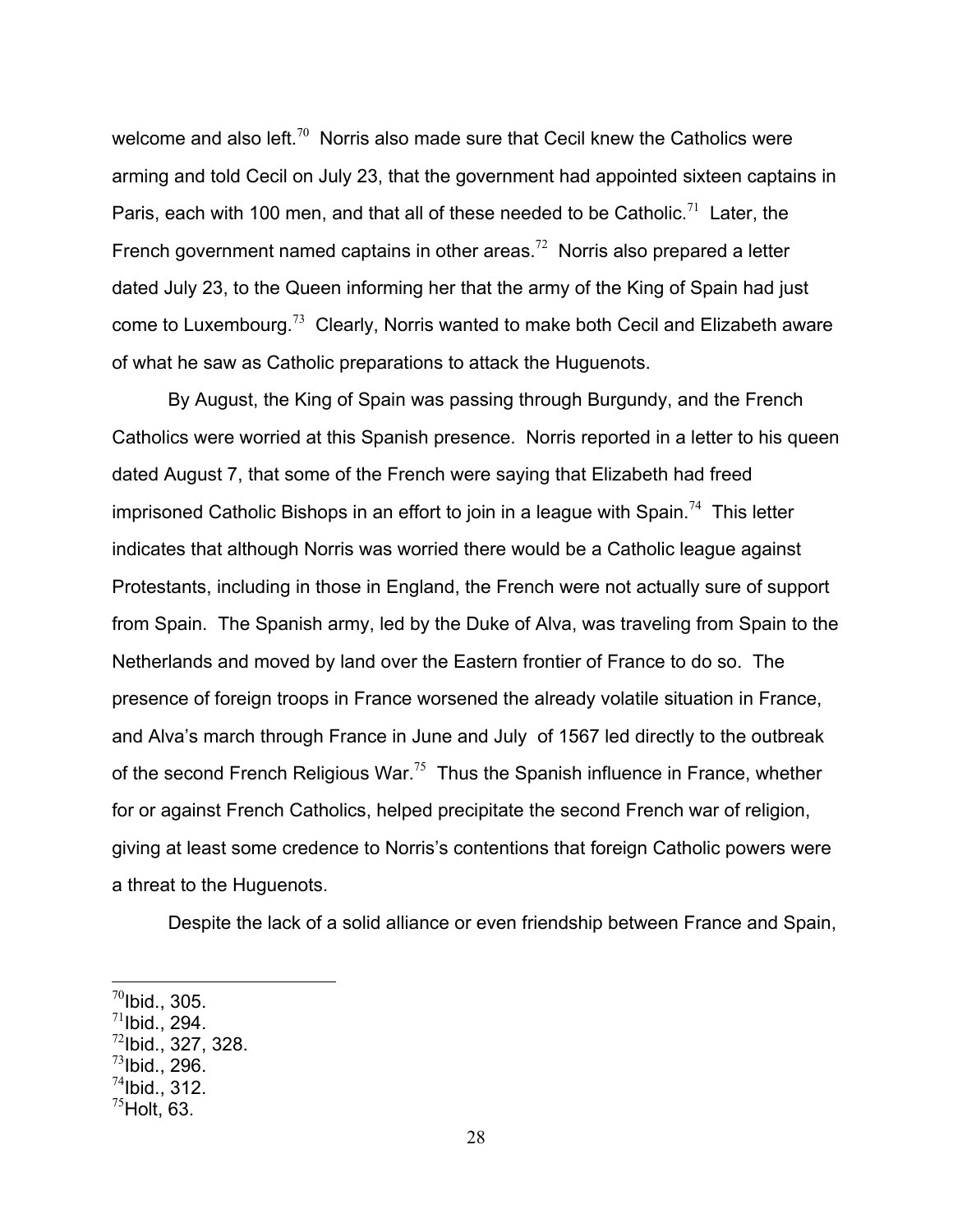Norris did not give up reporting rumors of an apparently impending Catholic conspiracy. On August 23, Norris reported to Queen Elizabeth that the Catholics in France were bragging that when the Spanish forces arrived in Flanders that the French king would take the opportunity to revoke the Edict of Pacification giving protection to the Protestants.<sup>76</sup> According to Norris, the Catholics were complaining that the edict was being breached by Protestants, claiming that while the edict allowed Huguenot barons and high justiciars to have preaching in their houses with their household and tenants, they were allowing others to hear the preaching in their houses and had allowed preaching in unauthorized places. Catholics also proposed sending commissioners out to identify those who were violating the King's edict.<sup>77</sup> Norris also informed Elizabeth that the Guise family had the greatest influence at the French Court, and that the Cardinal of Lorraine<sup>78</sup> was planning on holding secret meetings with the King to discuss religion.<sup>79</sup> Norris thus believed that the Spanish presence gave the French Catholics confidence to try to limit the religious freedom of the Huguenots.

 By the end of August forces were gathered and the outbreak of the second French religious war was drawing nearer. Norris continued sending reports to London favoring the Protestants and putting the blame for the growing conflict on the Catholics. Norris noted that Swiss soldiers and followers totaling 6000 were drawing nearer to Paris, which he correctly noted would "rekindle some flames of civil commotions."<sup>80</sup> He also told Queen Elizabeth that the Protestants were preparing themselves for war and

<u>.</u>

<sup>76</sup>*Cal. S.P. Foreign, 1566-68*, 327.

 $^{77}$ Ibid., 328.

 $78$ Charles, Cardinal of Lorraine, was a member of the Guise family, and was an influential Catholic leader against the Huguenots. Holt, 223.

<sup>79</sup>*Cal. S.P. Foreign, 1566-68*, 327.

 $80$ Ibid., 330. Throughout the French wars of religion the government of France maintained links with the Catholic cantons of Switzerland through a series of military treaties. De Lamar Jensen, "French Diplomacy and the Wars of Religion." *Sixteenth Century Journal* 2 (October, 1974): 31.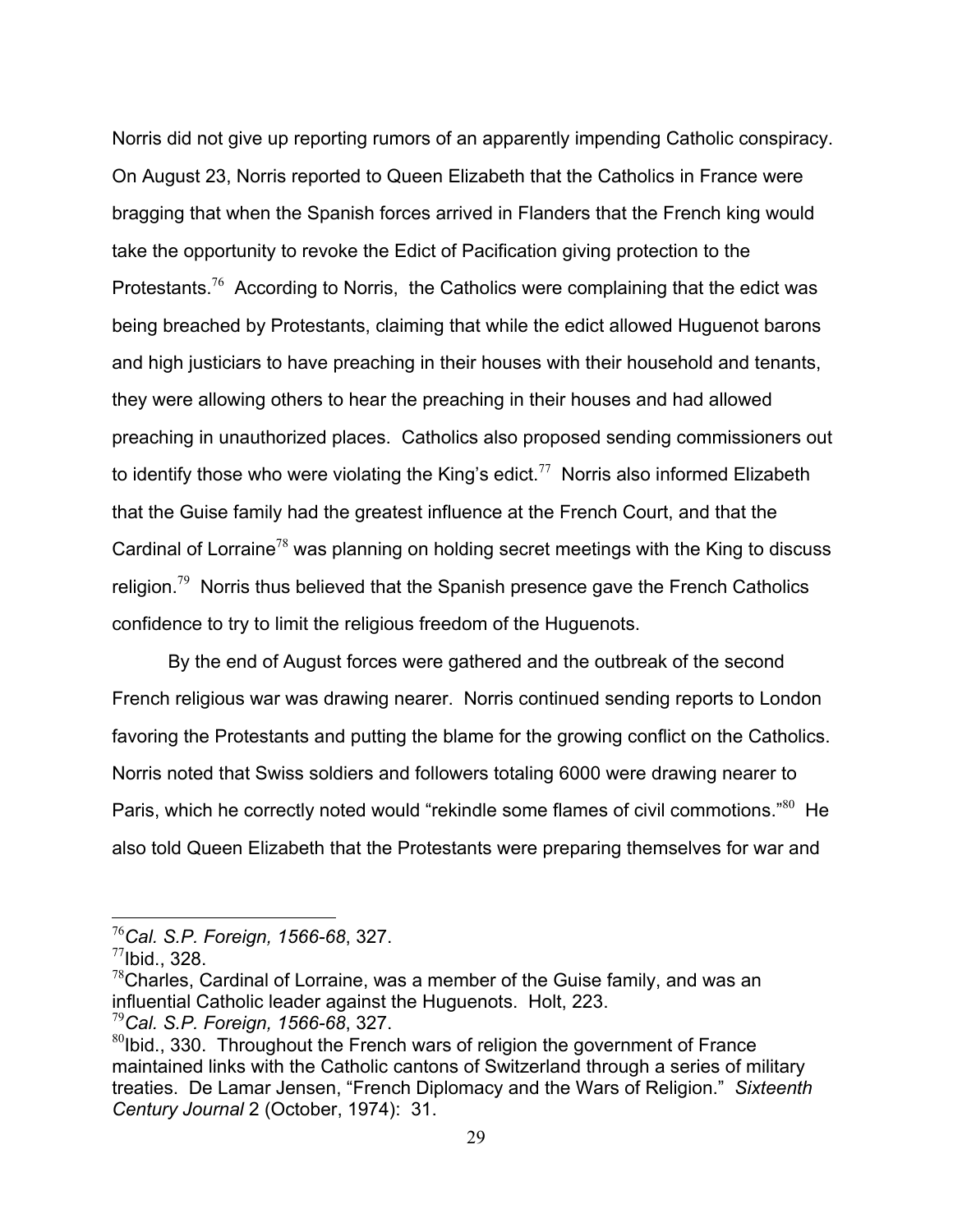were gathering money secretly. $81$  Norris stated that the French Queen Mother had responded to correspondence from Condé to assure him that the Swiss were there to defend the borders against Spanish invasion. She also invited Condé back to court and assured him that she would do all she could to prevent the Edict of Pacification from being revoked.<sup>82</sup> However, two weeks later Norris reported to Leicester and to Cecil that the French King, while at the city of Meaux, had decided with his council to revoke the Edict of Pacification. Furthermore Norris reported that the King and his council had decided to prohibit Protestant meetings, to expel all Protestant preachers, and to reinstate the Catholic faith and mass. $83$  Thus, according to Norris, a Catholic desire to deprive Protestants of their ability to worship was driving the parties toward war.

 Norris's letters gave the impression that the Huguenots were arming simply to defend themselves, but he left out references in his letters to offensive actions by the Protestants. Norris reported that the King was at the city of Meaux waiting on Swiss soldiers to arrive to march to Paris. He stated hat Condé had also assembled a force, and had responded to an envoy from the King that he had done so to defend himself from the King's imported soldiers. Further, showing his Protestant colors, Norris remarked that Condé announced he was gathering a force "to maintain the liberty of the gospel, which the King was determined to suppress."<sup>84</sup> Norris, however, failed to report actions by Condé against the King. At this time, the Guise family was dominating the royal council.<sup>85</sup> The Huguenots resented this influence and under Condé and Coligny had hatched a plot to kidnap the King at Meaux and separate him from the counsel of the Guise family, and that this plot was likely only prevented by the 6000 Swiss. $86$  In

 $84$ Ibid., 338.

1

<sup>81</sup>*Cal. S.P. Foreign, 1566-68*, 330-331.

 $82$ Ibid., 330.

 $83$ lbid., 338-339

 $85$ Holt, 63.

 $86$ Ibid., 64.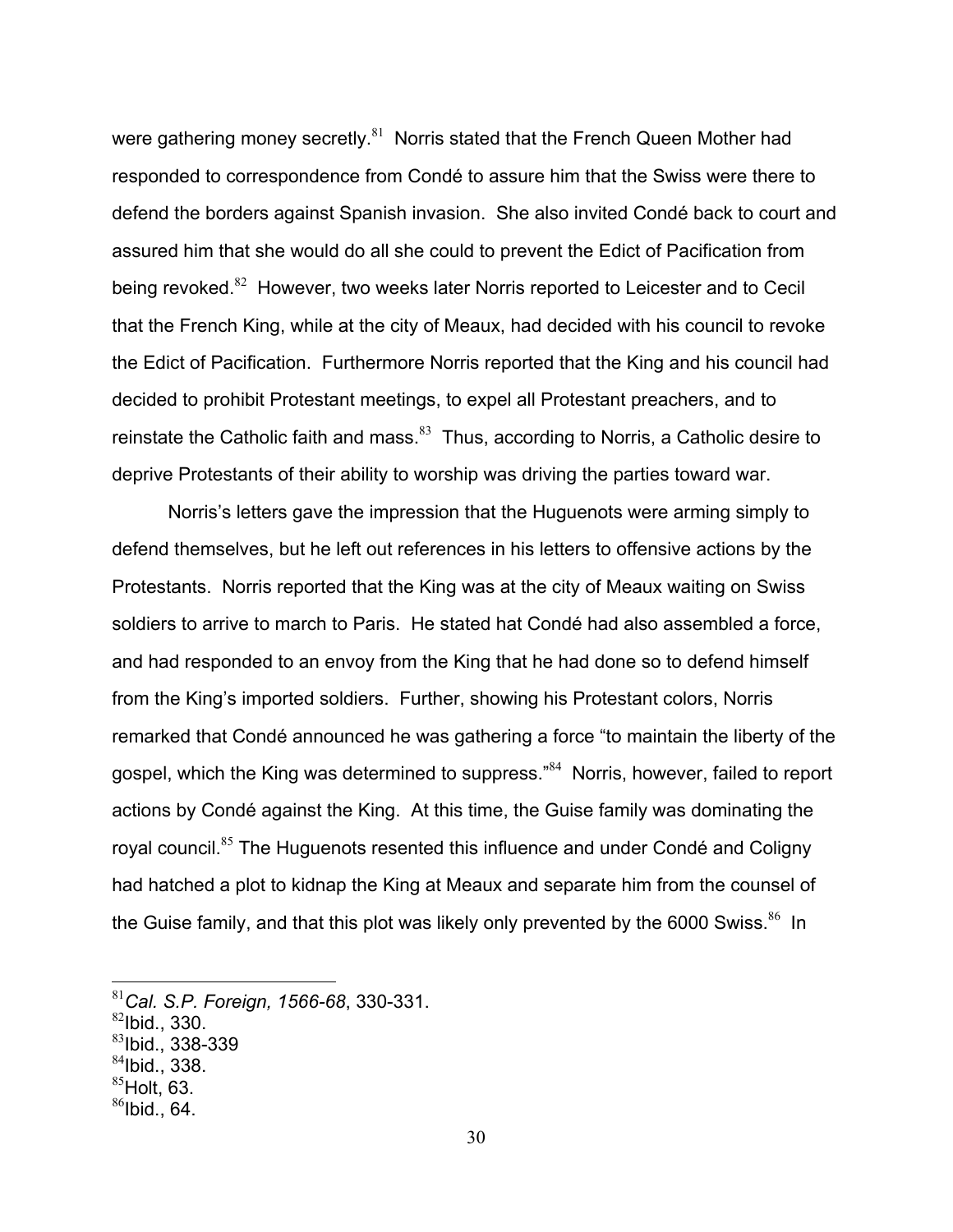fact, King Charles learned of the Huguenot plot to kidnap him and then used the 6000 Swiss troops to make his way back to Paris in safety. $87$  It is appears that Norris must have known of this plot, as Englishman Richard Clough in Antwerp stated that the King had "escaped out of Meaux," suggesting that he was in some danger there. ${}^{88}$  It was this abortive attempt to kidnap the French King that started the second French civil war of religion.<sup>89</sup> Thus, although both sides were arming for conflict, and Protestant actions in trying to kidnap the king actually precipitated the start of the second war, Norris portrayed the coming fight as one in which the Catholics were the aggressors while the Protestants were simply acting to defend themselves.

 Norris continued this theme after the King had returned to Paris a couple of days later. He noted that the King had arrived in the capital with the Cardinals of Bourbon and Lorraine and the Duke of Guise, and the Huguenots in the city were aware that the articles proposed by the King's council were shortly to be published "to the overthrow of religion," and many Protestants were selling what they could and departing from the city. $90$  Three days later Norris reported that "those of the religion sold their goods and left Paris,  $91$  implying that most, if not all, of the Protestants in Paris had left town.  $92$ Thus, in addition to failing to report that Protestant action had precipitated the fighting, Norris made sure he portrayed the Huguenots in the capital as victims of the French king's actions.

On September 30, Norris announced to Elizabeth that civil war "so long breeding"

<sup>87</sup>Mark Strage, *Women of Power: The Life and Times of Catherine de Medici* (New York and London: Harcourt Brace Jovanovich, 1976), 158.

<sup>88</sup>*Cal. S.P. Foreign, 1566-68*, 352.

 $89$ Stone, 120.

<sup>90</sup>*Cal. S.P. Foreign, 1566-68*, 340.

 $91$ Ibid., 342.

 $92$ Many Huguenots left Paris at the beginning of the second war of religion and did not return to the city until the end of the third war. Barbara Diefendorf, "Prologue to a Massacre: Popular Unrest in Paris, 1557-1572," *The American Historical Review* 90, no.5 (Dec. 1985): 1085.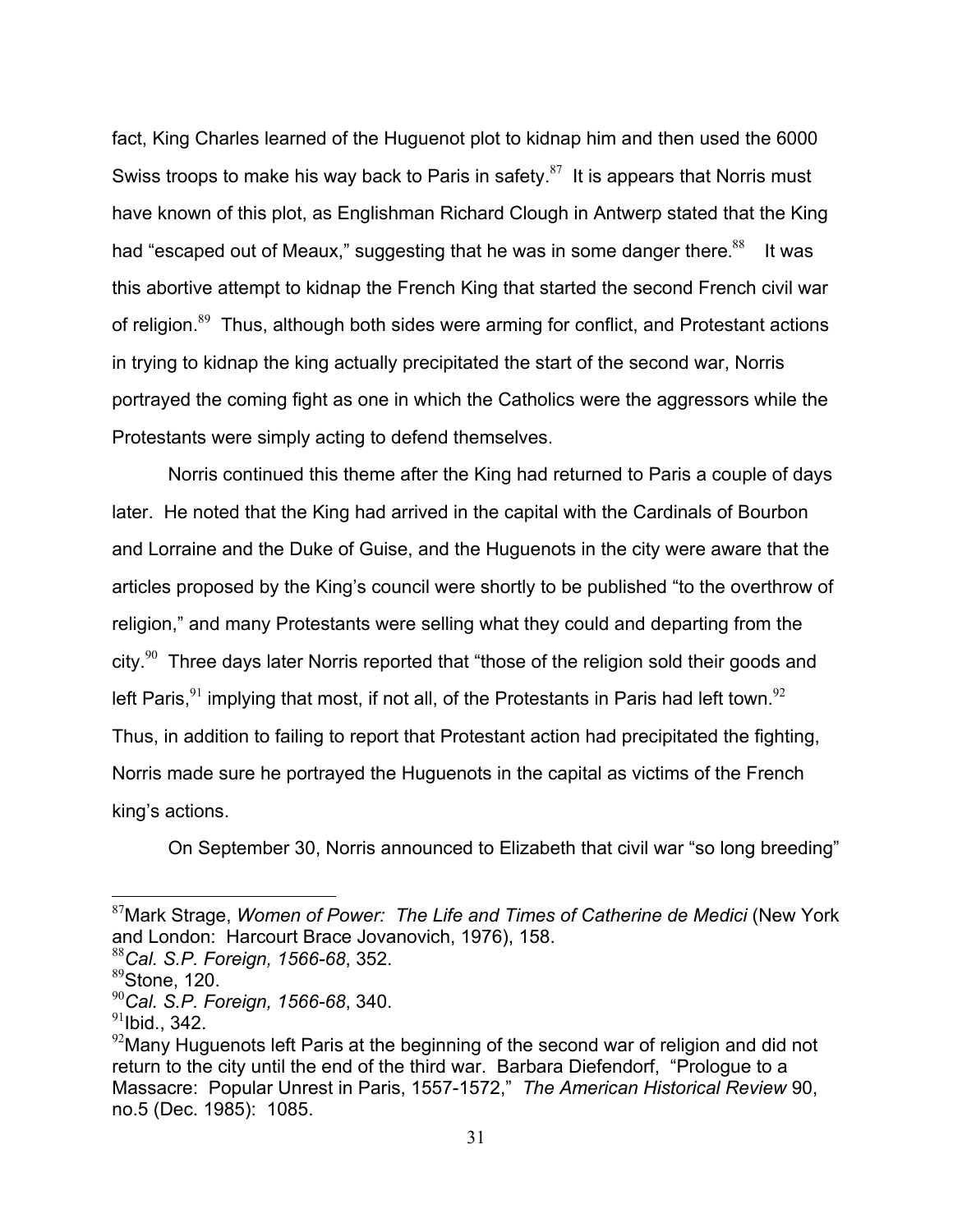was "now openly declared."<sup>93</sup> The news of this outbreak of war did not cause Queen Elizabeth to rush to aid her fellow Protestants in France. When Elizabeth learned of the outbreak of this second French religious civil war she told the French ambassador serving in England that she would not aid the rebels nor allow any aid to go to them from England. She also told the ambassador that she would offer her services as a mediator.<sup>94</sup> Elizabeth was apparently worried that if she helped Protestants rebels against Catholic leaders it would set a precedent and give Catholic rulers an excuse to help Catholics in her own country against her. However, most of Elizabeth's advisors feared a Catholic league against England and believed England needed Protestant allies, including those in France. Cecil and others in the Privy Council supported aiding the Protestants but Elizabeth resisted doing so. $95$  The English ambassador in France shared the view of those in the Privy Council.

 Norris's description of the beginnings of the war continued to show his preference for the Protestant cause. Norris told Elizabeth that the king had returned from Meaux with 6000 Swiss and faced a battle with 700 horsemen, but was able to make it to Paris with reinforcements, and from Paris the French king was able to command and reinforce his power. Although there was fighting by both sides, and Norris noted that the Protestants were capturing towns, Norris again characterized the Catholics as the aggressors, stating that "[g]reat are the murders which are committed against them that be known to be of the religion and daily like to be more." $96$  Norris thus continued his practice of putting most of the blame for the conflict on the Catholics.

 In October, 1567, Norris reported that the Catholics and the Huguenots were trying to reach some agreement to stop the conflict, but these attempts may have exacerbated the bad feeling between the parties, and, at least on this occasion, Norris

<u>.</u>

<sup>93</sup>*Cal. S.P. Foreign, 1566-68*, 348.

<sup>94</sup>*Cecil*, 394.

 $95$ lbid., 392-393.

<sup>96</sup>*Cal. S.P. Foreign, 1566-68*, 348.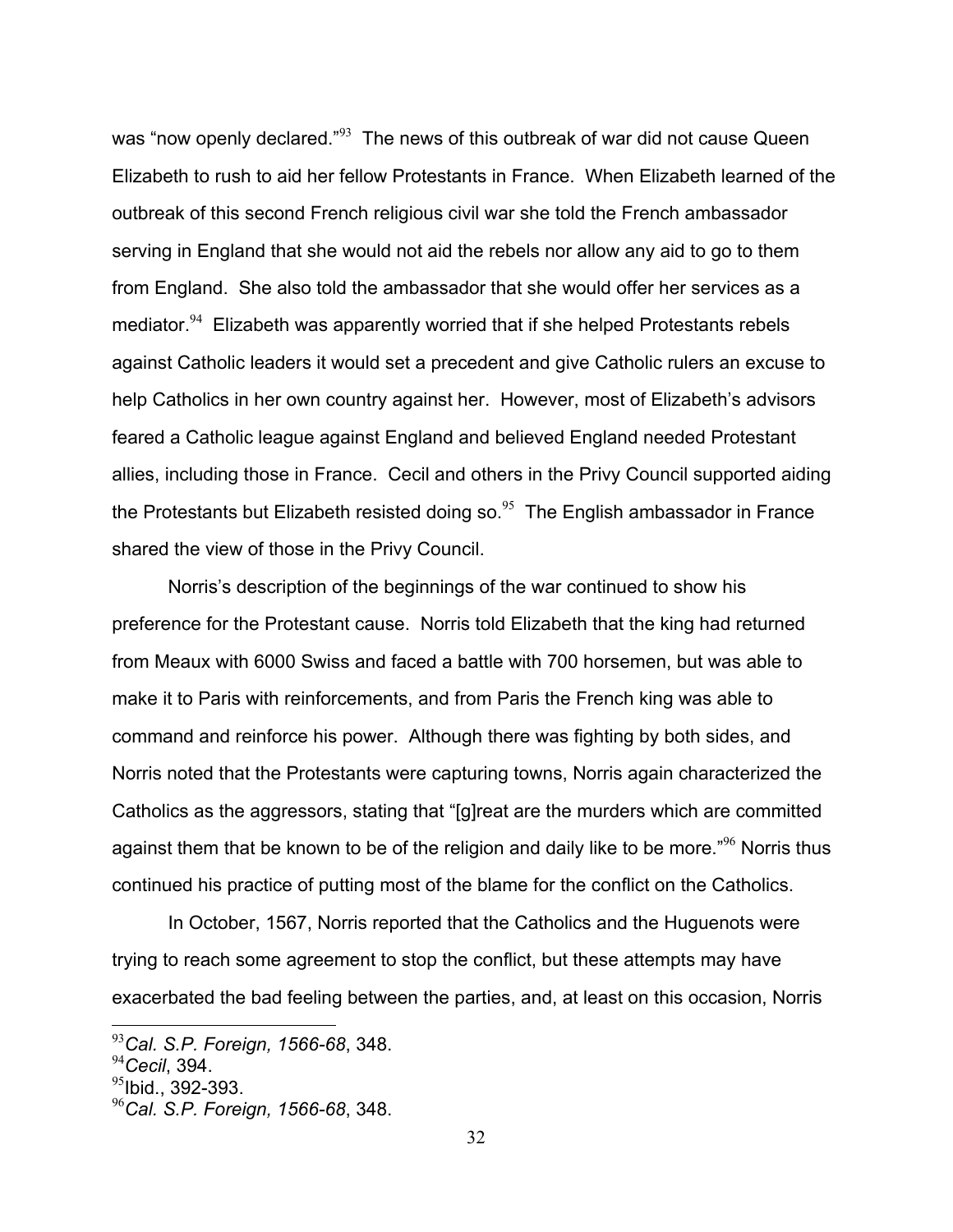put some of the blame on the Protestants. He noted that Condé had presented ten articles to the King, among which were an agreement to have "preaching and liberty of conscience throughout the realm," but Norris stated that it also included a stipulation that Condé should control the government during the minority of the King. However, Norris explained that these articles had "stirred up a fire which will hardly be quenched."<sup>97</sup> Subsequent events bore out Norris's prediction. The day after the receipt of these proposals, according to Norris, Condé was involved in a skirmish and burned 17 windmills.<sup>98</sup> On this occasion Norris reported some of the offensive actions of the Huguenots.

 Norris further reported that the French King also tried to end the conflict. Norris stated that the King sent a message to Condé that he was proclaiming that all who supported him should disarm and retreat and in doing so their lives and property would be spared, but otherwise their goods would be taken. The King also sent assurances that he would keep his edicts made for the pacification of religion, but if the Huguenots would not submit to him he would prosecute them.<sup>99</sup> On October 8, after consulting with his nobles, the King issued a proclamation that if Condé and his followers would submit themselves to the King within three days all would be pardoned, but if they refused, it would be lawful for all the King's subjects to kill those they found armed. Norris reported that in response to this proclamation the peasants had armed themselves in order to defend themselves and to execute the King's judgment.<sup>100</sup> Norris reported to Leicester that Condé and his men, apparently in response to the King's proclamation, met on October 10 and 11 and then demanded the cities of Calais, Boulogne and Metz from the King, permission for the second church in every town to be Protestant, and, just as the King had demanded of them, they made a request to the King to disarm his

 $^{97}$ Ibid., 352.

 $98$ Ibid., 352-353.

 $^{99}$ Ibid., 354.

 $100$ Ibid.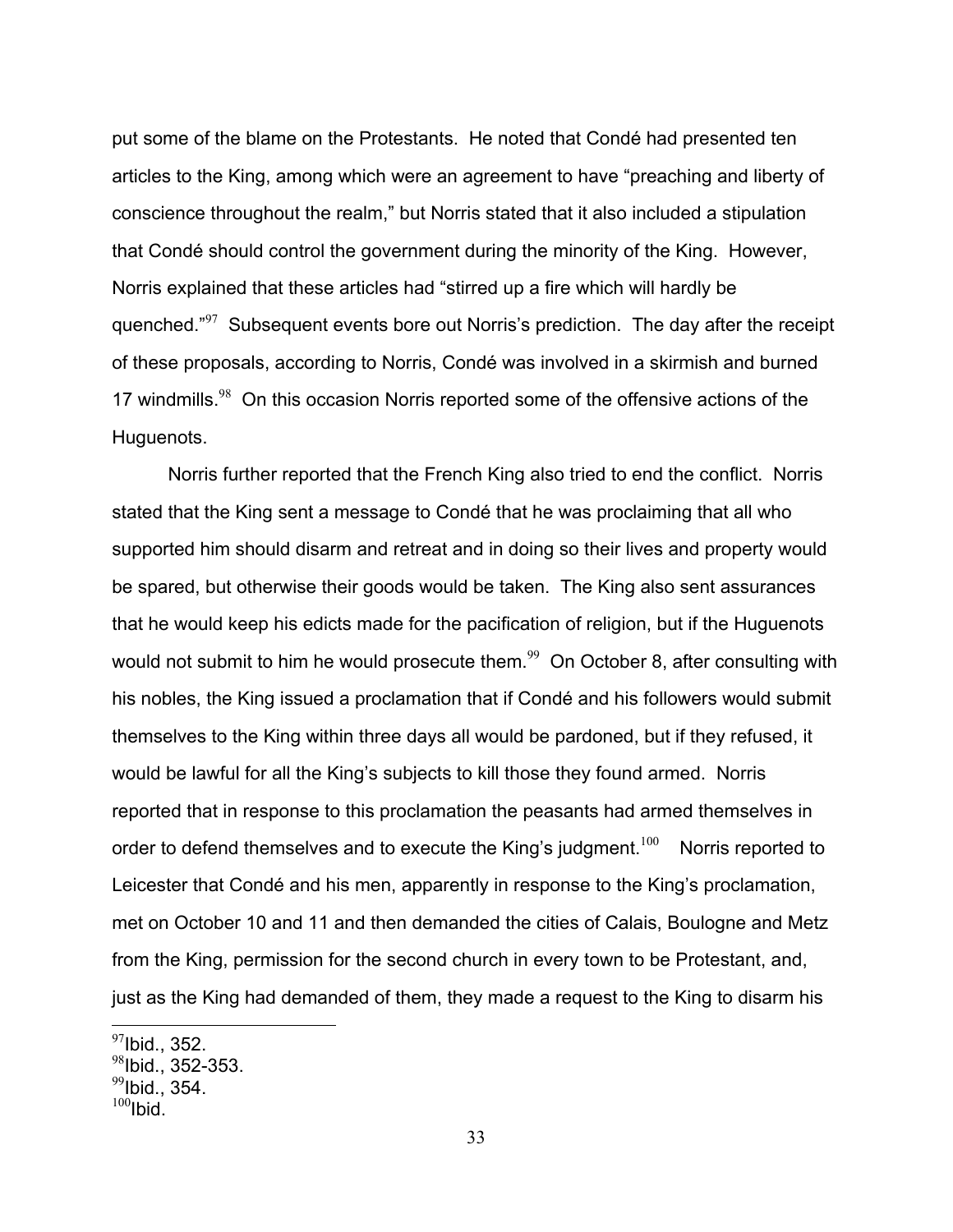troops.<sup>101</sup> Both sides wanted a "truce" which would give them the advantage, and not surprisingly, no agreement was reached and the fighting continued.

 After the Prince made these requests, Norris reported that both sides added more soldiers and they were both expecting further additions.<sup>102</sup> Norris continued his refrain that foreign Catholic powers were becoming involved. In a letter to Elizabeth dated November 2, 1567, Norris stated that the King was expecting 5000 Spaniards and 5000 more Swiss troops.<sup>103</sup> Spain and Switzerland were not the only foreign aid Charles expected to receive, however, according to Norris.

 The French King was also expecting help from England. Norris reported that the French King had declared to Condé that Queen Elizabeth had promised to give him aid as well.<sup>104</sup> There does not appear to be any indication that Elizabeth had promised Charles any men or money, although Elizabeth's statements to the French ambassador in England that she would not give aid to the Huguenots and would mediate the conflict might have been interpreted by Charles that Elizabeth would aid  $\lim_{n \to \infty} 10^{5}$  Despite these statements by Elizabeth to the French representative in England Huguenots regarded Elizabeth "as their best hope in their struggle to maintain freedom of worship."<sup>106</sup> Certainly any indication that Elizabeth would not only not send help to the Protestants but would also give aid to the Catholic side would be a large blow to the confidence of the Huguenots.

 Queen Elizabeth indicated in a letter completed the next day that she was prepared to give aid to the French Catholics, instructing Norris to pledge her support to the French royal family. She told Norris to let the King, Queen Mother and council

 $^{101}$ Ibid., 358.  $102$ Ibid., 358-359.  $^{103}$ Ibid., 365.

 $104$ Ibid.

<sup>105</sup>See *Cecil*, 394.  $106$ Ibid., 392.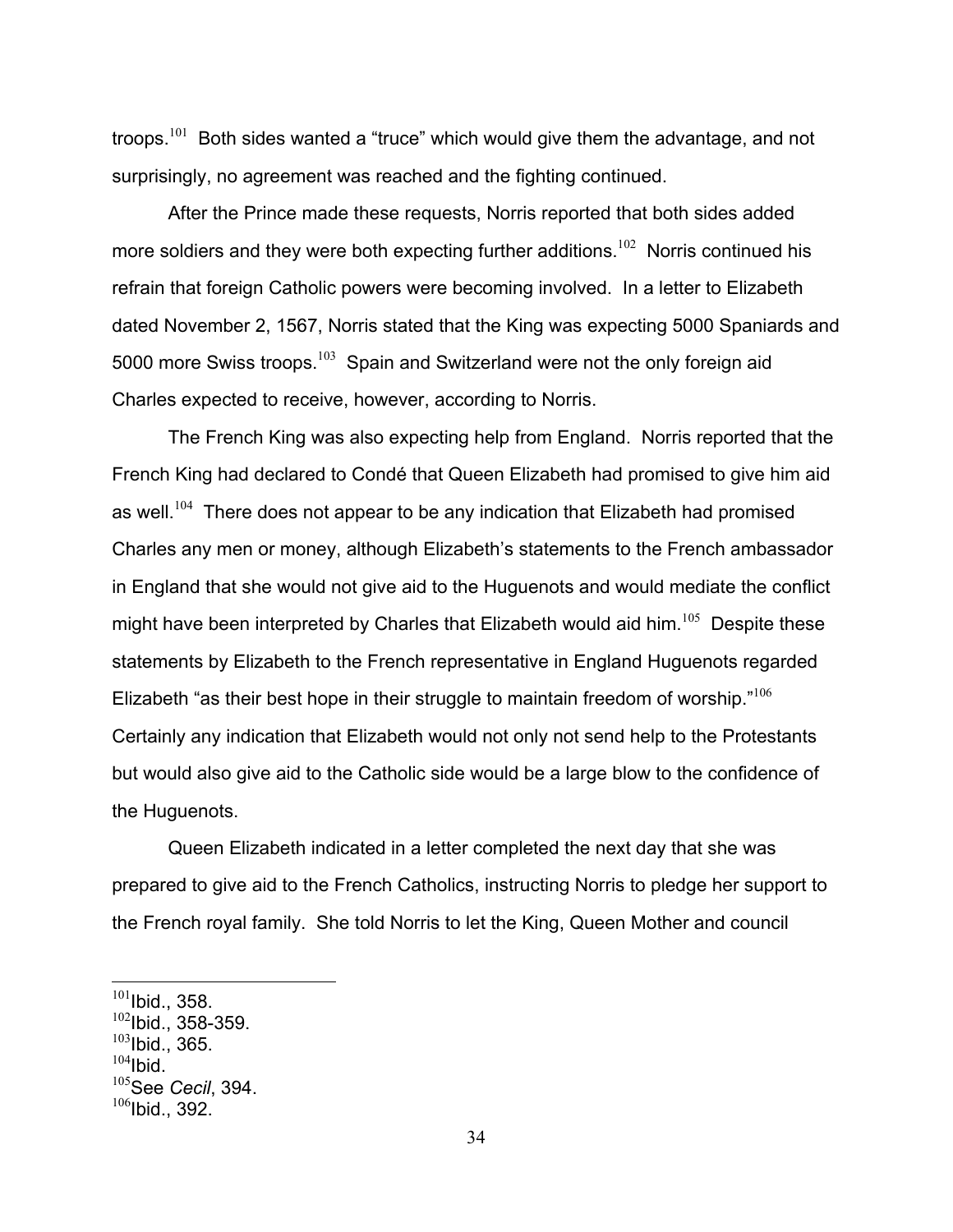"plainly understand" that whatever they may need she would "be glad to show the good office of a prince and neighbour" in helping them maintain their kingdom and tranquillity in their lands. She also instructed Norris to seek redress for some wrongs committed against some of her subjects in France, but she did not express a desire to help the Protestants at this time.<sup>107</sup> Thus although Norris may have considered the Catholics as the aggressors, Elizabeth saw the outbreak of war as a rebellion by the Huguenots against the lawful authority of the King. Norris, however would attempt to assure that England had sympathy for the Huguenots, at least with the leaders other than Elizabeth, and he would have walked on Cecil's side of the tightrope.

 In a letter to the Queen dated November 16, Norris, apparently understanding the Queen's position, gave a fairly even-handed account of the occurrences in the war, and even presented the French King as seeking for peace, although he did give some indication of the suffering of the Huguenots. He reported that the King had communicated to his bellicose subjects that the restrictions against the Huguenots would be lifted and "liberty of preaching" would be allowed in the whole of France. In addition, he promised to pay Condé 300,000 francs to allow the people to return home without harm, although this was not yet possible. Norris also gave an account of the Battle of St. Denis, and noted there were great numbers killed on both sides.<sup>108</sup> In this battle, Condé had tried to capture Paris and end the war. His army camped at St. Denis near Paris and tried to cut off supplies to the capital, but on November 10, the short battle saw the King's army victorious.<sup>109</sup> In addition to reporting the battle, Norris also made sure that he listed non-military actions of the Catholics against a Protestant leader when he also reported that the Catholics had captured Condé's mother-in-law and children and had taken them to the Louvre. Norris also stated that Condé sent a

<u>.</u>

<sup>107</sup>*Cal. S.P. Foreign, 1566-68*, 366.

 $108$ Ibid., 369-370.

<sup>&</sup>lt;sup>109</sup>Otto Zoff, *Huguenots: Fighters for God and Human Freedom*, trans. E.B. Ashton and Jo Mayo (New York: L.B. Fischer, 1942),116-117.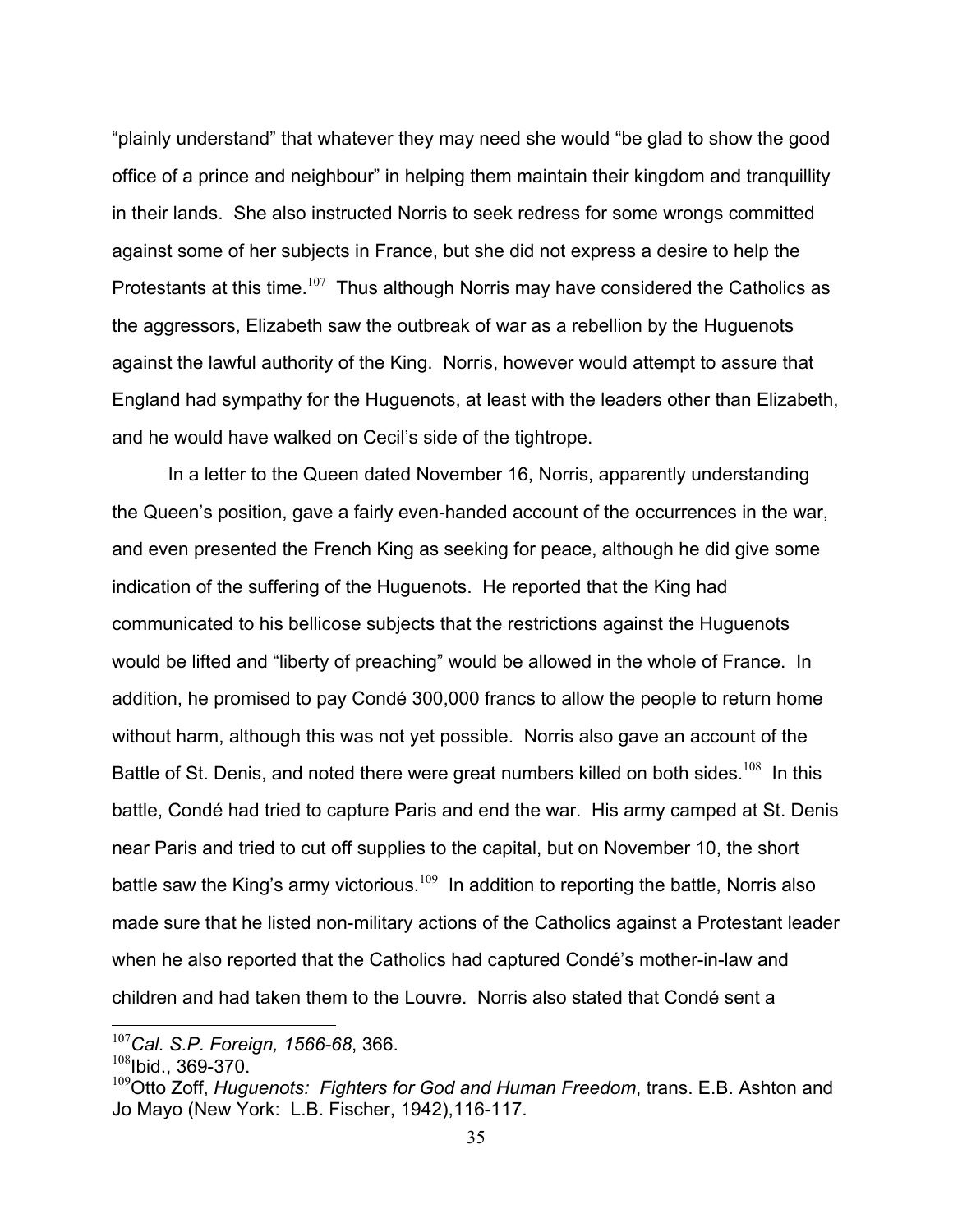representative to the King to get him to "to cast his pitiful eyes upon his poor subjects," but the King responded to this request that if they would submit to him he would again lovingly receive them as his subjects and forgive what had been done against him. $110$ Thus, although Norris tried to present Elizabeth with a fairly even-handed account of the Battle of St. Denis, he also included some comments designed to show the suffering of the Huguenots.

 Norris continued his more even-handed accounts to the Queen, but to Cecil he expressed his sympathy to the Protestant cause. On November 24, Norris told Elizabeth that he had expressed her will to King Charles concerning her desire to help the royal family in France, and the King gave his "most hearty thanks." He also gave details of reinforcements that had arrived for both sides.<sup>111</sup> On the 25th and 29th, however, Norris expressed to Cecil what he saw as the dangers for Protestants both in France and in England. He reminded Cecil that it had been rumored that the King of Spain and the Pope had stated that after the Catholics had defeated Condé and Coligny, the English were next, and Norris claimed that some were again making this boast. He also stated to Cecil that the Pope "marvelously encourage[d] the French King with money" to wage the war. $112$  Norris recognized that the Queen would not believe such threats, telling Cecil that he should not inform Elizabeth of these matters yet, but had confidence that Cecil would know when to tell her. He also tried to justify the actions taken by the Protestants, claiming that dire threats to their religion had driven them to defend themselves. Norris informed Cecil that the Protestants were convinced that at some point the English would come to their defense, and that although the Queen had expressed her doubts about giving aid, he believed Elizabeth would at some convenient point do so. He also noted that the Huguenots were determined not to make

<sup>110</sup>*Cal. S.P. Foreign, 1566-68*, 370.

 $111$ Ibid., 372.

 $112$ Ibid., 374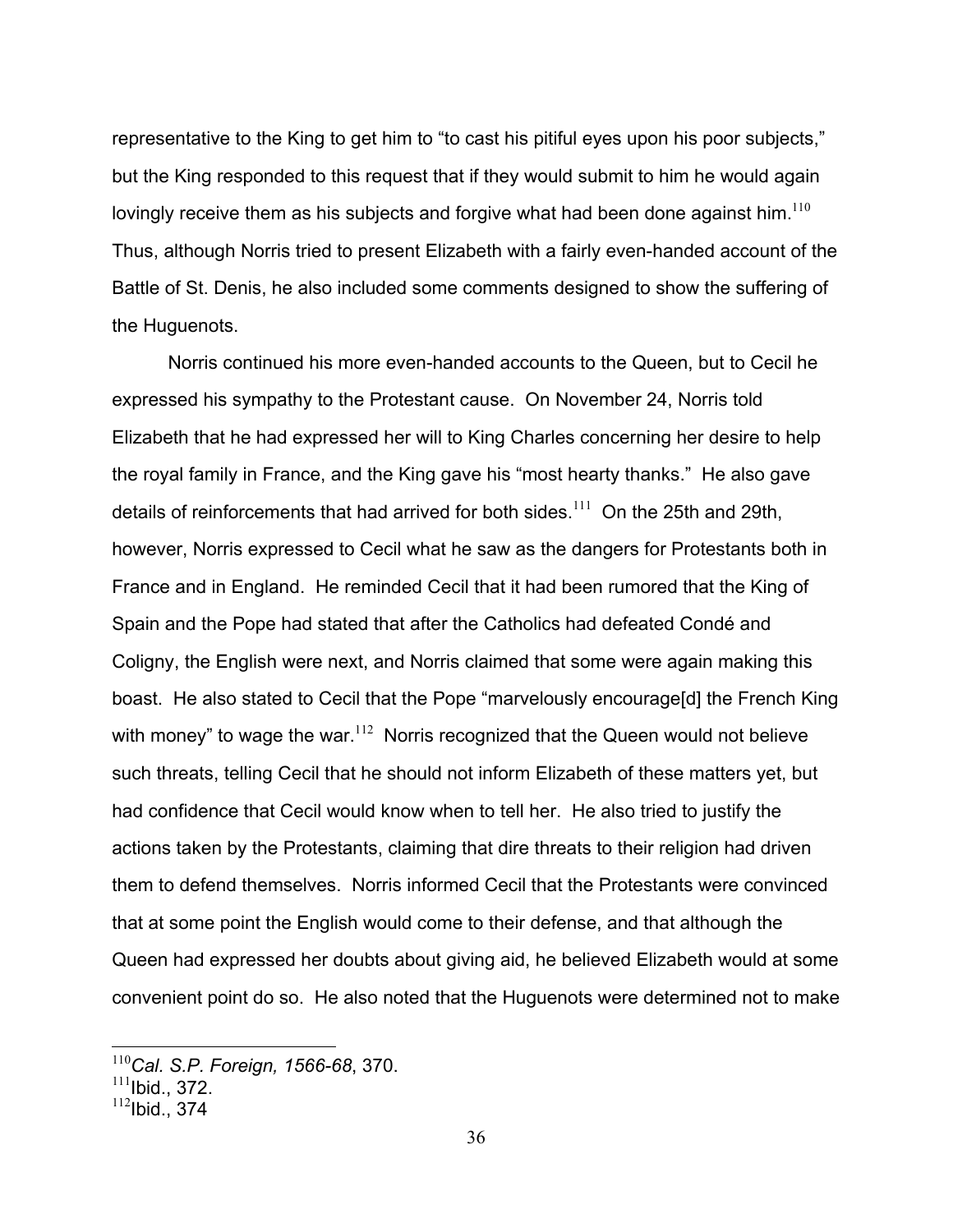peace until the had good assurances for their religious freedom and their safety.<sup>113</sup> Norris showed in these letters that he was clearly sympathetic for the Protestant cause, and that he even believed if England did not do something to help them, not only the Huguenots, but also English Protestants would be in danger, a theme that would be repeated. He also realized that Elizabeth was not inclined to believe such a threat and had no desire at that time to aid the French Protestants. He knew that Cecil shared his sympathies and concerns, and he informed the secretary of his fears, confident that at some point Cecil could get Elizabeth to actually help the Huguenots. However, at least in the second French religious war, no official English help to the Protestants would be forthcoming. $114$ 

 In correspondence to Cecil, Norris also portrayed the Catholics as refusing to make peace with the Protestants. Norris wrote Cecil again on December 7, and noted that since the magistrates of Paris were upset with talk of peace, the French King declared to them that he would not make an accord with the Huguenots.<sup>115</sup> Thus, Norris wanted to make it clear to Cecil that the only way for the French Protestants to secure their safety and religious freedom was through force.

 A little over a week later, Norris apparently decided he would try to gain the Queen's sympathy toward the Protestants and put the blame for the lack of a peace accord squarely on the shoulders of the Catholics. On December 15, Norris wrote the Queen to tell her that although the two sides had made truces three times, they had not succeeded in making a lasting peace. He claimed to Elizabeth that many of leaders of the King's army wanted revenge on the Protestants more than peace in their country. Also, the Parisians were offended at the talk of peace and had raised money and men to help the Catholic cause.<sup>116</sup> Norris also noted that someone had intercepted a letter

 $113$ Ibid., 373-374.

 $114$  Holt, 65.

<sup>115</sup>*Cal. S.P. Foreign, 1566-68*, 377.

 $116$ Ibid., 379-381. Parisians had violently opposed the peace of Amboise, which ended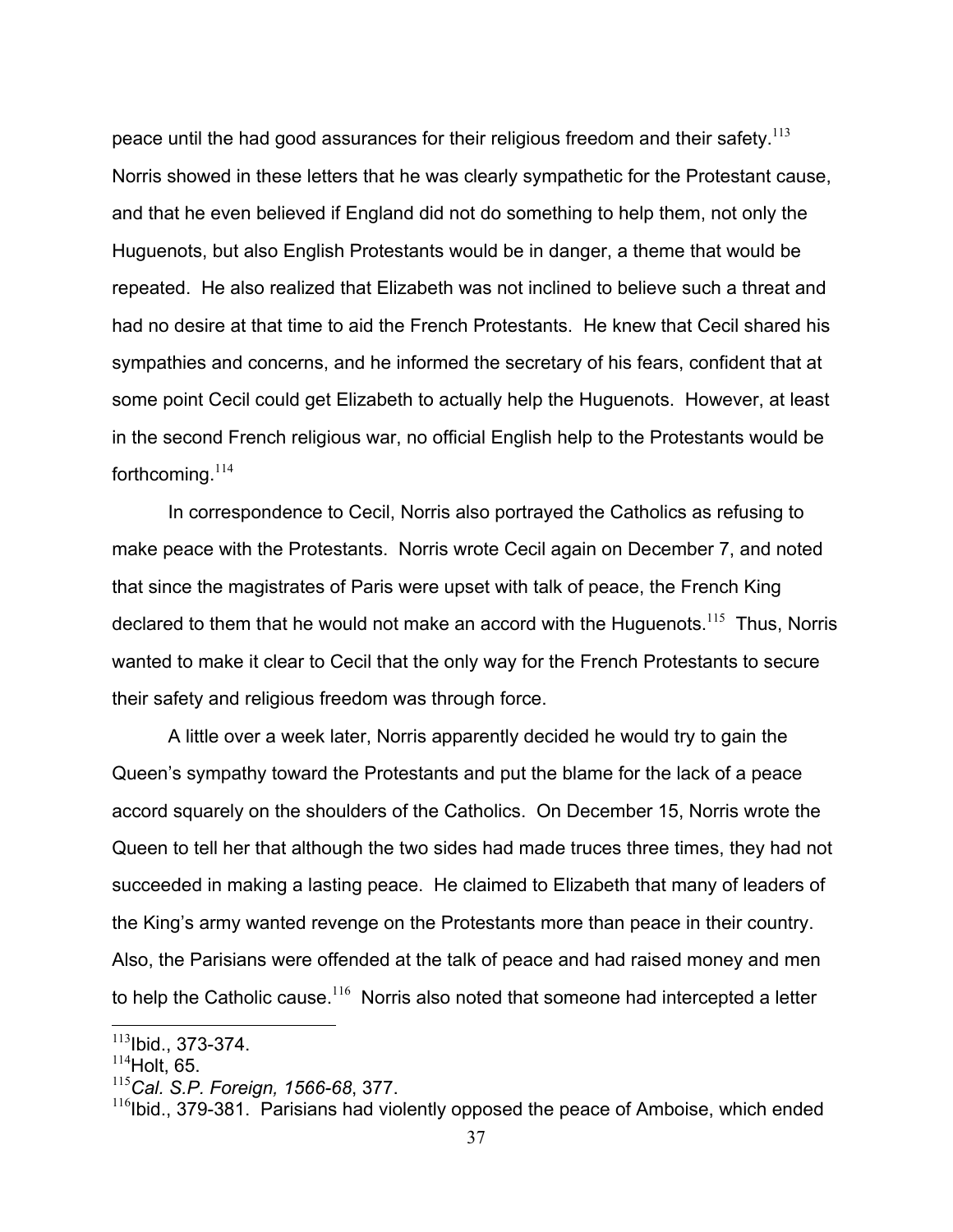from the Queen Mother to the Cardinal of Lorraine stating that whatever her outward appearance, he had her promise that no peace would be made. According to Norris, the plan of the Queen Mother and presumably the King was to kill Condé and with him out of the way they could more easily deal with the rest of the Protestants. Norris told Elizabeth that the Queen Mother hoped, after killing Condé, to be able to persuade the Huguenots to give up their rebellion, or if that failed, to use force.<sup>117</sup> Thus, Norris tried to make Queen Elizabeth believe that not only were the Protestant leaders not rebelling against the French government, but the royal household was attempting to kill Condé.

 He also tried to get Elizabeth to believe in a wider conspiracy against Protestants. Once the Protestants in France were in control, Norris warned, the French leaders, with the help of the Pope and the King of Spain, planned to invade England. Norris went on to comment that he believed Elizabeth would act to prevent this supposed Catholic invasion of England when the time came.<sup>118</sup> Norris was thus trying to convince Elizabeth that she must act at some point to help the Huguenots or England would also be in danger.

 Norris went on to encourage Elizabeth to invade France, again using Calais as an incentive. He informed Elizabeth that the French were fearful of England, and there were rumors that Elizabeth was going to invade to try to claim Calais. Without directly encouraging her to do so Norris hinted that it might be a good time to invade France. He stated that while many in the King's army wanted to destroy Condé they were not united. Norris also stated that many believed that the dissension might grow stronger and Condé might receive foreign aid so action against him needed to be taken quickly.<sup>119</sup> Thus Norris wanted Elizabeth to quickly act in trying to recover Calais, believing the French were unable to offer resistance at that time.

the first war of religion in 1563. Diefendorf, 1081

<sup>117</sup>*Cal. S.P. Foreign, 1566-68*, 379-380.

 $^{118}$ Ibid., 380.

 $119$ Ibid.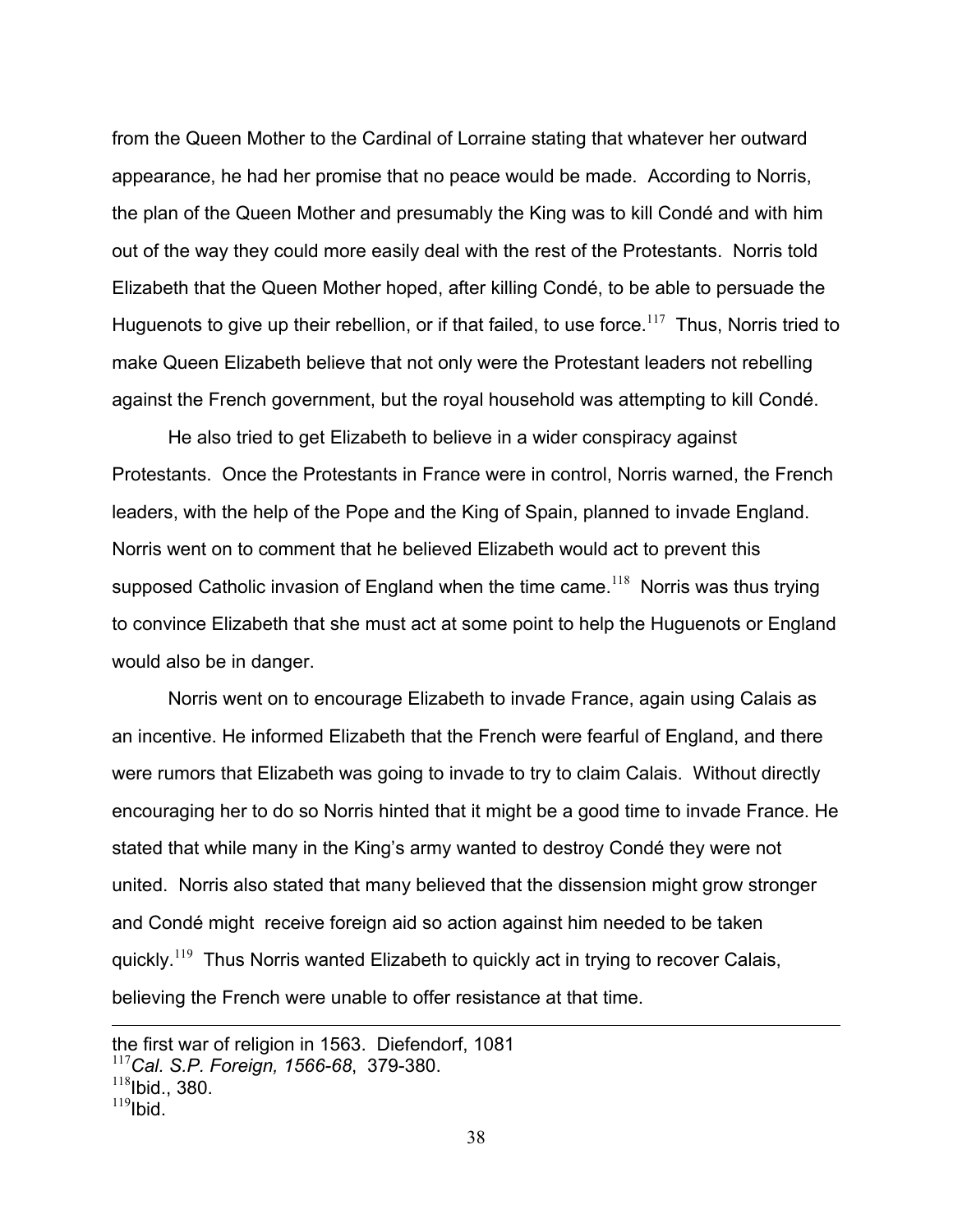The same day Norris dispatched a shorter letter to Cecil importuning him for aid for the Protestant cause. He stated that he hoped to soon have messages for Cecil from the Prince and the Admiral, and Norris told Cecil that he hoped "that aid might be given before it [was] too late," and that at the very least they could be saved from ruin and a peace made.<sup>120</sup> Although the Huguenots had enjoyed some success militarily, according to Norris, they were unable to defeat the King's army without foreign support.<sup>121</sup> In letters bearing the same date, Norris gave a much rosier account of the state of Condé and the Huguenots to Elizabeth than he did to Cecil, although he noted some of the difficulties to the Queen.<sup>122</sup> With Cecil, however, Norris seemed to be stating that things were very desperate for the Huguenots and particularly for Condé, which later events would show were true.

 Norris later wrote Cecil and outlined how things had turned for the worse for the Protestants, although he saw hopes for peace. He stated that on December 16, the King had published letters calling for confiscation of the Huguenots' goods.<sup>123</sup> There were some rumors that peace was being concluded, but Norris noted that there was a difficulty in working out the manner to disarm, including payment of mercenaries.<sup>124</sup> Norris thought the chances for peace were good, as he told Cecil that he wished the Queen would send over a noble to work out difficulties between the French King and his nobles.<sup>125</sup> However, he noted in this same letter that there were still battles taking place as late as December  $23^{126}$  Thus, although the Huguenots and Catholics were discussing peace, Norris was still reporting military battles, showing that the two sides were not quite ready for a cessation of fighting.

 $\overline{a}$ 

 $123$ Ibid., 385.

 $125$ Ibid., 386.

 $120$ Ibid., 381.

 $121$  Holt, 65.

<sup>122</sup>See *Cal. S.P. Foreign, 1566-68*, 380-381.

 $124$ Ibid., 385-386.

 $126$ Ibid.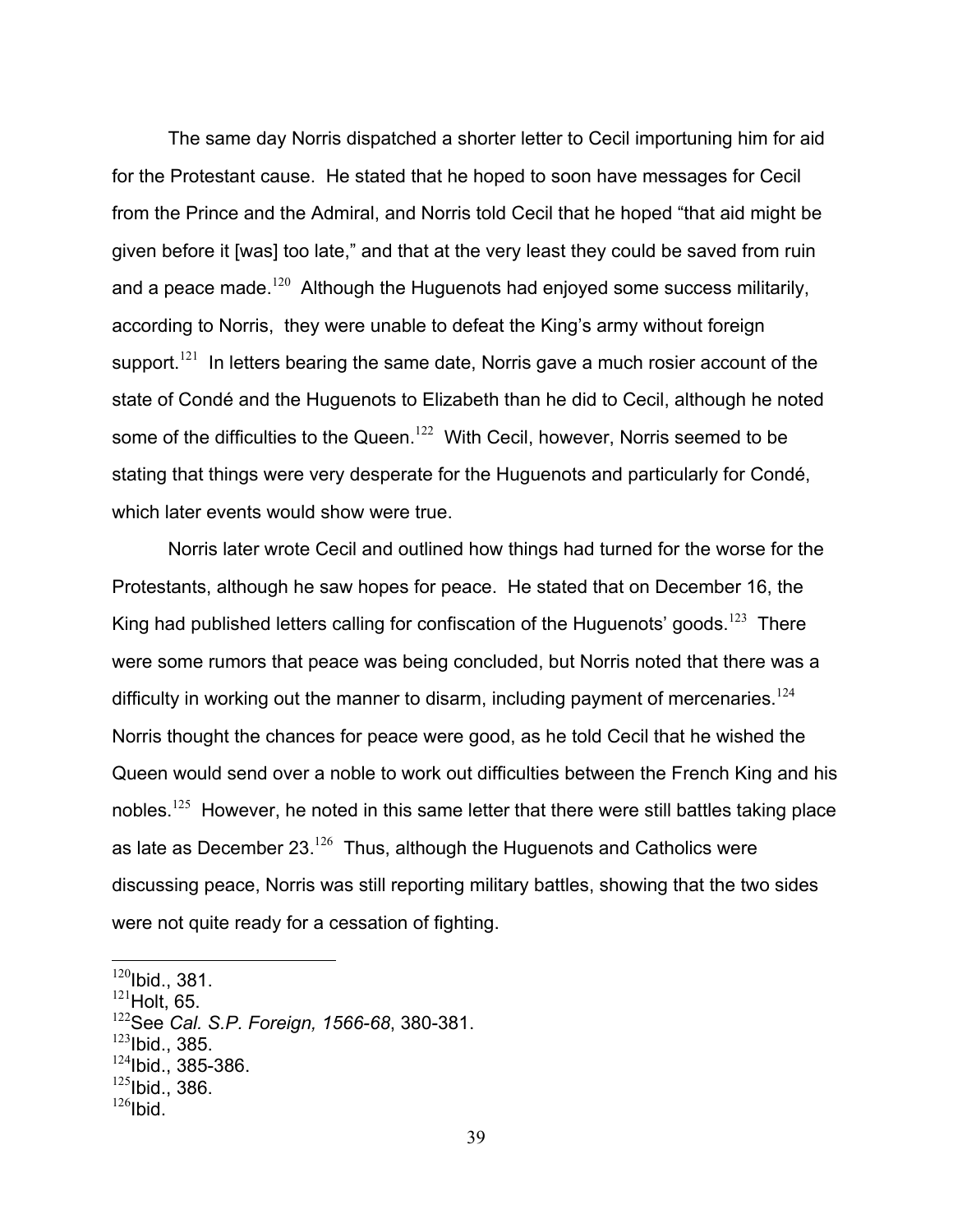As the year 1567 drew to a close there was talk of peace, but there was still armed conflict and many did not really want peace, at least from the Catholic side, according to Norris. Moreover, although Norris had continued, since the war began in August, to press Queen Elizabeth for aid for the Protestants and to try to recover Calais, and even to send over someone to help work out difficulties between the warring parties, she refused to do so. $^{22}$  Thus Norris was unsuccessful in 1567 in convincing his queen to give aid to the French Protestants.

 Norris had spent his first year as ambassador watching latent hostilities between French Catholics and Protestants erupt into outright war. While Queen Elizabeth had employed Norris to try to regain the city of Calais in France for England, she refused to intervene on behalf of the Huguenots. Conyers Read, a biographer of Cecil, described Norris as walking a "tightrope" between Cecil, who desired strongly to give aid to the Huguenots, and Queen Elizabeth, who did not want to render aid to the French Protestants. Norris's letters, however, clearly show that he was also strongly in favor of helping those "of the religion" in France.  $23$ 

 Furthermore, Norris's correspondence shows that he not only favored English aid for the Huguenots, his reporting of the conflict was strongly biased in favor of the Huguenots. For example, the second French war of religion commenced when Protestants led by Condé attempted to capture the French King.<sup>24</sup> Norris neglected to mention this attempted kidnapping, however, reporting that Condé had assembled forces and was acting to defend the Huguenots. $25$  Norris, worried that his queen thought he was favoring the French Protestants too much, was careful in how he reported events of the war to her, but was more forthright with his opinions to Cecil, the Queen's secretary who was strongly Protestant. Norris did strongly favor the

<sup>22</sup>See *Cecil*, 395.

 $^{23}$ See ibid., 364.

 $^{24}$ Holt 64.

<sup>25</sup>*Cal. S.P. Foreign, 1566-68*, 338.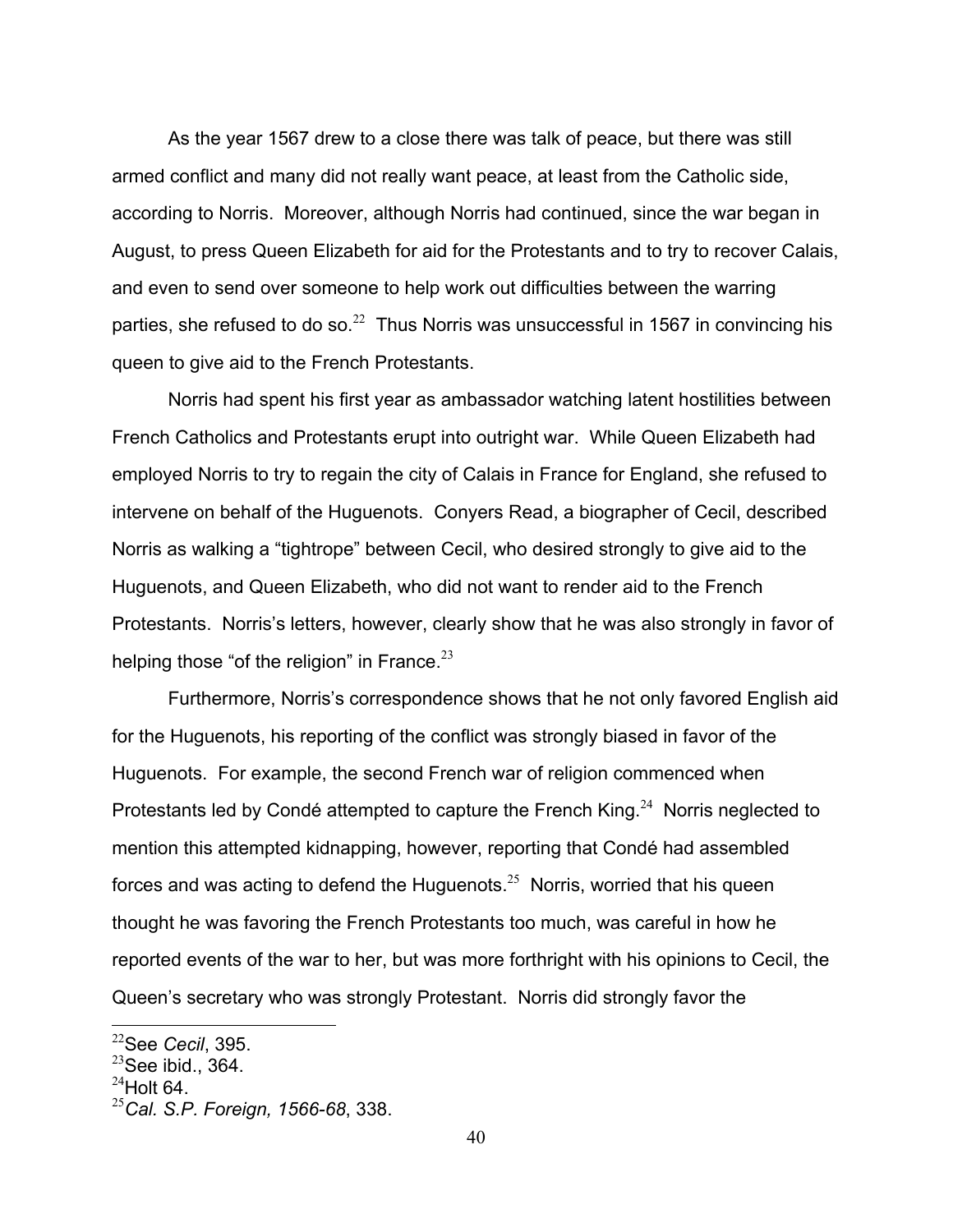Huguenots in his correspondence, often reporting events in a manner to put them in the best light. He did not give up in getting his queen to favor his fellow Protestants in France, but as his first year as ambassador came to a close, Norris was unsuccessful in gaining the desired aid.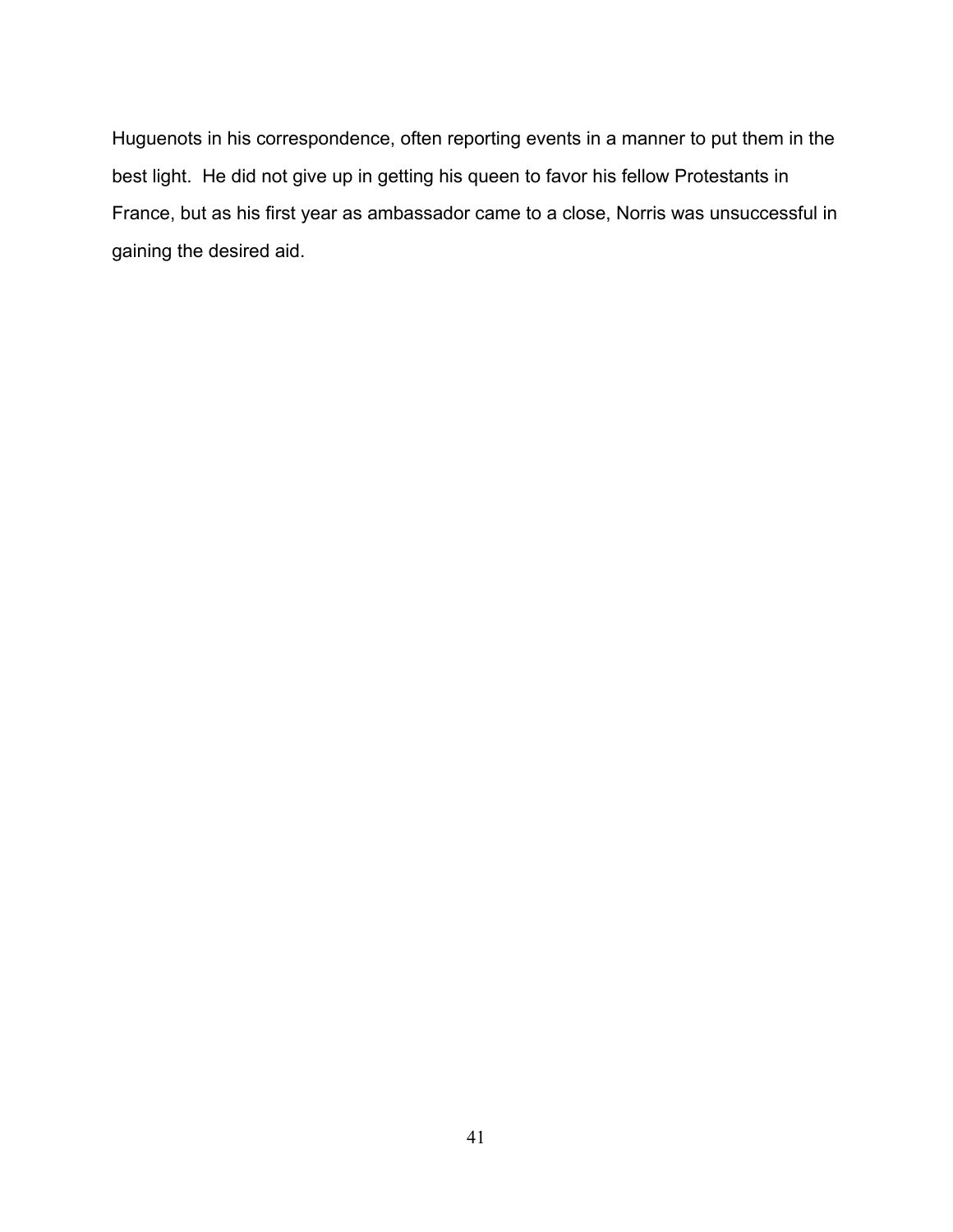## Chapter 2 A Bellicose Peace

 The second war of religion between the French Catholics, led by the French King, and the Huguenots under the Prince of Condé, continued in January,1568. This war had begun in September of 1567, after the Huguenot leaders had unsuccessfully attempted to capture the French King in an effort to get him away from counselors adverse to their interests. The Huguenots hoped for aid from England, and the English ambassador, Sir Henry Norris, as well as members of the English Privy Council, wanted to send help, but the English sovereign, Queen Elizabeth, refused to do so. Norris would continue to seek English aid.

 Norris would be unsuccessful in obtaining English aid for the Huguenots during the second French war of religion, which would lead to an unfavorable peace for the Protestants. As a result of Catholic treatment of the Protestants during this "peace," which Norris emphasized in his letters to Elizabeth, the ambassador was able to convince his Queen that she should aid the Huguenots.

 During the second war of religion the Catholic army clearly outnumbered the army of the Huguenots, but Norris still was optimistic about the Protestants' chances. Estimates for the sizes of the armies ranged between 25,000 to 30,000 for the Huguenots and 30,000 to 40,000 for the Catholics. $^1$  However, Norris saw some weaknesses in the larger army of the French King, and despite the smaller Huguenot army, Norris found reasons to hope for its success.

Norris reported to Elizabeth on January 4, 1568, that King Charles was having

<sup>&</sup>lt;sup>1</sup>Charles Wilson, *The Transformation of Europe, 1558-1648* (Berkeley and Los Angeles: University of California Press, 1976), 120; Henry M. Baird, *History of the Huguenots of France,* Vol. II (New York: Ames Press, 1879, reprinted 1970), 231; Jean Heritier, *Catherine de Medici*, trans. Charlotte Haldane (New York: St. Martin's Press, 1963), 285.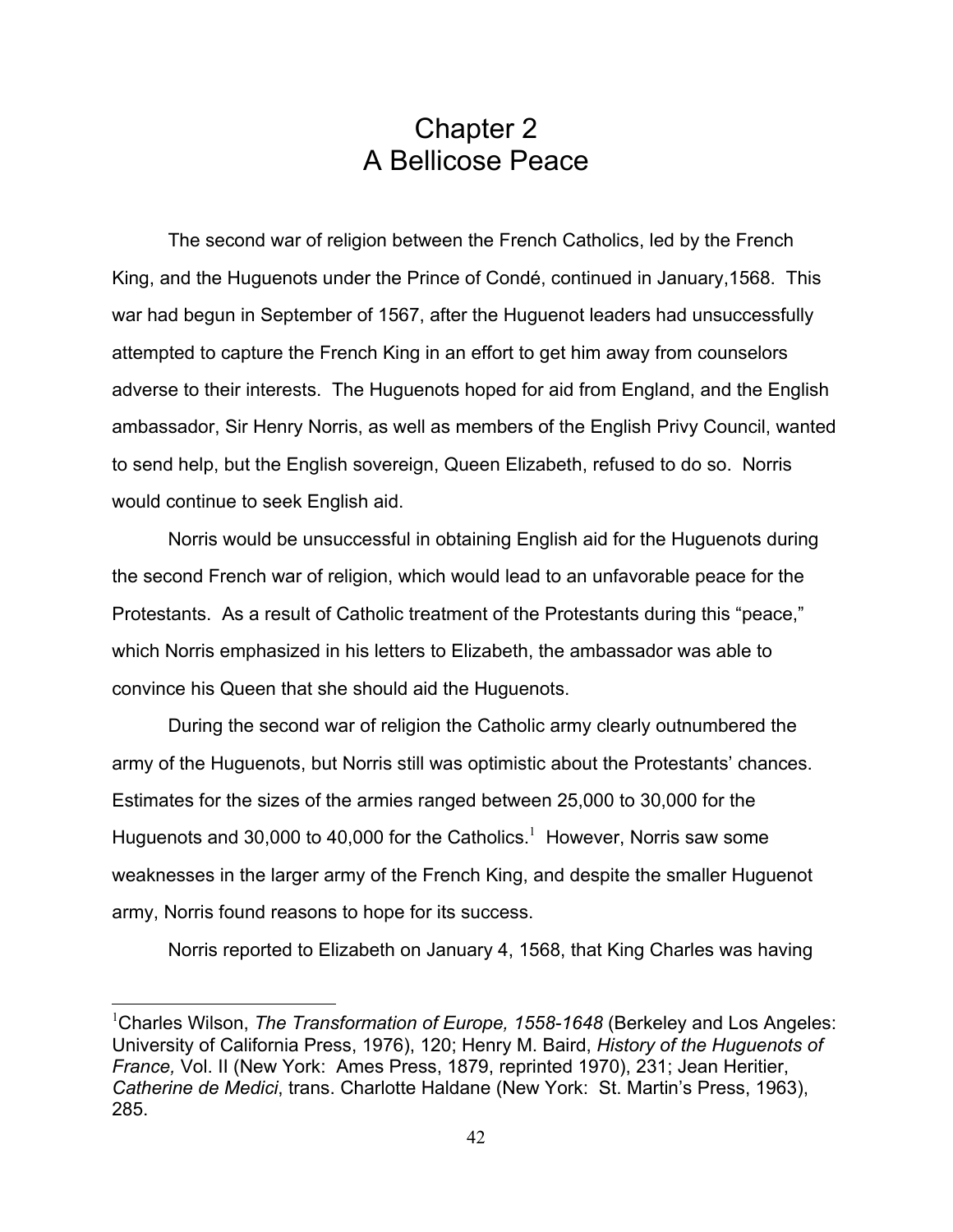problems with his army, both with a lack money and with dissension among the nobility. Some nobles did not want to fight the Huguenots because of their own religious beliefs, and some did not desire to fight because they were worried that fighting might interfere with their own ambitions. To raise money the King authorized officers to sell personal property belonging to those who followed Condé and the crown annexed real property of the Huguenots. On the other hand, Norris informed Elizabeth, the cantons of Berne and Zurich in Switzerland<sup>2</sup> had declared that they would come to the aid of the French Protestants if the King's aim was to exterminate the Protestant religion, and the Prince daily received a great company of soldiers.<sup>3</sup> In this letter Norris seemed to give the Queen a much rosier picture of the chances for Protestant success than he had in previous dispatches.

 Later on January 23, 1568, Norris wrote Elizabeth about the peace negotiations and the difficulties faced by the parties in reaching an accord, which Norris believed were mainly caused by actions of Catholics. He noted that the Queen Mother had traveled to Chalons to meet with Protestant envoys but she had to quiet dissension among her supporters. Norris also stated that It was dangerous for the Huguenot Cardinal of Châtillon, $4$  who had met with the Queen Mother at Chalons, to go to Paris because of fear of the "rage of the rude multitude."<sup>4</sup> Furthermore, Norris stated that the French King had been required to announce publicly that he would not make peace, as

 $2$ In Switzerland, each canton, or city and surrounding area, was governed by a local aristocracy, rather than a territorial prince, and these canton were united in the loose Swiss confederacy, Zurich and Berne had become Protestant under the direction of reformer Ulrich Zwingli earlier in the century along with some other cantons, while many, particularly in the south, remained Catholic. Roland H. Bainton, *The Reformation of the Sixteenth Century* (Boston: Beacon Press, 1952, Beacon Paperbacks, 1956, 1968), 85, 90.

<sup>3</sup> *Cal. S.P. Foreign, 1566-68*, 390.

<sup>4</sup> The Cardinal of Châtillon was the brother of Admiral Coligny. *Cecil*, 419. He was also Protestant, married and was an excommunicate from the Catholic Church. *Massacre,*  88.

<sup>4</sup> *Cal. S.P. Foreign, 1566-68*, 401.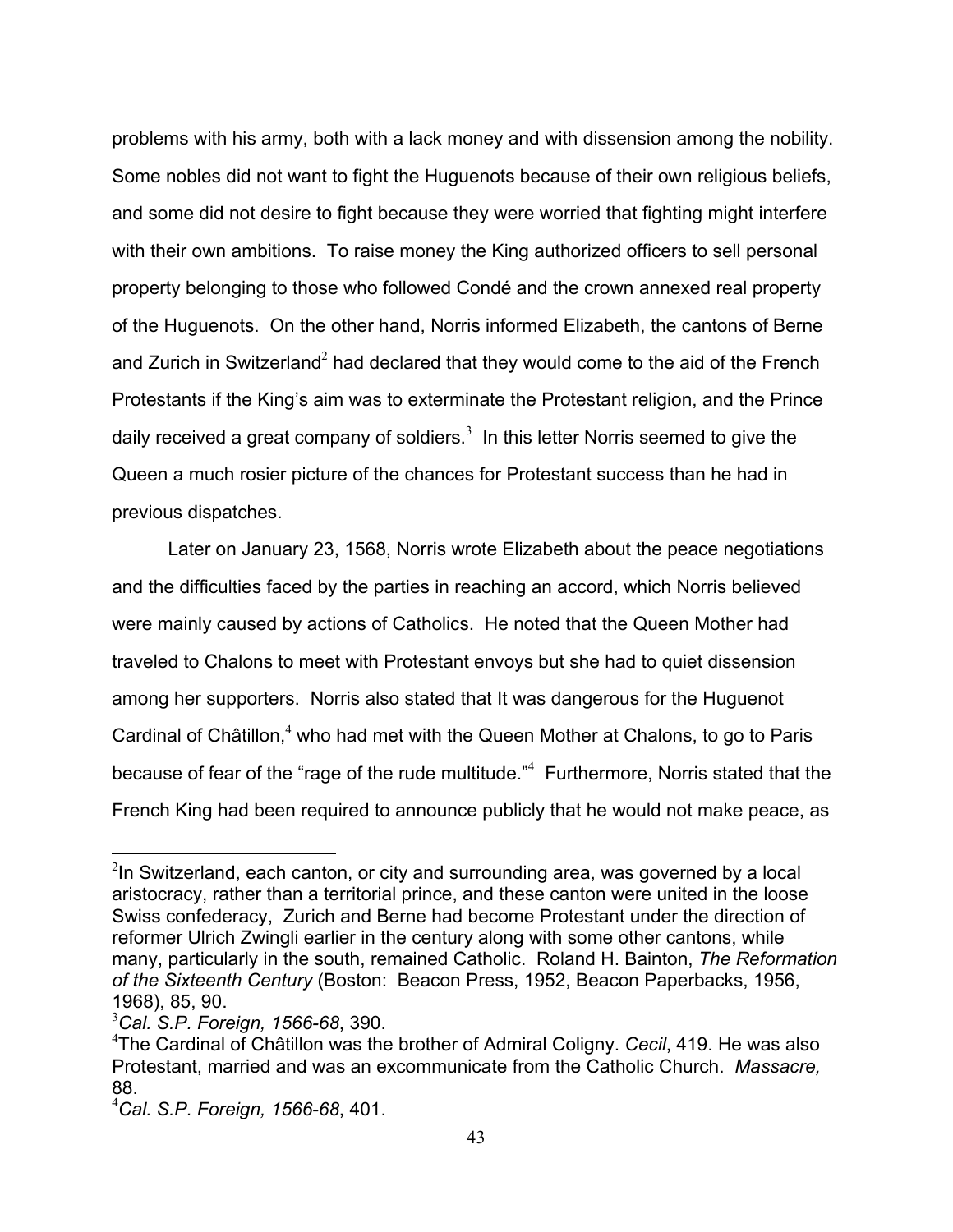the Parisians, who had given the King 600,000 francs for the war, would not stand for peace negotiations, but that both he and the Queen Mother had been negotiating for peace secretly. Also, the doctors of the Sorbonne had gone to the royal court to try to convince the royal family to continue the war, fearing that the spread of the Protestant religion would lead to decay of the Catholic Church. $<sup>5</sup>$  The Parisian population was</sup> strongly Catholic in its sympathies, which would help explain Châtillon's reluctance to travel there.<sup>6</sup>

 In this same late January letter to Elizabeth, Norris indicated that peace was likely to be forthcoming. He reported that the King was running out of funds and the war was also costly to Condé, making them more likely to seek peace. Perhaps more importantly, Norris thought peace could be achieved because the Queen Mother believed it would help her in holding on to power in the government.<sup>7</sup> Thus Norris believed peace might be achieved, not because of a desire on behalf of the King and Queen Mother to accord religious rights to the Protestants, but because they were worried about money and the loss of their power.

 In spite of the likelihood of peace, Norris was still worried about the influence of foreign Catholic powers. Norris noted that the representatives of the Pope and Spain were trying to prevent a peace accord, and the King of Spain had sent money to the French King to help him continue the war. $8$  Norris reported that the ambassadors of Spain and Rome had even learned of the secret negotiations for peace and, convincing Charles that two religions could not live in one kingdom without confusion, caused Charles to send word that he would no longer negotiate for peace unless Condé and his followers would send their mercenaries out of France and disarm themselves to make amends for what they had done at Meaux (trying to kidnap the King). Norris further

 $5$ lbid., 401-402.

<sup>6</sup> *Cecil*, 417.

<sup>7</sup> *Cal. S.P. Foreign, 1566-68*, 401.

 ${}^{8}$ Ibid., 401-402.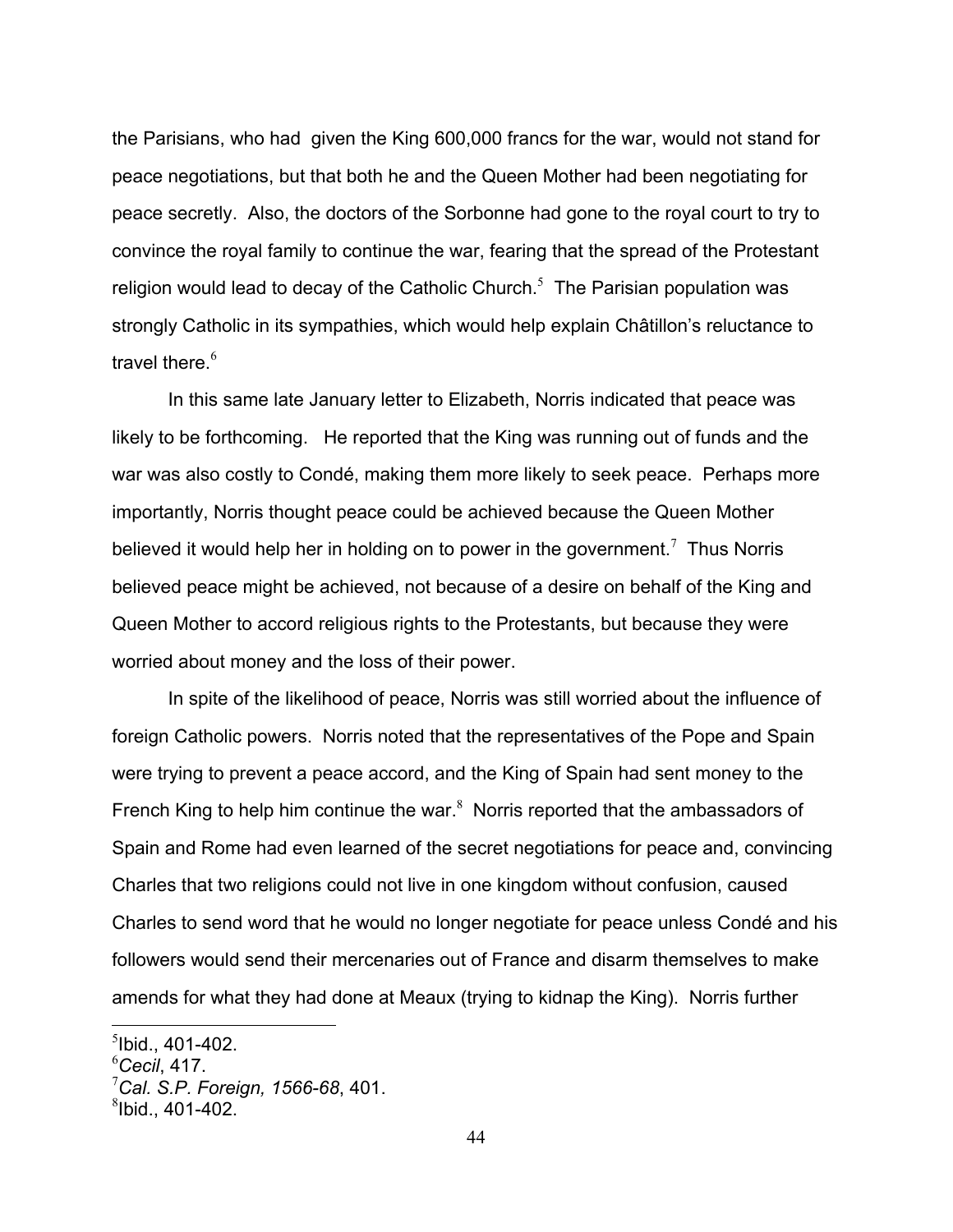noted that the King of Spain was trying to make a peace accord with the Turks to allow him to turn his attention to what was going on in France. $9$  In this letter Norris was attempting to show Elizabeth that foreign Catholic powers were aligned against the French Protestants, apparently to try to get her to be more willing to send them aid.

 Norris went on to state in this letter that agents of Catholic powers were doing more than encouraging the French King to continue the war and offering him financial assistance. He related that the Cardinal of Santa Croce, apparently a representative of the Pope, had entered the French council chamber on January 20 and announced to the Queen that he had promised the Pope that he would deliver the Protestant Cardinal of Châtillon into the Pontiff's hands, and requested the council's help in doing so. Norris noted that when the Queen Mother objected, since Châtillon had come to meet with the royal family based on a promise of safe conduct from the King and assurances from her, the Cardinal of Santa Croce claimed that since Châtillon was an excommunicate and condemned of schism, he was dead according to the law. The Queen found support in her objection from the Duc de Montmorency,  $10^6$  and the Pope's agent had to leave "without attaining his most cruel request." $11$  Norris tried to go into some detail to show what he perceived as the cruelty on the Catholic side in trying to stamp out the Protestant religion. Knowing that Elizabeth felt some attachment to the King and Queen Mother of France, however, Norris related what he perceived to be occurring against the Protestants to show the royal leaders in a relatively good light. Still he indicated that they were pushed by others inside and outside of France to continue the war against the Protestants.

<sup>9</sup> Ibid.*,* 402

 $10$ François, Duc de Montmorency, was a moderate member of the French Privy Council who often quarreled with the Cardinal of Lorraine. See N.M Sutherland, *The Huguenot Struggle for Recognition* (New Haven and London: Yale University Press, 1980), 162, 219-220, 391.

<sup>11</sup>*Cal. S.P. Foreign, 1566-68*, 402.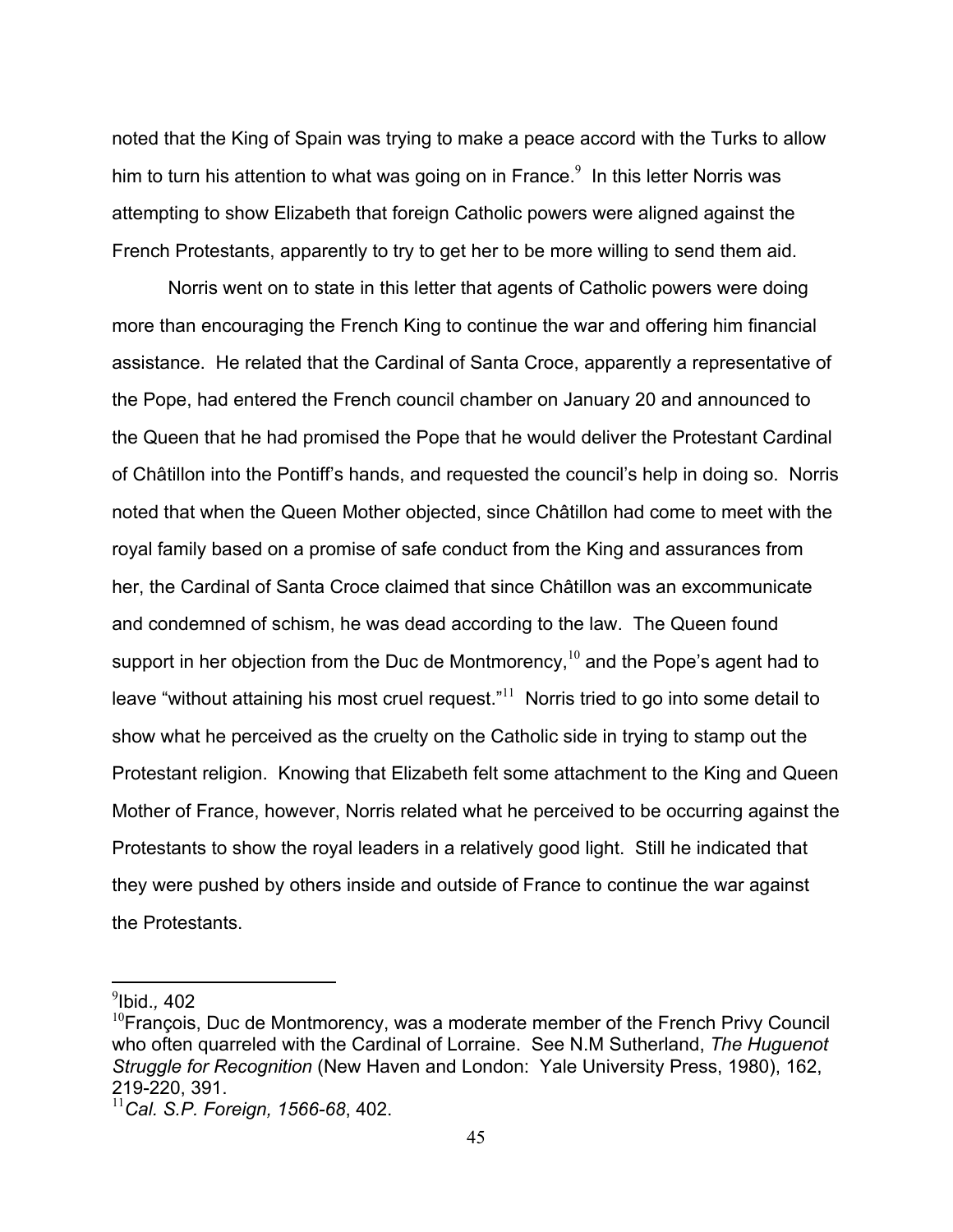The difficulties Norris faced in getting Elizabeth to understand what he believed to be the plight of the Huguenots is shown in a letter he addressed to Cecil on January 23. Norris asked Cecil if he could "write his mind more overtly" to him than he dared do with the Queen, claiming that he had learned that she thought he was too partial toward the Protestant Prince Condé. He specified to Cecil that the Queen believed he was too biased in reporting Condé's successes, $12$  perhaps helping to further explain why he went into such detail to list the forces arrayed against the Huguenots in his letter to Elizabeth. Norris thus was worried of appearing to favor the Huguenots in his letters to the Queen, but was more open with his preference in correspondence to Cecil.

 By letter dated January 29, Norris attempted to describe to Cecil what he saw as rumors adverse to Condé and the Protestant cause. He noted that Condé wanted to dispel calumny against himself, which asserted that the Prince was prepared to injure the person of the King. Norris stated that Condé had declared that the reason he was fighting was to maintain the Edict of Pacification and to advance the cause of the French nobility, which he claimed was oppressed by strangers and "petty companions" around the King.<sup>13</sup> To illustrate for Cecil the problems and dissension in the King's camp Norris described in some detail some of the contentions between various persons surrounding King Charles. Norris also informed Cecil that the parties were once again talking about peace, with the Queen Mother somewhat at odds with the Parisians over the negotiations with the Huguenots.<sup>14</sup> Norris again portrayed the French King and Queen Mother in a somewhat positive light, putting the blame for the conflict on those surrounding them.

 In a letter to Cecil a few days later Norris had apparently forgotten about the potential peace, describing a battle near Châtillon. Also, in order to remind Cecil of the

 $12$ Ibid., 403.

 $13$ Ibid., 406.

 $14$ Ibid., 406-407.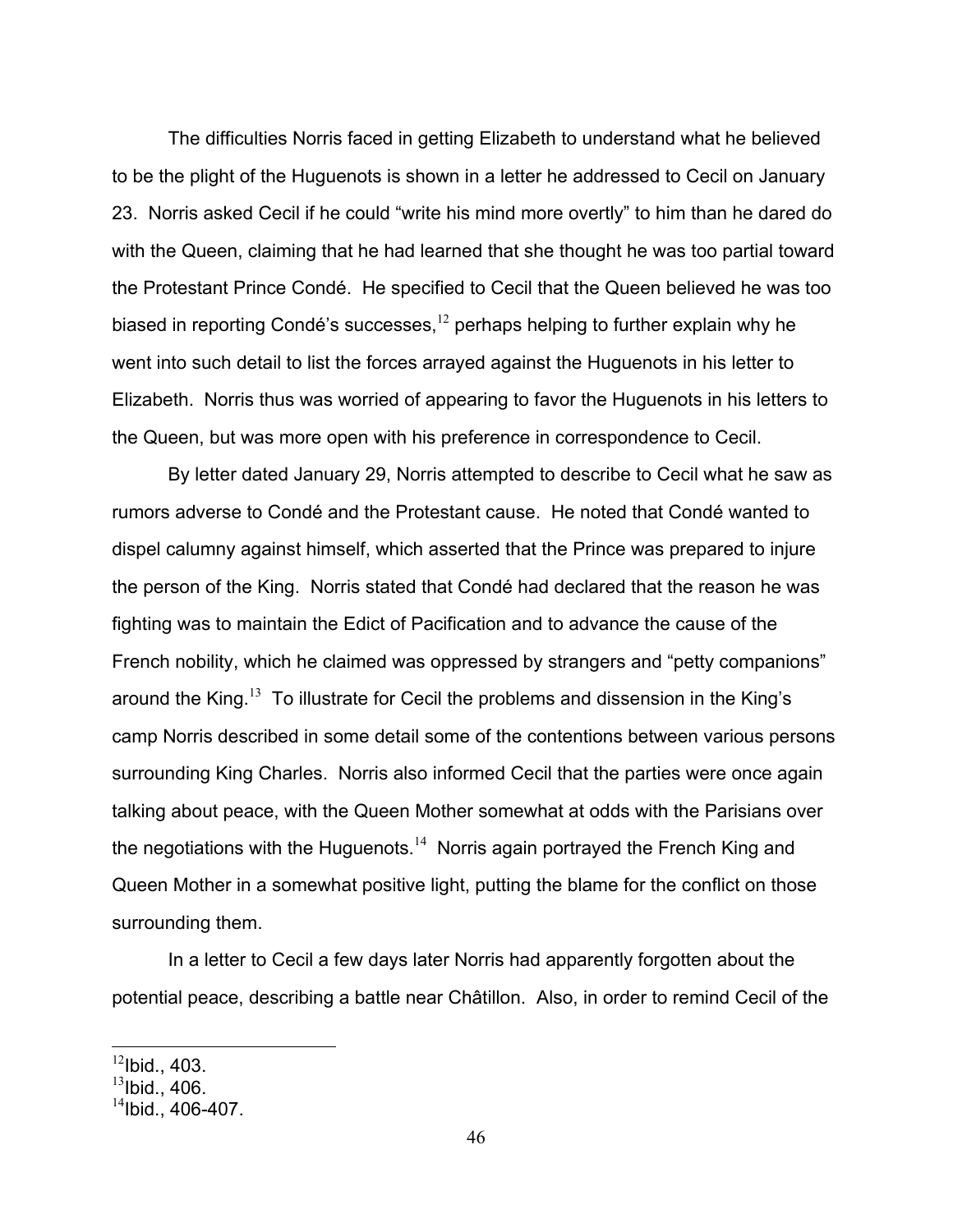importance of foreign aid to the Huguenots, Norris reported in this letter that the Prince's army, which had just crossed the Seine, was not inferior to that of the King, but claimed that Condé would have difficulty in battle because of the Swiss soldiers fighting for the Catholic cause.<sup>15</sup> Norris wanted to show that the Huguenot army had a chance at success, but also underscored what he saw as a need for aid to the Protestants.

 Norris continued to hope for English involvement in France. Norris wrote Cecil on February 6, to report that Catholics in Scotland had written to tell the French King that England and Scotland had conspired together to request help in freeing Queen Mary, and were also planning on sending aid to Condé.<sup>16</sup> In a letter a week later, Norris told Cecil that he hoped this would come to pass, for then previous losses would more easily be recovered,  $17$  apparently hoping that the English could once again attempt to take Calais. Also, fearing that England might invade, the French government had requested the Governor of Calais to stock the town up on food.<sup>18</sup> Norris seemed hopeful that rumors he was hearing about possible English intervention in France were true.

 On February 9, Norris complained to Cecil about the delays in the peace efforts. He once again urged the English to make a demand for Calais. However, he apparently did not think the English would be any more successful at regaining Calais than they had been the previous year, but Norris believed that an English attempt at Calais might help broker a peace between the French King and the Protestants and that otherwise Condé and Coligny might be ruined.<sup>19</sup> Thus Norris was searching for some way to help obtain a peace favorable to the Protestants, and believed that a desire for Calais might convince Elizabeth to intervene in France.

 $15$ Ibid., 409.

 $16$ Ibid., 410-411.

 $17$ Ibid., 415.

 $18$ Ibid., 410-411.

 $^{19}$ Ibid., 413.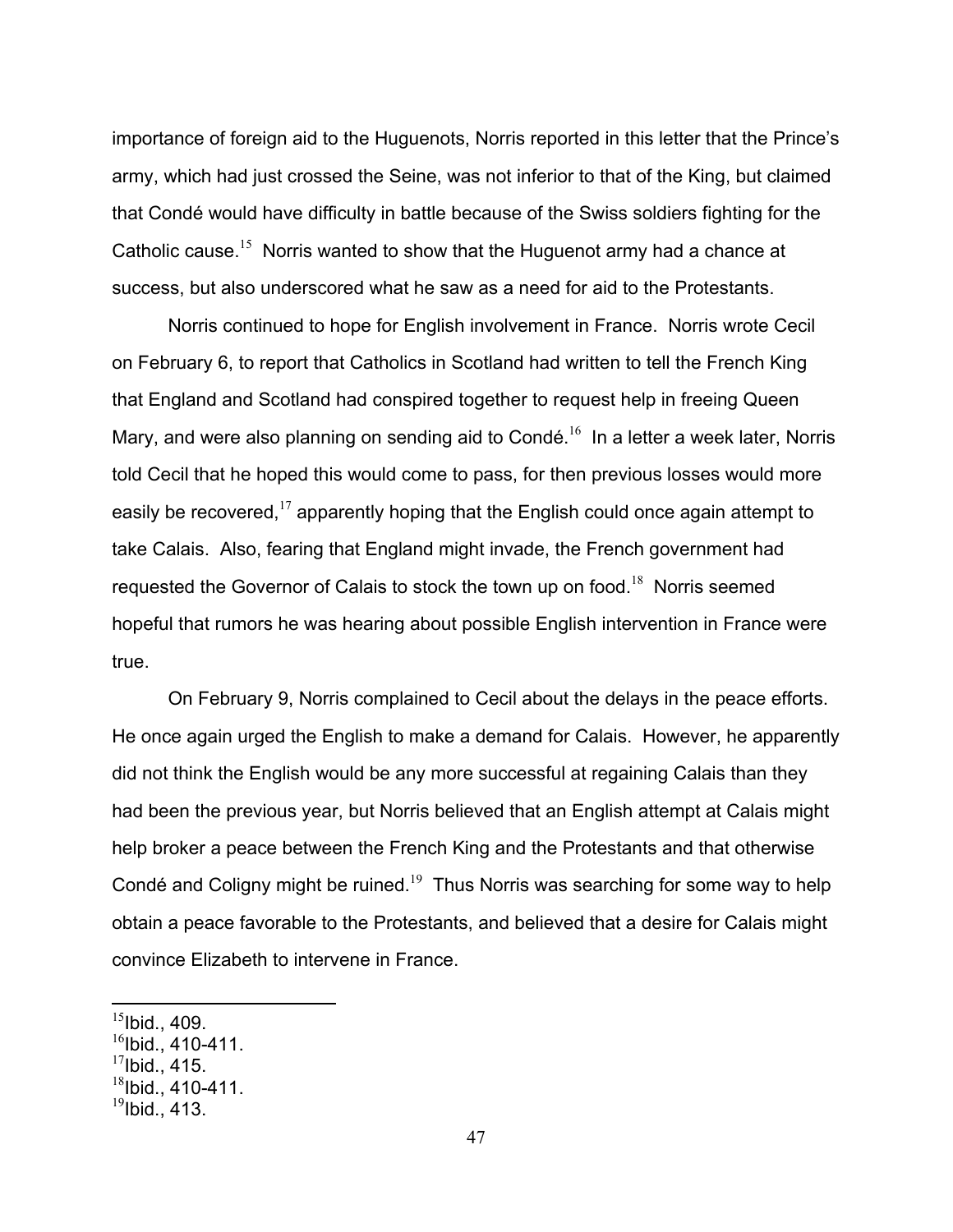The parties would not soon conclude peace, as Norris indicated to Elizabeth on February 6, describing fierce fighting among the parties. Although he noted to the Queen that the King of France was having trouble getting the soldiers he wanted and had to sell offices to raise money, Norris's description of the conflict to Elizabeth, mindful of the Queen's belief that he favored the Protestants, did not give a decided advantage to either party.<sup>20</sup> In a letter to Cecil the same day, however, Norris stated that Condé was so powerful that he could go where he wanted in France, unless greater foreign powers arrived, since the King's forces were hesitant to fight against their countrymen and were returning home. $21$  Norris was still favoring the Protestants, as shown in his letter to Cecil, but was still afraid to show this favoritism to Elizabeth.

 Later in the month, Norris again sent letters to Elizabeth and Cecil on the same day, February 24, but reported things a little differently to the Queen and to the Secretary. He reported the results of various military maneuvers to both, as well as the Queen Mother's need to take bodyguards with her for fear of the Parisians who resented her efforts at peace.<sup>22</sup> However, to Cecil, Norris added extra comments about helping the Protestants in France. He reported that Coligny and Condé, knowing that Cecil was a faithful friend of the Huguenots, had requested, based on this friendship, that Cecil ask Elizabeth to send money to help pay German mercenaries who otherwise might soon leave.<sup>23</sup> Although he was hesitant to show favoritism to Elizabeth, Norris continued to push for English aid to the Huguenots in his letters to Cecil.

 By the beginning of March, Norris was one again daring to show some favoritism toward the Protestants in correspondence to the Queen. He noted in a letter to Elizabeth in early March that Condé and his forces had sent letters to Paris to request an immediate end to the conflict. In these letters Condé claimed that if the Huguenots

<u>.</u>

 $^{20}$ Ibid., 414.

 $^{21}$ Ibid., 415.

 $^{22}$ lbid., 418-419.

 $^{23}$ Ibid., 419.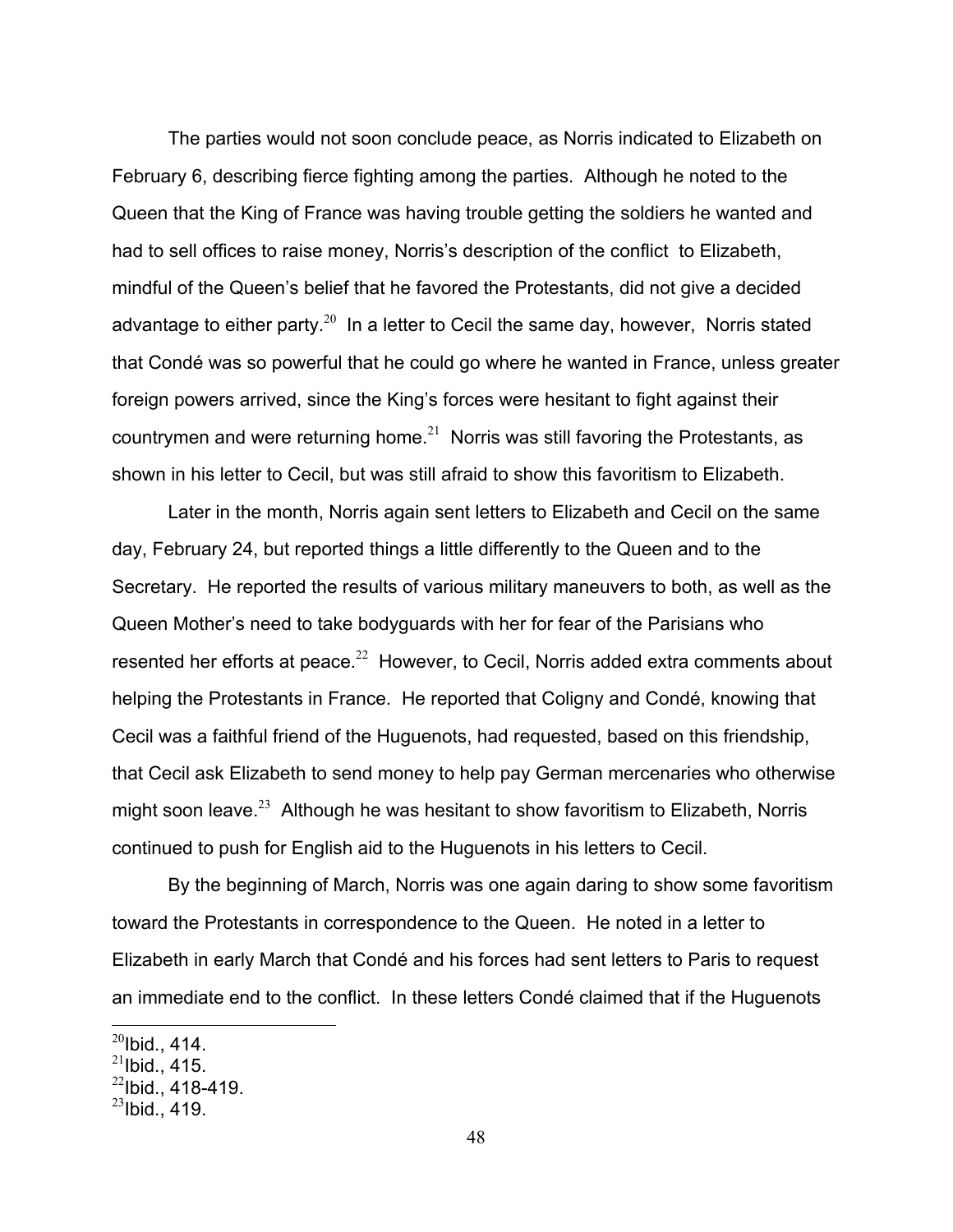were given liberty of conscience the war could be ended, and he claimed that they were fighting only because they were fearful for their lives. Also, Norris told Elizabeth that in peace negotiations the Prince had requested that all the agreements for the protection of the Protestants be upheld. However, Norris complained that supporters of the King had requested that Condé and his followers give up their arms simply on the King's request without any assurances regarding religious liberty.<sup>24</sup> Norris thus portrayed the Catholics as the aggressors, with the Protestants simply acting to defend their religion, ignoring the fact that many Catholics were also fighting for religious reasons.

 Norris also portrayed the Catholics as being aggressive toward other Catholics. In this letter to Elizabeth and another one dated March 1, to Cecil, Norris complained that mercenaries hired by the King had killed priests at Mass and had burned and broken images, which caused them to be disliked by the Parisians. Norris also told Elizabeth that the Queen Mother still needed a bodyguard because of her distrust of the Parisians, who were angry hat she had entertained peace negotiations.<sup>25</sup> Thus, to Norris, those on the side of the French Catholics were likely to harm one another.

 Despite Norris's attempts to convince Elizabeth that she should aid the Protestants, no such aid was forthcoming from Elizabeth or other allies. The French Protestants made several attempts to obtain aid from both Elizabeth and German princes, but failed to procure the needed support.<sup>26</sup> This lack of support would lead to a peace unfavorable to the Huguenots, as will be seen.

After several failed attempts at peace, on March 4, 1568, the Prince sent articles

 $^{24}$ Ibid., 422.

 $^{25}$ Ibid., 423-424.

 $^{26}$ Holt, 65. A biographer of Cecil, later known as Lord Burghley, states that the second war of religion ended before Cecil could persuade Elizabeth to ally herself with the Huguenots. B.W. Beckingsale, *Burghley: Tudor Statesman, 1520-1598* (London: Macmillan and Company Limited; New York: St. Martin's Press Inc., 1967), 115. Certainly Norris and members of the Privy Council tried unsuccessfully to get Elizabeth to support the Huguenots during the second war as well. See ibid.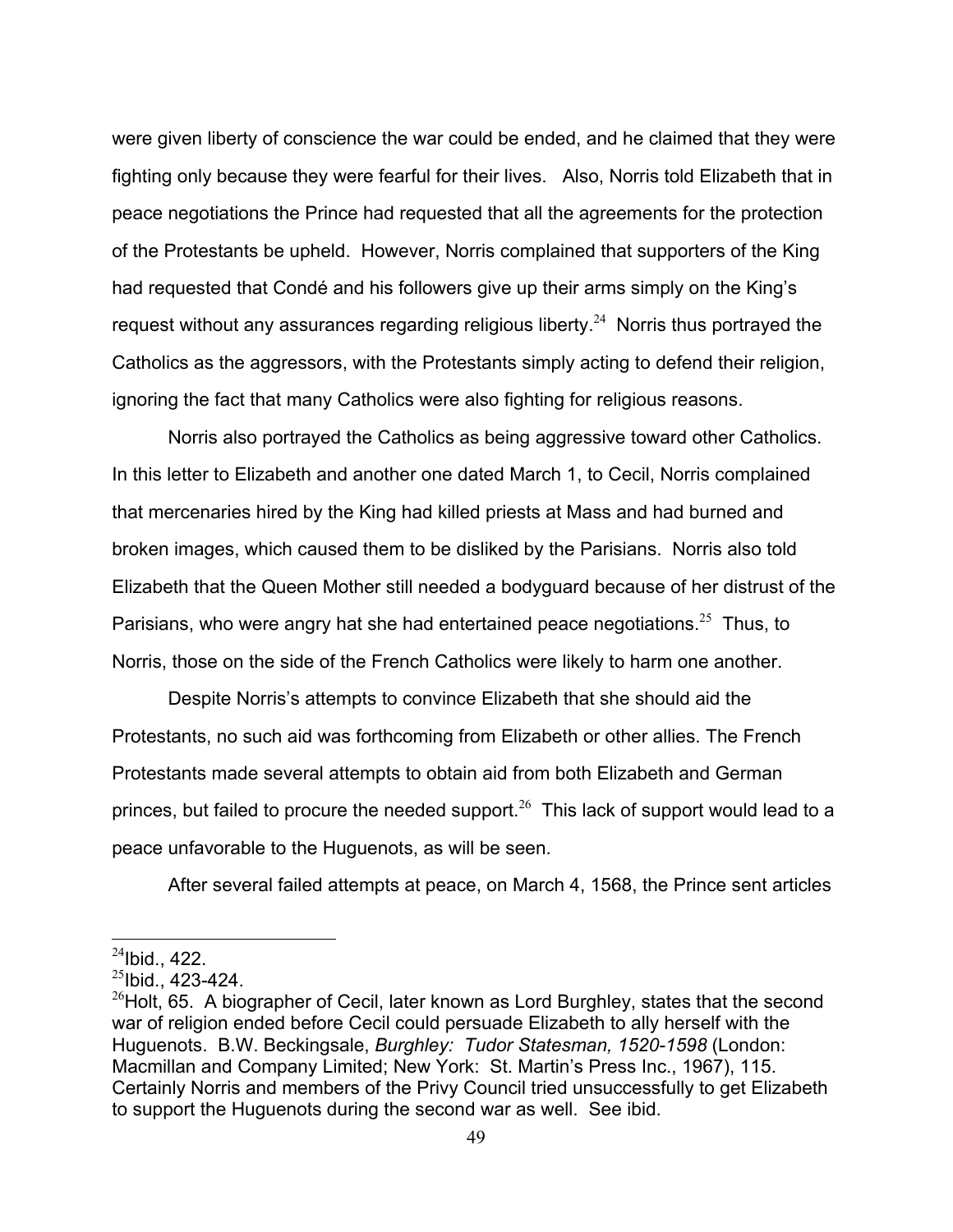of Peace to the French King, and he accepted most of them.<sup>27</sup> The Peace of Longjumeau, which was formally concluded on March 23, 1568, ended the second French war of religion. The hardships of winter, the lack of necessities and of money had led the parties to conclude the peace.<sup>28</sup> The change from war to "peace" would not be easy, however.

 Norris wrote Cecil on March 9, that he thought peace was concluded, but noted that there were problems dismissing soldiers who were staying for more pay.<sup>29</sup> Norris stated to Cecil two days later that there was a hesitancy to disarm on the part of the Protestants until the King's *reiters*, or mercenaries, were disarmed,<sup>30</sup> as some of these soldiers were staying to receive promised payments.<sup>31</sup> Norris also stated that there were still some problems in finalizing the peace, as the Cardinal of Lorraine was accusing the French King of condescending to make any peace with his subjects. While these discussions were taking place, Norris reported to Cecil that the *reiters* of the King were continuing to ravage the countryside.<sup>32</sup> To Norris the Catholics were still trying to wage war even as peace was being negotiated.

 On March 19, Norris reported to Elizabeth that the parties had established peace. Norris told his Queen that he had met with King Charles and the Queen Mother to give them the well wishes of the English Queen. He also informed the French royal family that Queen Elizabeth wanted to send a special envoy to give them her advice and "to recover universally the due obedience of [the King's] subjects unto him."<sup>33</sup> Elizabeth's statement that she wanted to help assure the obedience of all French subjects to their

 $\overline{a}$ 

 $32$ Ibid., 427.

<sup>27</sup>*Cal. S.P. Foreign, 1566-68*, 425.

<sup>28</sup>Michel Pernot, *Les Guerres de Religion en France: 1559-1598* (Paris: Sedes, 1987), 71-72. <sup>29</sup>*Cal. S.P. Foreign, 1566-68*, 426.

 $30$ Ibid., 427.

 $31$ Ibid., 426.

 $33$ Ibid., 431, 432.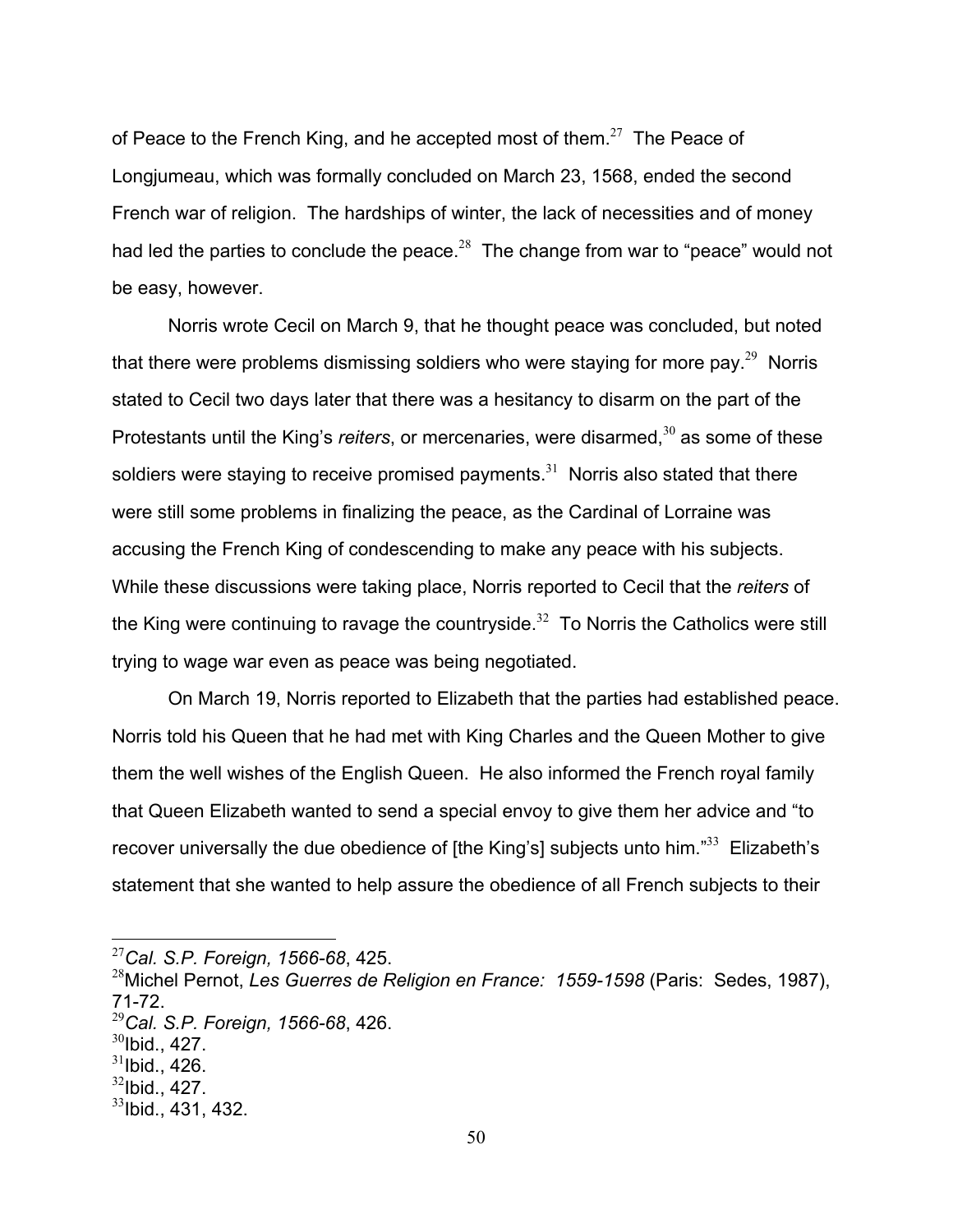leaders, appears more like the Catholic characterization of the conflict, which held that the Huguenots were rebelling against legitimate authority, rather than the rhetoric from the Huguenots that they were not rebelling against the King but were only fighting for their religion. Norris likely did not agree with this interpretation, but apparently related the wishes of his Queen.

 However, the French King and Queen Mother told Norris they did not need the proffered help, since peace had been established and was in good standing. Norris also reported to Elizabeth that he had not told the French leaders her instructions "touching the indifference of the parties," as "none here doubt[ed] of the equity in matters of religion of those who are gone to Longiumeau  $\ldots$   $\frac{1}{34}$  Apparently Elizabeth wanted Norris to tell the King and Queen Mother that she did not favor one side or religion in these matters, but the French royal leaders believed the terms of the agreement were equitable and Norris did not think Elizabeth's statement of neutrality would be beneficial.Norris, despite his bias on behalf of the Protestants, apparently did not let this favoritism affect his statements on behalf of his Queen as ambassador, but related them as directed.

 In a letter to Cecil the same day Norris reported a little different version of events of his meeting with the King and Queen Mother. Norris related to Cecil that Catherine de Medici had told him that there was no one who believed in punishing the disobedience of subjects more that her. Norris likely told Cecil of this event to hint that there might be some repercussions for some of the Protestants despite the peace. Catherine also asked Norris what he thought of those who had attempted to capture the King at Meaux. Norris responded that he would be glad if those who had made the attempt on the King had satisfied the Queen Mother regarding that incident.<sup>35</sup> Norris hoped that the peace had settled all aspects of the fighting, including the Huguenot

 $34$ Ibid., 432.

 $35$ Ibid., 432.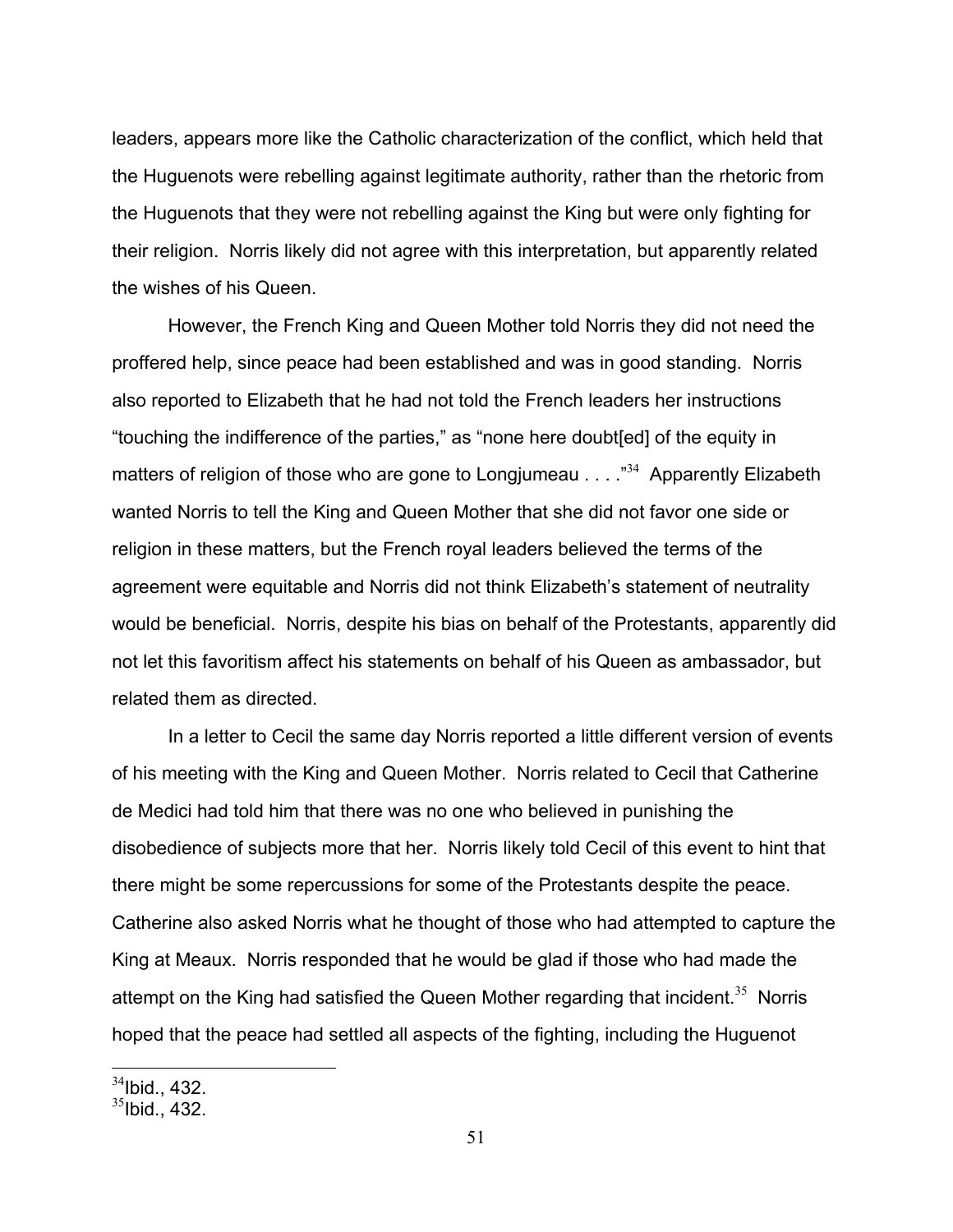leaders' attempt to kidnap the King and that there would be no further action against them. Clearly, however, at least in Norris's eyes, Catherine was not completely satisfied that those who had made an attempt against her son had been adequately punished.

 Catherine, despite agreeing to the peace, was not satisfied, and she was not ready to end the conflict. The surprise attack at Meaux directed against her son that had started the second religious war "had filled the Queen Mother with a strong desire to avenge herself on the Huguenots," $36$  and she clearly had not been satisfied by the Peace of Longjumeau, as hinted at in Norris's letter. In fact, the *Surprise de Meaux* had "marked a turning point in Catherine's relation with the Huguenots," and after that she abandoned efforts to make peace with the French Protestants, and backed efforts to defeat them. $37$  The peace of Longiumeau did not end the efforts of Catherine and others to defeat the Huguenots.

 On March 28, Norris wrote Cecil about the peace that had been concluded, but he believed there were apparently still some problems to be worked out. Norris reported that the King, the Queen Mother and the Cardinals of Bourbon, Lorraine, and Guise, in order to determine the reaction of the population of Paris to the peace treaty, had carried rods with a guilt band representing peace. In addition to the problems with the people of Paris, the French Catholics still had to raise money to get the mercenaries out of the country. Norris found, moreover, that peace had not ended the threat against the Huguenots. Norris stated to Cecil in this letter that the day after the French King signed the articles of peace some French Catholics began to make preparations to send troops to deliver the Queen of Scotland and to restore the Catholic religion in England's Northern neighbor.<sup>38</sup> Thus, despite the peace, Norris continued to see threats to the

 $36$ Heritier, 277.

<sup>37</sup>R. J. Knecht, "Catherine de Medici and the French Wars of Religion," *Historian* 62 (1999): 20.

<sup>38</sup>*Cal. S.P. Foreign, 1566-68*, 434.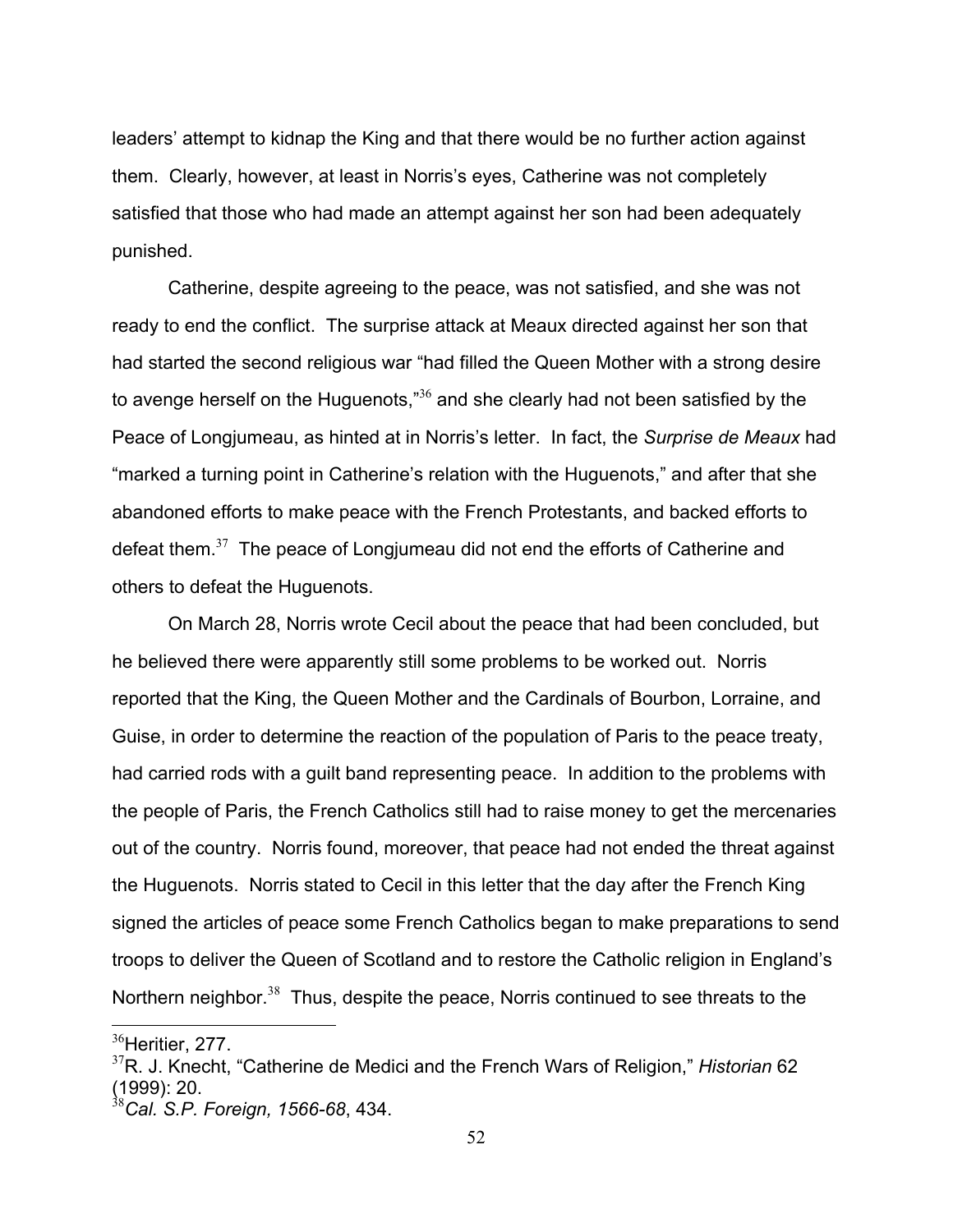Huguenots and to the English from French Catholics.

 Furthermore, even though Elizabeth had not decided to send aid to the Huguenots they had benefited from Protestant England, according to Norris. He told Cecil that there were two reasons peace had been concluded: one was that Condé had received reinforcements; the second was the French Catholics' fear of Queen Elizabeth, as they believed she was ready to invade using the English Navy.<sup>39</sup> Norris therefore believed that England had helped the Protestants just by a threat to come to their aid.

 The peace was not to be of much benefit to the Protestants, however. N.M.. Sutherland has called the Peace of Longjumeau "a protestant error and a catholic manoeuvre.<sup>"40</sup> No one regarded the peace as a permanent end to the religious conflict.<sup>41</sup> For the Protestants it was not to be a tranquil peace.

 Shortly after the peace was concluded Norris was writing to tell Cecil and Elizabeth that the peace was basically a sham. Norris stated to Cecil on March 30, that the peace was on shaky ground, and reported that there was a meeting of the French Privy Council, where only those opposed to the Protestants were admitted. Those at the meeting, according to Norris, were planning, once Condé and his forces had disarmed, to continue to attack the Huguenots. Norris did note, however, that some among the Catholic forces were opposed to this idea. Norris stated that Montmorency, when he learned of the conspiracy, opposed the idea, and the King denied any knowledge of the plan.<sup>42</sup> Norris commented more on the dispute in the French Privy Council in a letter to Elizabeth on May 12. Norris reported that Montmorency had stated that there was nothing further necessary for the maintenance of the King's estate than the observation of the Edict of Pacification. However, the Cardinal of Lorraine opposed

<sup>39</sup>J.H.M. Salmon, *Society in Crisis: France in the Sixteenth Century* (New York: St. Martin's Press, 1975), 172.

<sup>40</sup>*Massacre*, 62.

 $41$ Ibid.

<sup>42</sup>*Cal. S.P. Foreign, 1566-68*, 436.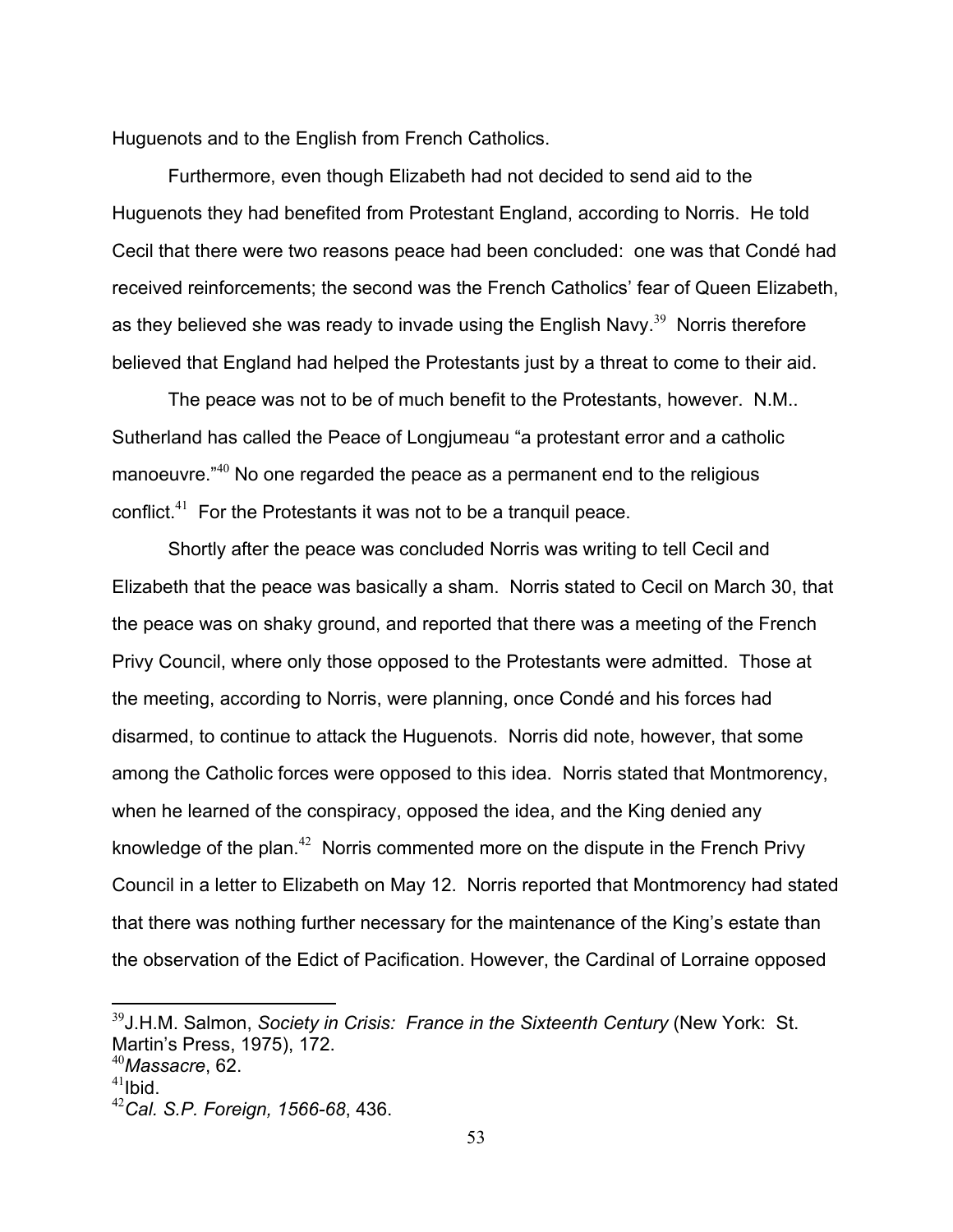Montmorency in these comments, and Norris noted that there was a "mortal hatred" between the house of Montmorency and the house of Guise, of which the Cardinal of Lorraine was a member.<sup>43</sup> Although this conspiracy was supposed to be secret, the secrecy was not well kept, as the Protestant Cardinal de Châtillon had learned of it by the next morning.<sup>44</sup> Thus, in Norris's eyes, and confirmed in other sources, many Catholic leaders were intent on continuing the fight against the Huguenots despite the peace.

 Norris continued his theme that the peace was only a ruse by many Catholics to get the Huguenots to disarm and thus become more vulnerable. He told Cecil on May 12 that there were soldiers of the King in *Ile de France* (the region surrounding Paris) who were simply waiting till "the corn be off the ground," to once again attack the Protestants.<sup>45</sup> Norris stated in his letter dated May 31 to Cecil that although hostility to the peace seemed buried, there was jealousy and "hidden hatred" among the nobility that was breeding discontent. Norris also accused the Queen Mother of agreeing to the peace to cause the Protestants to be divided and return to their homes where they would more easily be defeated.<sup>46</sup> The Queen Mother had apparently been responsible for the peace, imposing it on both Catholics and Protestants. For her the important thing was that the peace allowed the King's forces to remain, while the Protestant forces were dismissed.<sup>47</sup> Norris told Elizabeth on July 14, that the Protestants had found a secret communication from Catherine, written before the peace was concluded, stating that the peace would not be observed longer than six months, that the King would remain armed, that Protestants would lose their offices and that the leaders of the

 $^{43}$ Ibid., 453-454.

<sup>44</sup>*Massacre*, 64.

<sup>45</sup>*Cal. S.P. Foreign, 1566-68*, 455.

 $46$ Ibid., 469-470.

 $47$ Heritier, 271.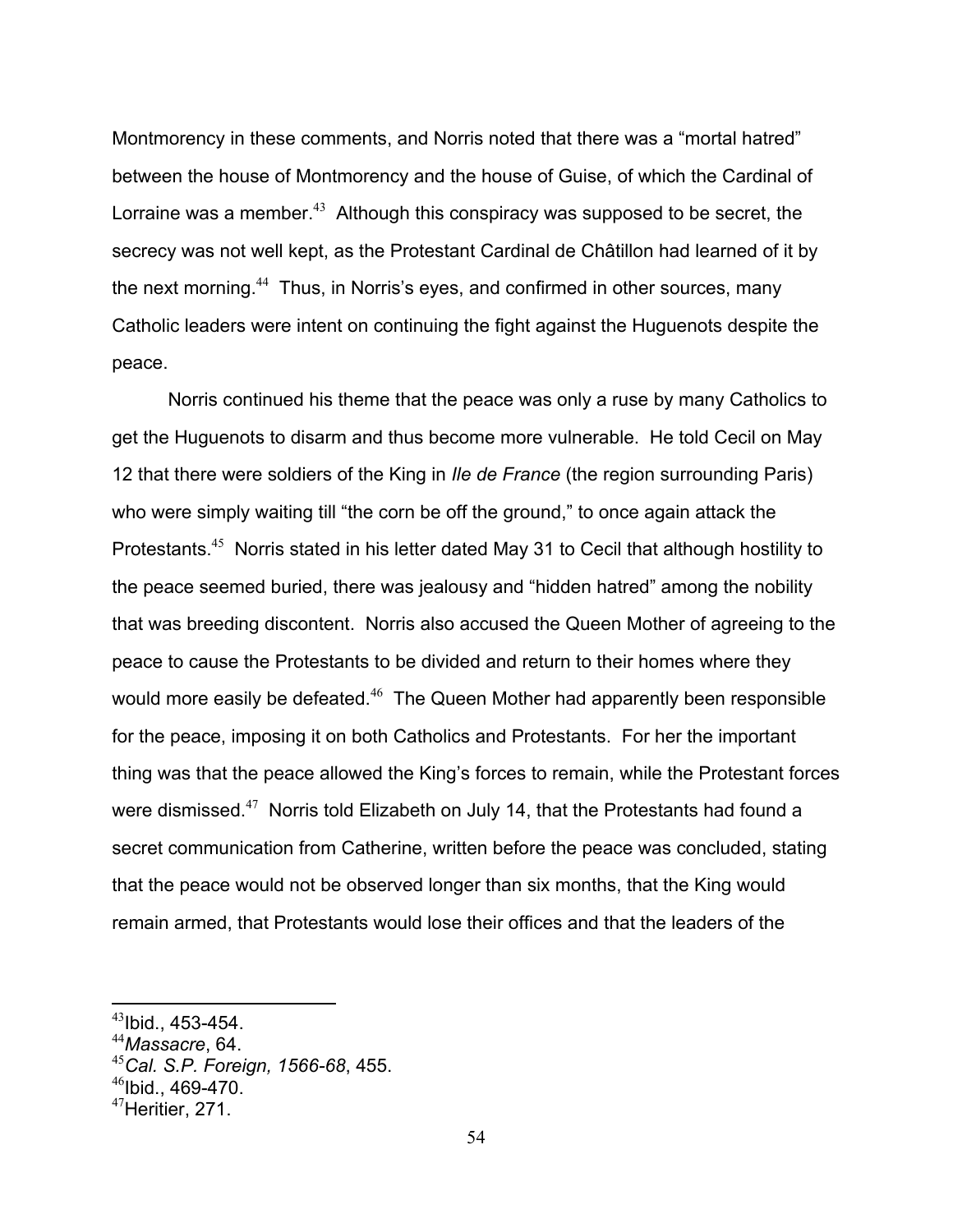Huguenots would be executed.<sup>48</sup> A Catholic resident of Paris, Estienne Pasquier, who was no friend to the Huguenots,<sup>49</sup> reported that after the publication of peace the Huguenots had disbanded their forces and returned home while the King had not dispersed his army and had even placed garrisons on all the bridges and passages.  $50$ Even if there were no outright hostilities, Norris found that there was opposition to the peace, and asserted that the Queen Mother was still intent on fighting against the Huguenots. $51$ 

 According to Norris, not only were the Catholics planning to resume the war, but there were still abuses against the Huguenots taking place. In a letter on April 8 to Elizabeth, Norris stated that after the proclamation of the Edict of Pacification magistrates and other Catholics at Rouen and Bourges spoiled and killed many Huguenots.<sup>52</sup> On April 18, Norris reported to Cecil that soldiers at Orleans had murdered Protestants entering in at the gates, without any punishment of the perpetrators. Norris also stated that there were "[c]ommotions and slaughters" in Languedoc.<sup>53</sup> He gave Cecil more detail on this issue later, stating on May 31 that the governor had caused three captains of the religion to be killed.<sup>54</sup> Further, Norris stated that at Toulouse, no one would receive the Edict of Pacification, and residents of

<sup>1</sup> <sup>48</sup>*Cal. S.P. Foreign, 1566-68*, 501.

<sup>&</sup>lt;sup>49</sup>See Estienne Pasquier to Monsieur de Querquifinen, Seigneur d'Ardivilliers, 1569, reprinted in Estienne Pasquier, *Lettres Historiques pour les Années 1556-1594*, ed. D. Thickett (Geneva: Librarie Droz, 1966), 193, where Pasquier stated that he would rather die than become a Huguenot.

 $50$ Estienne Pasquier to Monsieur de Querquifinen, Seigneur d'Ardivilliers, 1568, reprinted in *Lettres Historiques*, 184.

 $<sup>51</sup>N.M.$  Sutherland has disagreed with Heritier and Norris that the Queen was wanting to</sup> continue the fight against the Huguenots, instead placing the blame on the Cardinal of Lorraine. See *Huguenot Struggle*, 159-169. While Norris did place a lot of the blame for the continued campaign against Lorraine, as noted subsequently, he did not absolve the Queen Mother and the French King.

<sup>52</sup>*Cal. S.P. Foreign, 1566-68*, 440.

 $53$ Ibid., 444.

 $54$ Ibid., 470.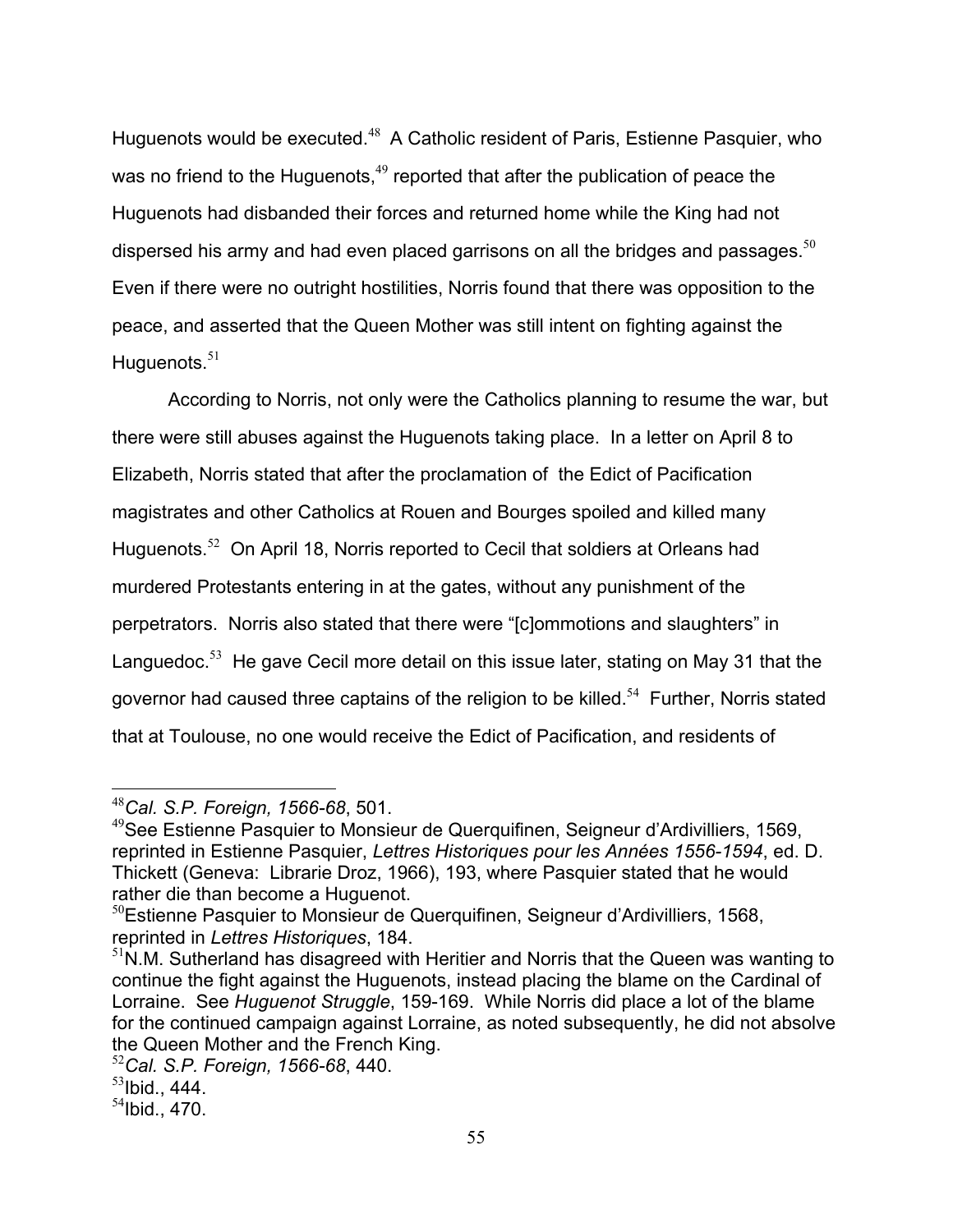Toulouse had killed the person who brought it to that city, using some other matter as a pretense.<sup>55</sup> As a result of the persecutions, according to Norris, Protestants were watching their homes by night, as Catholics were searching Protestant houses in "the inquisition of their faith  $\ldots$  ."<sup>56</sup> Also, Norris noted that many Huguenots who lived in towns, "understanding with what cruelty the Protestants were being used," did not return home but stayed in the fields in military organizations with captains leading them.<sup>57</sup> Norris did not mention that this may have actually played into the plans of Lorraine, who wanted the Protestants to be forced into abandoning their homes to soldiers or other Catholics.<sup>58</sup> As he had done before the start of the second religious war, Norris placed the blame for the conflict on the Catholics. Even though many Protestants were keeping themselves armed and ready for battle, and Norris noted that there were disorders committed on both sides.<sup>59</sup> he did not place any blame on the Protestants for actions they undertook, but justified them as necessary in light of the Catholic aggressions.

 In June 1568, Condé complained to the French King about the mistreatment of the Huguenots, $60$  but according to Norris, the King was not likely to help. Norris reported that Condé was unable to stay in one place, but sent a representative to the King to request that he require his subjects to allow the Protestants to return home in peace. $61$  However, according to Norris, the King would not help the Huguenots. He was planning on kicking out of his household any of the Protestant religion.<sup>62</sup> Charles

1

 $55$ Ibid., 481.

 $56$ Ibid., 458.

 $57$ Ibid., 474

<sup>58</sup>*Massacre*, 64-65.

<sup>59</sup>*Cal. S.P. Foreign, 1566-68*, 501.

 $60$ See ibid., 494. Under the terms of the peace, the Huguenots were supposed to be under the protection of the French King. See "Paix de Longjumeau," 23 March, 1568, reprinted in André Stegman, ed., *Édits des Guerres de Religion* (Paris: Librarie Philosophique J. Vrin, 1979), 54.

<sup>61</sup>*Cal. S.P. Foreign, 1566-68*, 464

 $62$ Ibid., 444.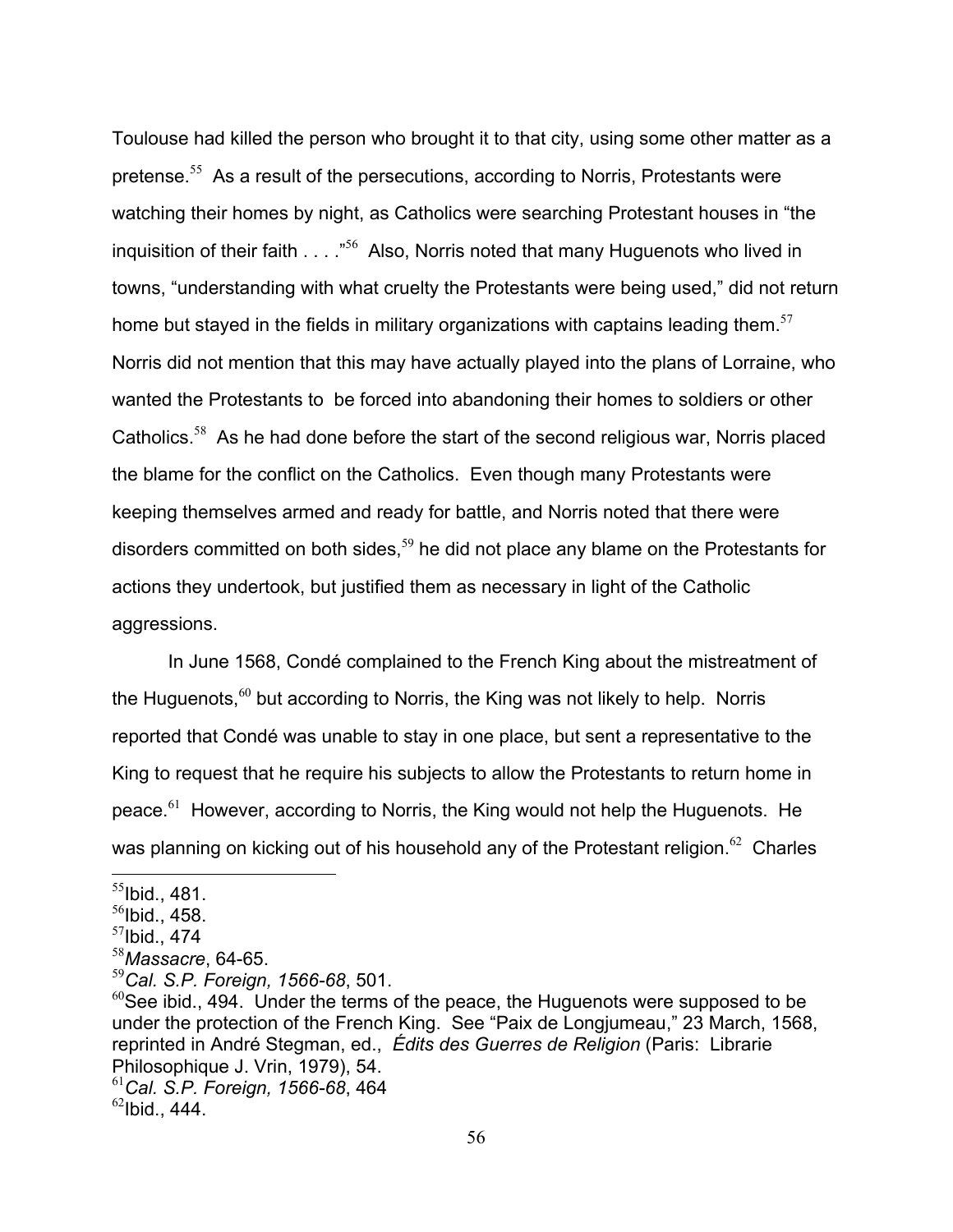was also requiring many nobles at court to limit members of their retinue to those of the Catholic faith.<sup>63</sup> Furthermore, Norris reported to Cecil on May 31, that the French King had sent dispatches to the governors of provinces to prevent any assemblies by the Protestants.<sup>64</sup> In July, Norris reported to Elizabeth that in the Parliament house everyone had to express their beliefs and the King's readers at the University of Paris were also required to do so. $65$  Although the Edict of Pacification had been published in Lyon on May 13, Norris reported that the next day a courier arrived from the King with instructions to forbid any exercise of the Protestant religion in the city. $^{66}$  He stated to Elizabeth in early June that after the peace had been proclaimed that the King sent letters throughout the country to require the disarming of the Protestants before they entered the towns. $67$  Thus, according to Norris, the King was not going to enforce the new peace, or would do so only insofar as the Huguenots were to be disarmed, but he was intent on persecuting the Huguenots.

 According to Norris, Condé did not blame the King directly for the troubles, but instead believed the cause of the continued persecutions was the Cardinal of Lorraine. Condé had written the King that as long as the Cardinal of Lorraine was near the King there would never be peace.<sup>68</sup> One historian, N. M. Sutherland, has found that the Cardinal of Lorraine "was able to mount a nationwide campaign of harassment and violence against the protestants," despite the wishes by the French crown to enforce the edicts of pacification.<sup>69</sup> Moreover, according to Norris, the marshals in France were also opposed to the power wielded by the Cardinal of Lorraine.<sup>70</sup> When the Cardinal of

- $^{65}$ Ibid., 501.
- $^{66}$ Ibid., 472.
- $^{67}$ Ibid., 474.
- $^{68}$ lbid., 469-470.
- <sup>69</sup>*Massacre*, 76.

 $^{63}$ Ibid., 458.

 $<sup>64</sup>$ Ibid., 470.</sup>

<sup>70</sup>*Cal. S.P. Foreign, 1566-68*, 472.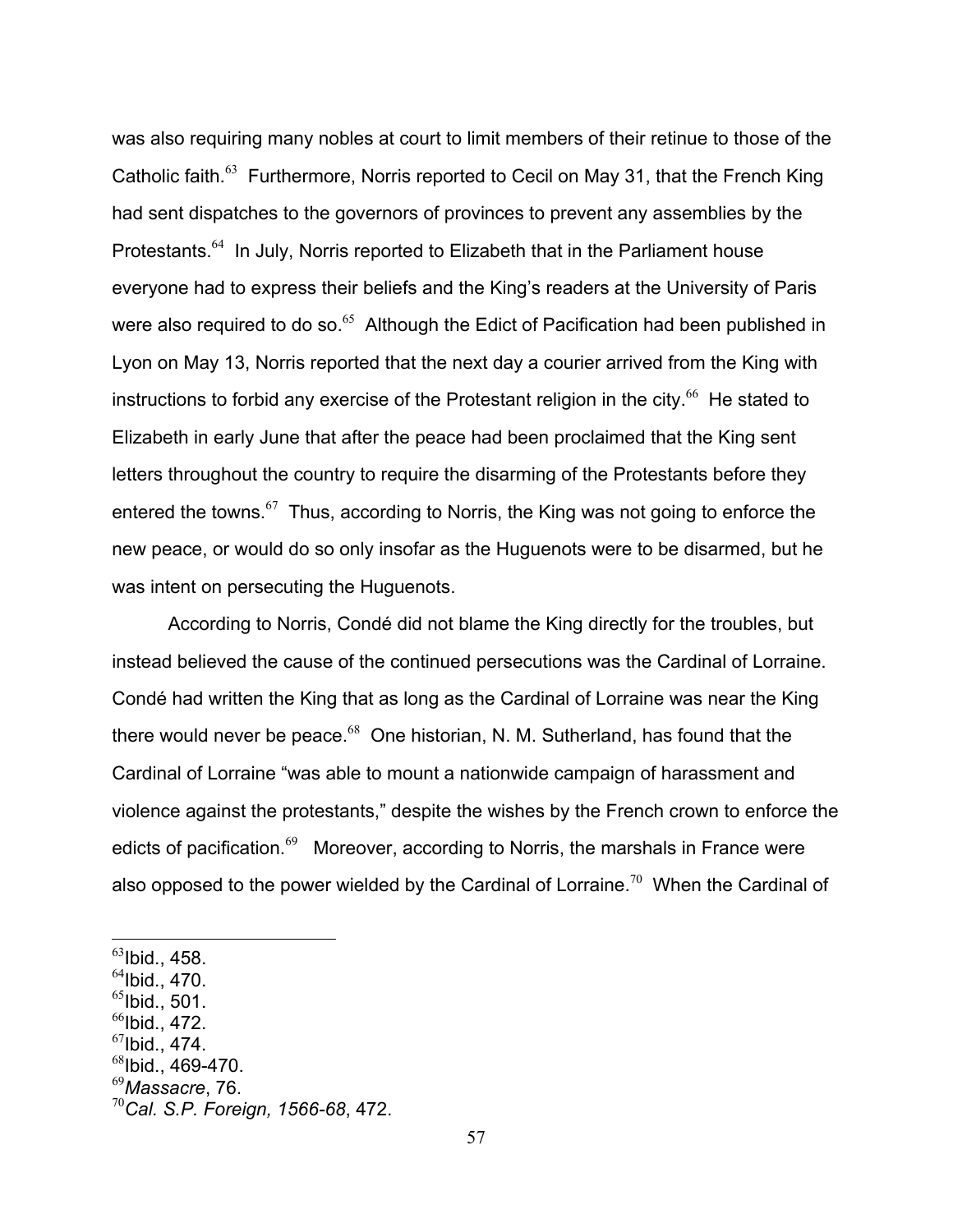Lorraine had tried to write letters to Condé claiming to seek reconciliation, the Prince blamed him for the lack of peace, calling him an enemy of God, and stated that he would not be reconciled until Lorraine left the country.<sup>71</sup> Thus, Condé, unlike Norris, who believed the King and Queen Mother were partially at fault, put nearly all of the blame for the continued troubles on Lorraine.

 In Norris's eyes, most Catholics had no intention of actually making peace with the Protestants, and were only using the peace as a ruse to better defeat the Huguenots. In fact, Norris found that Catholics were still, in spite of the peace, attacking and murdering Protestants, and that the French King was trying to prevent the Huguenots from exercising their religion. While the peace may have appeared on the surface to benefit the Protestants, it allowed the King to keep his regular troops and his mercenaries while the Protestant side disarmed.<sup>72</sup> The Cardinal of Lorraine had apparently planned that the King would keep his forces armed and to keep persons of trust in charge of the towns, and Lorraine also wanted loyal garrisons to stay in the towns they had occupied during the war, with instructions to persecute, tax and burden the Protestants with all sorts of charges.<sup>73</sup> While Norris did favor the Protestants in his correspondence, and tended to emphasize excesses of the Catholics against the Protestants, though sometimes ignoring offensive actions by the Huguenots, he was correct in finding that the peace was much more beneficial to the Catholics than the Protestants.

 The Cardinal of Lorraine sought on several occasions to assert his power and use it against the Huguenots. In April, 1568, the Queen Mother had become very ill.<sup>74</sup> Lorraine used Catherine's illness to further his plans against the Huguenots.<sup>75</sup> In May,

<u>.</u>

 $^{74}$ Ibid., 65.

 $^{71}$ Ibid., 474.

 $72$ Pernot, 72.

<sup>73</sup>*Massacre*, 64.

<sup>75</sup>*Huguenot Struggle*, 160.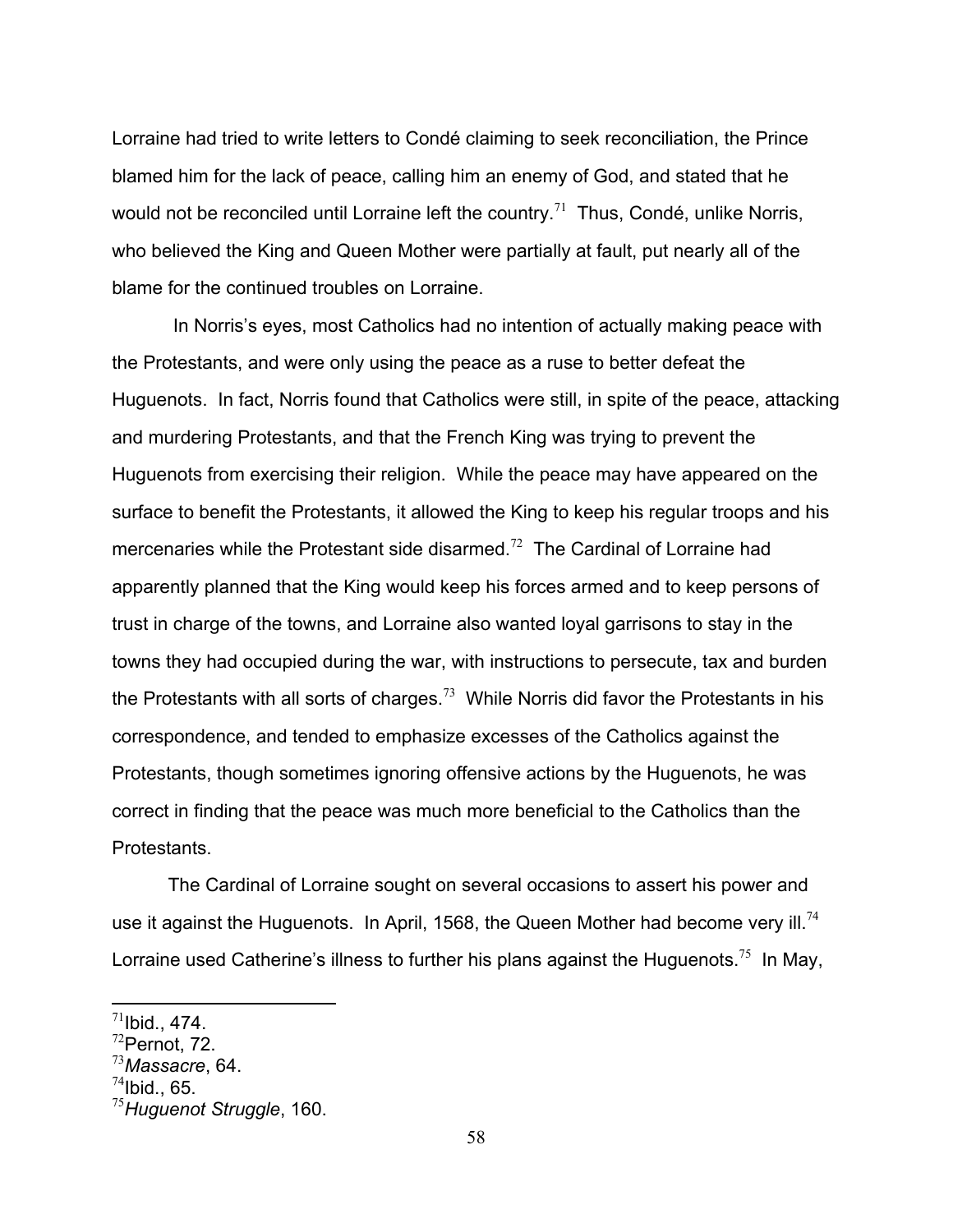Lorraine called a council where the members determined to kill the leaders of the Protestant religion. The council also appointed deputies to carry out the killings. Although the group did not immediately carry out their plans,  $^{76}$  the meeting of the council would tend to validate to a certain extent Norris's contentions that the Catholic leaders were intent on persecuting the Huguenot leaders despite the peace.

 While the peace was being proclaimed, but not actually being enforced, according to Norris, another event was occurring that would make England and France both more interested in what was going on in the other countries. Mary, the Queen of Scotland, who had been defeated and captured by rebels, had escaped from her imprisonment in Scotland and made her way to England. Previously, while in Scotland, Mary's claim to the English throne had not posed much of a threat. However, once she came to England in May, 1568, Mary became more dangerous "as the focus of internal disaffection  $\ldots$  and external intervention."<sup>77</sup> Norris was made aware of these events, and was used as a messenger between the royal leaders in England and France with their concerns about Mary.

 The news of Mary's escape from Scotland reached Norris quickly. On May 16, Queen Elizabeth wrote Norris to inform him that Mary had escaped form Lochleven, where she was being held, and made her way to the castle of Hamilton, apparently still in Scotland.<sup>78</sup> The news also made it to France through unofficial means. By May 17, one day after the Queen sent news to Norris that Mary had escaped, and obviously before Norris would have received that letter, Norris wrote Cecil to tell him that news of Mary's escape had caused a commotion with expectations of how this might affect the situation in France. Norris postulated that Mary's escape might cause the Cardinal of Lorraine to be more lenient toward the Protestants in hope of gathering more forces to

<u>.</u>

<sup>76</sup>*Massacre*, 65.

 $77$ Ibid., 69.

<sup>78</sup>*Cal. S.P. Foreign, 1566-68*, 458.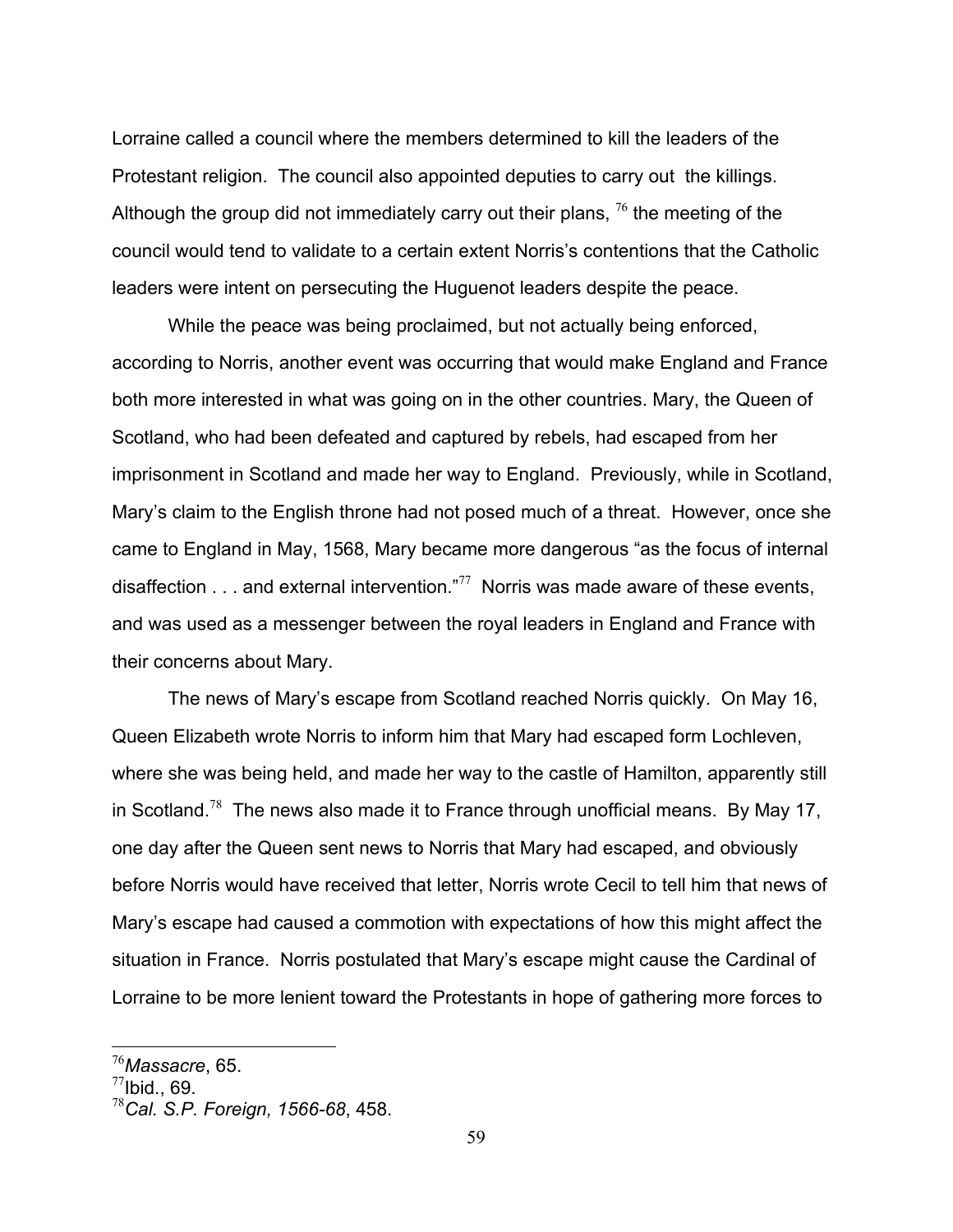help her.<sup>79</sup> By May 20, Norris reported that some among the French had agreed to send a ship to Scotland with artillery, munitions and money.<sup>80</sup> Mary's escape caused concern both in France and England.

 Elizabeth was certainly worried about what the French might do regarding Mary. She sent word to Norris on May 23, in a letter written in Cecil's hand, to let him know that Mary had come into England on May 17. Elizabeth requested that Norris tell the French King that Mary was in England, and that Elizabeth had sent people and the means to make sure Mary had all things necessary for her safety and would try to assure she was reconciled to her subjects. In telling the King this Elizabeth made sure that Norris also told the French Monarch that he should not send any force into Scotland.<sup>81</sup> On May 31, Norris reported that he had learned that the Queen Mother had authorized money to be used to give gifts in an attempt to rescue Mary, and added that there was no greater friend to the French than the Queen of Scots. $82$  Although Elizabeth promised to send aid to Mary, and in fact did so, the threat of the French becoming involved was something the English would try to avoid. Norris, just as he had reported that Catholics would attempt to come into England for religious reasons, to stamp out Protestantism, reported rumors that the French would come onto the Island to rescue Mary.

 Also, the English did not want Mary going to France. Norris wrote Cecil to state that the Queen Mother hoped that Elizabeth was treating Mary well. He also told Cecil that he should counsel the Queen to keep Mary from coming to France. $83$  However, by June 17, the French apparently came to believe that Elizabeth was detaining Mary.<sup>84</sup>

- $81$ Ibid., 466.
- $82$ Ibid., 471.
- $83$ Ibid., 475

 $^{79}$ Ibid.<br> $^{80}$ Ibid., 464.

 $84$ Ibid., 481.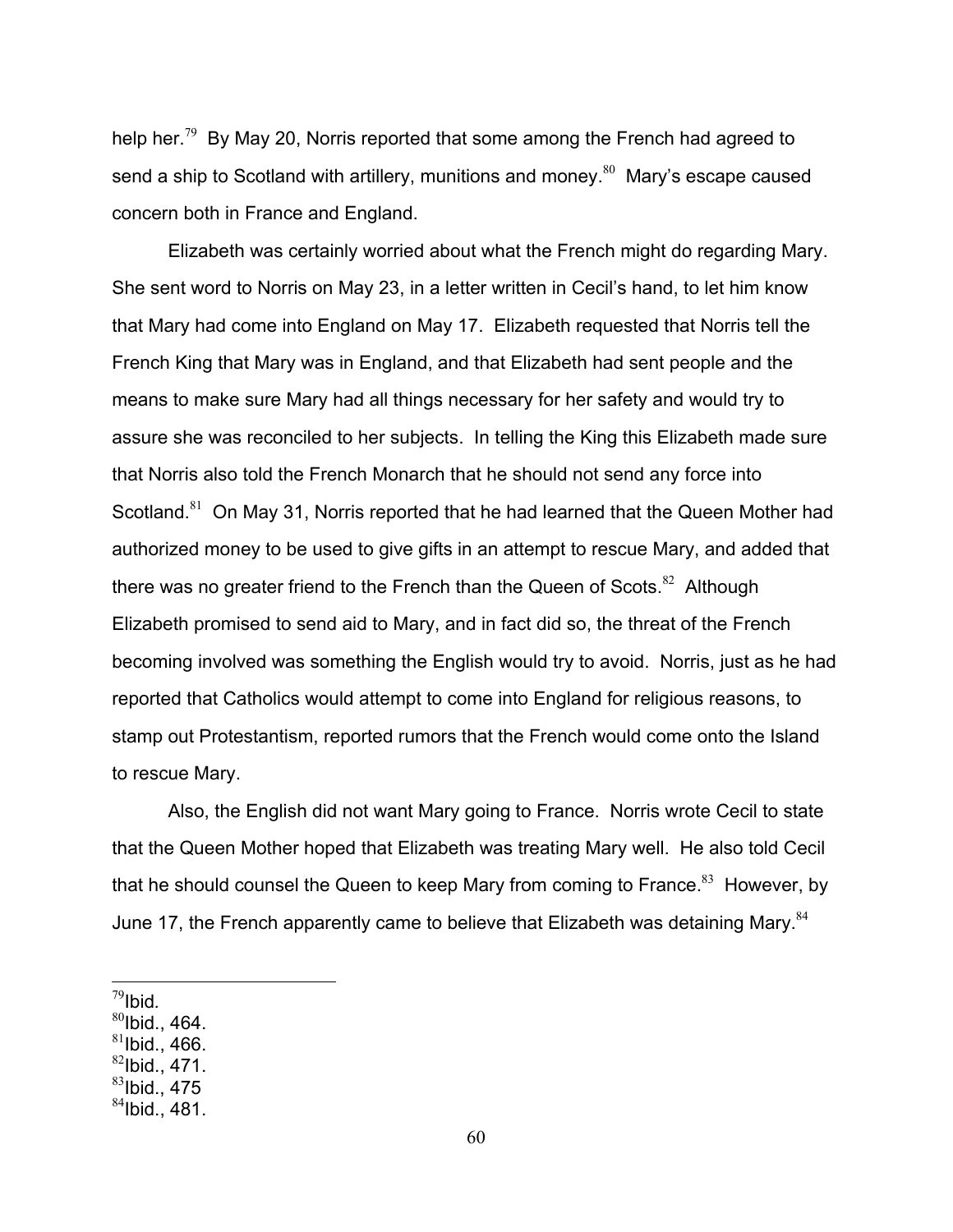On June 28, Norris reported to Cecil that there were some among the French, perhaps with the help of some Spanish, who were planning on invading England to rescue the Scottish Queen, and that there were reports that there was an English Lord that would help deliver the Scottish Queen and allow her to go to France.<sup>85</sup> He later repeated the warning of a possible French invasion of England to bring Mary into France, but added that while there were some who were requesting help from the French King to try to bring Mary to France, King Charles refused to do so, as he had promised Elizabeth not to try to send any forces to England.<sup>86</sup> Thus, as Norris had worried about Catholics coming into England before, he believed that there was an intent to invade England, this time for the liberation of Mary rather than on solely religious grounds. However, with the French King refusing to send forces into England, it would make it less likely that Elizabeth would want to send forces into France.

 On July 14, Norris wrote Elizabeth that the Cardinal of Lorraine was corresponding with people in England who were disposed to cause an insurrection there. Specifically, Norris believed that they would help deliver the Queen of Scots, and that there were also Italians and Spanish that would help in this endeavor. $87$  On July 14, Norris told Cecil that he had confirmation of the conspiracy, and feared that the Scottish queen would shortly cause some worry in England.<sup>88</sup> Norris had apparently learned of this correspondence through the Cardinal of Châtillon, who had sent a friend of Coligny by the name of Menillie to warn Norris that Lorraine was often receiving letters from people in England who were predisposed to make an insurrection. Sometimes, according to Châtillon's envoy, Lorraine received these letters via Rome and sometimes through the Duke of Alva, which explains why Norris stated that Lorraine

<u>.</u>

 $85$ Ibid., 489-490.

 $86$ Ibid., 494.

 $87$ Ibid., 500.

 $88$ Ibid., 502.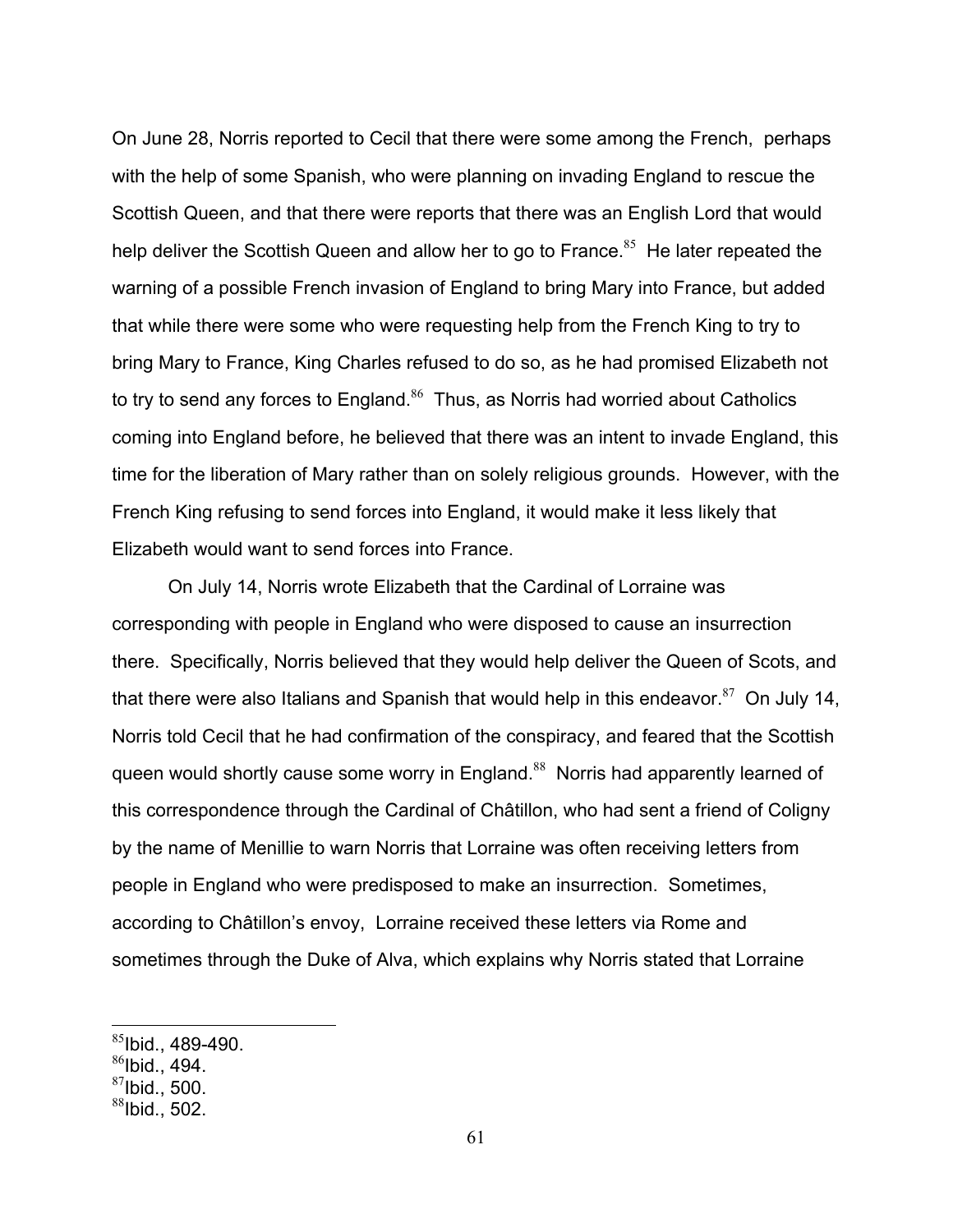had help from Italians and Spaniards. $89$  Norris believed, apparently with some reason, that Lorraine was prepared, with the help of Spaniards and Italians, to go into England to help Mary.

 Despite the warnings Norris had received, he later came to believe that Lorraine had not been planning to invade England with the help of Italians and Spaniards, and that the rumors to that effect were false. Norris told Cecil on July 23, that the rumor of the conspiracy had been invented to trouble Elizabeth and England.<sup>90</sup> However, Norris was still worried there would be some attempt to rescue Mary in England, writing Cecil on July 29, to warn him that he should keep Queen Mary safe and to be wary of Catholic plots in England. $91$  Elizabeth was also worried about possible conspiracies coming to England to liberate the Scottish Queen, and Cecil wrote to Norris that Elizabeth wanted to know more about what preparations were being made in France to become involved in Scottish affairs.<sup>92</sup>Norris reported to Cecil on August 14, that he would go to the French King and the Queen Mother to request that they keep their promise not to send any forces into Scotland. Norris later reported that the Queen Mother had told him she did not know of any preparations to send forces into Scotland.<sup>93</sup> Despite the Queen Mother's denials, Norris was still worried, and reported to Cecil on August 14, that there were people bragging that the Scottish Queen had more friends in England than in Scotland or France, and he also stated that there were still those in France who were preparing to send forces to help Mary.  $94$  On August 27, Norris apparently learned of more details regarding possible aid from people in France to Mary. He reported to Elizabeth that a Duke of Châtelherault, with the blessing of the

 $^{91}$ Ibid., 508.

<sup>89</sup>*Massacre*, 71.

<sup>90</sup>*Cal. S.P. Foreign, 1566-68*, 505.

 $^{92}$ Ibid., 512.

 $^{93}$ lbid., 521-522.

 $94$ Ibid., 522.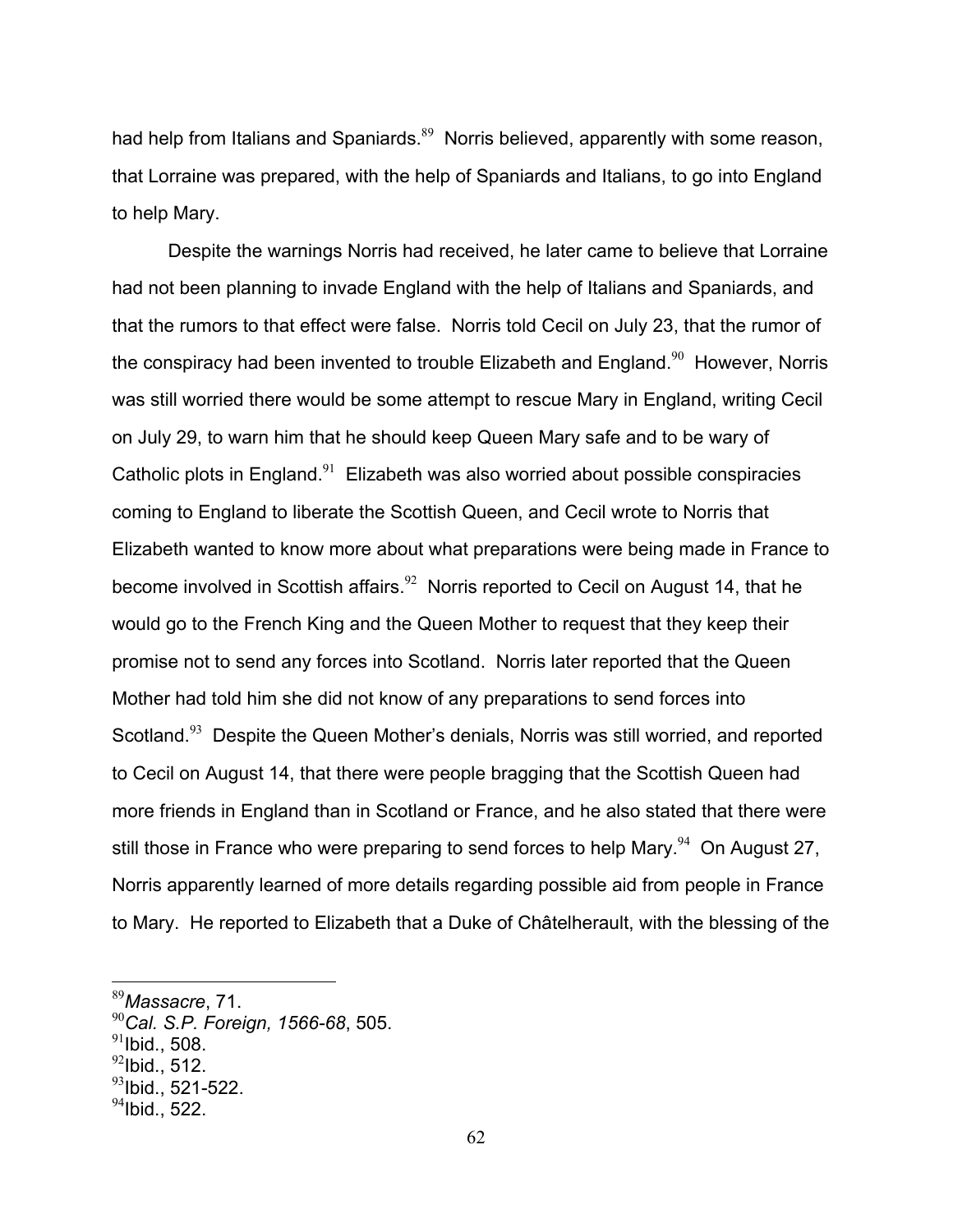Queen Mother, was raising a force to go into Scotland to aid the party of the Queen of Scots.<sup>95</sup> Thus, even though Norris came to believe that one particular rumor regarding a planned invasion to England to help Queen Mary was false, he still believed there was still a danger of a French incursion into England in support of the Scottish Queen.

 Norris returned to writing about what he saw as the sad state of the Protestants in France. In a letter to Cecil dated July 29, Norris complained about the perilous state of the Huguenots and claimed that they had been required to make peace because they no longer had the financial means to wage war. He went on to complain that the King's forces were armed while those of Condé were scattered and without arms. Further, the King's forces were allowing false rumors to be spread against the Protestants, which caused other French citizens to commit outrages against them. Also, the King controlled all of the principal towns except Rochelle.<sup>96</sup> Apparently the King wanted that stronghold as well. On August 5, Norris reported that the King's forces were levying soldiers to besiege the last Protestant stronghold, Rochelle,  $97$  although by August 27, the King had abandoned plans to go against the town.<sup>98</sup> In these letters Norris was beginning to describe events that would lead to the start of the third religious war.

 Norris also noted that the Protestants were preparing themselves for war, putting the blame on the situation he believed the Catholics had created for the Protestants, and he wanted English help for the Huguenots. In fact, Norris wrote the Duke of Norfolk $99$  in July, that the Protestants were required to keep themselves armed, which Norris reported made many believe that the troubles would soon be renewed.<sup>100</sup> Also, Norris found in a letter to the Queen dated August 7, that the Protestants were worse off

 $95$ Ibid., 532.

 $96$ Ibid., 508.

 $97$ Ibid., 512.

 $98$ Ibid., 532.

 $99$ Thomas Howard, the fourth Duke of Norfolk, was by birth the first soldier-noble of England. Wernham, 251, 440.

<sup>100</sup>*Cal. S.P. Foreign, 1566-68*, 511.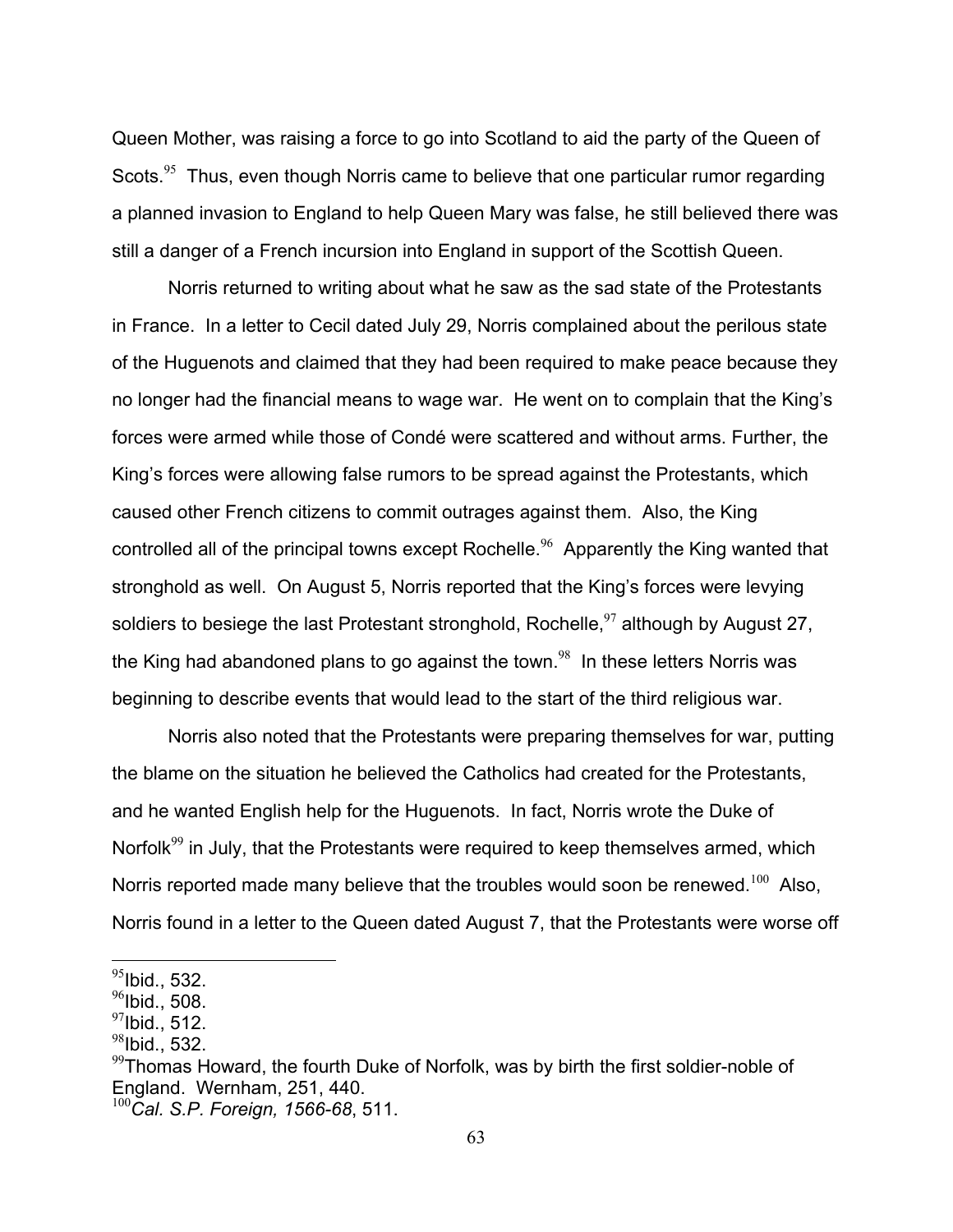after the peace than before, and more had been murdered since the agreement for peace than before.<sup>101</sup> Because of these atrocities committed against the Protestants, Norris wanted Elizabeth to intervene. He believed that the Cardinal of Lorraine would cause more problems unless someone could stop him, told Elizabeth that Condé and Coligny were sending a representative to her, and reminded her that she was the greatest monarch among the Protestants and the "defender of the faith." $102$  He also stated to Cecil that helping the French Protestants would be the best way to prevent French incursions into England to help Mary.<sup>103</sup> Thus Norris was once again trying to get Elizabeth involved in the Protestant-Catholic conflict in France. He further told Cecil that because of the cruelty with which the Catholics were treating the Protestants and because the Cardinal of Lorraine was planning on spreading the persecutions to the Protestant nobility, the Huguenots would shortly be forced to take up arms to protect themselves.<sup>104</sup> Norris saw the coming war, but depicted the Catholics as the aggressors while the Protestants would take up arms simply in defense of their lives and religion, and he also believed it was important that the English give them some aid.

 Although Queen Elizabeth had not sent aid to the Protestants during the second French religious war, and she had even sent word of support to the French royal family both during and after the war, Elizabeth was now coming to believe that there were atrocities being committed against the Huguenots. Possibly with the assistance of the Cardinal of Châtillon, Elizabeth wanted to declare that she would now intervene on behalf of the Huguenots.<sup>105</sup> She wrote Norris, through Cecil's hand, on August 27, 1568, commanding him to declare to the French King that she had been informed of the mistreatment against those of the religion in France because the Edict of Pacification

<u>.</u>

 $101$ Ibid., 515-516.

 $102$ Ibid., 516.

 $103$ Ibid., 522.

 $104$ Ibid., 516.

<sup>105</sup>*Huguenot Struggle*, 168.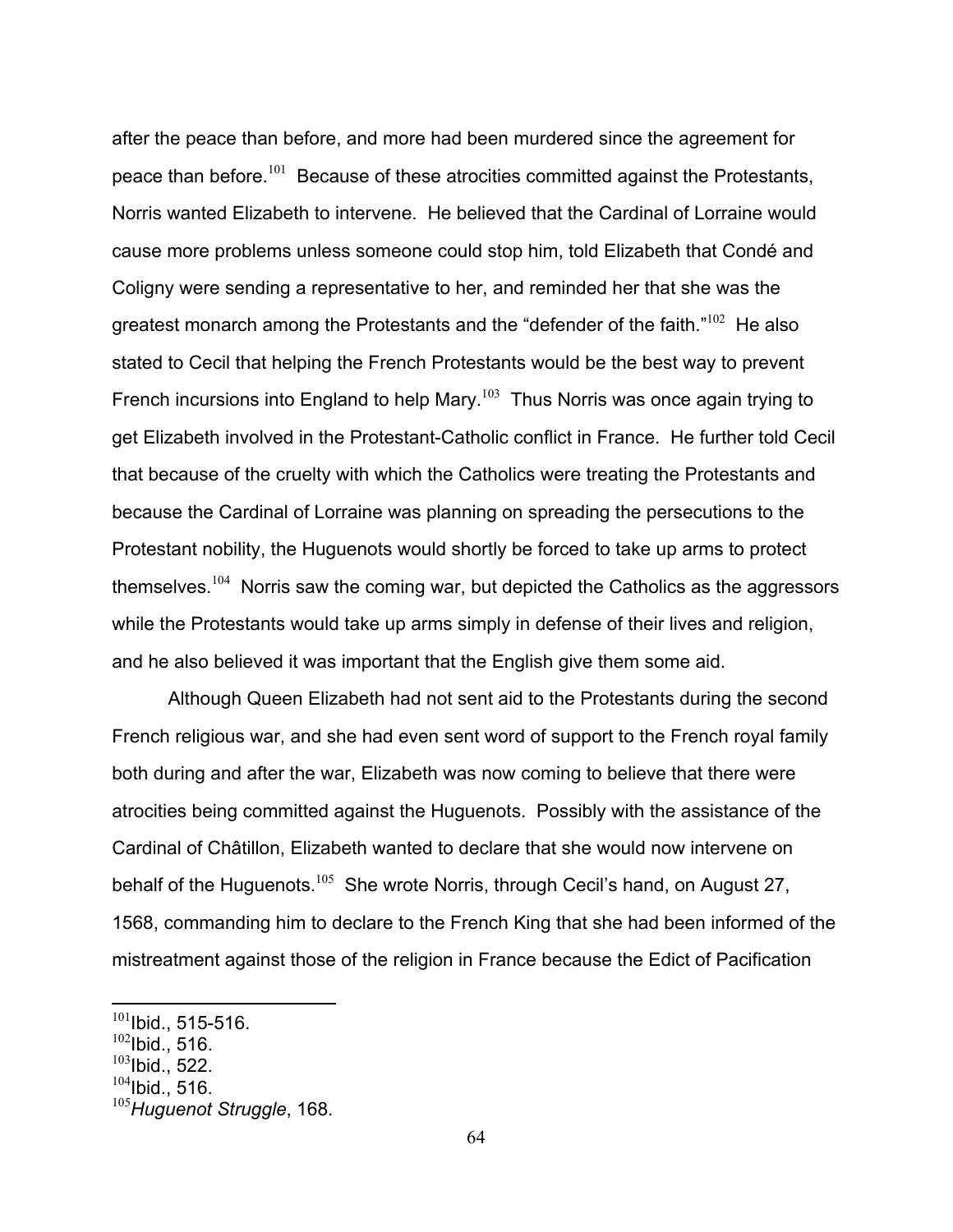was not being observed. Elizabeth instructed Norris to tell the King that he should send trusted servants to investigate, and stated that he would find that the country had become more desolate in the six months since the Edict of Pacification than it was before in 18 months due to civil or foreign war. $106$  Thus, Norris's letters were apparently having an affect on Elizabeth, and she was starting to seem more favorable toward the Protestant cause, even pleading with the French King for better treatment of the Protestants, although she had not yet mentioned anything specific about sending aid.

 Norris had seen the second war of religion in France come to an end without being able to convince Elizabeth to give support to the Huguenots, and the French Protestants had entered into a peace which was unfavorable to their interests. In this "peace" the Huguenots perhaps suffered worse than they had during the second war of religion, since the Protestant forces had dispersed somewhat and had left the Huguenots more vulnerable to attack. Norris's reporting of the treatment received by the Huguenots during this "peace" helped convince Elizabeth to begin to show some support for the Protestants in France. R.B. Wernham, in his book outlining much of English foreign policy during this period, *Before the Armada: The Emergence of the English Nation, 1485-1588*, attributed Elizabeth's change of heart toward the religious conflict in France to her excommunication from the Catholic Church in 1570.<sup>107</sup> Elizabeth's change to a willingness to aid the Huguenots came earlier, however, in 1568, thanks in large part due to Norris's correspondence following the peace of Longjumeau. D.J.B Trim**,** in an article about English aid sent to the Huguenots from 1562 to 1577, recognizes the fact that England was sending aid the to French Protestants in 1568, and details the form of much of that aid.<sup>108</sup> Trim does not, however, recognize that this aid was lacking in the second war of religion, nor

<u>.</u>

<sup>106</sup>*Cal. S.P. Foreign, 1566-68*, 532-533.

 $107$ Wernham 306.

 $108$ Trim, 189-197.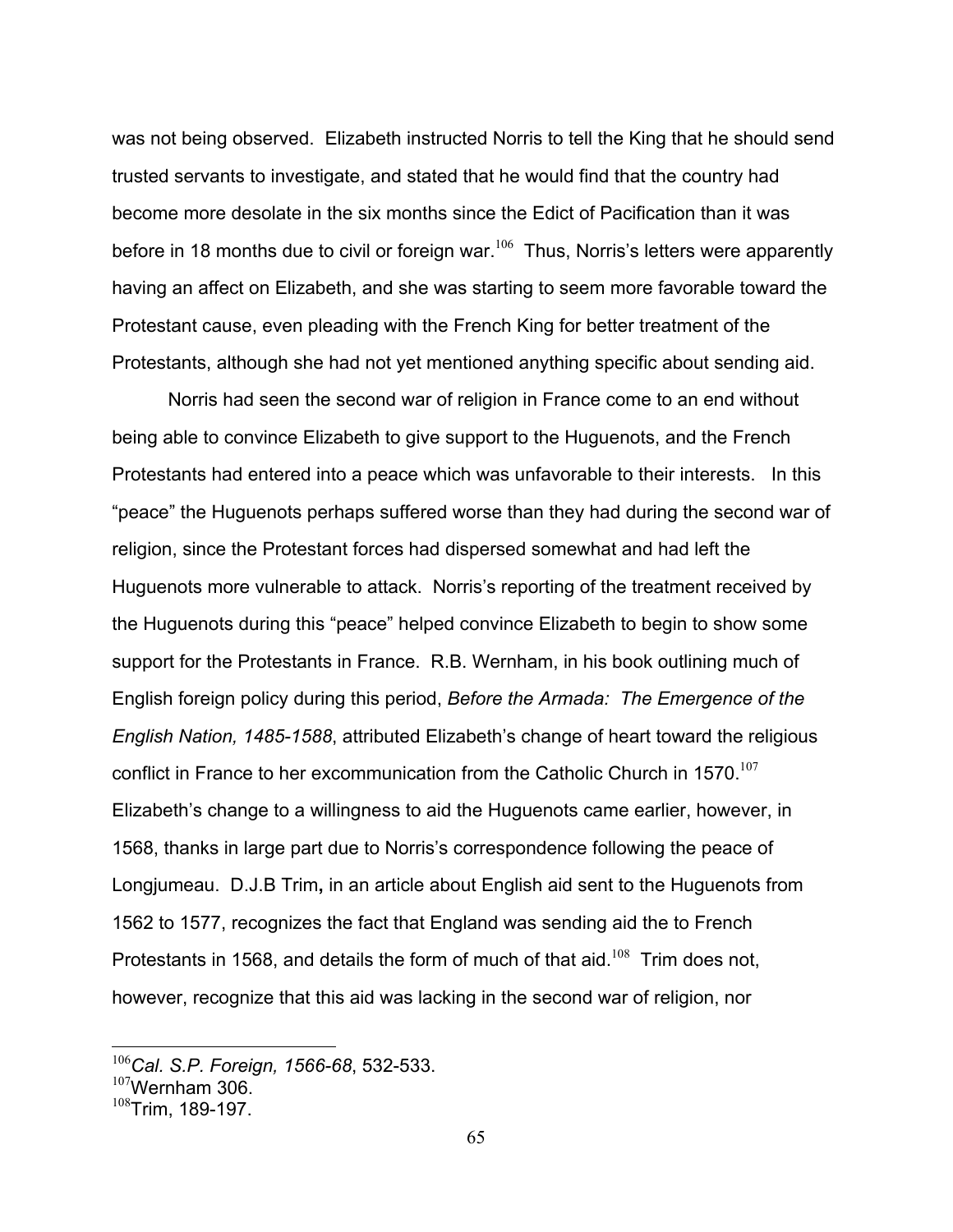Elizabeth's change of heart about aiding the Protestants and Norris's role in that change. Clearly Norris played a large role in convincing Queen Elizabeth to aid the Huguenots in 1568.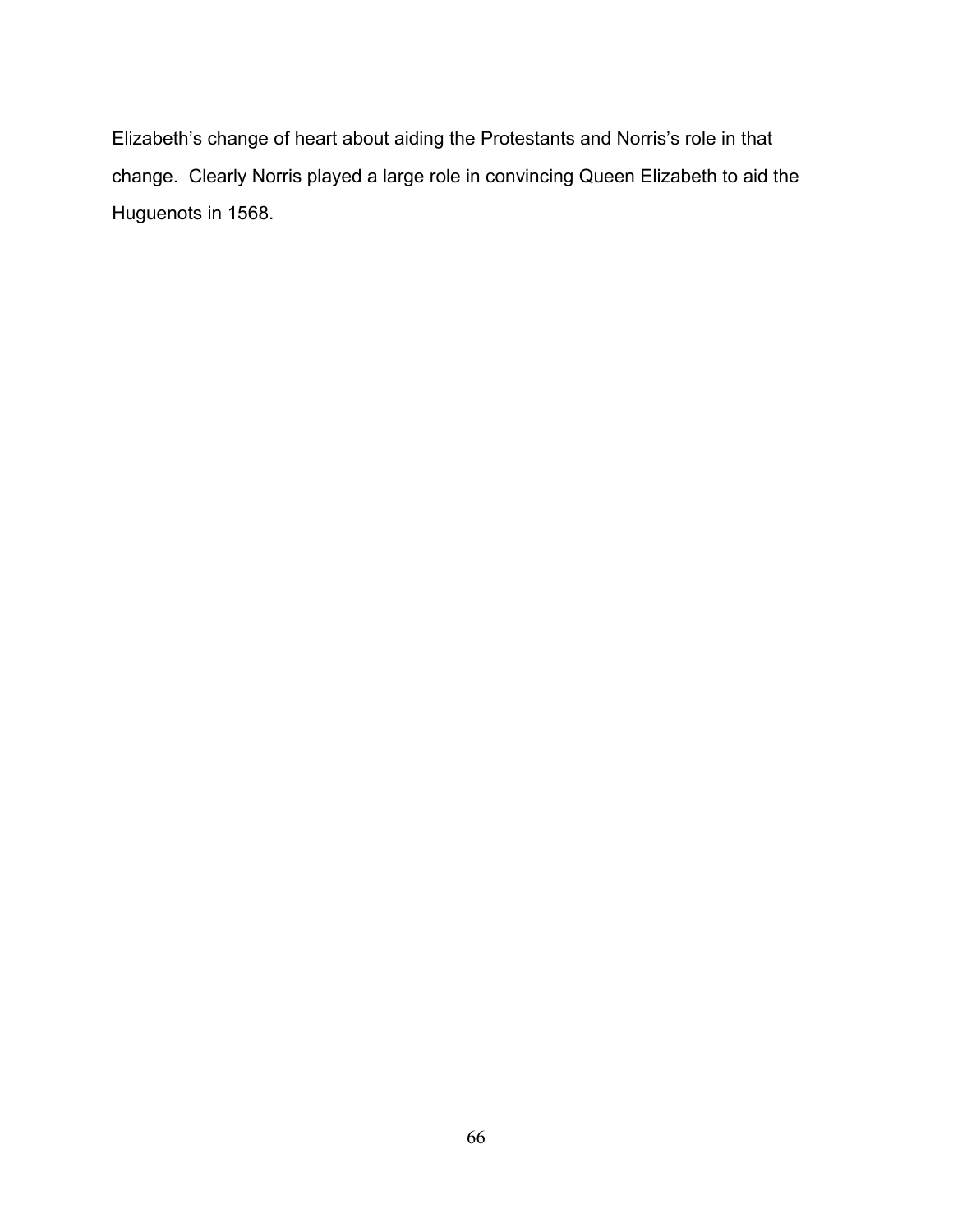## Chapter 3 A Personal War

 During the second French war of religion, which lasted from September, 1567 to March, 1568, Queen Elizabeth had been reluctant to give aid to the Huguenots in France. Members of her Privy Council and her ambassador in France, Henry Norris, had unsuccessfully encouraged her to give aid to the French Protestants. However, after the peace ending the second war, the Peace of Longjumeau, Huguenots continued to complain of mistreatment at the hands of the French Catholics. The English ambassador in Paris, Henry Norris, continued to try to persuade Elizabeth to support her fellow Protestants in France, reporting to her the problems facing the Huguenots, and she began to be more willing to give aid to the French Protestants.

 Norris also would become more involved in the diplomacy of the war. When he reported to the French royal family Elizabeth's concerns for the treatment of the Huguenots, they sent a representative to Elizabeth to ascertain if Norris was really conveying her wishes and the Queen strongly supported her ambassador in France. Also, Norris began to feel mistreated by the French authorities because of his support for the Huguenots, and even asked to be recalled to England, but he would stay for another two years.

 Other events were also playing a role in getting the Queen more interested in affairs in France. The French connection to the events in the Netherlands, where the Protestants were rebelling against Spanish Catholic rule, Spanish threats against England, and the chance that a France dominated by Lorraine could be persuaded to become an enemy against England, as it had been in the past, all played a role in convincing Elizabeth she should become involved in events in France. From this point forward, Elizabeth would be more interested in the civil wars in France.<sup>1</sup> While the

<sup>1</sup> *Massacre*, 68.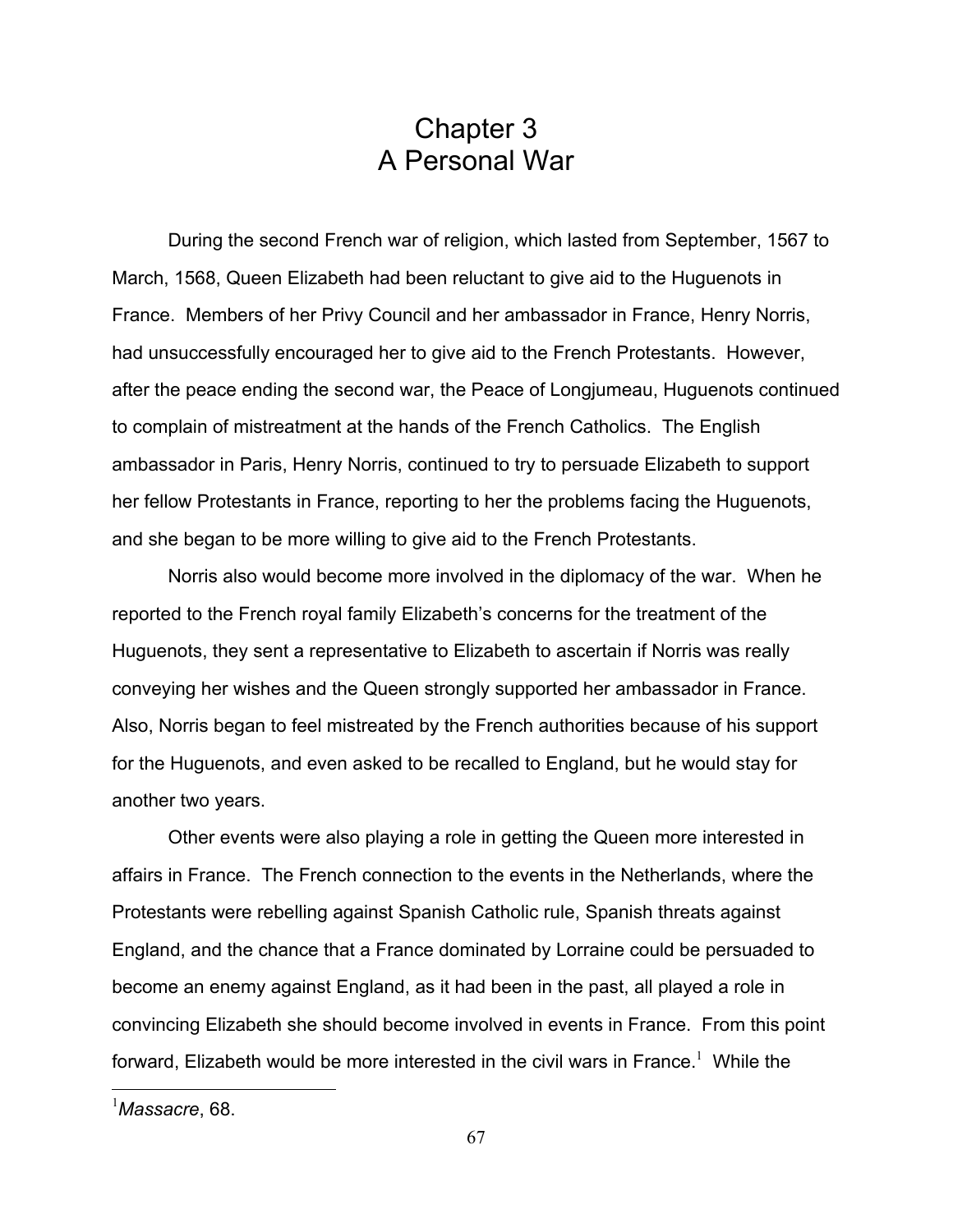threats to England were certainly a part of Elizabeth's decision to get more involved in the French civil wars, she was also obviously swayed by reports from Norris. Norris not only had repeatedly told the Queen that what he saw as Catholic aggression might someday spread to England, but he also continually expressed concern for the fate of the Huguenots themselves. Elizabeth's correspondence showed she was beginning to share his views, since she had Norris go to the French King to express concern for the condition of the Huguenots.

 Also, the English Privy Council encouraged support for the Huguenots, particularly Cecil, whom one biographer, B.W. Beckingsale, states had "drawn the Queen to the edge of open war of behalf of the Huguenots," by the end of 1568. $2$ Certainly Cecil played a large role in getting Elizabeth to favor the Huguenots, but correspondence from Norris to both Cecil and Elizabeth putting a spin of the conflict favorable to the French Protestants certainly made Cecil's task easier.

 Norris continued to list aggressions and planned aggressions by the Catholics against the Protestants, and was still hoping for English aid, even trying to use the English desire for Calais as a means to get English forces on French soil. Norris reported on August 27, to Cecil that he had somehow obtained a secret letter from the French King, of which only 200 were being sent to various places in France, which according to Norris, betrayed "the cruel meaning of the leaders of this Court toward the Prince and the whole [Protestant] religion," although he did not give any specifics of what the letter stated.<sup>3</sup> Norris wrote Cecil again on August 29, that the time for demanding Calais would never again be as good. He indicated that his desire for an attempt at Calais was intertwined with his desire for aid for the Protestants, stating in this letter that the Protestant religion was facing danger, and that without help from England the religion could be ruined, and that then there would be great peril in England

 $^{2}$ Beckingsale, 115.

<sup>3</sup> *Cal. S.P. Foreign, 1566-68*, 533.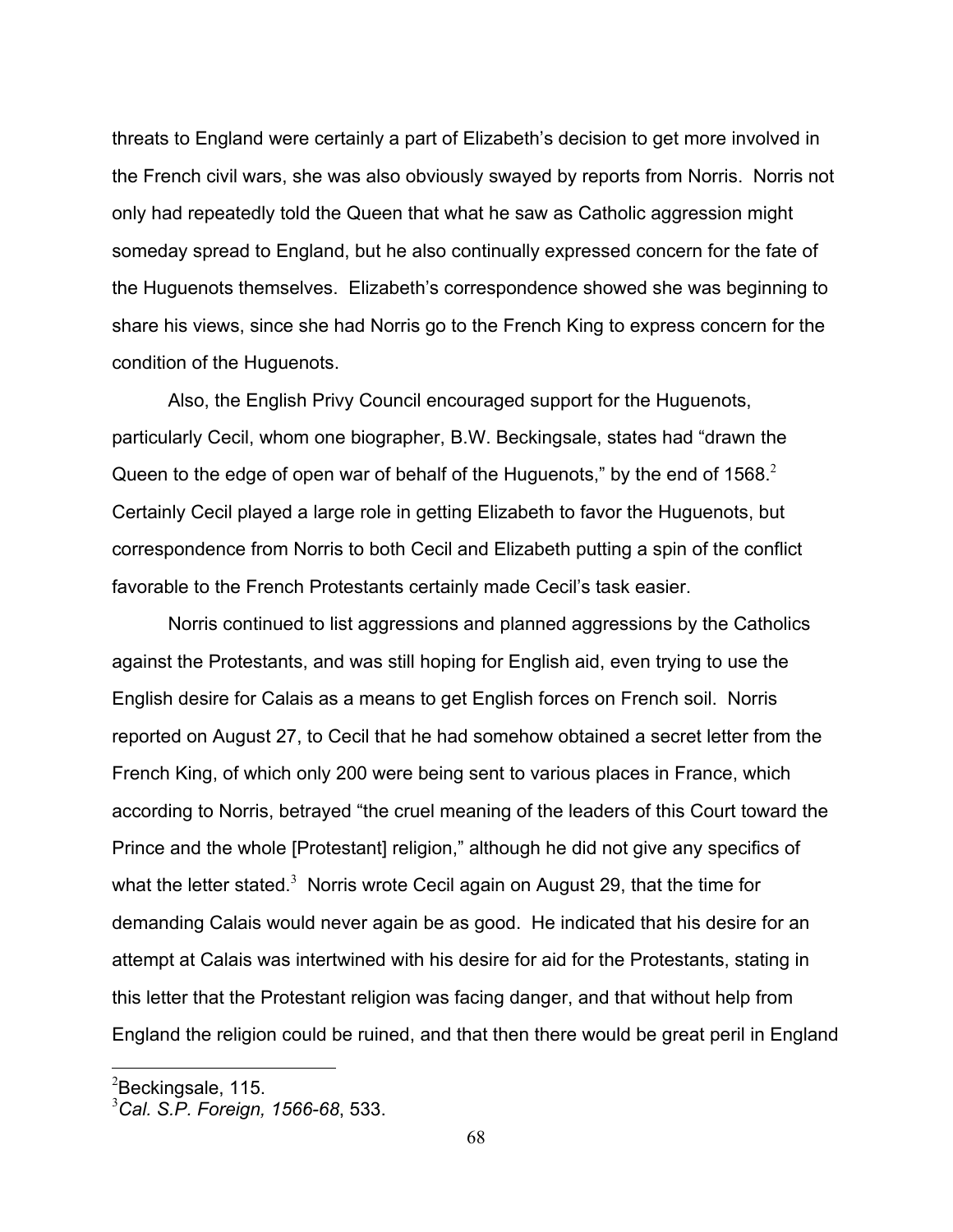as well.<sup>4</sup> On September 2, 1568, Norris told Cecil that he trusted he would not miss this opportunity to recover Calais. $<sup>5</sup>$  Thus Norris combined an English desire to recover</sup> continental land with his desire to have English aid to the Huguenots, using the promise of Calais, which he knew Elizabeth would want, as an incentive to get her to intervene in France.

 Norris also wrote Elizabeth on August 29, to inform her of events that appeared to lead to upcoming war, and to remind her of what he believed where cruelties against the Huguenots. He noted that the Prince of Condé and Admiral Coligny, the Huguenot leaders, were making their way to Rochelle, the Protestants' fortified town, and were taking cavalry and horsemen with them. Norris stated that the Queen Mother had sent the Protestant leaders a written request to stay at some place where she would meet with them, but they were worried that if they stopped opposing forces under Marshal Tavannes $^6$  would overtake them, and he had promised to have their heads. Norris reported that the letter had been intercepted by others and it only made the Protestant leaders hasten the more to reach Rochelle.<sup>7</sup> Apparently the Catholic leaders, perhaps under the direction of the Cardinal of Lorraine, had given secret orders to arrest the leaders of the Huguenots. $8<sup>8</sup>$ 

 On September 1, King Charles issued a proclamation, or French leaders issued a proclamation in his name, it is not clear which, commanding leaders of the *gendarmerie* to assemble at Orleans because there were reports that the Huguenot

 $<sup>4</sup>$ Ibid., 535.</sup>

 ${}^{5}$ lbid., 539.

 $6$ Marshal Gaspard de Tavannes was a French military leader with a history of opposition to rights for Huguenots, and had been entrusted with a plan to execute Condé and Coligny. Baird, 245, 266, 678.

<sup>7</sup> *Cal. S.P. Foreign, 1566-68*, 534-535. Sutherland states that the letter was intercepted by Catholics, stating that this shows the Queen Mother's policy differed from that of Lorraine. *Huguenot Struggle*, 168.

<sup>8</sup> Salmon, *Society in Crisis*, 173. It is possible that Tavannes himself had warned Condé and Coligny, despite Norris's depiction of him as seeking their heads. See ibid.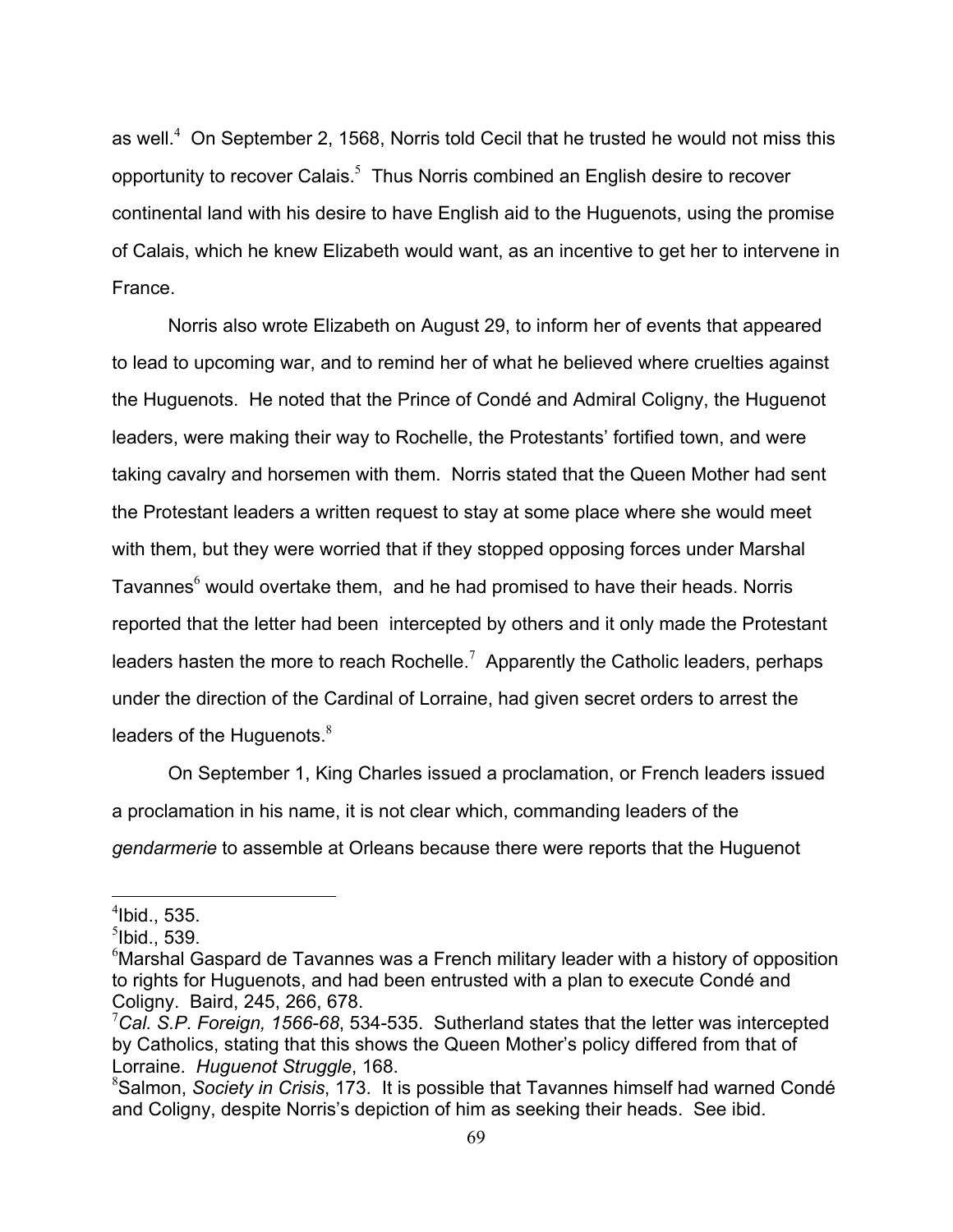leaders had taken up arms.<sup>9</sup> Norris reported on August 29, to Elizabeth that the King had previously given orders for all his captains and bands to be ready for battle by September 10. Lest Queen Elizabeth think that things were equal between the parties, he told her that the Catholics had murdered 6000 Protestants since the Edict of Pacification. He had written this letter hoping to get Elizabeth to intervene, saying that there were rumors that England was making good preparation for the upcoming war.<sup>10</sup>

 On September 2, 1568, the war was commencing and Norris continued to try to get Elizabeth more involved. Apparently, she had a question as to whether the Prince was justified in fighting, and Norris wrote her to assure her that he was. He stated on September 2, that he was writing to let Elizabeth know of the dealings of the Cardinal of Lorraine to let her judge whether or not Condé was justified in taking up arms.Norris stated that Lorraine had given orders for 50 companies of armed men to be placed in various towns most suspected of being havens for Protestants, and that the armed men were charged to forage off of the Protestants and to do other things to them. Norris stated that Lorraine had also requested captains of ports and passages to harass Huguenots. Also, while Lorraine was sending assurances to Huguenots that the King would honor the Edicts of Pacification and was attempting to get Protestants with "scrupulous consciences," to give oaths to not take up arms, Norris stated that Lorraine was preparing Catholics to fight and was arming for war. According to Norris many French Catholics were ready to fight and hoped to thereby confiscate Protestant goods and estates. Moreover, Norris reported that Rome and Spain had promised the Cardinal of Lorraine to provide support. The Cardinal promised the King and Queen Mother that they would be able to exterminate the Protestants and thus see their realm free of heresy, and he had convinced the Queen Mother to go along. However, according to Norris, Condé had discovered what was happening and because of that

 9 *Cal. S.P. Foreign, 1566-68*, 537.

 $^{10}$ Ibid., 534-535.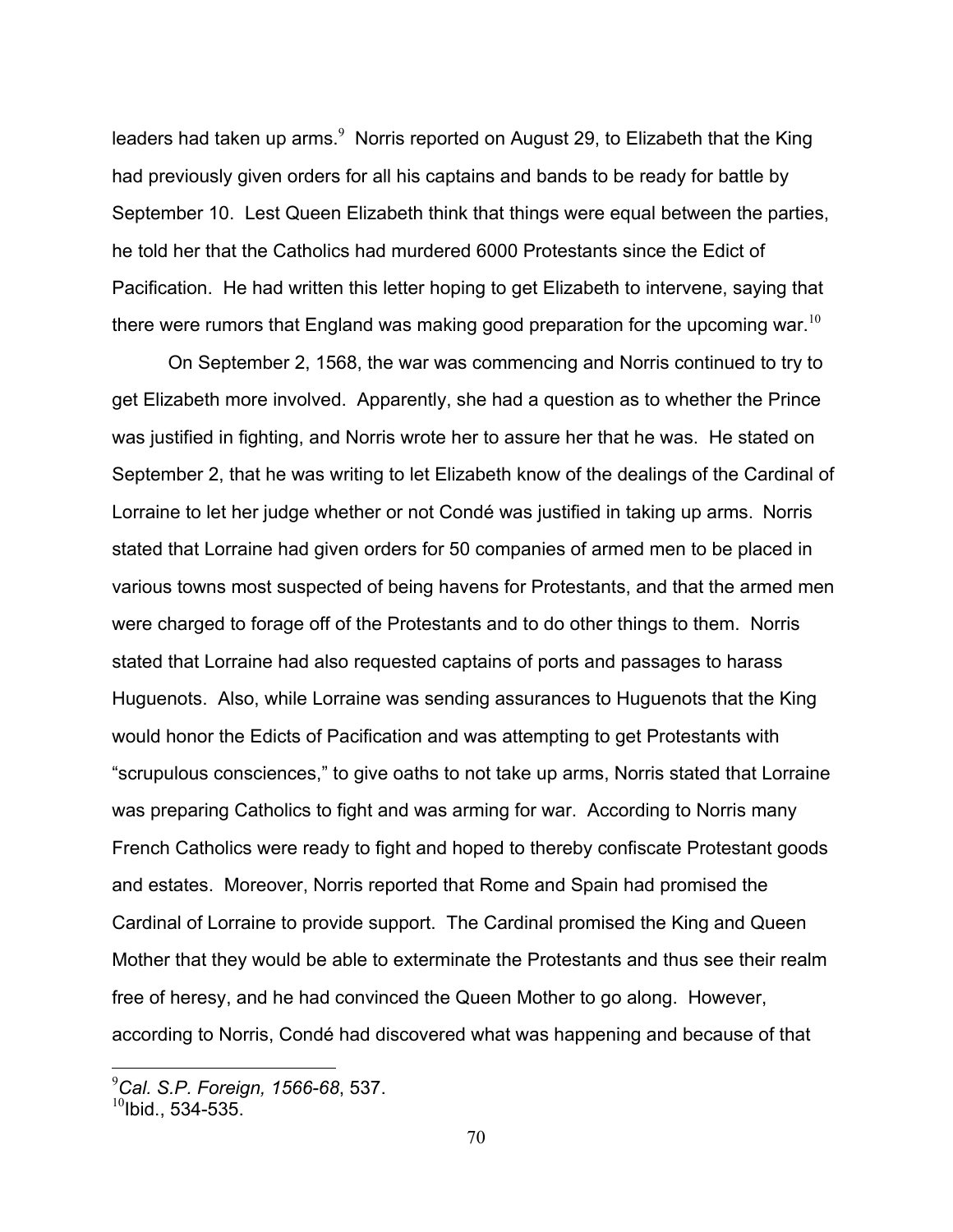began to gather Protestants around him and with a small force went to the Protestant stronghold of Rochelle.<sup>11</sup> For Norris the commencing war was the fault of Catholics, particularly the Cardinal of Lorraine. Norris also believed that many Catholics in France were willing to participate to obtain property from Huguenots. In contrast, Norris continually portrayed the Protestants as fighting simply to maintain the ability to practice their religion, although he did feel that Queen Mother was motivated by religious fervor to a certain extent, since she was at least partially persuaded to go along with the Cardinal's plans by a desire to stamp out heresy.

 Lorraine seemed to be aware that his actions would lead to a renewal of war. Lorraine's policy of hostility to Huguenot leaders in a time of peace had forced them to take up arms again.<sup>12</sup> In addition, Condé had received information from an intercepted letter that certain Catholic lords had claimed to have orders to kill all the Huguenots and he had learned of another plan to have the gentry attack the Huguenots when plans were ready.<sup>13</sup> Thus, Norris did seem to be justified somewhat in his contentions that the Catholics were the aggressors.

 Norris wrote Cecil on September 2, urging him to try to recover Calais, but mentioning little about the coming war other than to state that the determination of the Catholics continued against Condé.<sup>14</sup> Norris was clearly trying to convince Elizabeth to send help to the Huguenots, and did not feel the need to write such detailed letters slanted toward the Protestants to Cecil as he did with Elizabeth.

 Norris wrote both Cecil and Elizabeth to let them know the reactions of the French Catholic leaders to the statements from Elizabeth concerning her support for the Huguenots. On September 9, Norris told Cecil that he had been to an unpleasant meeting with the Queen Mother, the King and privy council regarding an unspecified

 $13$ Ibid., 79.

 $11$ Ibid., 537-539.

<sup>12</sup>*Massacre*, 78.

<sup>14</sup>*Cal. S.P. Foreign, 1566-68*, 539.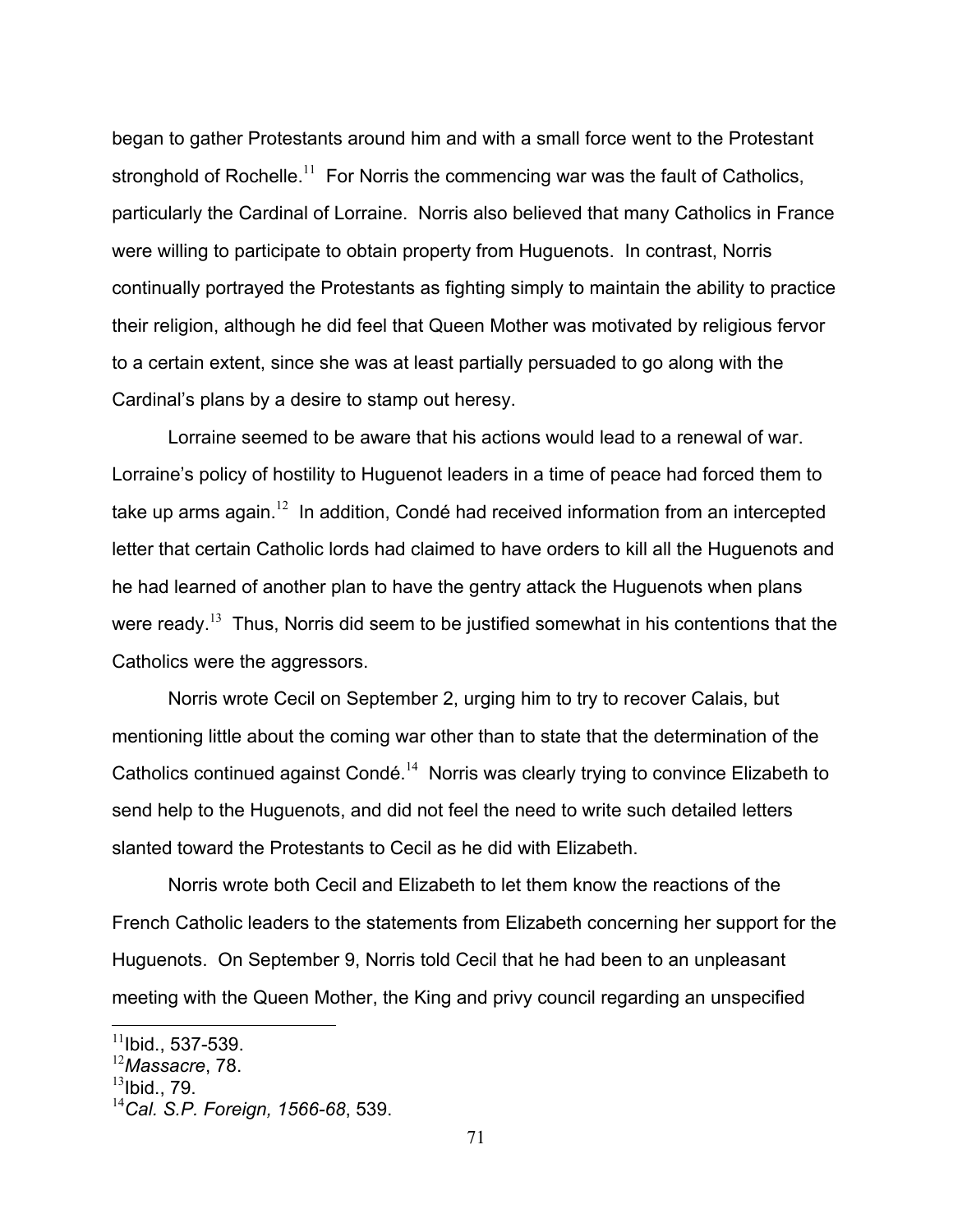charge he had received, and they wanted him to put it in writing.This apparently referred to the Queen's letter of August 27, wherein she had instructed Norris to tell the King she had been informed of mistreatment of Huguenots and that the King should investigate.<sup>15</sup> Norris wrote Elizabeth on September 15, with details about a meeting on September 9 with the French King concerning the instructions Elizabeth had given him to relate to the King. Norris stated that the King asked him to put in writing that which he had been charged by the Queen, and that after he had done so the King and his council would deliberate and give him a response. Norris also stated that while he was waiting to meet with the King, who was sick and bedridden, he learned that the Cardinal of Lorraine was glad that Elizabeth had "declared" war for the Huguenots, since she would then lose the favor of the King of Spain and the Holy Roman Emperor, who would thus follow any enterprise into England.<sup>16</sup> Thus, while the French royal family was less than thrilled with Elizabeth's statements about the mistreatment of the Huguenots, Lorraine, according to Norris, saw this as a means to gain allies against England.

 Also, on September 8, the Cardinal of Châtillon wrote Queen Elizabeth to ask if he could seek refuge at her court, as he feared falling into the hands of his enemies and wished to go to England.<sup>17</sup> Châtillon had left France on three hours notice, having been informed that he was to be arrested.<sup>18</sup> Châtillon would receive a warm welcome at Elizabeth's court, as noted later.In his letter to Elizabeth dated September 8, 1568, the Cardinal of Châtillon told Elizabeth about the way the French authorities had treated the Huguenots since the Edict of Pacification, but noted that Elizabeth had already been informed of their treatment.<sup>19</sup> Indeed, Elizabeth had been informed of the treatment the

1

 $15$ See ibid., 532-533.

 $16$ Ibid., 548.

<sup>17</sup>*Cal S.P. Foreign, 1566-1568*, 544.

<sup>18</sup>*Massacre*, 88.

<sup>19</sup>The Cardinal of Châtillon, to Queen Elizabeth**,** 8 September, 1568, reprinted inE. G. Atkinson, "The Cardinal of Châtillon in England," *Proceedings of the Huguenot Society of London* 3 (1888-1891): 251.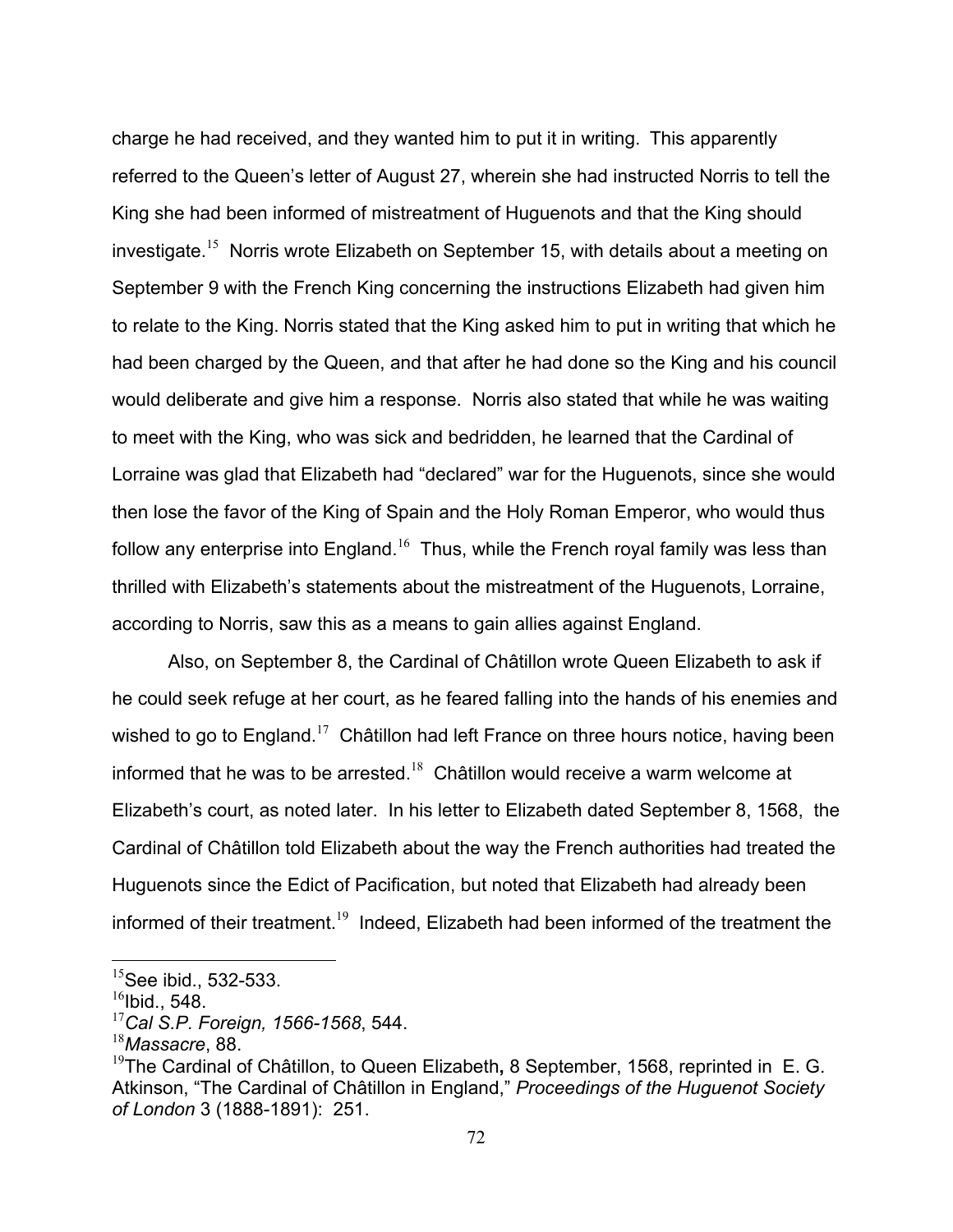Huguenots were receiving, as Norris repeatedly mentioned it in his letters.

 After Norris had related Elizabeth's statements to the French King regarding her desire for the safety of the Huguenots, the French King sent the Bishop of Rennes to meet with Queen Elizabeth to give his response and to learn more about Norris's statements.<sup>20</sup> On September 12, King Charles wrote a letter to Elizabeth informing her that he had learned of the charge which she had given to Norris, and was sending the Bishop of Rennes directly to her with his response.<sup>21</sup>This mission would in part consist of the French Royal family questioning whether Norris was speaking for Elizabeth when he supported the Protestant cause.

 Norris wrote to protect himself upon learning of the mission of the Bishop of Rennes. Norris told Elizabeth on September 15, that Montmorency had asked him to send word to the English Queen that if she granted the request of Rennes it would be to the benefit of the Cardinal of Lorraine but bad for the Huguenots, but if she refused to grant Rennes' requests the plans of Lorraine would be thwarted.<sup>22</sup> Norris also wrote Cecil on the same day and told him that the Bishop of Rennes should be sent away without granting any of his requests. Norris explained that in doing so he would frustrate the enterprises of the Cardinal of Lorraine and benefit the Huguenots.<sup>23</sup> Thus Norris saw this mission of the Bishop of Rennes as important for the struggle between the Catholics and the Huguenots, and also for the power of Lorraine.

 The mission of the Bishop of Rennes was in part to undermine the authority of Norris, but also to try to keep the English government from aiding the Huguenots. The Bishop of Rennes, arrived in London on September 23, 1568, according to his brother,

1

 $20$ The Bishop of Rennes had at one time been associated with the French Protestants. *Cal. S.P. Foreign, 1566-68*, 550. He was also the brother of M. de la Mothe Fénélon, the French ambassador in England. Ibid., 552.

 $21$ Ibid., 546.

 $^{22}$ lbid., 548.

 $^{23}$ Ibid.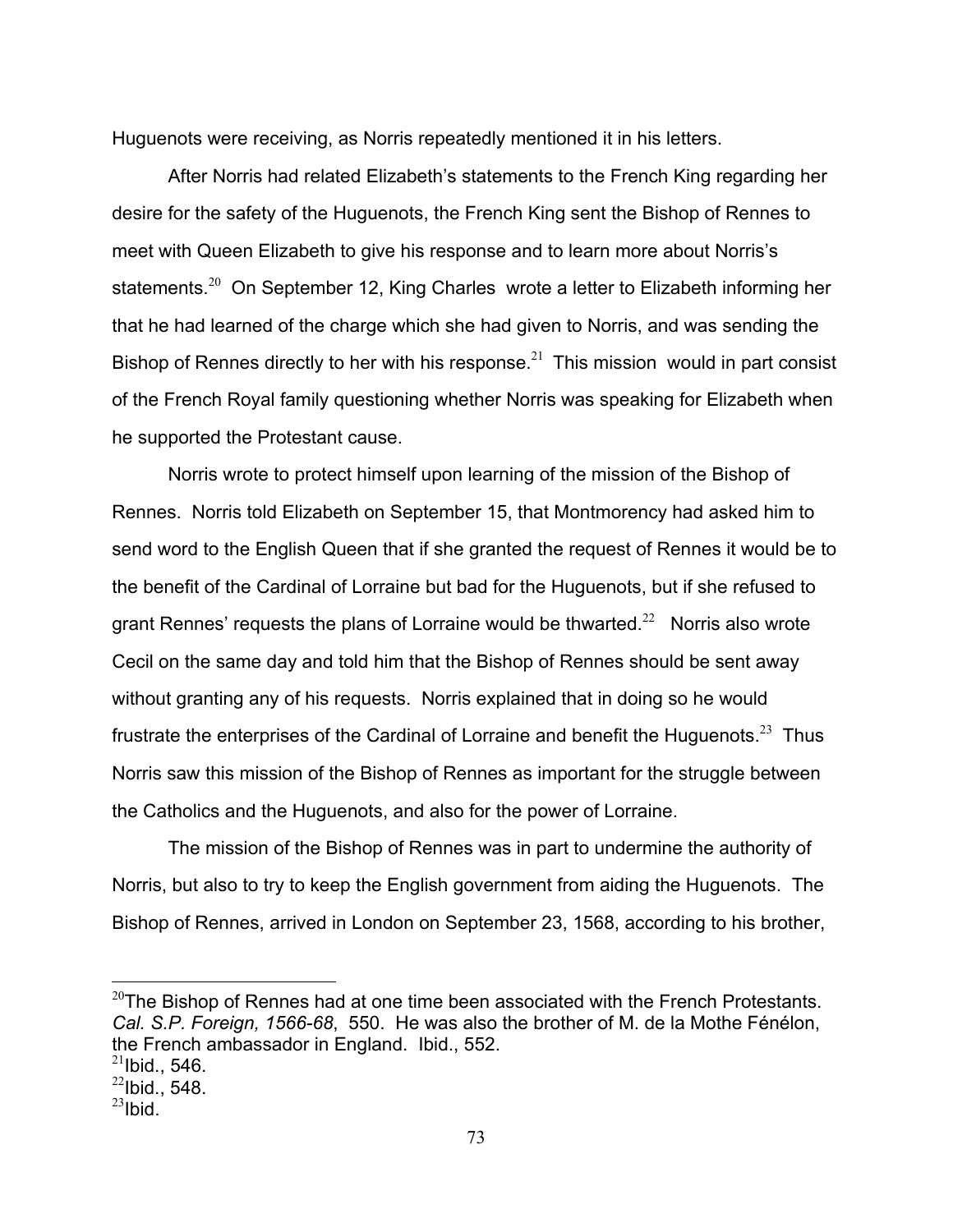the French Ambassador.<sup>24</sup> When the Bishop of Rennes appeared before Elizabeth on September 28, he declared to her that Norris's comments to the French royal family had been "strange and full of ambiguity," but appeared to state that Elizabeth had the intention of acting between the French King and his subjects.<sup>25</sup> According to the report of the Bishop of Rennes, the French King and Queen Mother questioned whether Norris had been commissioned to make such statements, and if so they would have more to say regarding that matter. Rennes also told Elizabeth that the French King contended that his design was only to establish more order in his kingdom and to take from those who were disobeying him the means by which they did so. The French King also stated that he hoped Elizabeth would not meddle in the affairs of his country, as he would not allow anyone to do so. The King, along with his mother, requested that Elizabeth not listen to those who counseled her to favor the subjects of another Prince (Condé), and asserted that doing so would be dangerous for her own realm, as her subjects had not always been obedient, and the disease of disobedience was contagious. However, If she was of the opinion to favor the Protestants they wanted her to speak clearly and frankly.<sup>26</sup> Thus, the French royal family had doubts as to whether Norris was actually transmitting the desires of his Queen when he questioned how the Huguenots were being treated and sought to find out Elizabeth's intentions directly from her.

 Elizabeth wanted the French leadership to understand that Norris had been speaking her will. Elizabeth sent a response to the Bishop of Rennes defending Norris, and her written response had the seal of Norris attached. She stated that the writing in French prepared by Norris did not differ in substance from what she had sent him in English, and that therefore Norris should not be treated as someone who had spoken other than as he had been directed. She also stated that the message delivered to the

<u>.</u>

 $^{24}$ Ibid., 552.

 $^{25}$ Ibid., 555.

 $^{26}$ Ibid., 555-556.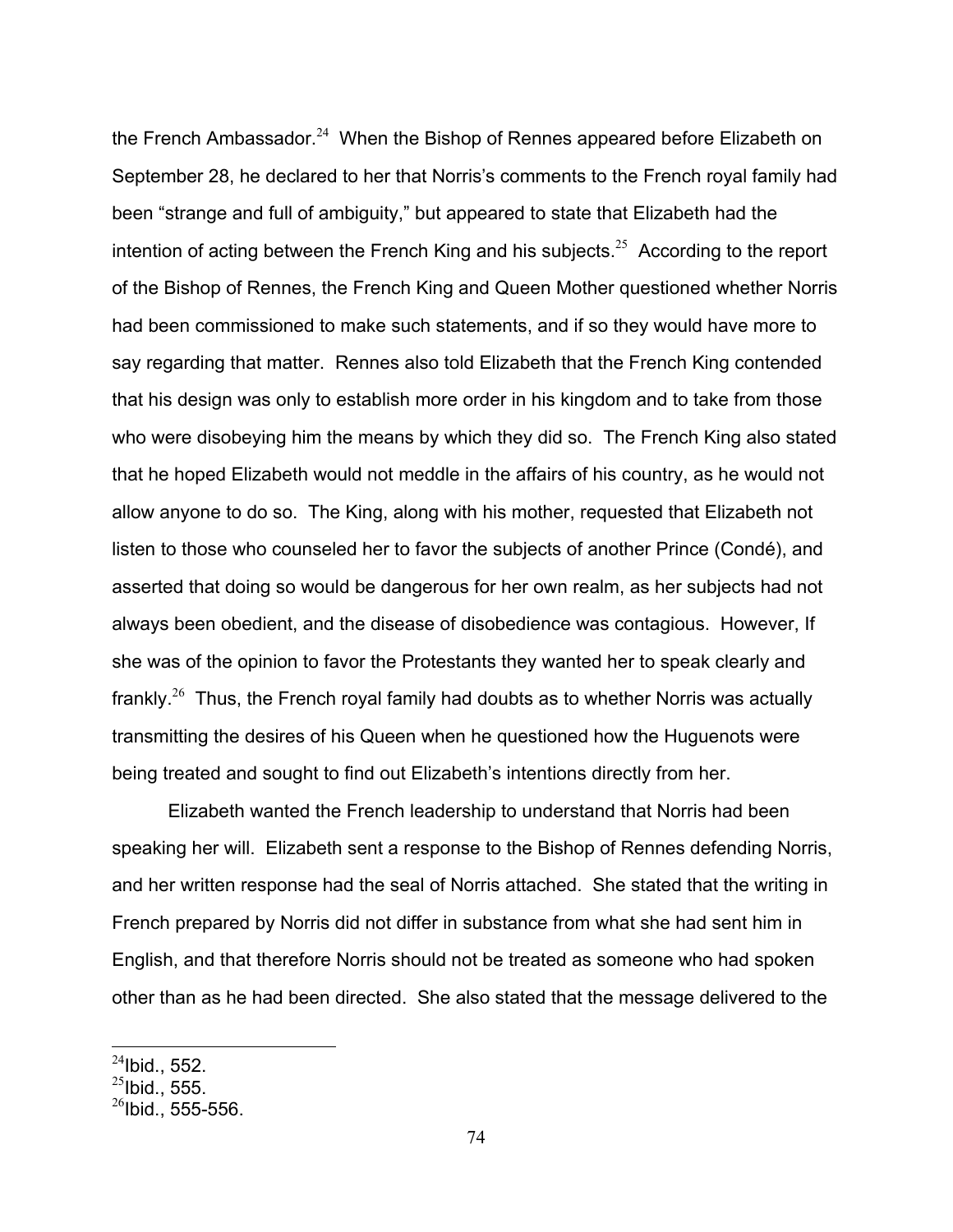French King was clearer than Rennes had claimed. Elizabeth explained that when she had sent the message she had learned that various forces had been gathered to destroy many of the leaders of the reformed religion. Elizabeth also told the Bishop of Rennes that she did not mean to offend the French King, but was only admonishing the King for being abused by evil counselors. Finally, Elizabeth declared that she would never aid anyone to rebel against his prince.<sup>27</sup> In this response Elizabeth showed her support for Norris and his statements to the French King on her behalf in favor of the Protestants. However, she framed her response in such a way as to not offend the French monarchs, placing the blame for the problems on evil counselors, likely including the unnamed Cardinal of Lorraine, and contending that while she may have been speaking in favor of the Protestants, she was not supporting their rebellion against their lawful ruler, but was only supporting their ability to practice their religion.

 Elizabeth sent a copy of her response to Norris, and also sent him a letter explaining what she had done. She related to Norris that she had told the Bishop of Rennes that the statements from Norris which the French King did not like had been given under her direction. Elizabeth also told Norris that after the Bishop returned he should go visit the King and Queen Mother to see how they had received her response. In addition, Elizabeth directed Norris to tell the King and Queen Mother that she felt she should permit the Cardinal of Châtillon to find refuge in England, stating that she found he was a loyal subject to the King and Queen Mother.<sup>28</sup> Elizabeth appeared to be repeating part of the dogma of the Huguenots, that they were not disloyal subjects, and had only taken up arms to defend their ability to practice their religion.

 Norris was pleased that his Queen had given him a vote of support, and it was something about which he had worried previously. In July, Norris had remarked to Cecil

 $^{27}$ Ibid., 558.

 $^{28}$ Ibid., 560.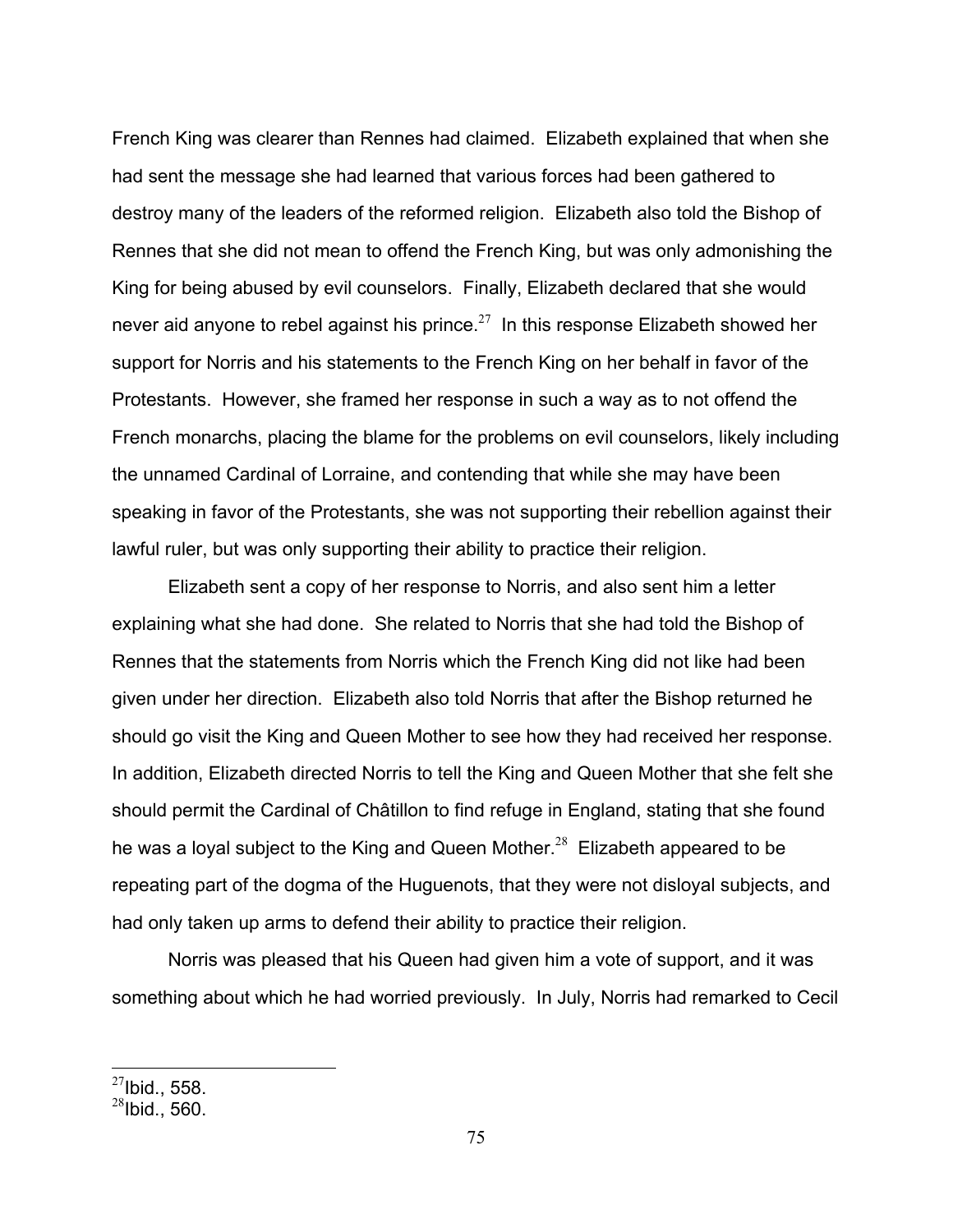that he was glad to hear that Elizabeth had a good opinion of his services.<sup>29</sup> On this occasion Norris responded to the Queen on October 22, thanking her for confirming what he had done, for he understood that if he had not received commission from her the French King would have commanded him to stay in his house as a prisoner.<sup>30</sup> This change in the attitude of Elizabeth appeared to have greatly bothered the French King, and he appeared worried about the English making some intervention on behalf of the Protestants. Moreover, Norris began what would be a number of comments where he believed he was being mistreated for his support of the Huguenots.

 Norris met with the King and Queen Mother after the return of the Bishop of Rennes. On October 22, Norris wrote Queen Elizabeth of this audience he had with the French royal family. The King told Norris that they were fully satisfied by her response through the Bishop of Rennes. Norris also stated that he had reported to the King and Queen Mother that after the Cardinal of Châtillon had come into England, the Queen had spoken to witnesses who claimed that those who pursued Châtillon had vowed to have his head, and Elizabeth believed she should give him refuge, particularly when he had professed loyalty to the King and Queen Mother.<sup>31</sup> In regards to the Cardinal of Châtillon, Norris reported that the French King stated that he did not need to sneak out of France, as the King would have protected him in his house, but now the King considered him as an enemy and a rebel, and Norris warned that unless Elizabeth protected him, the King and Queen Mother meant to kill Châtillon and make his head a present to the Pope.<sup>32</sup> The French King and Queen Mother were apparently satisfied with Elizabeth's explanations, but as will be seen, Norris believed they would treat him

 $^{29}$ Ibid., 522.

 $30$ Ibid., 567.

 $31$ Ibid., 566. It appears that the Cardinal of Châtillon was not simply a refuge seeking protection in England. He also informed Throckmorton and Cecil of events that would aid them in assisting the French Huguenots, such as giving the identity of a Catholic spy posing as a Protestant. Ibid., 561.

 $32$ Ibid., 566.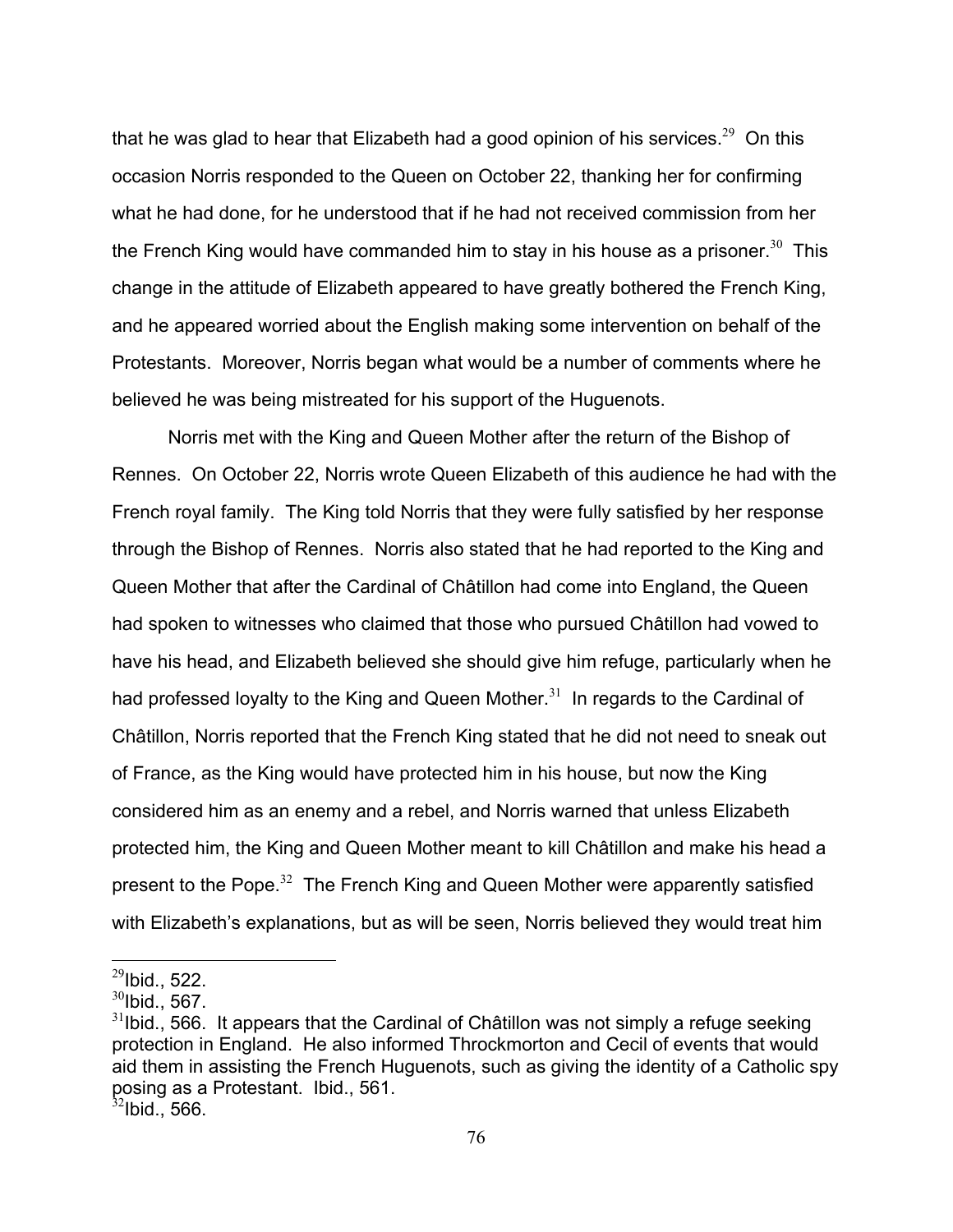differently because of his support for the Protestant cause.

 Norris still believed he had some influence, not only with Elizabeth, but at the French court as well, despite how he believed he was being treated. He told Cecil on September 15, that the French King was determined to publish an edict taking away all protection for the Huguenots, but the message was stayed at the request of Norris, and Norris believed that in doing so he had helped prevent the ruin of a number of Protestants.<sup>33</sup> However, Norris reported on September 30, to Elizabeth, that the leaders of France had broken the edicts of pacification and had forbidden the Huguenots under pain of death to practice the Protestant religion, and for all officers of the religion to give up their offices. He also reported that at Orleans, where Norris claimed that those of the religion were worshipping with the King's permission, Catholics had burned two Protestant temples, abused wives and maids and forbid all to leave the town. $34$  Norris wrote Cecil the same day and, in addition to what he told the Queen, reported that a Protestant had told him there were 50 Italians who had been paid to poison wine wells and other victuals of the Protestants. $35$  Thus, Norris continued to portray the Catholics as villains in the conflicts.

 The French government, under the leadership of the Cardinal of Lorraine, officially removed protection for the Protestants, which the peace of Longjumeau had nominally granted to them. Lorraine was largely responsible for the Edict of St. Maur, issued in September, which revoked the peace of Longjumeau, declared that Catholicism was the only legal religion, and ordered all pastors to leave the country in two weeks. $36$  This edict, and a similar one issued on December 22, also required the

 $\overline{a}$  $33$ Ibid., 548.

 $34$ Ibid., 557.

 $35$ Ibid., 558.

<sup>36</sup>*Huguenot Struggle*, 170. See also Georges Livet, *Les Guerres de Religion (1559- 1598)* (Paris: Presses Universitaires de France, 1962), 16; this edict prohibited all preaching, assembly and exercise of religion except for "Catholique, Apostolique [and] Romaine." Ordinances de St. Maur, September, 1568, reprinted in Édits des Guerres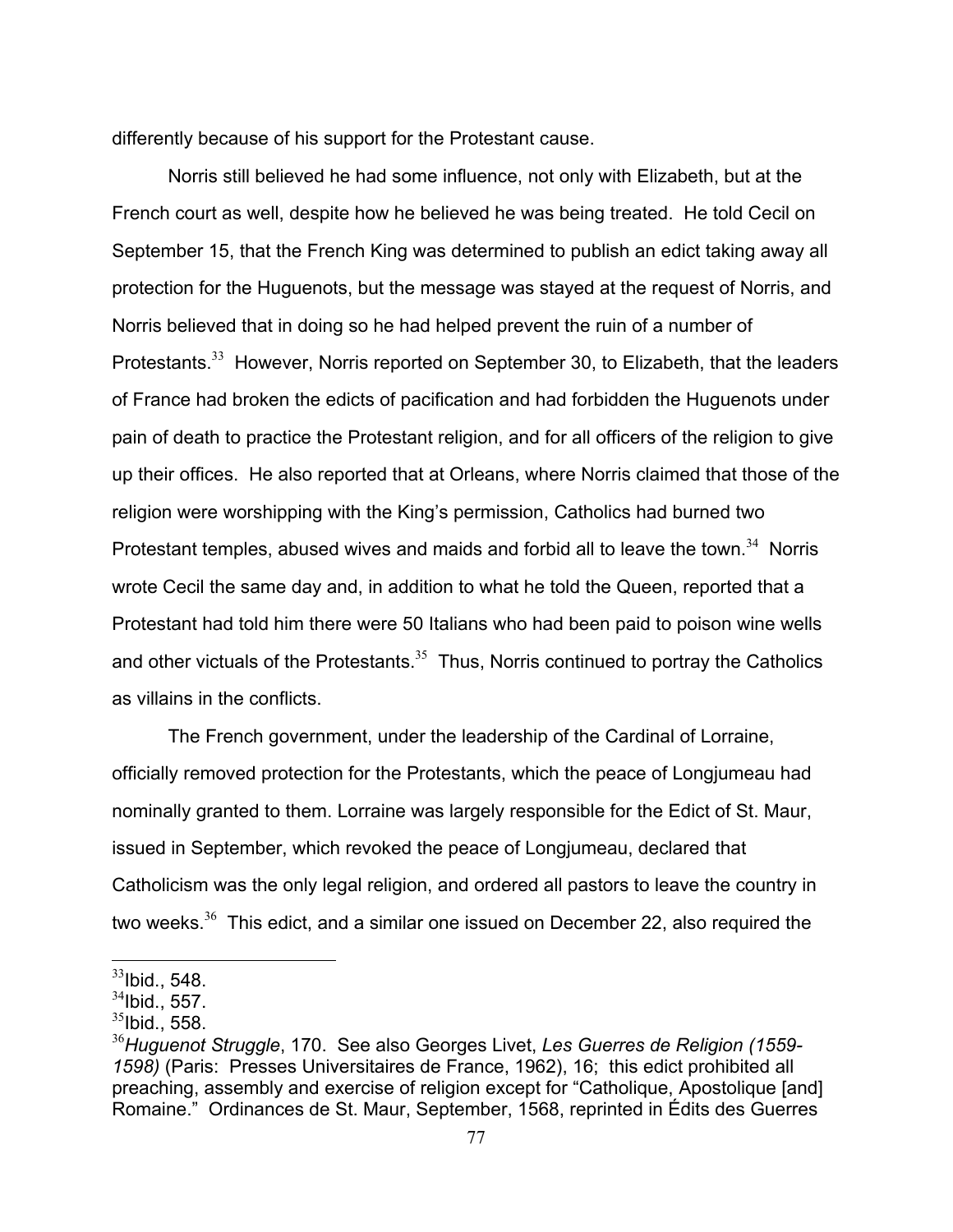members of *parlements* and of the universities to give an oath of loyalty to the Catholic Church. $37$  This is further evidence of the Cardinal of Lorraine's leadership in the Catholic fight against the Huguenots.

 The Huguenots had been complaining for some time that the Cardinal of Lorraine had been the person responsible for the actions against the Huguenots, and that was their reason for the attempted kidnapping of the King at the start of the second religious war. Some of the Catholics also shared this opinion and the King felt required to make some showing that he was in charge. Norris reported to Cecil on October 29, that the King had gone to Orleans to make a showing of leadership to those who might have thought his absence meant that Lorraine was the instigator of all that was occurring, and to draw more men to his side. Perhaps because of these problems, Norris stated that there were divisions and jealousy among the nobles, which worked to aid Condé.<sup>38</sup> These divisions among the Catholic forces would give Norris more hope for the Huguenots.

 There apparently were not any such problems with division among the peasants in Norris's eyes, however, as they strongly supported the Catholic cause. Norris stated to Cecil on October 29, that in Provence and Langedoc the peasants had killed any suspected of being Protestant. The same thing was occurring at Toulouse, Lyons, and Bordeaux, where in addition the authorities were requiring everyone to attend Mass. Also, according to Norris, Catholics had murdered several Huguenots at Auxerre with such cruelty "that the very Papists abhor to hear the same."<sup>39</sup> Thus, according to Norris, not only were the leaders of the nation persecuting the Protestants, but the common people were doing so as well.

de Religion, 59.

<sup>37</sup>Livet, 16. *Parlements* were not legislative bodies, but were judicial courts. See Holt, 10.

<sup>38</sup>*Cal. S.P. Foreign, 1566-68*, 568.

 $39$ Ibid., 568-569.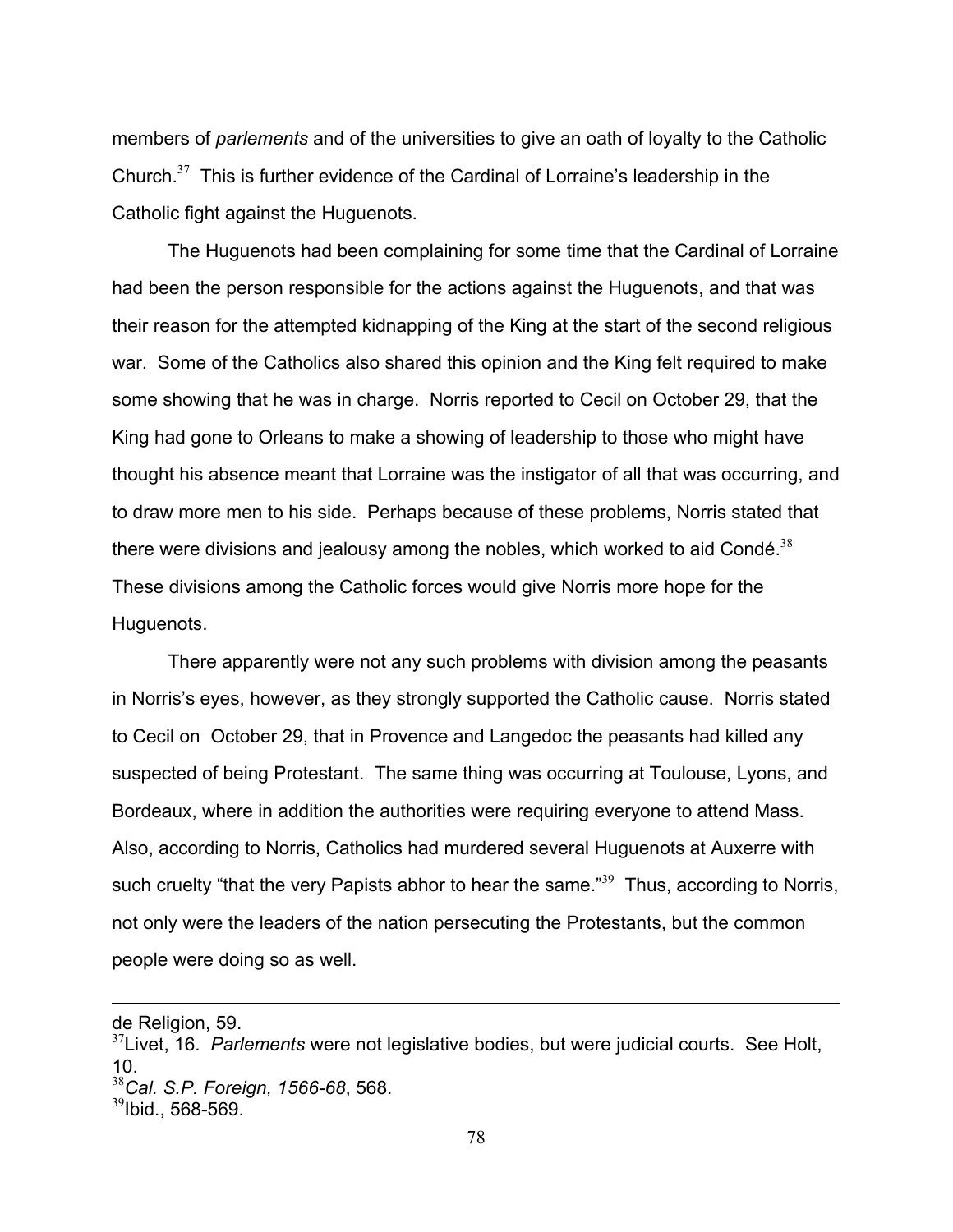Norris continued to see persecution and mistreatment of the Protestants at the hands of French leaders. Norris told Elizabeth and Cecil in letters dated November 11, that in the areas of France where the King was able to he seized all the possessions of those who were supporting Condé, and he suspended the offices of those who were Protestant officers.<sup>40</sup> Huguenots and Huguenot supporters, according to Norris, were suffering at the hands of Catholics. He told Leicester that after discovering a plot to deliver Bordeaux to Condé, Monluc had executed several councilors in the city. Norris reported to Leicester that in Paris, the authorities searched out Protestant books and had burnt a number of the books. $41$  This continues Norris's theme of seeing not just a war, but organized persecution against the Huguenots.

 Also, in letters to both Cecil and Elizabeth dated November 11, Cecil told of a failed attempt or attempts to make a peace settlement, putting most of the blame for the failure of a peace settlement on the Catholics. Norris told Elizabeth that there had been a hope for peace through the Duchess of Ferrara, $42$  who was friendly toward the house of Guise but also a zealous Protestant, though her sickness prevented a real attempt at peace. $43$  Norris told Cecil that there had been some movement to reach a peace accord, but that he had no hope that peace could be achieved because of the "want of keeping faith on the King's side."<sup>44</sup> The reason for the difference in explanations given to Cecil and Elizabeth is curious. Although Norris had previously given different accounts to Elizabeth and Cecil, often worried that Elizabeth was finding him to favor the Protestants too much, in recent months Elizabeth was appearing to side more with the Protestants, or at least was coming to believe that they were being mistreated.

1

 $^{40}$ Ibid., 573, 574.

 $41$ Ibid., 579.

 $42$ Renée de France, Duchess of Ferrara, was connected by marriage to the Guise family, but often gave refuge to Protestants. Baird, 73, 110, 111, 327, 674. <sup>43</sup>*Cal. S.P. Foreign, 1566-68*, 573.

 $44$ Ibid., 574.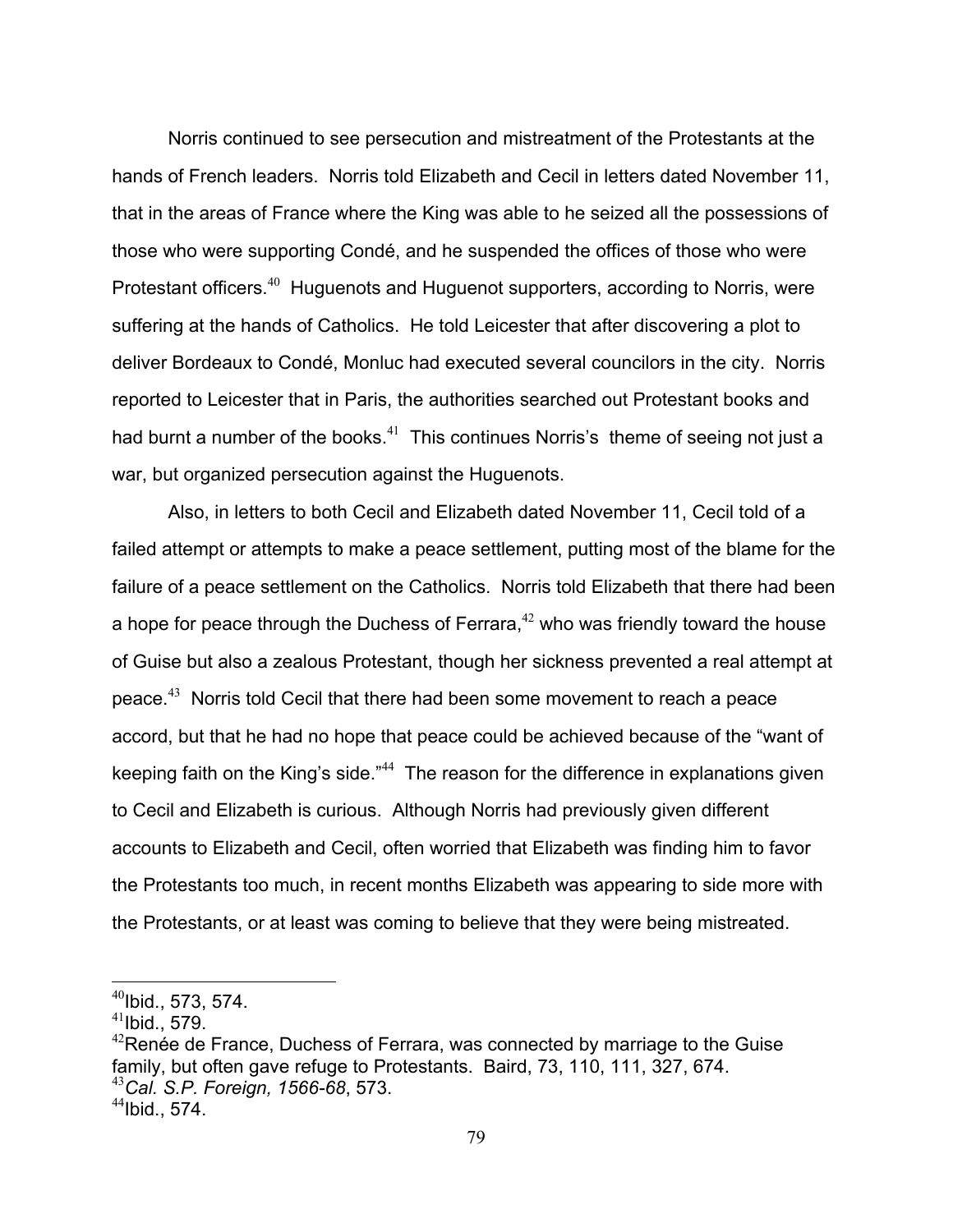Also, it is clear from his message to Cecil that Norris believed it was the Catholics, and not the Protestants, who were responsible for the conflict and who were preventing a peace.

 In the letter to Elizabeth on November 11, Norris noted that he had heard that 50 English gentlemen had arrived at Rochelle.<sup>45</sup> There were apparently other English in France, and the French were not well disposed toward them, as Norris noted to Cecil in a letter dated November 25, stating that he could get no redress for wrongs done to the Queen's subjects other than "fair words."<sup>46</sup> Thus, in Norris's opinion the French were treating English citizens badly, and he perhaps saw this as a sign that the French Catholics wanted to expand what he saw as persecution of Protestants to England.

 On December 8, 1568, Norris reported to Elizabeth attempts at foreign alliances by both sides. He stated that as the Queen of Spain had died, the Cardinals of Lorraine and Guise were attempting to arrange a marriage between the Spanish King and Madame Margaret. Also, according to Norris, the Queen Mother was seeking a marriage between her son, King Charles IX, and the daughter of the Holy Roman Emperor. He also mentioned to Elizabeth that the Queen Mother was demanding 200,000 francs from the Parisians to pay for mercenaries. Norris reported that Condé was seeking foreign aid through a strictly military, rather than a marriage, alliance. The Prince of Orange from the Netherlands had come to France to give aid to the Protestants and Norris made sure he told Elizabeth about this.<sup>47</sup> In this letter Norris was suggesting that there was direct aid to the Huguenots in the form of armies and the Catholics were having trouble paying their hired soldiers, suggesting to Elizabeth that this was a good time to intervene in France.

Norris continued to write Elizabeth and Cecil about the religious situation in

 $\overline{a}$  $45$ Ibid.

 $46$ Ibid., 578.

 $47$ Ibid., 582.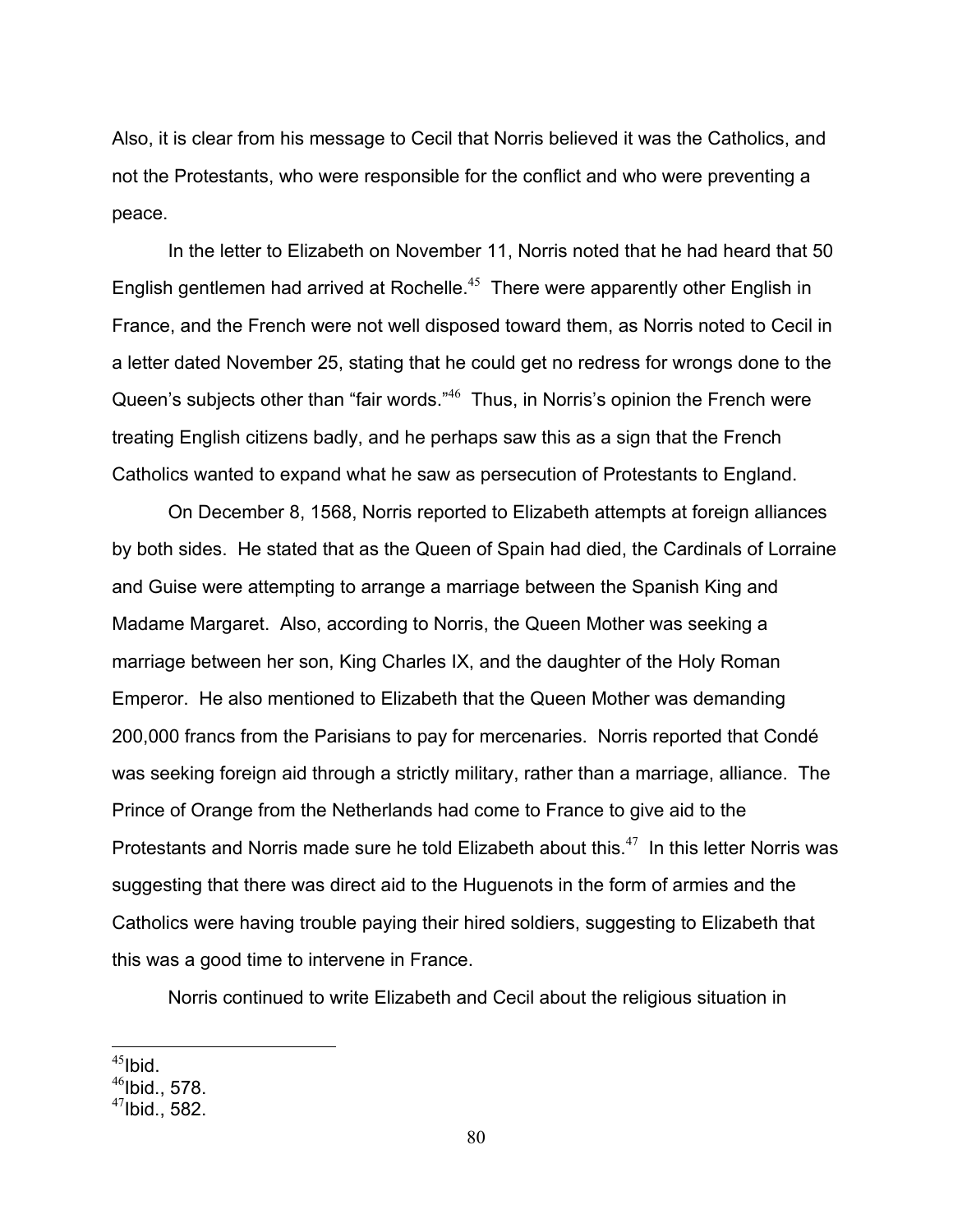France. In a letter to Elizabeth on December 26**,** Norris did report some mistreatment of Protestants, stating that in Paris during the holidays the Catholic leadership had expressly commanded the Huguenots in that city to stay in their houses.<sup>48</sup> In a letter to Cecil the same day Norris reported some events at the French court which could have an impact on how they viewed the war. He told Cecil that there had been a fire that burned some of the Queen's lodgings, which caused the King to be in a melancholy mood, thinking it was a bad omen, and the Queen Mother would only let him receive good news. Norris did not comment on whether he viewed it as any kind of omen. He also told Cecil that delays in the Prince of Orange giving aid to Condé were causing great inconvenience to the French Protestant leader.<sup>49</sup> Norris continued to list problems for the Huguenots in an effort to help their cause, but also commented on events at the French court.

 The King of France was also sometimes communicating with Elizabeth through his ambassador in London, M. de la Mothe Fénélon. De la Mothe Fénélon told Elizabeth on behalf of the French King that the Protestants were delaying while waiting for the Prince of Orange to come with reinforcements, but stated that the King's army, as well as a couple of rivers, had prevented him from reaching the Protestants. Moreover, the French King wanted Elizabeth to understand that the King's army was twice as fine and strong as that of the Prince. $50$  In another December letter to Elizabeth, de la Mothe Fénélon emphasized the good estate generally of the King's army.<sup>51</sup> The French were emphasizing the strength of the King's army in relation to the Huguenot army in an effort to show England that there was no question the Catholic army would prevail and that England should thus not send aid.

Norris was aware of this effort and saw fit to write that there was not such a

- $49$ Ibid.
- $50$ Ibid.

<u>.</u>

 $51$ Ibid.

 $48$ Ibid., 587.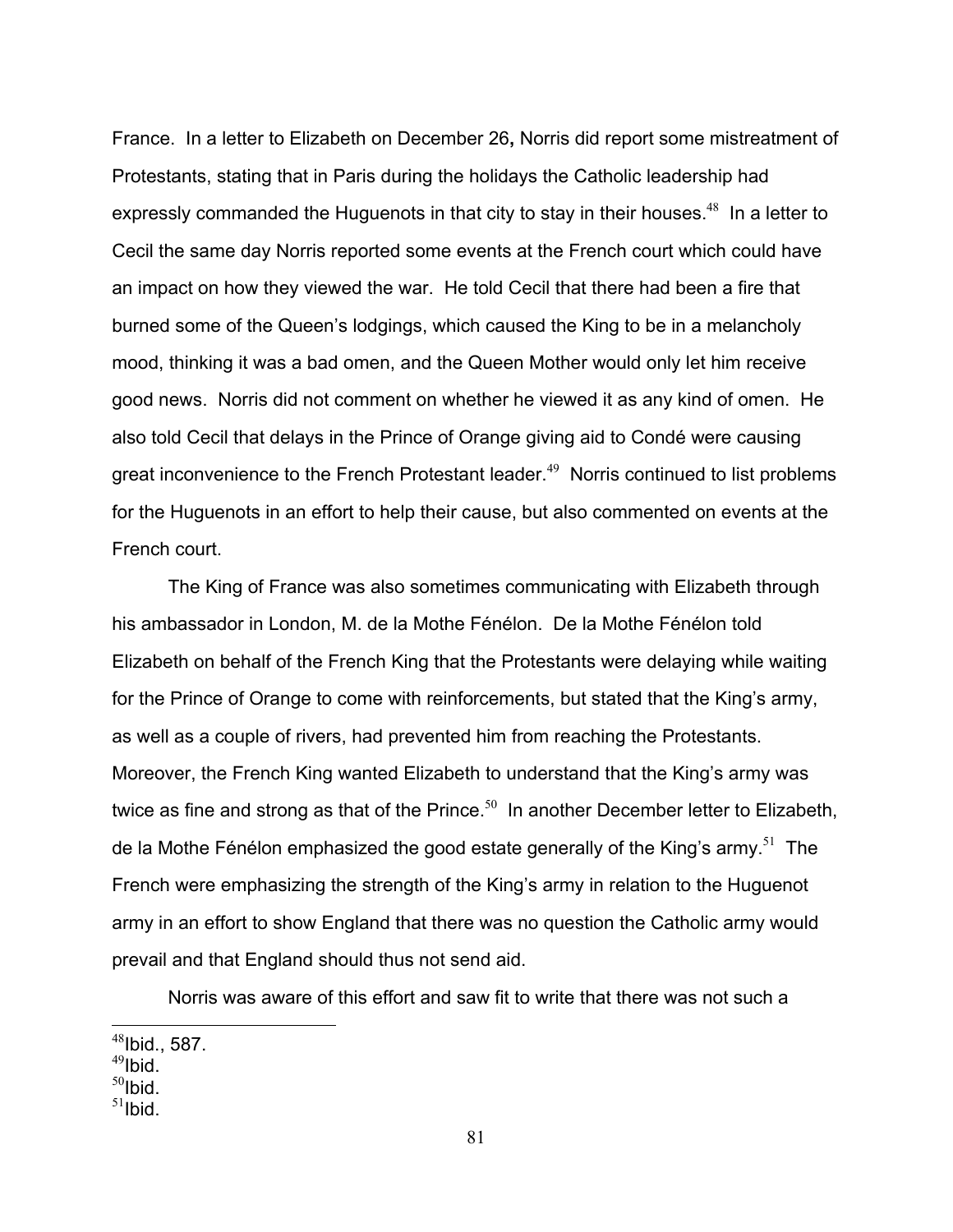discrepancy between the two armies as alleged. On New Year's day 1569, Norris wrote Elizabeth to tell her news of the war, and emphasized Protestant successes. He told of a battle on December 28, 1568, in which the Prince of Condé made the Catholic Duc d'Anjou and his forces retire three leagues, and the next day Anjou had to retreat another four leagues.<sup>52</sup> Norris also noted that there was great poverty among the armies, but especially for the King, who was pursuing Condé while lacking many necessities. Norris also told Elizabeth that the Prince of Orange was trying to come to the aid of Condé with troops from both the low countries and France. Norris stated that by these events Elizabeth could perceive that the Huguenots were not in as desperate of terms as their enemies abroad asserted.<sup>53</sup> Norris thus did not want Elizabeth to think that the cause of the Protestants was hopeless, apparently worried that she might give up on helping them if they had no chance of success. However, he also noted that the French King was raising a new army to take to the field against Condé in a couple of weeks,<sup>54</sup> letting Elizabeth also know that the Huguenots were still in need of aid.

 Norris wrote Elizabeth again on January 10, and commented on the relative strength of the Protestant army, and the disarray on the side of the King in a continued attempt to counteract the French attempts to suggest that the Protestant forces were beyond hope. Norris stated that the good disposition and order of Condé's army was in direct contrast to the army of Anjou, which was oppressing the country with insolent behavior toward both Protestants and Catholics.<sup>55</sup> Thus, not only was the Huguenot army somewhat equal to the Catholic army, in Norris's opinion, but Norris believed the Catholic army was barbaric toward Huguenots and Catholics alike.

 $52$ Anjou was the younger brother of the French King, who had recently been named lieutenant general of the Kingdom and was the future Henry III, King of France. See *Huguenot Struggle*, 156, 388.

<sup>53</sup>*Cal. S.P. Foreign, Elizabeth I , 1569-71* (London: Longman & Co., etc., 1874), 2.  $54$ Ibid.

 $<sup>55</sup>$ Ibid., 7.</sup>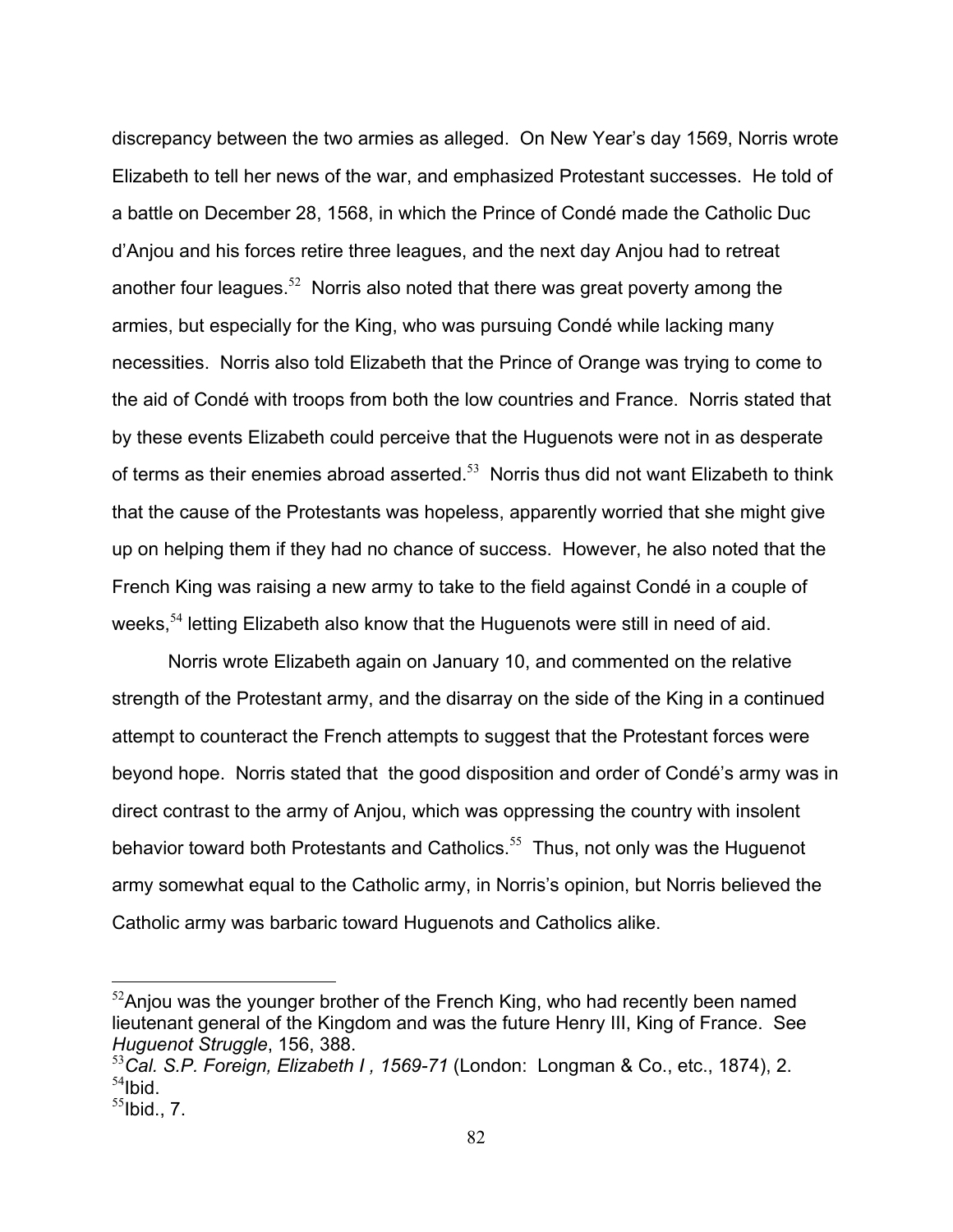Norris also noted the continued conflict between the houses of Guise and Montmorency. Norris reported to Elizabeth that the Cardinal of Lorraine, a member of the Guise family, spoke against Montmorency to the King, alleging that Montmorency was involved in secret intelligence with the Protestant Duke of Orange. To alleviate suspicion against himself, Montmorency left Paris to meet with the King in a council without the Cardinal of Lorraine present. Moreover, in this letter Norris seemed to consider Montmorency as a friend to the Protestants. He stated that while Montmorency was absent from Paris, the Parisians had imprisoned 40 of the wealthiest Protestants in the city, alleging that they had loaned money to Condé.<sup>56</sup> Thus Norris continued to see the greatest threat from Lorraine, an enemy of Montmorency, whom he portrayed as friendly to the Huguenots.

 On January 22, Norris wrote Cecil to continue his attempt to show that the French government was trying to portray the Huguenot army as vastly inferior to the Catholic forces in order to discourage English aid to the French Protestants. He informed the Secretary that the French ambassador to England had written King Charles that he had "used all his diligence to persuade the Queen," that the armies of Condé and Orange were beaten, in order that Elizabeth would not send them any aid. Norris also stated that the French ambassador was unable to learn whether or not Elizabeth would take up arms or not, but stated that she favored the Protestants because of her counselors, who were great protectors of the Protestants.<sup>57</sup> Thus, Norris wanted to be sure that Cecil was aware that the French authorities were trying to discourage Elizabeth from aiding the Huguenots in their descriptions of the strength of the opposing French forces.

Norris also reported on rumors about English subjects in France. Norris told

<u>.</u>

83

 $56$ Ibid., 6.

 $57$ Ibid., 19. Also, in January, 1569, Parisians made at least four attacks on Protestants in the city. Diefendorf, 1086.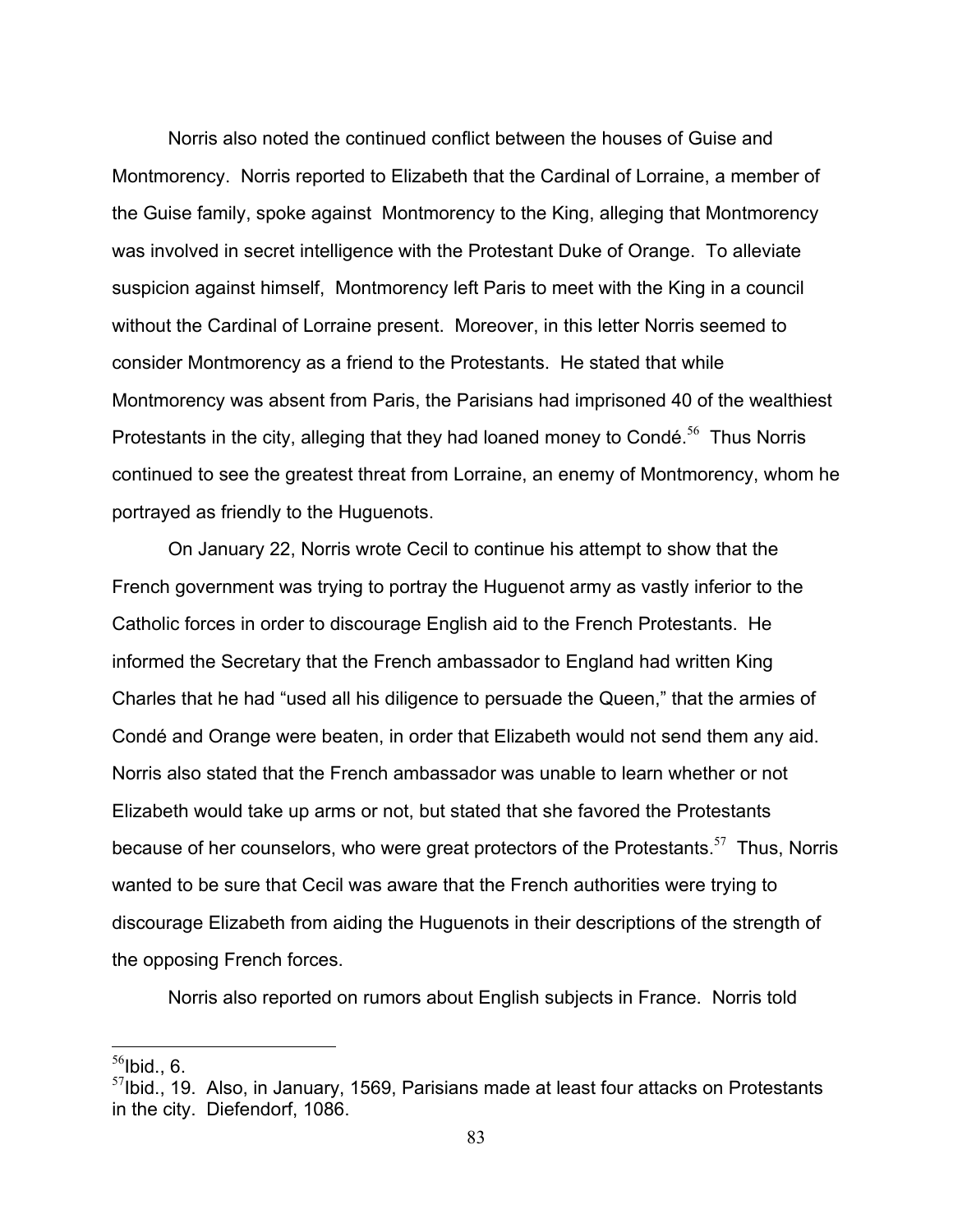Elizabeth and Cecil in letters dated January 10, that there were rumors that 3000 Englishmen had landed at Rochelle on English ships.<sup>58</sup> Norris also informed Cecil that he had also heard that 10 English ships, along with 10 other Protestant vessels, had gone to Brittany, but were repulsed by the people there.<sup>59</sup> Norris told Elizabeth that there were rumors in France that the English nobility and gentry had declared to Elizabeth that if the French King were able to suppress the Protestants in France, he would join in a league with other Catholics to do the same throughout Christendom. Therefore they were requesting that Elizabeth give aid to the Huguenots. $60$  Norris reported this rumor of English support hoping it were true and that further aid would be forthcoming.

 Norris stated to Cecil that there was some movement to make an agreement of peace, and this desired peace would allow the Protestants to enjoy the benefit of the King's earlier edicts which had granted the Huguenots the right to worship, would grant Condé some territory, and would allow Condé to aid the Prince of Orange against the Spaniards in Flanders. However, Norris explained that the King and Queen Mother would not consider such a peace, as the Cardinal of Lorraine had persuaded them that it would be dangerous to give in to Condé in this manner.<sup>61</sup> Thus, Norris continued to put the blame for the conflict on the Catholics, and in particular, on the Cardinal of Lorraine.

 Norris also worried about the presence of the Scottish Queen, Mary, in England. On January 22 Norris told Cecil that the French Ambassador had written his King to speak of Mary, Queen of Scots, whom he stated was unable to go to a Catholic house

<sup>58</sup>*Cal. S.P. Foreign, 1569-71*, 7. There were a number of Englishmen who had come to Rochelle to join Condé's forces, as well as Dutch and English privateers. Thompson, 372, 373.

<sup>59</sup>*Cal. S.P. Foreign, 1569-71*, 7.

 $^{60}$ Ibid.

 $61$ Ibid., 7-8.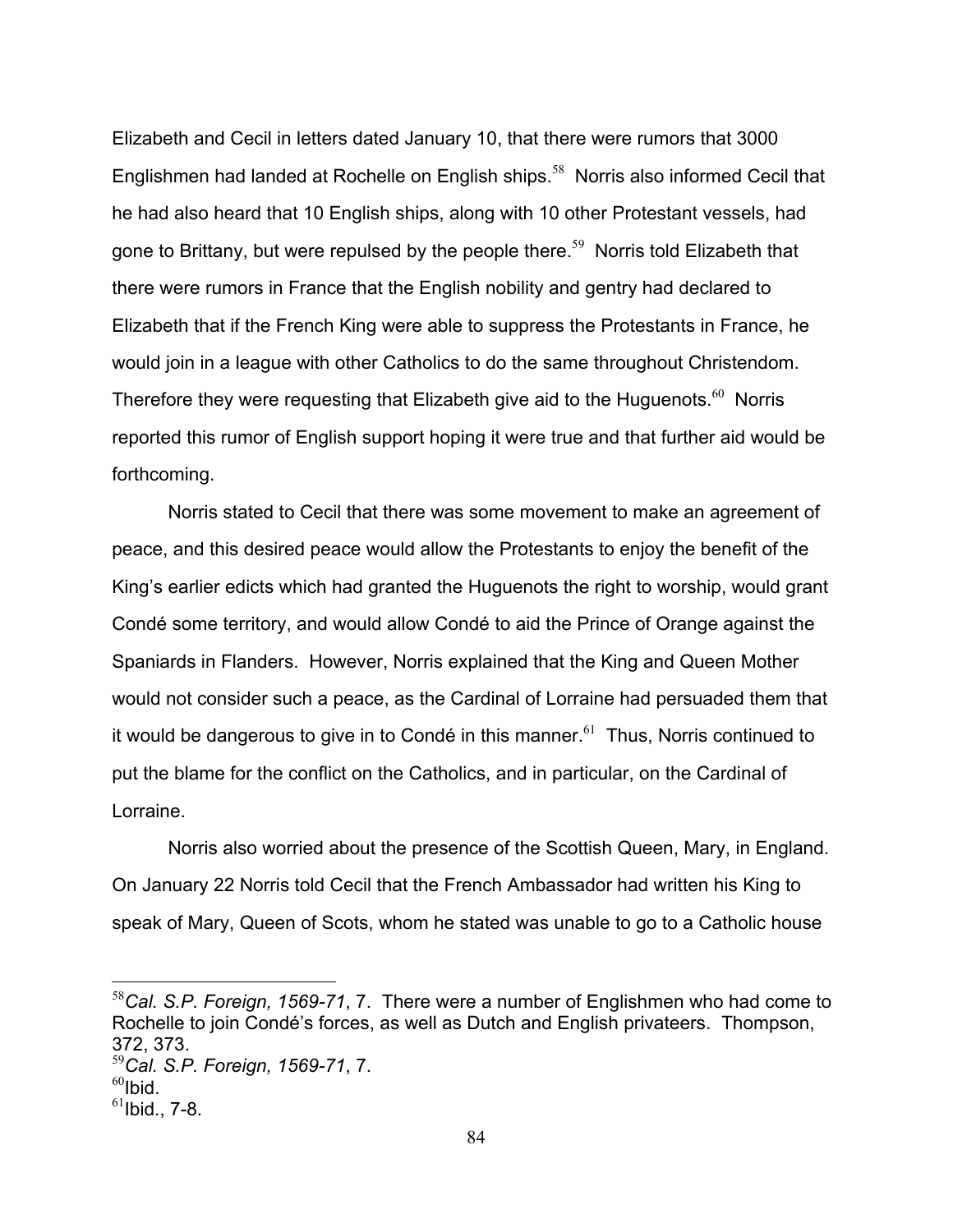for greater safety. Norris also told Cecil that he thought it would be better if the Queen of Scots were sent out of England, as the Cardinal of Lorraine and other Catholics wanted Mary to reign in England, and would destroy Elizabeth to reach that goal.<sup>62</sup> Norris was worried, and with good reason, that Mary's presence in England would attract those who might want to overthrow Elizabeth for religious reasons.

 Norris began to make more comments about his own situation along with giving news of events in France. Norris wrote Cecil on January 4, to let him know that the Duke of Florence was making a loan of 100,000 crowns to the French King. Norris also wanted Cecil to know that he was living in great poverty.<sup>63</sup> Norris did not say so, but this situation may have been due to his conflicts with the royal family over his statements from Elizabeth questioning the treatment of the Huguenots.

 Norris later wrote more clearly his opinion that his own situation was becoming precarious because of his support for the Huguenots, and also perceived that other English were being treated poorly. Norris told the Secretary on January 15, that the French at Rouen had arrested English merchants and their ships and had imprisoned many of these who were Protestants as they feared they were bringing money to aid Condé.<sup>64</sup> Norris wrote a letter dated January 24, addressed to both Leicester and Cecil, stating that things were so dangerous that he barely dared to write. Norris explained that on January 20, he had sent his secretary to the French court to demand the release of the English belongings which had been impounded at Rouen, but the King and Queen Mother refused to sign letters to be sent to Rouen to facilitate the release of the belongings. Norris learned in response that the King knew of English aid to the Protestants, but the King apparently was not sure if Elizabeth was directly involved, and threatened that if Elizabeth were to meddle in French affairs, he would make an

 $62$ Ibid., 19.

 $63$ Ibid., 4.

 $^{64}$ Ibid., 13.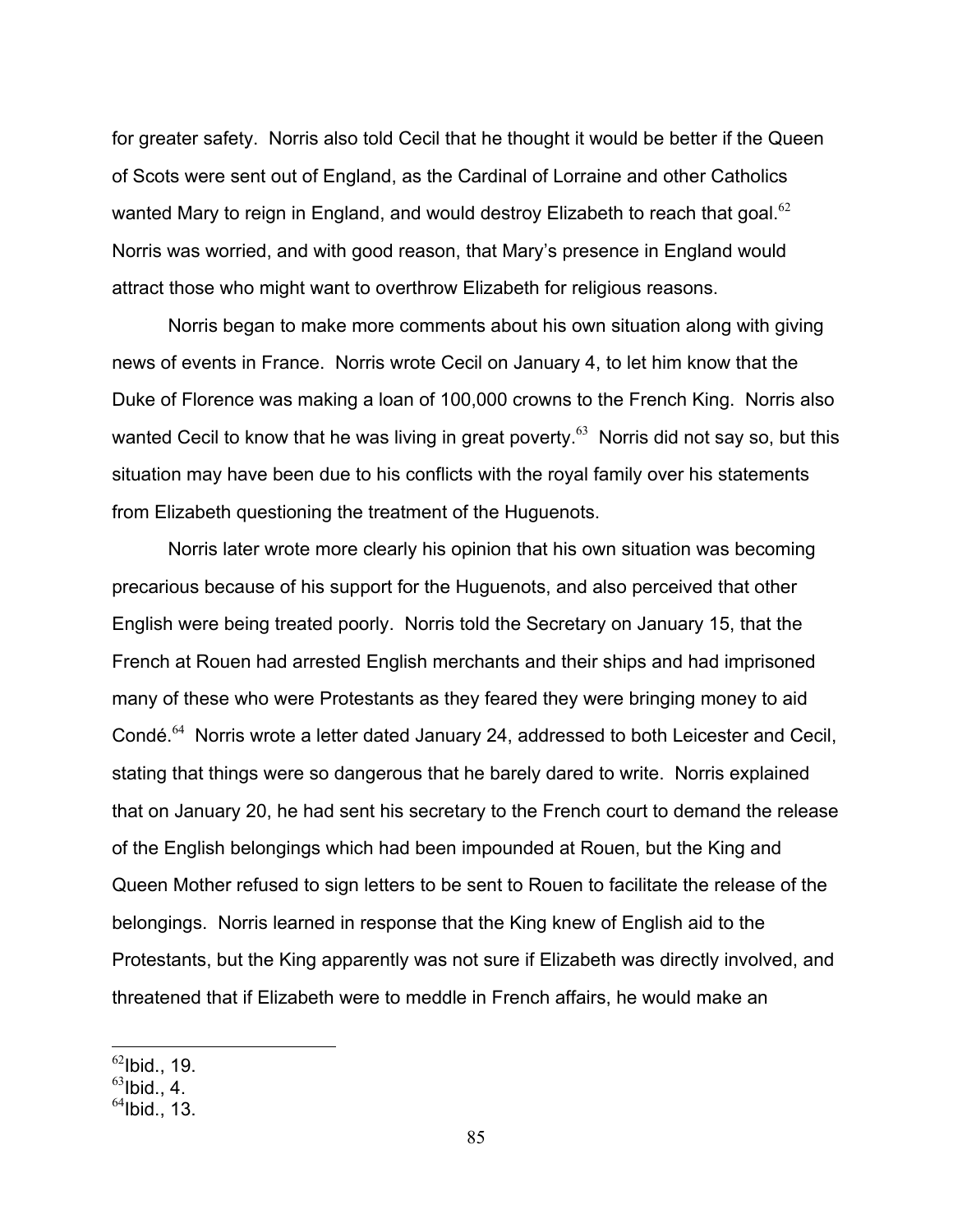agreement with foreign powers against her.  $65$  Norris explained that a captain had arrived in Paris from Anjou claiming that Elizabeth had sent 100,000 crowns, as well as powder and munitions to Rochelle to aid Condé.<sup>66</sup> Norris told Cecil on January 25, that he had denied to a representative of the French King that Elizabeth had sent armor, munitions and money to Condé at Rochelle.<sup>67</sup> Whether Norris actually believed this or was just saying this to aid in obtaining the English goods which had been seized is unclear. However, Norris also told Cecil that he was still unsuccessful in regaining the English possessions which had been seized. $68$  Thus Norris saw the situation as becoming dangerous not only for the Huguenots but also for English Protestants as well, including Norris himself.

 In spite of the Norris's denials it appears there was some English aid going to the Huguenots, although it may have been relatively minor. On January 10, the Prince of Navarre,<sup>69</sup> on behalf of the Prince of Condé, wrote to thank the English Queen for assistance she had given the French Protestants and Condé desired Cecil to continue this support.<sup>70</sup>The Cardinal of Châtillon wrote Cecil at the end of January that the Princes of Navarre and Condé had informed him that their greatest need was for shoes, and wanted Cecil to provide a license for French merchants to purchase some shoes in England and convey them to Rochelle.<sup>71</sup> He informed Cecil on February 8, that they needed 200 skins for the shoes.<sup>72</sup> This does not appear to be much in the way of aid, but the Queen of Navarre wrote Elizabeth on February 1, to thank her for the favor she had shown to the Protestant cause.<sup>73</sup> Coligny also wrote the Queen on February 2, and

 $\overline{a}$ 

 $^{68}$ Ibid., 22.

 $^{72}$ Ibid., 28.

 $65$ Ibid., 20.

 $<sup>66</sup>$ Ibid., 21.</sup>

 $^{67}$ Ibid., 21-22.

<sup>69</sup>Henry of Navarre, the future Henry IV, King of France. See *Massacre*, 314.

<sup>70</sup>*Cal. S.P. Foreign, 1569-71,* 8.

 $^{71}$ Ibid., 24.

 $^{73}$ Ibid., 25.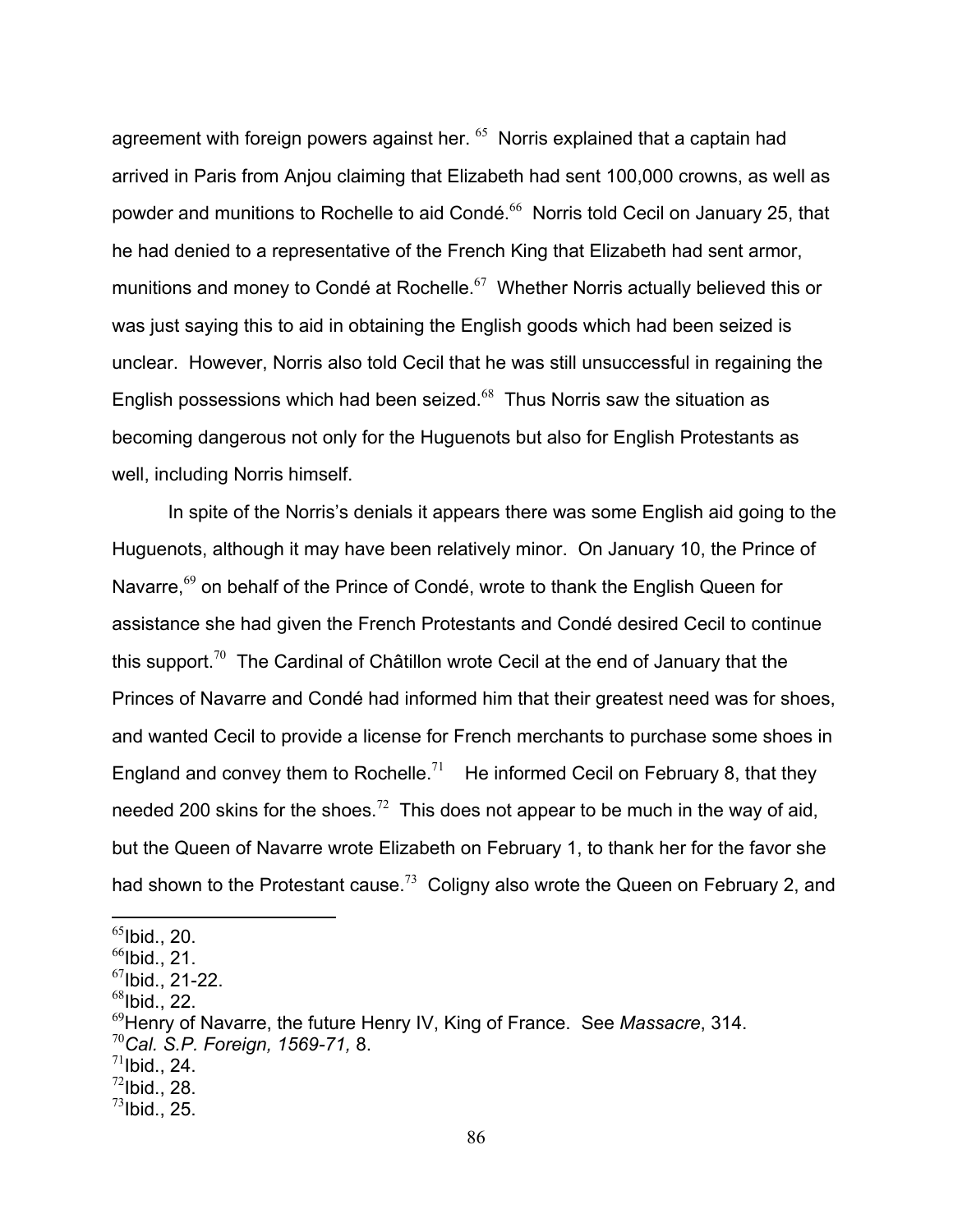asked her to remember the situation of the Huguenots and to send whatever help she could.<sup>74</sup> Coligny and the Queen of Navarre had apparently coordinated their efforts as they both told her that a representative to London was coming with news of their situation.<sup>75</sup> Thus, English aid was being sent to the Protestants, at least in the form of provisions.

 Norris continued to write about his personal troubles with the French government. On February 10, 1569, Norris informed Elizabeth the Queen Mother had told him that Elizabeth should not give seditious persons money and supplies, which she claimed that the English Vice-Admiral Winter had done at Rochelle. When Norris denied that Elizabeth knew anything about such aid, the Queen Mother also told Norris that she was aware of the letters Norris had written to Elizabeth that the time was ripe to make an attempt at Calais or Rochelle. Norris explained that he had denied this as well and claimed that Elizabeth's ships were only at sea to protect English merchants. The Queen Mother ended the conversation by offering to exchange captured English ships for French ships that had been captured by the English.<sup>76</sup> Thus, while continuing in his duties as ambassador, Norris was coming to believe he was suspected by the French leaders of aiding the Huguenots.

 Also, in this letter Norris reminded Elizabeth of the dire straits in which the Catholics sometimes found themselves. He stated that Anjou and another Catholic leader had been forced to sell their church plate and some of their relics to have enough money.<sup>77</sup> This was apparently a continuation in the efforts of Norris to dispel the French statements that the Protestants were beyond help as the Catholic forces were much

 $^{74}$ Ibid., 26.

 $^{75}$ Ibid., 25, 26.

 $^{76}$ Ibid., 29. In this letter, Norris showed the influence and power of the Queen Mother by stating that for the first time he had met with the French King without his mother being present.

 $^{77}$ Ibid.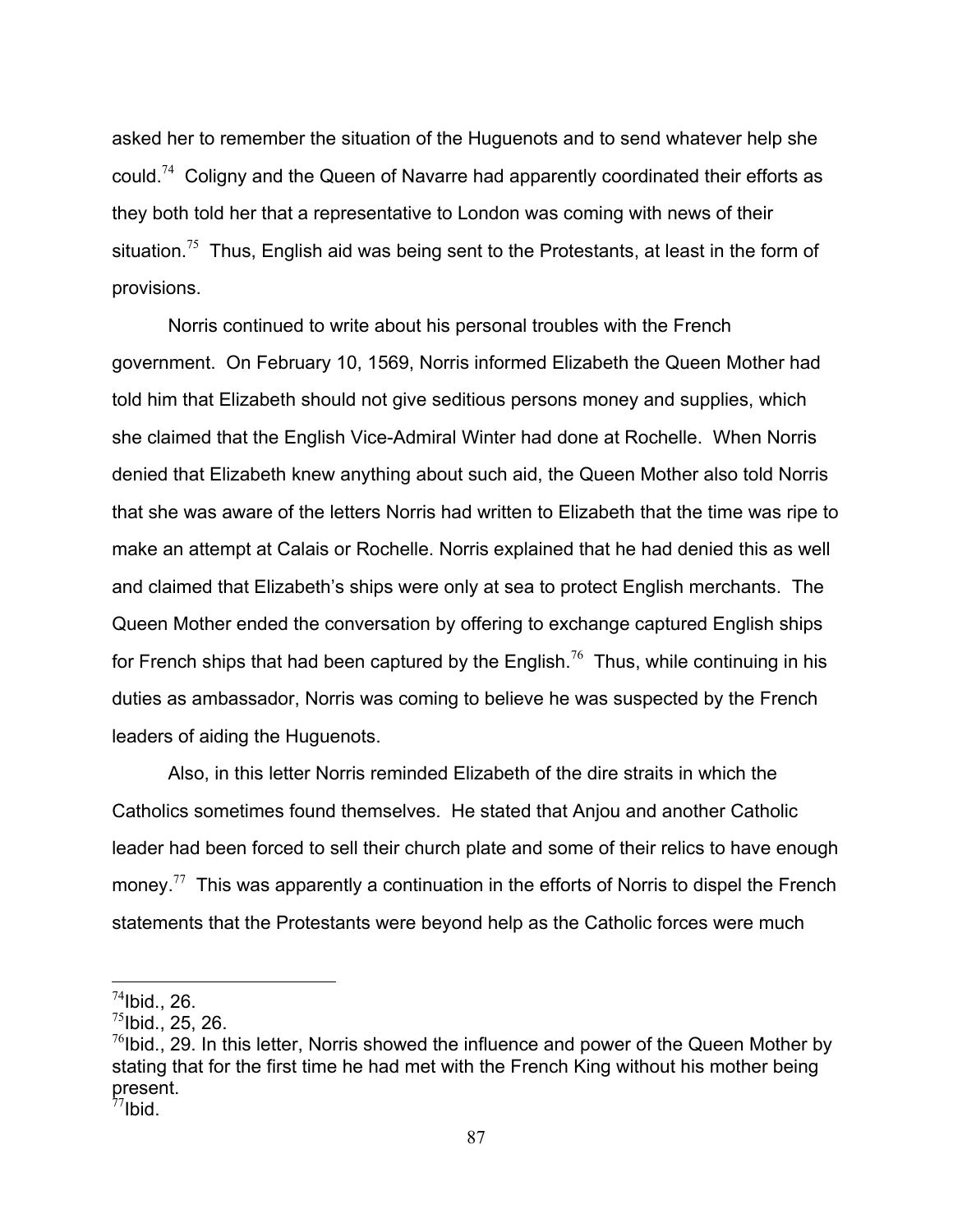stronger.

 Norris wrote Cecil again quickly, complaining in a letter the next day about how he and his staff were being treated by the French government. He stated that since he had left Paris (he was now in a town called Joinville), the steward of his house, who was also the instructor for his children, and whose father had been burned for being a Protestant, had been arrested by the leaders of the city of Paris, but had luckily been quickly released. Norris also complained that his wife's doctor had been imprisoned. He requested that Cecil have the Queen write favorable letters on his behalf so that he would be able to enjoy the same advantages as other ambassadors.<sup>78</sup> For Norris, the war between the Catholics and Protestants was starting to be felt by him, and as a Protestant ambassador, especially one from a country believed to be aiding the Huguenots, he believed he was also being persecuted.

 On February 14, Norris wrote letters to both Elizabeth and Cecil complaining of how he had been questioned by the King and Queen Mother, not only about what the English were allegedly doing in France, but what Norris was doing to help them. Norris informed the Queen that King Charles had told him that he thought it strange that so many English ships were harming his subjects and stated that he wanted to know within 15 days whether there was still friendship between them, and Norris responded by stating that he hoped the King would not think poorly of Elizabeth, and then left his presence. Norris noted to Elizabeth that he did not think he could obtain an answer to such an important question within 15 days. However, upon leaving the King a M. Morvilliers<sup>79</sup> repeated the King's accusations to Norris and then accused Elizabeth of aiding those who robbed on the seas, and Norris responded that the sale of goods by robbers was unknown to the English Queen. He also mentioned to Elizabeth something

 $^{78}$ Ibid., 30.

 $^{79}$ This may have been Jean de Morvilliers, the Bishop of Orleans, who also served as a royal envoy to the Huguenots. Baird, 210, 669.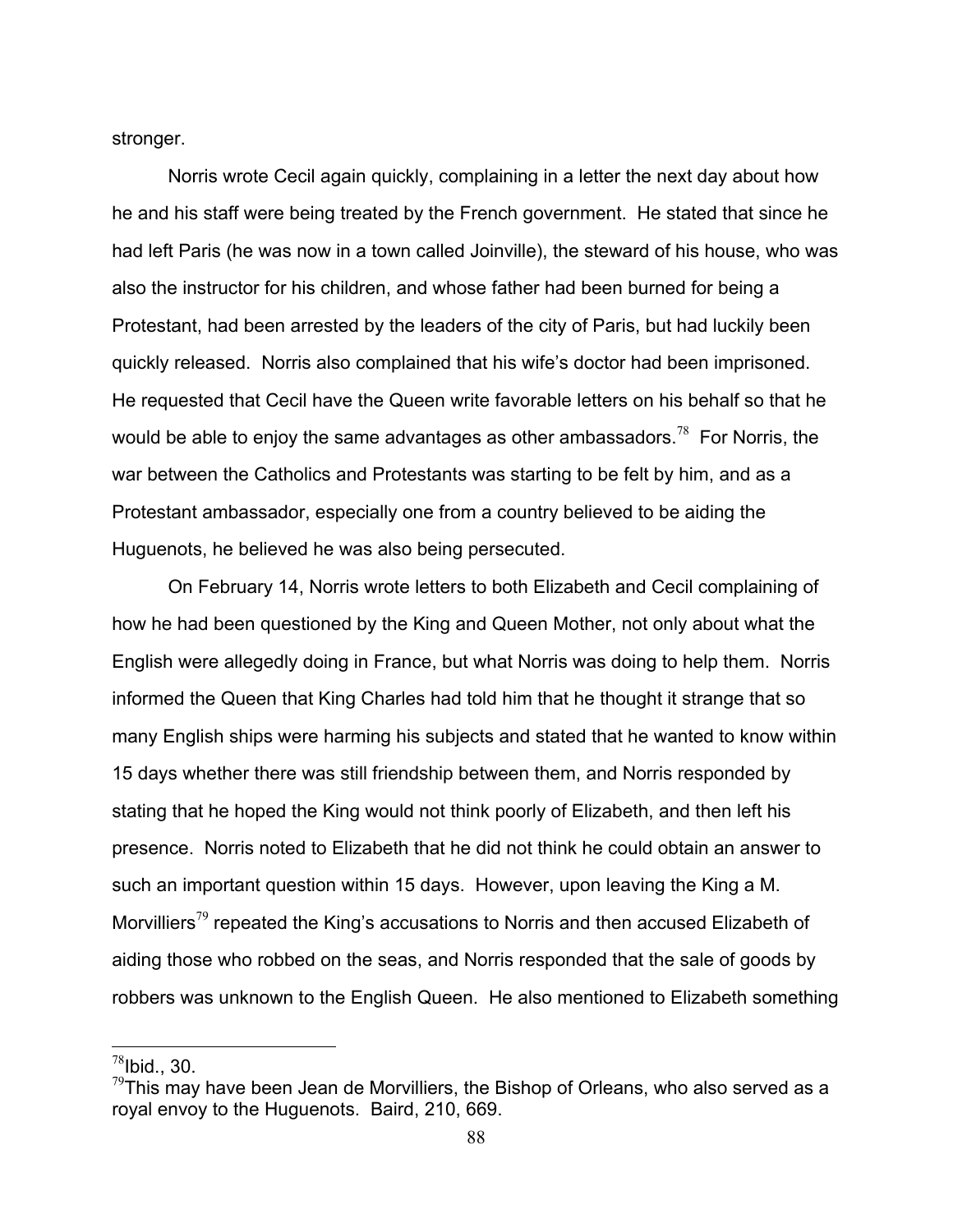about having to explain to the French what was in his packets being sent to England, but did not give any further explanation at this time,  $80$  although he would give further explanation in correspondence to Cecil.

 In his letter to Cecil on February 14, Norris commented more on his packets, as well as further accusations against him from the French royal family. He noted that the Queen Mother had complained to him for urging Elizabeth in his letters to make an attempt at Calais or Rochelle and the next day the King had accused Norris of conveying letters for the Huguenots in his packets to England. Norris seemed greatly concerned at the accusations brought against him by Charles and Catherine. He suggested to Cecil that it would perhaps be better for someone to take his place as ambassador who would be less suspect than him and asked that he be recalled. $81$ Norris believed that as a known supporter of the Protestants, he would no longer be trusted by the French royal family and would be unable to carry out his duties as ambassador. However, Cecil and the Queen apparently did not concur in his doubts, as he would stay in France for almost two more years.

 On March 5, Norris, who had traveled to the city of Metz, wrote letters to Elizabeth and Cecil complaining of more problems in carrying out his duties. He informed his Queen that the Governor of Toul prevented him from departing, apparently from Joinville, and while other ambassadors were invited to a banquet on Shrove Tuesday, Norris was left out. Subsequently, according to Norris, the Governor told Norris that the French King wanted him to come to court and offered to send soldiers to escort him, but Norris refused the offer.<sup>82</sup> Norris told Cecil of other dangers he faced. He stated that while he was absent from his house in Paris, his greatest worry was for his wife as someone, apparently French authorities, were threatening to search his

<sup>80</sup>*Cal. S.P. Foreign, 1569-71*, 32.

 $81$ Ibid.

 $82$ Ibid., 41.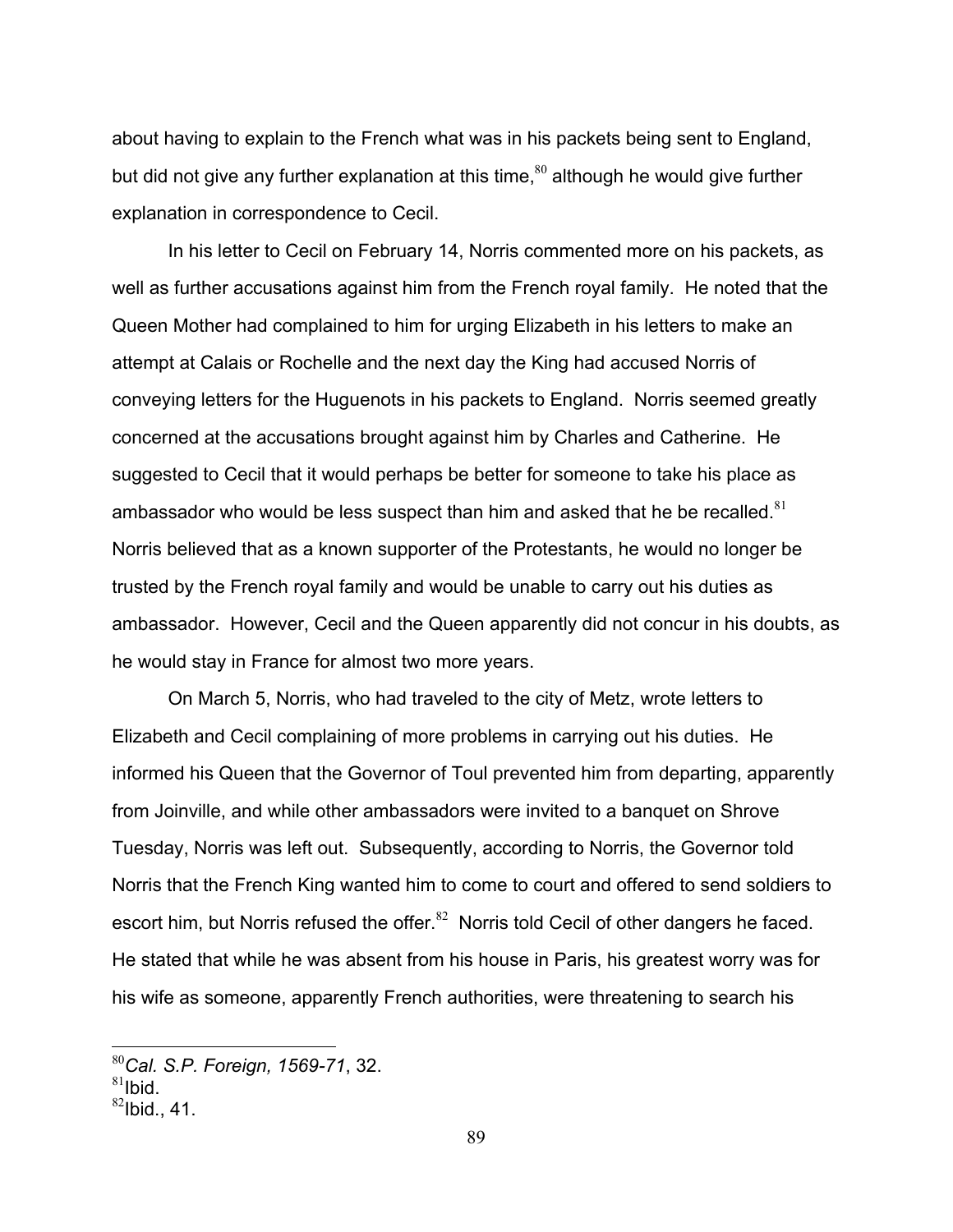residence. $83$  Norris believed that his perceived role in attempting to bring aid to the Protestants had put him and his family in danger. Lady Norris also wrote Cecil to complain of letters from the Queen that had apparently been intercepted, and stated that she had written her husband regarding this problem. $84$  Both Norris and his wife were becoming worried about the treatment they were receiving in France.

 In his letter dated March 15, to Cecil, Norris, still at Metz, continued to complain of the troubles he faced in carrying out his duties. He stated that officers of the King had three times delayed his packets to the Queen. When he complained to the King, Charles claimed not to have known anything about it, and did not agree with Norris's recommendation that these officers be punished. Norris claimed that the problems with his packets were the fault of the Cardinal of Lorraine, whom he claimed was ruling the King and his subjects. Norris also reported that a messenger he had sent to England in February was detained three days by the Cardinal of Lorraine and then convinced to give up secrets for 300 crowns. Norris stated that this incident hindered the Princes of Orange and Condé and revealed their secret plans. Norris again asked Cecil if he could be recalled, claiming that he could not receive the Queen's letters which contained his instructions.<sup>85</sup> Thus, Norris believed his situation was becoming more precarious and would prevent him from carrying out his duties.

 On March 13, the war took a very bad turn for the Protestants. At the Battle of Jarnac, the Prince of Condé was killed, and the Prince of Navarre took command of his army.<sup>86</sup> After Condé's death the Prince of Navarre wrote Cecil on the March 18, to request help in obtaining aid from Elizabeth, and assured him that the Huguenots would rather die than give up their religion. $87$  The Queen of Navarre also wrote Elizabeth on

- $84$ Ibid., 43.
- $85$ Ibid., 47.
- $86$ Ibid., 45.
- $87$ Ibid., 48.

 $83$ Ibid., 42.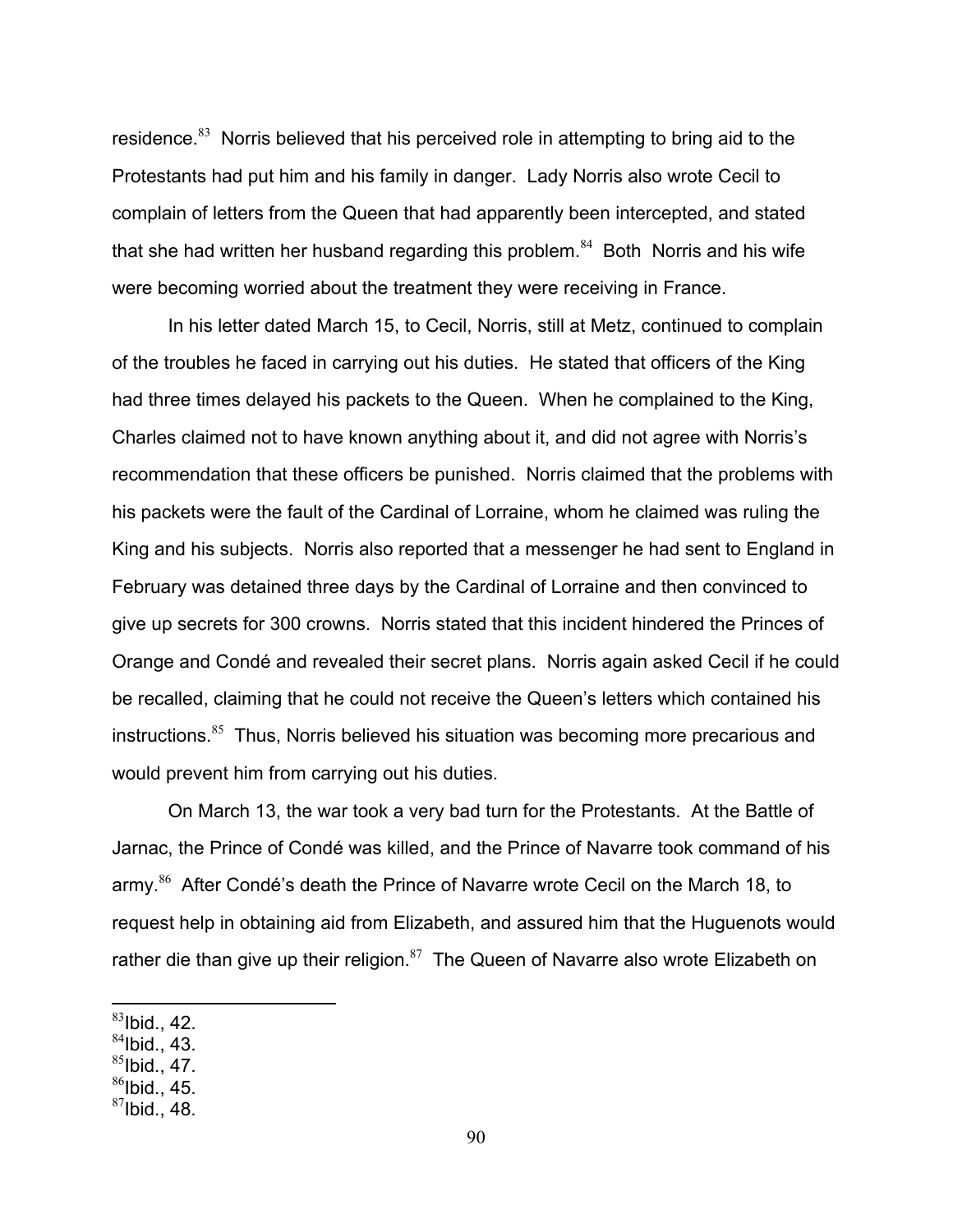March 21, to seek her continued support and of the Protestants' resolve to continue their struggle. $88$  Despite the loss of their leader, the Huguenots continued to seek English aid and declared their intention to continue the struggle for which Condé had died.

 While the death of Condé was obviously a significant blow to the Huguenots, to some French Catholics it was apparently a time for celebration. The French King wrote Elizabeth to tell her what he saw as the good news of the success in the battle of Jarnac. $89$  The battle not only saw the death of Condé, but it was also a clear victory over the Protestants by an army led by the Duke of Anjou, the sixteen-year-old son of the Queen Mother. $90$  In fact, this Catholic victory sparked celebrations across France in the form of *Te Deums* and bonfires.<sup>91</sup> Estienne Pasquier described a "joye publique," at the news of the death of Condé, reporting that everyone rejoiced, from "le grand" to the "plus petit (smallest). $^{92}$  In Paris, "all the stores and shops were closed as though it were a holiday," and the clergy marched in a religious procession bearing relics of the saints.<sup>93</sup> Further, the Pope saw the victory at Jarnac as a direct answer to prayer.<sup>94</sup> The Catholics must have seen the victory at Jarnac as a religious blessing.

 Norris did not learn of Condé's death for several days, but finally told Cecil of the death on March 24. Even though Condé had died in battle, Norris saw a more sinister motive, stating that Anjou had sought revenge against Condé for destroying a bridge after he had crossed it. $95$  Thus, Norris saw the death of Condé as further evidence of

 $88$ Ibid., 50.

 $89$ Ibid.

 $^{90}$ Strage, 161-162.

 $91$ Ibid., 162.

 $92$ Estienne Pasquier to Monsieur de Querquifinen, Seigneur d'Ardivilliers, 1569, reprinted in *Lettres Historiques*, 193.

 $93$ Thompson, 376.

 $94$ Ibid., 377.

<sup>95</sup>*Cal. S.P. Foreign, 1569-71*, 51-52. There was also some belief that Condé had been shot and killed *after* the battle. See Wilson, 121, and Zoff, 119.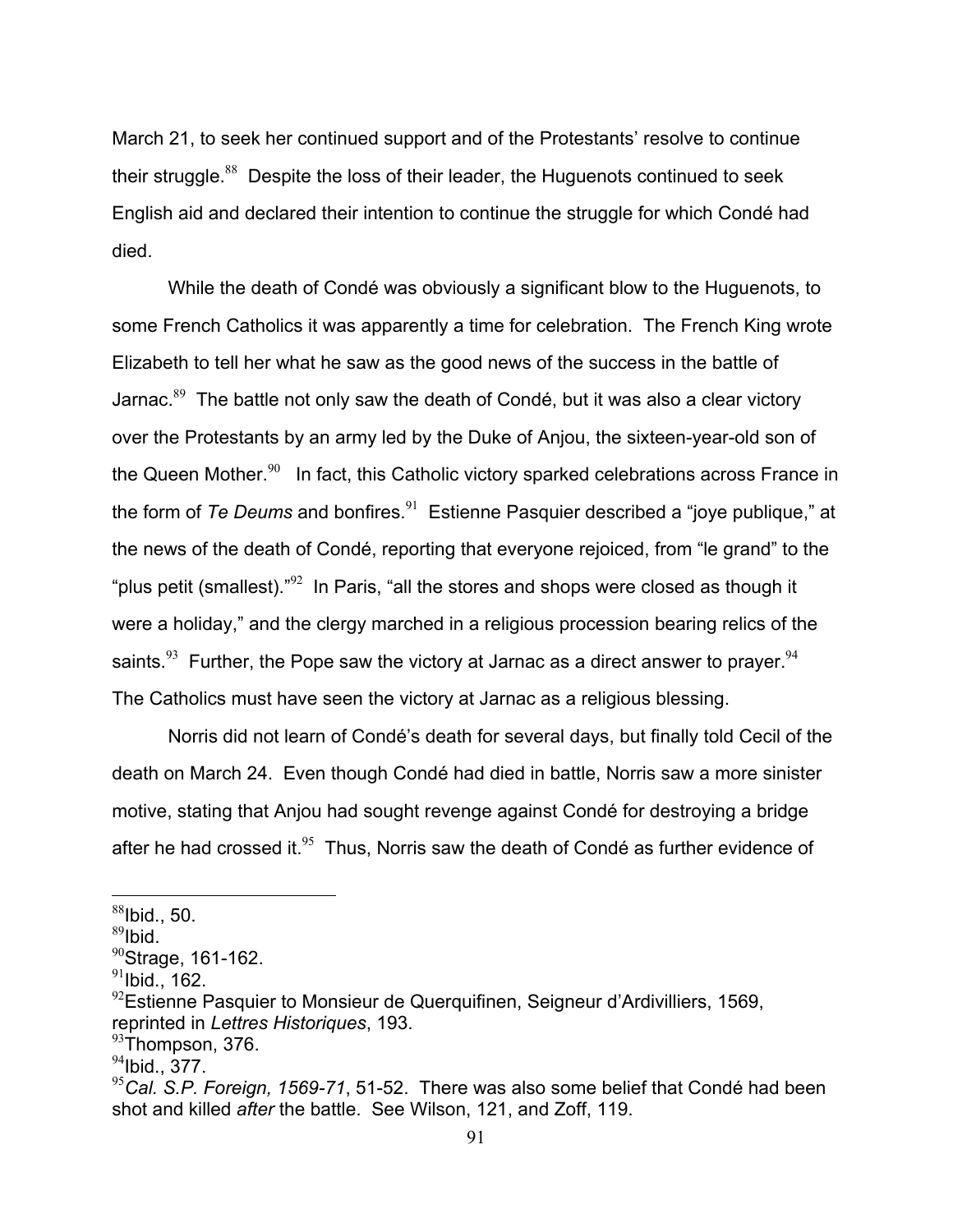the evil designs of the French Catholics.

 While relating that Condé had died, Norris also continued to recount his personal problems. Norris had instructed the bearer of this letter to tell Cecil Norris's bad situation because of a traitor lately returned to France named Mitty, and asked for Mitty to be recalled.<sup>96</sup> Not only was Norris worried about his treatment at the hands of the French government, he also believed that he needed to fear English subjects who might be sympathetic to the Catholics.

 As March, 1569 ended, Norris appeared to be at a very low point as ambassador. The third religious war was going badly for the Huguenots, and their leader, the Prince of Condé, had died at the Battle of Jarnac in March, 1569. In addition, Norris believed he was being treated poorly by French authorities because of his support for the Huguenots. Norris even asked Cecil to recall him as ambassador, as he believed he could no longer perform his duties because of the way he was being treated. However, Elizabeth and Cecil chose to keep Norris as ambassador, and he would continue to serve in that capacity for nearly two more years.

 Wallace MacCaffrey asserts that Norris was simply an observer, relaying what he saw and experienced, and was not an active participant in diplomacy. $97$  However, neither Queen Elizabeth of England, nor the Queen Mother of France, saw Norris as simply an observer. Elizabeth supported Norris when he was questioned by the French royal family, and assured the French that he was acting in her name, and she and Cecil refused to recall Norris, even though he expressed a desire to return home. Also, Catherine accused Norris of helping the Huguenots, and Norris believed that he was being treated poorly by the French authorities because of his support for the Huguenots. Clearly, Norris was an active participant in diplomacy between England and France.

MacCaffrey also states that Elizabeth softened her words regarding her criticism

<sup>96</sup>*Cal. S.P. Foreign, 1569-71*, 51-52.

<sup>&</sup>lt;sup>97</sup>MacCaffrey, 182.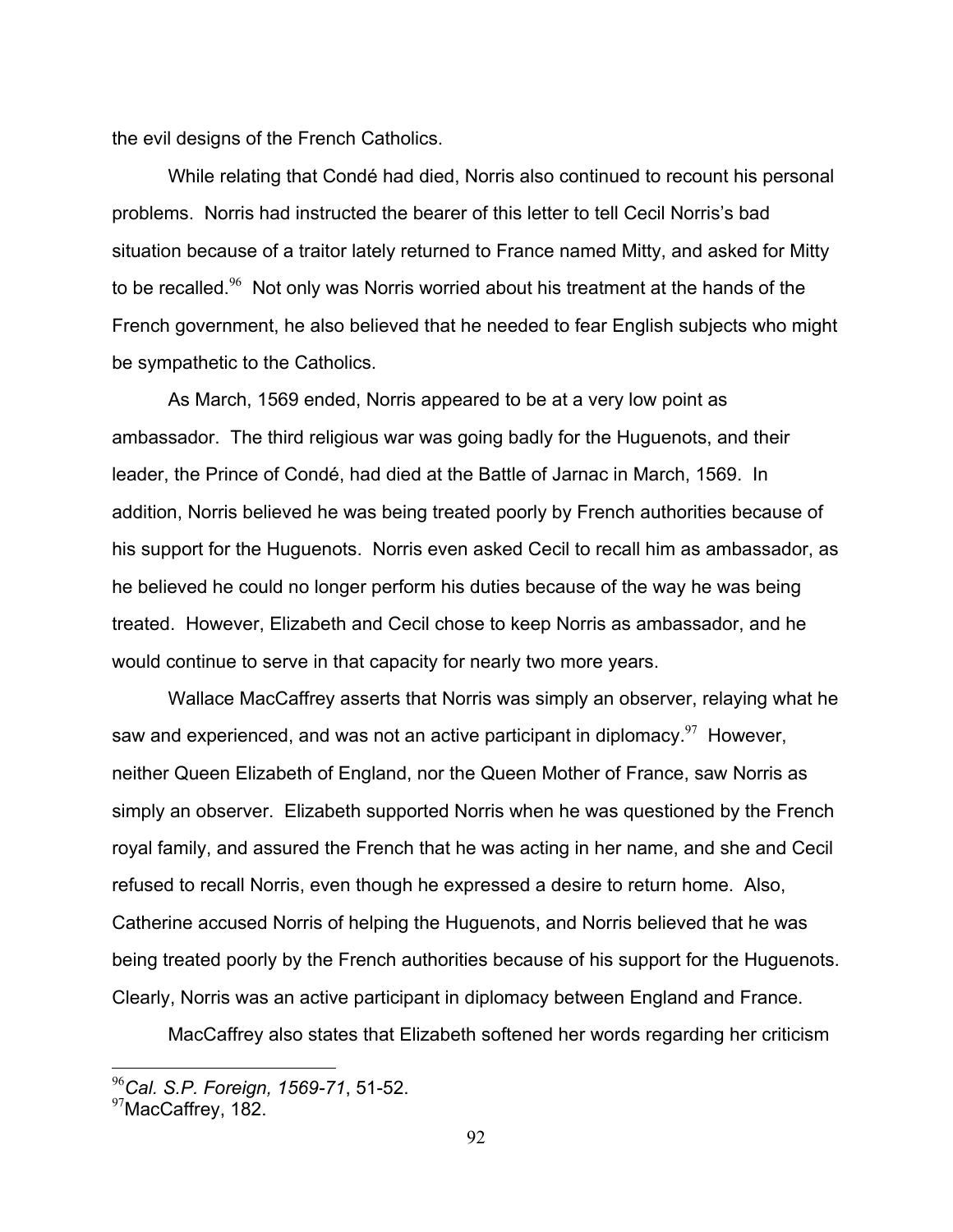of the French Catholic treatment of the Huguenots after a visit from a French envoy in August of 1568.<sup>98</sup> MacCaffrey does not mention, however, that the French government had sent this envoy, the Bishop of Rennes, in response to a message Elizabeth sent through Norris in support of the Huguenots, and this envoy questioned the authority of Norris. Further, after receiving this French envoy, Elizabeth confirmed her support for Norris and assured the French government that Norris's message criticizing the French Catholic treatment of the Huguenots did originate with her. Thus, contrary to MacCaffrey's assertions, Norris did play an active role in English diplomacy in France. Furthermore, the Bishop of Rennes, sent as an envoy from France to Elizabeth, did not persuade Elizabeth to stop supporting the Huguenots, as suggested by MacCaffrey.

1

 $98$ Ibid., 182-183.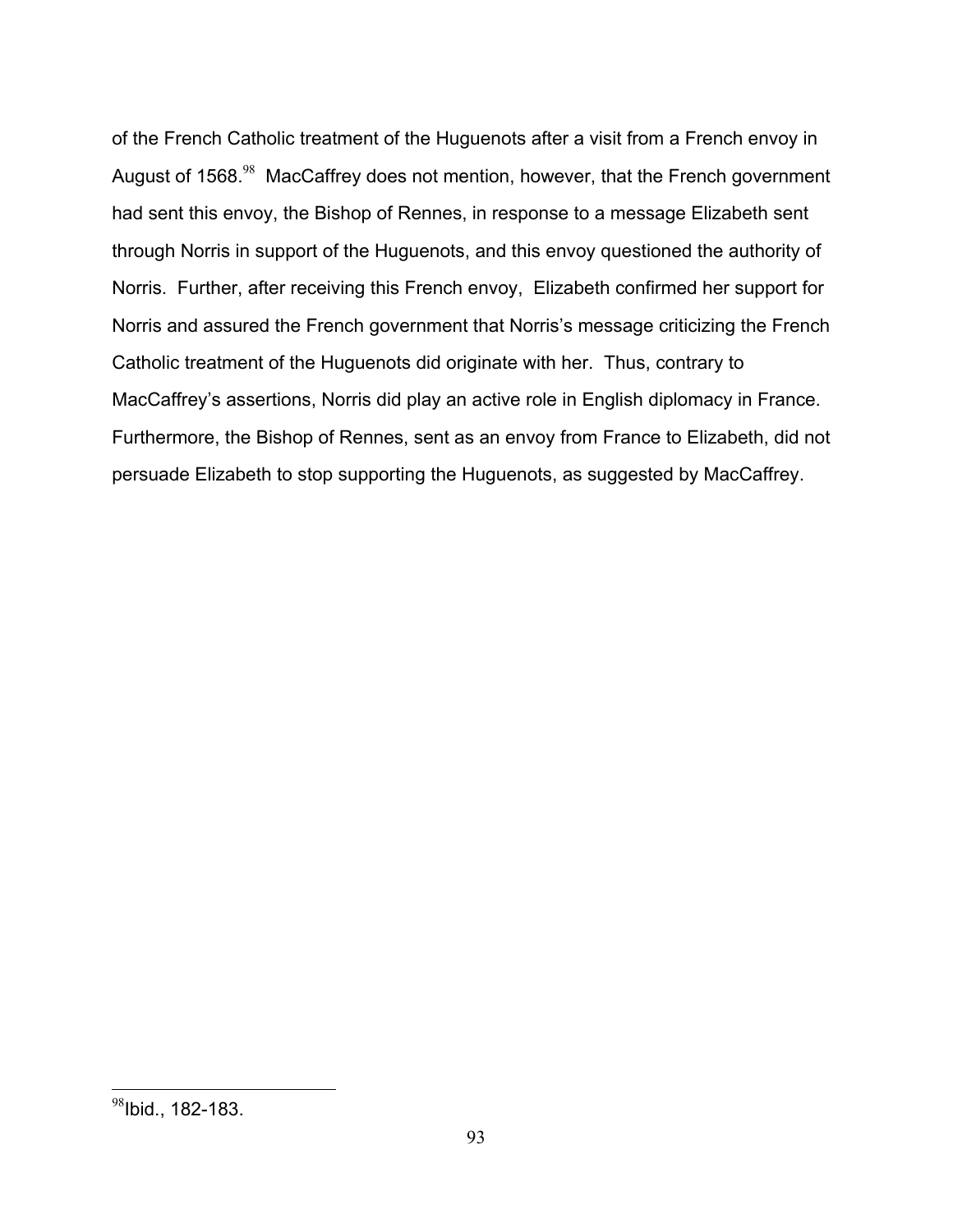## Chapter 4 Trouble in England

 The third religious war in France began in the fall of 1568, and continued through 1569. Norris would continue to see threats to England from the Catholics in France, warning that if peace were made between the Huguenots and the French Catholics, the latter would turn their attention to England, in part because of the presence in England of the Scottish Queen Mary. Norris's worries would seem justified when some Northern Lords rebelled against Queen Elizabeth in late 1569, even though the government forces rapidly defeated them.

 In France, the Catholics had dealt the Huguenots a horrible blow to their cause. In March of 1569, Catholic forces had killed the Prince of Condé, the Protestant leader, and there was great rejoicing in Paris and throughout France among Catholics upon hearing the news of Condé's death. The French Catholics continued to take actions against the Protestants, and even seemed to be emboldened by the death of Condé.

 In the spring of 1569, King Charles IX of France released several edicts designed to aid in his fight against the Huguenots. On April 6, 1569, Charles issued a proclamation forbidding the practice of any religion other than the Catholic religion and ordered his officers to enforce this command.<sup>1</sup> He issued another proclamation in May commanding all gentlemen and soldiers to come to the camp of Anjou properly armed and equipped. He also required his officers to find those who disobeyed this order and to send them to the King for punishment.<sup>2</sup> King Charles issued a third proclamation on June 15, ordering that certain lands forfeited by Protestants should be sold at public auction.<sup>3</sup> Thus the King was continuing the fight against the Huguenots in several ways,

<sup>1</sup> *Cal. S.P. Foreign, 1569-71*, 57.

 $^2$ lbid., 81.

 $3$ lbid., 88.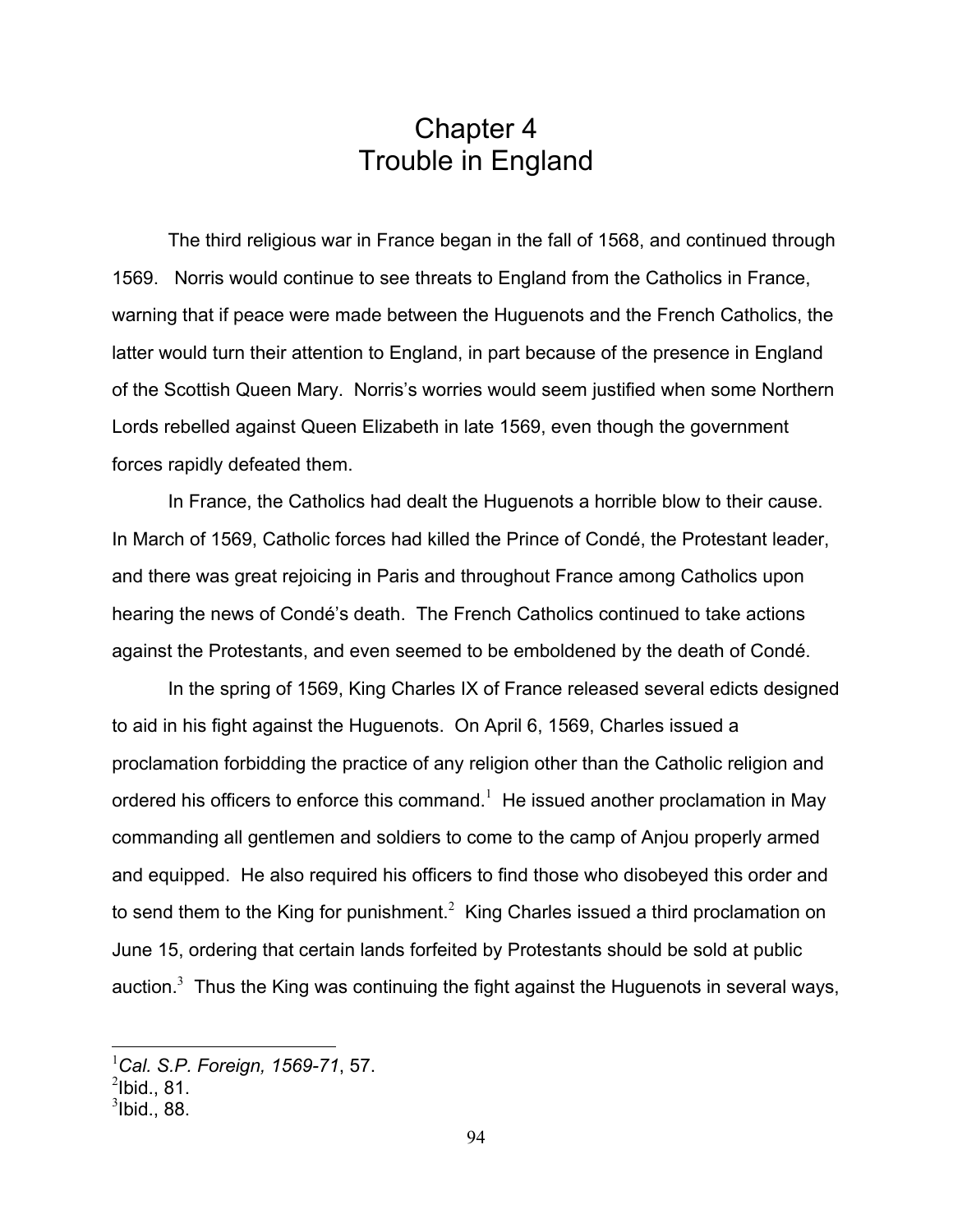including militarily, but also by limiting their freedoms and taking their lands.

 After Condé's death both sides in the French religious conflict continued to correspond with Queen Elizabeth of England, seeking her support. The Princess of Condé, widow of the slain Huguenot commander, wrote Elizabeth on April 12, to note that she was left with seven children and had been deprived of all her possessions. She asked Elizabeth to take her children into her protection. $4$  The Queen of Navarre also sent a letter to Elizabeth the next day requesting continued support in the war.<sup>5</sup> The Duke of Anjou had also written Elizabeth to declare his victory at Jarnac and the death of Condé. Elizabeth wrote Anjou on April 17, and expressed her wishes that the bloodshed would allow the King to regain the obedience of his subjects. However, Elizabeth also lamented the bloodshed and worried that so much effort was made toward nourishing hatred rather than peace. $^6$  Thus, Elizabeth apparently hoped that the death of Condé would cause the Huguenots to return to obedience to their King.

 Norris wrote Cecil on April 18, to give his impression of the battle of Jarnac and the impact of the battle on the conflict, and he reported that the Huguenots had not been dissuaded from fighting by the death of their leader. He estimated that the loss on both sides was less than 400 men, though he was unable to ascertain which side had received the greatest loss. He also reported that the day following the battle Coligny had given the Catholic forces a skirmish. In contrast to the view of the French Catholics, Norris did not see the Battle of Jarnac as a great victory for the Catholics, but instead believed it was a draw, with the Protestant forces able to continue the fight the next day. Norris further stated that the King of Navarre had declared in camp that, although he lamented the death of Condé, the war was about religious liberty and maintaining the true religion, and stated that Condé had been determined to continue

<u>.</u>

 $<sup>4</sup>$ Ibid., 60.</sup>

 $5$ Ibid.

 $<sup>6</sup>$ Ibid., 63-64.</sup>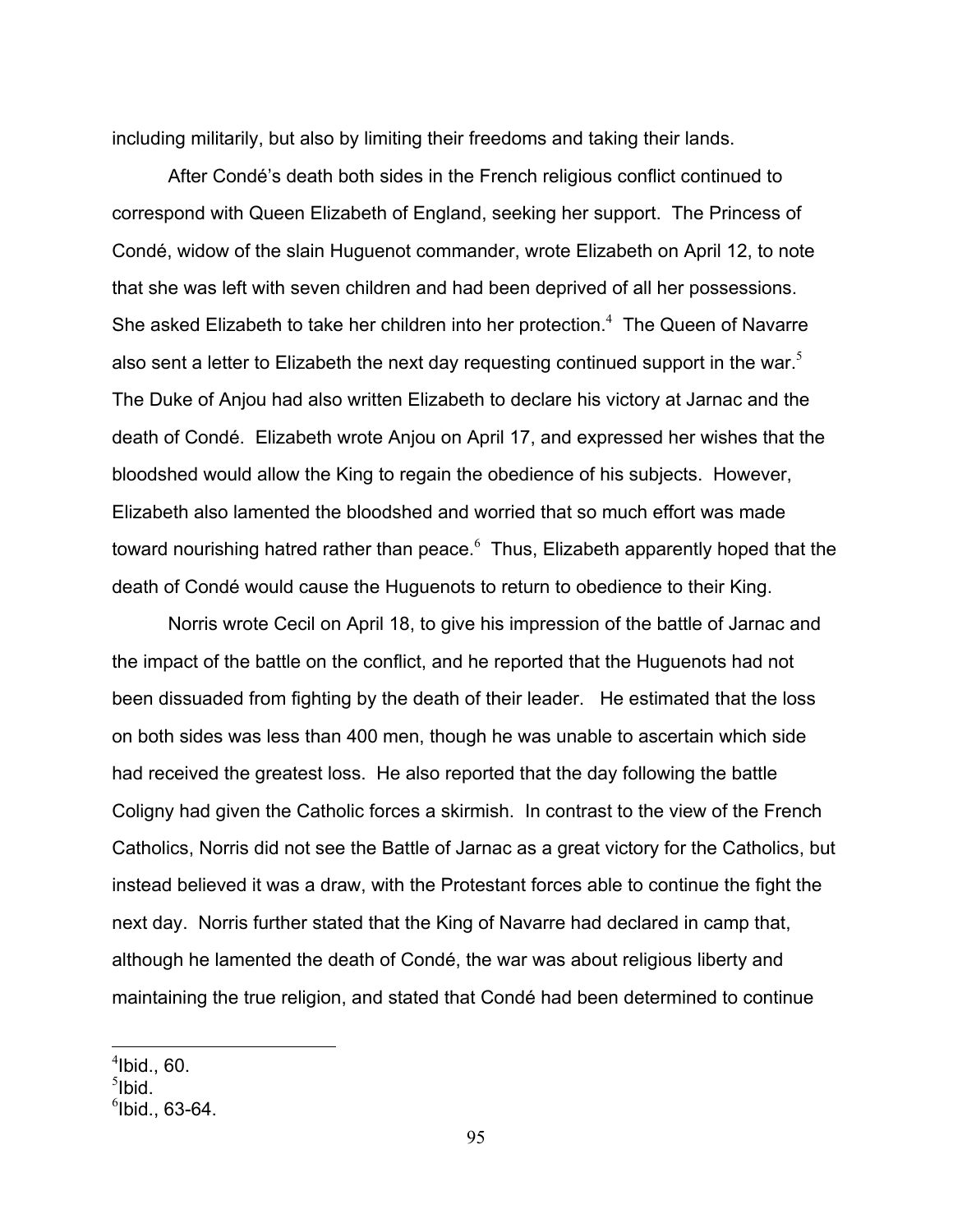this fight.<sup>7</sup> In Norris's view Huguenots were not too disheartened by the Battle of Jarnac, but were determined to continue fighting and perhaps even found inspiration in the fact that the Prince of Condé had been willing to die in their cause.

 In this letter Norris also spoke about his servant that he believed had betrayed him, and had apparently helped the French Catholics. He reported that this servant, named Mitty, whom he had sent to Cecil, had instead decided to serve the Cardinal of Lorraine, and the Cardinal refused to return him to Norris. $8$  The manner in which Norris perceived this "betrayal," with his servant aiding the Cardinal of Lorraine, shows that Norris was coming to see himself as part of the Huguenot force and to see himself involved in the conflict with Lorraine as his enemy, just as the Huguenots saw Lorraine as the enemy.

 In a letter to Cecil dated April 28, Norris repeated some of his earlier statements, worrying about an international Catholic conspiracy against England and encouraging an attempt for Calais. He indicated in this letter to Cecil that if the French royal forces defeated the Huguenots, Catholic countries would join together to invade England. Norris believed that peace should be sought with the King of Spain, stating that with the Cardinal of Lorraine ruling, France could not be friendly toward England. He even was opposed to a proposed marriage between Elizabeth and the Duke of Anjou, worrying that in negotiating the marriage England might neglect to prepare arms and be left vulnerable. He also suggested that all England needed to do to obtain Calais was to have some Noble make a demand for the former English possession. $9$  Norris had apparently grown to totally distrust the French government and other Catholic powers to even be suspicious of a possible marriage between Elizabeth and a French Catholic leader.

 $^7$ Ibid., 64-65.

 ${}^{8}$ Ibid., 65.

 $^9$ lbid., 66-67.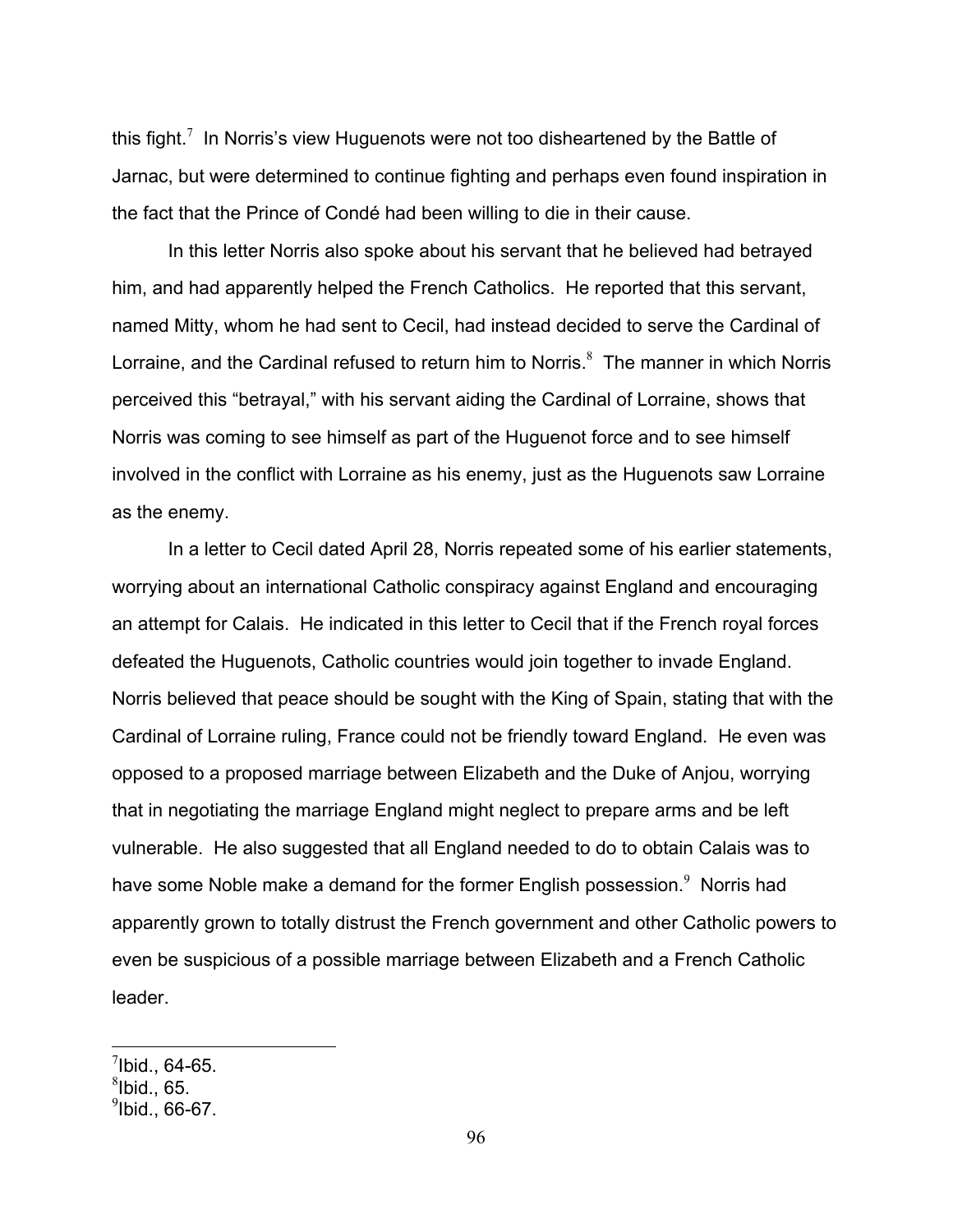Norris continued to portray the Catholic actions in fighting the war as cruel to the Huguenots. The On May 9, Norris reported the death of a Count Brissac, whom the King mourned, but Norris did not share this sadness at his death, commenting that he "used great cruelty to those of the [Protestant] religion. $10^{\circ}$  Norris also reported to his Queen on May 10, that a general for the Catholics was burning and wasting the country. He also commented that the Dukes of Savoy and Florence had sent letters of congratulations on the victory over Condé.<sup>11</sup> This Catholic desire to harm Protestants, according to Norris, was also shared by Catholics outside of France.

 It appears Norris and his wife did not have all of their family with them, and perhaps had sent some of their children to England.<sup>12</sup> Lady Norris sent a letter to Cecil on May 13, to thank him not only for his letters but also for looking after her son. She noted that she understood he was like a father to her son.<sup>13</sup> Thus, Norris and his wife had been so worried about their treatment that they had sent at least some of their children home  $^{14}$ 

 In a letter dated March 27, Norris described problems between Montmorency and the Cardinal of Lorraine, and portrayed the rivalry as evidence of the treachery of Lorraine. He stated that Lorraine was struck with fear when the King had left Paris but Montmorency came near with 500 mounted soldiers. Norris also stated that Lorraine had sent someone who claimed to be a Protestant spy to deliver letters, ostensibly from

 $10$ Ibid., 66-67.

 $11$ Ibid., 70.

 $12$ Norris had previously referred to a tutor for his children on February 11, 1569. Ibid., 30.

 $13$ Ibid., 70.

<sup>14</sup>Norris and his wife had either five sons, G. B. Harrison, ed., *The Letters of Queen Elizabeth I* (London: Cassell & Company, Ltd., 1935, 1968, 268, or six sons, A. L. Rowse, *The Expansion of Elizabethan England* (New York: St. Martin's Press, 1955), 348; O'Conor, 131-133, 151. Norris also had a daughter, Catherine, who apparently lived from 1540 to 1601. See "Le Cercle de Carteret, Person Sheet for Sir Henry Norris Lord Norreys," <http://www.decarteret.org.uk/Database/PS04/PS04\_120.HTM>, 30 May, 2002; see also O'Conor, 131.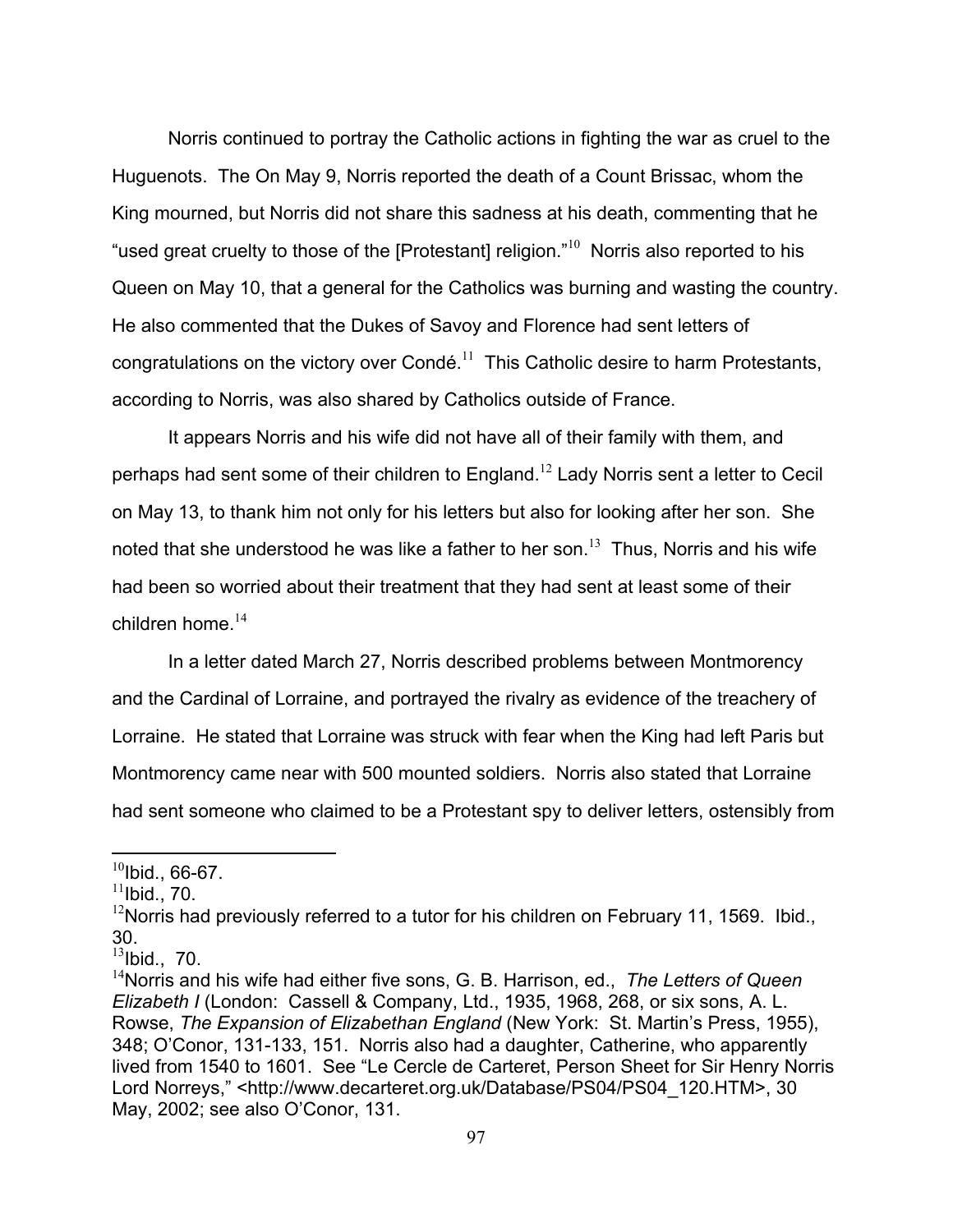the Prince of Navarre, stating the Montmorency should surprise the King to agitate the Parisians. The plot was discovered and Montmorency then went to the King to patch up any misunderstandings.<sup>15</sup> Norris believed that Lorraine would try to eliminate the influence of Montmorency, who was sympathetic to the Huguenots.

 Norris also continued to describe what he saw as cruelties against the Huguenots, portraying the war as an effort on the part of the French leadership to destroy the French Protestants, and also noted that the French were soliciting help from abroad. Norris told Cecil on May 27, that there were "great outrages and cruelties used to them of the [Protestant] religion" at Paris and Bordeaux.<sup>16</sup> Norris reported that the Cardinal had plans to sell the possessions of French Protestants to raise an army from peasants. He also stated that King Charles had vowed not to rest in Paris until all of the Protestants in France had been ruined. Norris noted that *reiters* (unstated but apparently fighting on behalf of the Huguenots) had burned 150 villages in Burgundy which did not worry the Cardinal of Lorraine, who claimed that the villages would soon be rebuilt at the expense of the Protestants. Norris also reported that an army was coming from Italy, and any hope for peace was being lost.<sup>17</sup> Thus Norris saw both the French Catholics and Catholics from abroad as out to destroy the Huguenots, with the Cardinal of Lorraine so intent on harming the Huguenots that he did not care if Catholic subjects were also harmed in the process.

 The French King continued to contact Elizabeth through his ambassador. On May 30, the French ambassador, de la Mothe Fénélon, requested that Elizabeth prevent her subjects from trading in Rochelle.<sup>18</sup> The English sent a response on June 1, and stated that there were negotiations for the return of goods confiscated by France and by England from the other country. The English claimed that there were English

<u>.</u>

<sup>15</sup>*Cal. S.P. Foreign, 1569-71*, 78.

 $16$ Ibid., 78.

 $17$ Ibid., 78-79.

 $18$ Ibid., 80.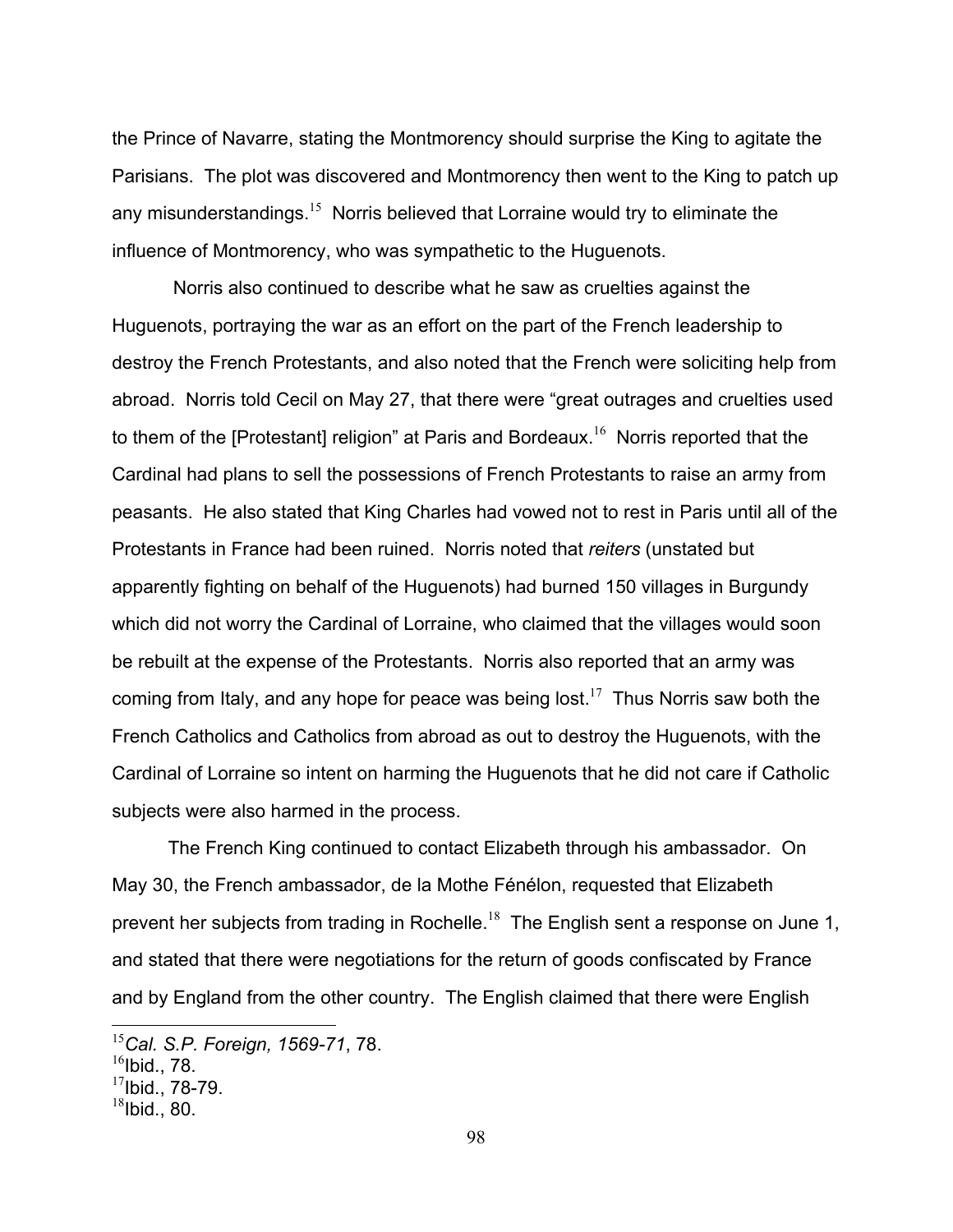goods being seized daily in France.<sup>19</sup> Norris would increasingly become more involved in these problems.

 On June 3, Norris reported to Cecil about the plight of English merchants in France. He stated that the French were treating English merchants with "[g]reat extremity," apparently taking their goods. $^{20}$  Thus, not only were the English and Norris worried about the French civil war because of what they saw as Catholic mistreatment of Protestants, but the French government was apparently impeding English trade.

 In this letter to Cecil, and one the same day to Elizabeth, Norris reported on a dispute between the Duke of Anjou and the Cardinal of Lorraine, continuing to paint the Cardinal as a villain. Norris gave greater detail to Elizabeth, stating that the Queen Mother had received letters from her son, Anjou, complaining that Lorraine had sent money to his brother which should have been delivered as payment for Catholic mercenaries. As a result some German Protestants that the French Catholics should have stopped had able to continue, apparently to aid the Huguenots.<sup>21</sup> Norris reported to Elizabeth and to Cecil that the Queen Mother journeyed to where Anjou was to repair the quarrel.<sup>22</sup> The French King became angry because the German Protestants were allowed to pass, having received a letter from the Holy Roman Emperor about this problem, and Norris stated that the King blamed both Lorraine and Lorraine's brother. $^{23}$ Norris, however, put the blame for problems among the French Catholics on Lorraine. On June 7, Norris told Cecil that the Cardinal had tried to put the blame on another Catholic leader when his brother had lost the town of La Charité to the Protestants. $^{24}$ Norris did not believe Lorraine was honorable, even with other Catholics.

1

- $^{20}$ Ibid., 84.
- $^{21}$ Ibid., 83.
- $^{22}$ Ibid., 83-84.
- $^{23}$ Ibid., 83.

 $^{19}$ Ibid., 82.

 $^{24}$ Ibid., 85.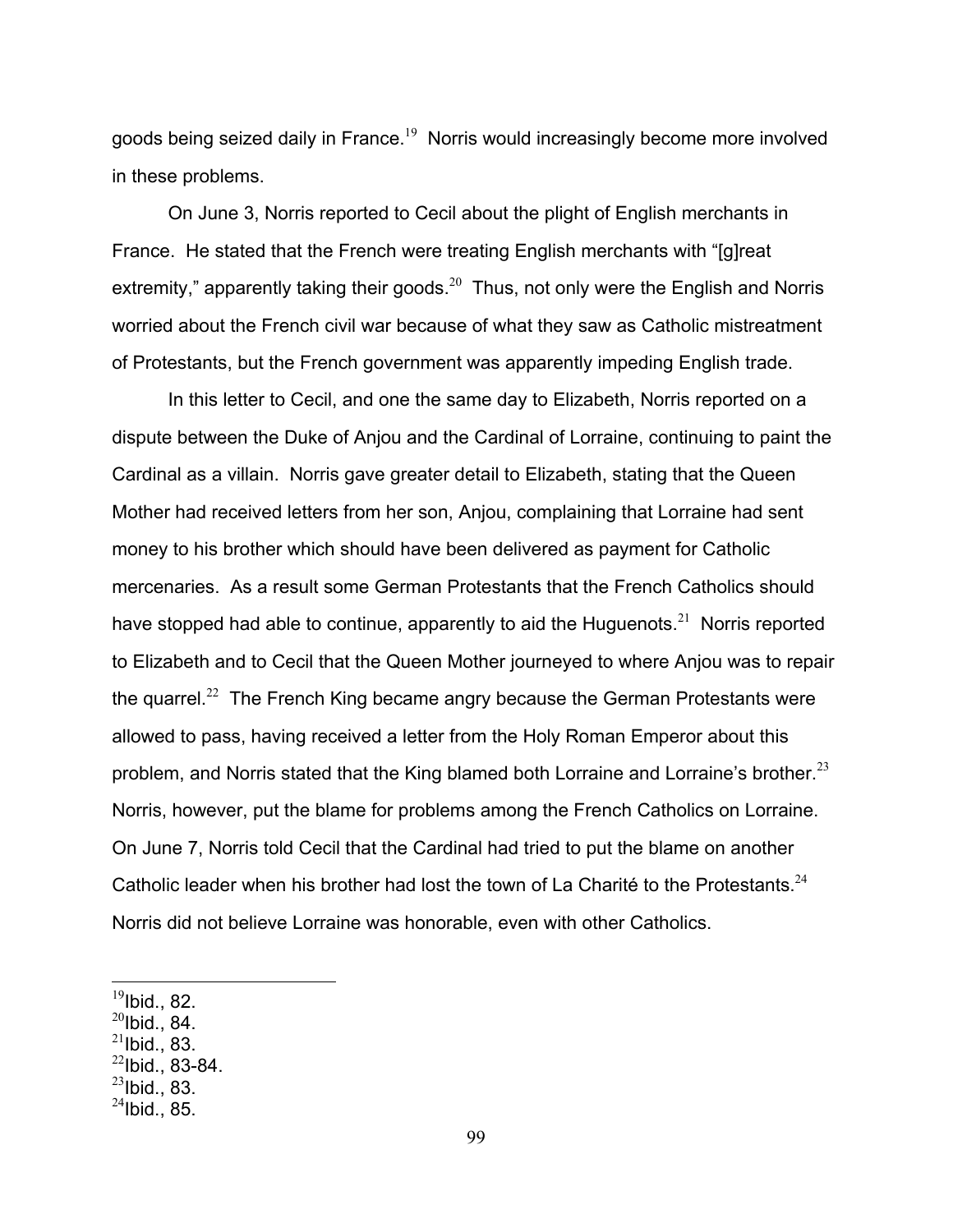In addition to the disputes between Catholic leaders, Norris continued to see problems for the Huguenots. Norris told Cecil on June 3, that the French King was raising a new army. Also, perhaps worse, Norris stated to the Secretary that the Pope would interdict in England, and give the country to Anjou. Norris also stated that great persecution was continuing against the Protestants, stating that a M. De Lisle, who was a member of the King's privy council and president of Brittany, had been arrested and treated poorly.<sup>25</sup> Norris reported to Cecil on June 8, that the Duke of Anjou and his forces were trying, by conjecture, to determine the plans of the Huguenots, and Anjou's forces were worried about Germans joining the forces of the prince of Navarre.<sup>26</sup> On June 14, Norris wrote Cecil to tell him that the Queen Mother had gone to the military camp to encourage the "French nation" to fight. He also described what he likely saw as injustice on the Catholic side, by reporting that the Cardinal of Bourbon was requesting that the King send him the children of the Prince of Condé, "promising to bring them up in the Roman religion."  $27$  Norris continued to believe that the Catholics were acting cruelly toward the Huguenots.

 He also reported events in France that would have a direct impact on England. On June 7, Norris stated to Cecil that there were English Catholics who were writing horrible letters against Elizabeth, Cecil and their country.<sup>28</sup> Norris wrote Cecil on June 30, and described what he saw as more danger for England. He told the Secretary that he had learned, apparently a year earlier, from intercepted letters, and through Coligny that the Cardinal of Lorraine had promised to the Duke of Anjou that he would arrange

 $^{25}$ Ibid., 84.

 $^{26}$ Ibid., 86.

 $^{27}$ Ibid., 88. It is not clear where the children of Condé were at this time. The Catholic forces had captured Condé's children at the Battle of St. Denis in November of 1567. *Cal. S.P. Foreign, 1566-68*, 370. However, the widow of Condé had written Elizabeth in April of 1569, to ask her to give protection to her children. *Cal. S.P. Foreign, 1569-71*, 60.

 $28$ Ibid., 85-86.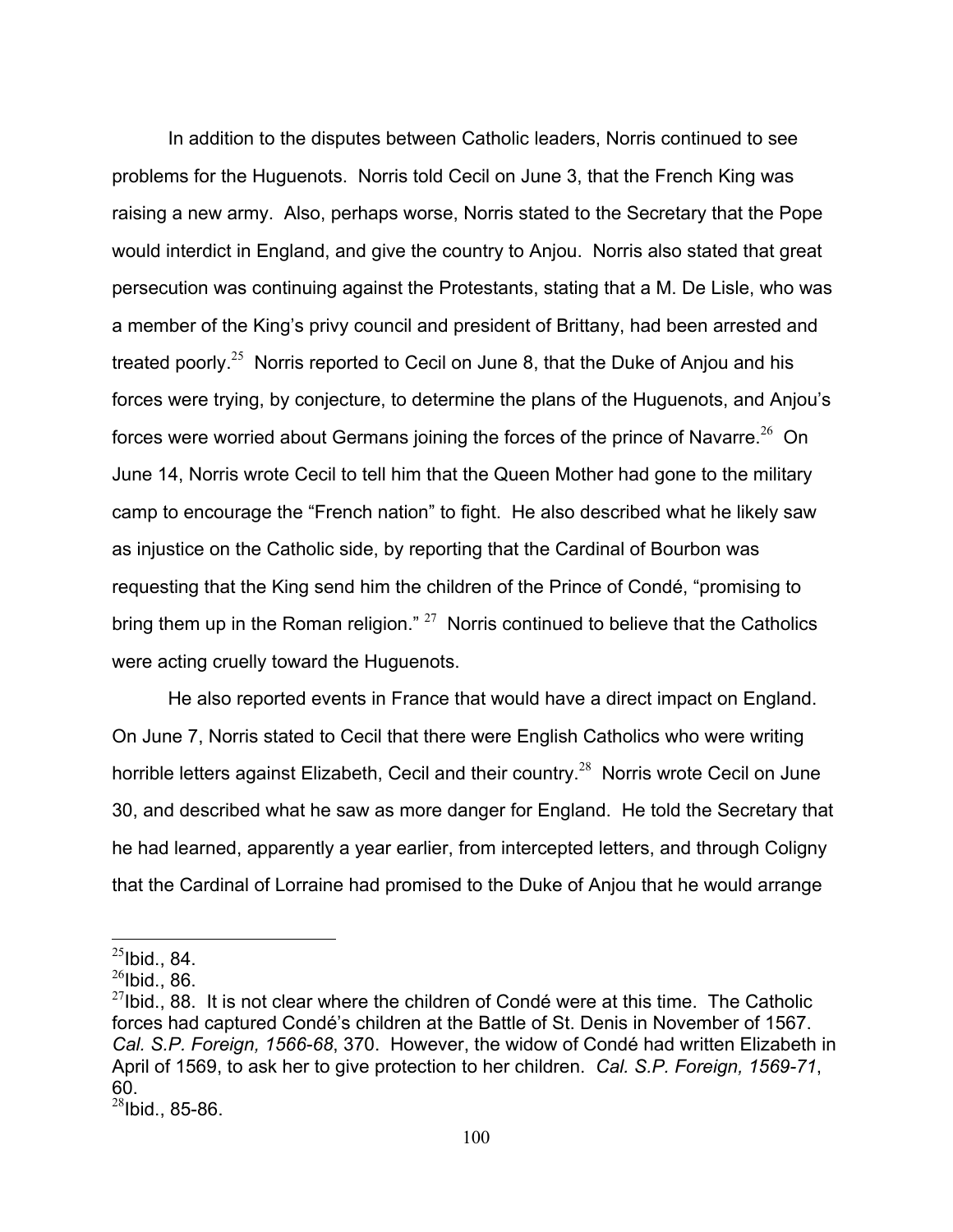for the Queen of Scots to be brought to France where she would yield her estates of England and France to Anjou. He had also learned that the Pope would give these realms to Anjou. Norris also stated that he had heard that a nobleman from the King of Spain was to be sent to the Duke of Alva, and then would go into England.<sup>29</sup> Thus, Norris continued to see threats to England from forces in France, and also saw an international Catholic conspiracy, believing Spain might also become involved against England.

 In July, Norris warned London of what he saw as an international Catholic threat against Protestants and England, and used this perceived danger as a reason for action in favor of the Huguenots. On July 4, Norris told Cecil that there was great preparation being made by the Kings of France, Spain and Portugal to attack the English navy, and that these countries would try to assuage Elizabeth with fair words while their navy was made ready and they worked for the ruin of Protestants in France. He stated that Lorraine had declared openly that he had received promises of aid if he made an attempt against England. For this reason Norris believed that it was imperative for Elizabeth to help those of the Protestant religion.<sup>30</sup> Thus Norris hoped to keep Elizabeth on the side of the Huguenots by repeating the threats against England from a Catholic league.

 Norris also reported to Cecil in this letter the hardships faced by the Huguenots. Norris saw as cruel the fact that the French King, in order to increase his army, had permitted peasants to take up arms, stating that the King "thereby put the sword in the madman's hands, who leaves no execrable act uncommitted to them that travel now in this country. $^{31}$  This statement shows Norris's fear of the peasant class, which was likely shared by others of higher social standing, including the French King, but also

 $^{29}$ Ibid., 91-92.

 $30$ Ibid., 92.

 $31$ Ibid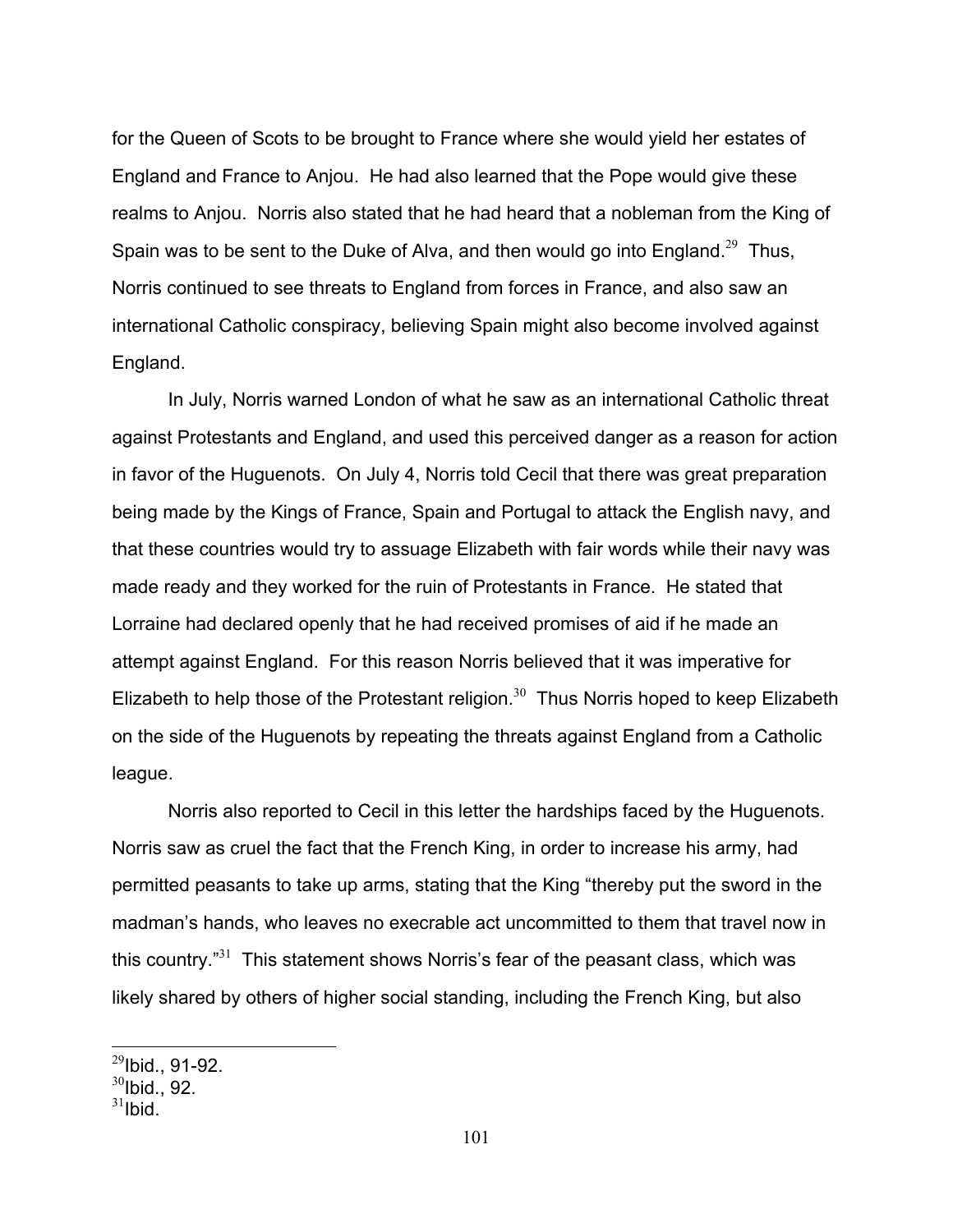shows that the King was desperate to increase his forces. He also stated that "the cruelty was never so great," for the Protestants, claiming that Huguenots were not only being harshly imprisoned, but soldiers "take it for a pastime to shoot" at prisoners in the prison window and three men had been killed by harquebus shot. $32$  Norris seemed to find persecution of Huguenots in any event and emphasized it in his letters to London.

 On July 9, Norris told Cecil of more plotting by Spain and the Pope. He told the Secretary that the Pope's Nuncio and King Philip of Spain had sent a Duke de la Negeres to the French court to try to arrange a marriage between the King and the emperor's second daughter and between the King of Portugal and the Princess Margaret. $33$  Norris stated that the Pope's Nuncio had also come to persuade the French leadership not to make peace. According to Norris the Duke of Anjou had been trying to get his brother, the King, to consider a peace due to the condition of his army, which was suffering from famine and sickness. Norris also reported that Anjou's army was scattered and that Anjou had requested the King's aid in trying to get French "gendarmes" to return to camp or he would be left with only foreigners. $34$  The alleged interference by Spain and Rome reflects Norris's long-standing assertion that the war was supported by Catholics outside of France, even though, according to Norris, the French Catholic army was beset by problems, and the leader of the forces, Anjou, was ready for peace.

 On July 18, Norris continued to speak of what he saw as the better character of the Huguenot troops, as well as underhanded dealing by Catholics toward the Protestants and continued plotting in France to aid Queen Mary. He stated that a M. De Sansac, a Catholic leader who was besieging La Charité with 300 troops, "very ignominiously left the siege," when he learned that Huguenot troops were

 $32$ Ibid.

<sup>33</sup>Margaret later married Henry of Navarre**.** See Holt, 81.

<sup>34</sup>*Cal. S.P. Foreign, 1569-71*, 94-95.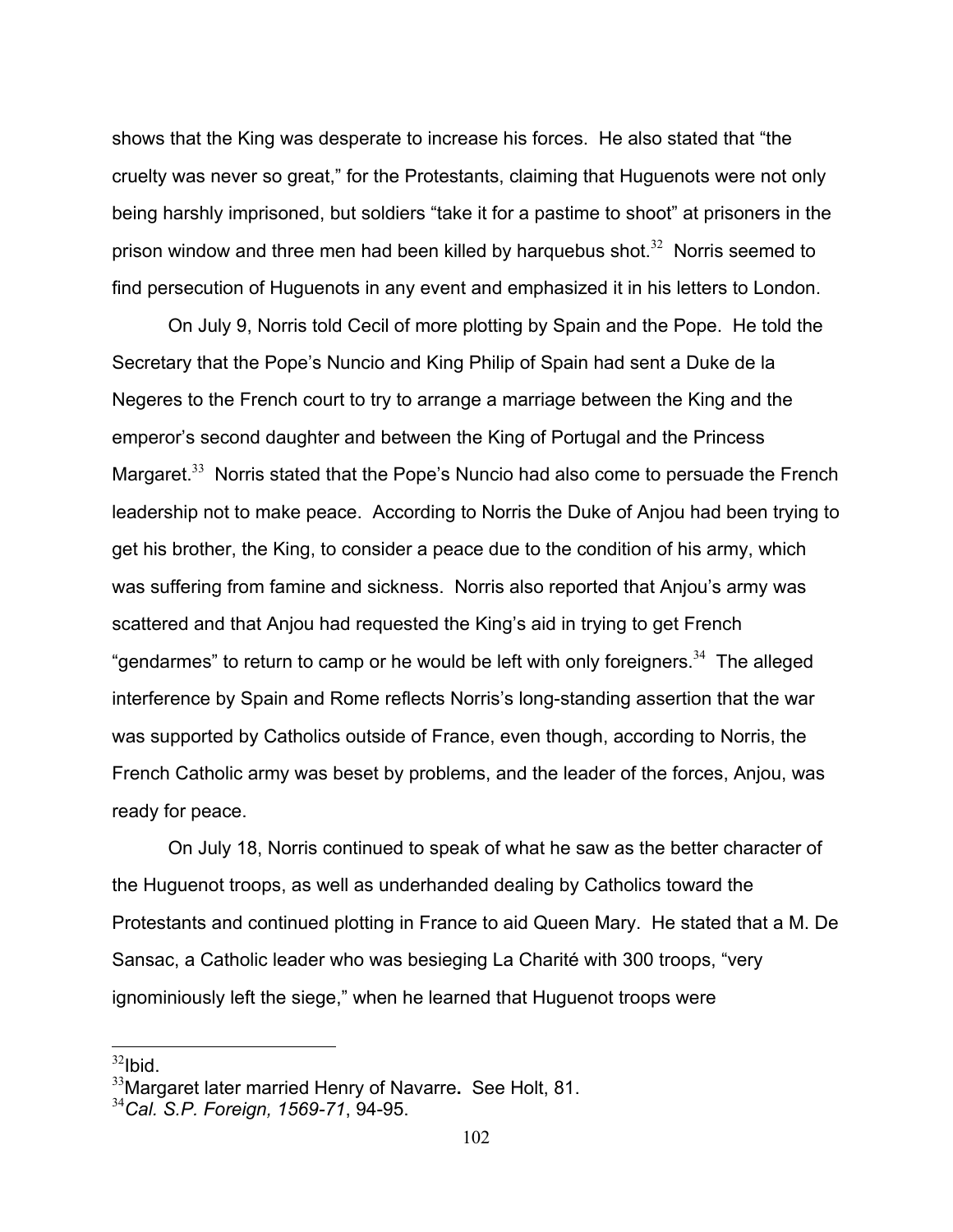approaching.<sup>35</sup> He also noted that the troops of Anjou were dispersing, but did acknowledge that the army of the King was preparing to march by the end of August and was more united than before. Norris reported what he saw as treachery by stating that an unnamed person had dispatched a foreign agent to poison Coligny. Norris also told of a printer named Étienne, who, along with two servants of the Cardinal of Lorraine, had stated that Mary, Queen of Scots, would not leave England until she became its Queen. $36$  Norris saw things in black and white, with the Catholics always looking for ways to destroy the Protestants, but acting cowardly in battle.

 On July 22, Robert Huggins, a friend of Norris who had not written to Norris in nine years, addressed a letter from Madrid to the ambassador in France, speaking to him of enemies of Elizabeth in England. He related that "[s]ome unfaithful subjects of the Queen" were attempting to bring a foreign army into England and apparently were writing the Spanish King about their designs. He also stated that the Spanish King was preparing men and arms to go to France to aid the French King. $37$  This letter would likely serve to strengthen Norris's worries about threats from nations other than France to England and about subjects disloyal to Elizabeth.

 Norris wrote Cecil again on July 27, to continue to tell him about what he believed were great problems facing the Catholic forces in France. He stated that the army of a M. Sansac, which fled from La Charité, had suffered great losses and the camp of Anjou was "almost broken." Norris reported that despite these problems, however, the French Catholic forces were awaiting foreign aid, including a promise of 4000 Polish soldiers. However, Norris found that the presence of foreigners in the Catholic armies created further problems, stating that payments to foreign troops came before those to French soldiers, causing discontent and desertion. However, Norris

 $35$ Ibid., 96.

 $36$ Ibid.

 $37$ Ibid., 98-99.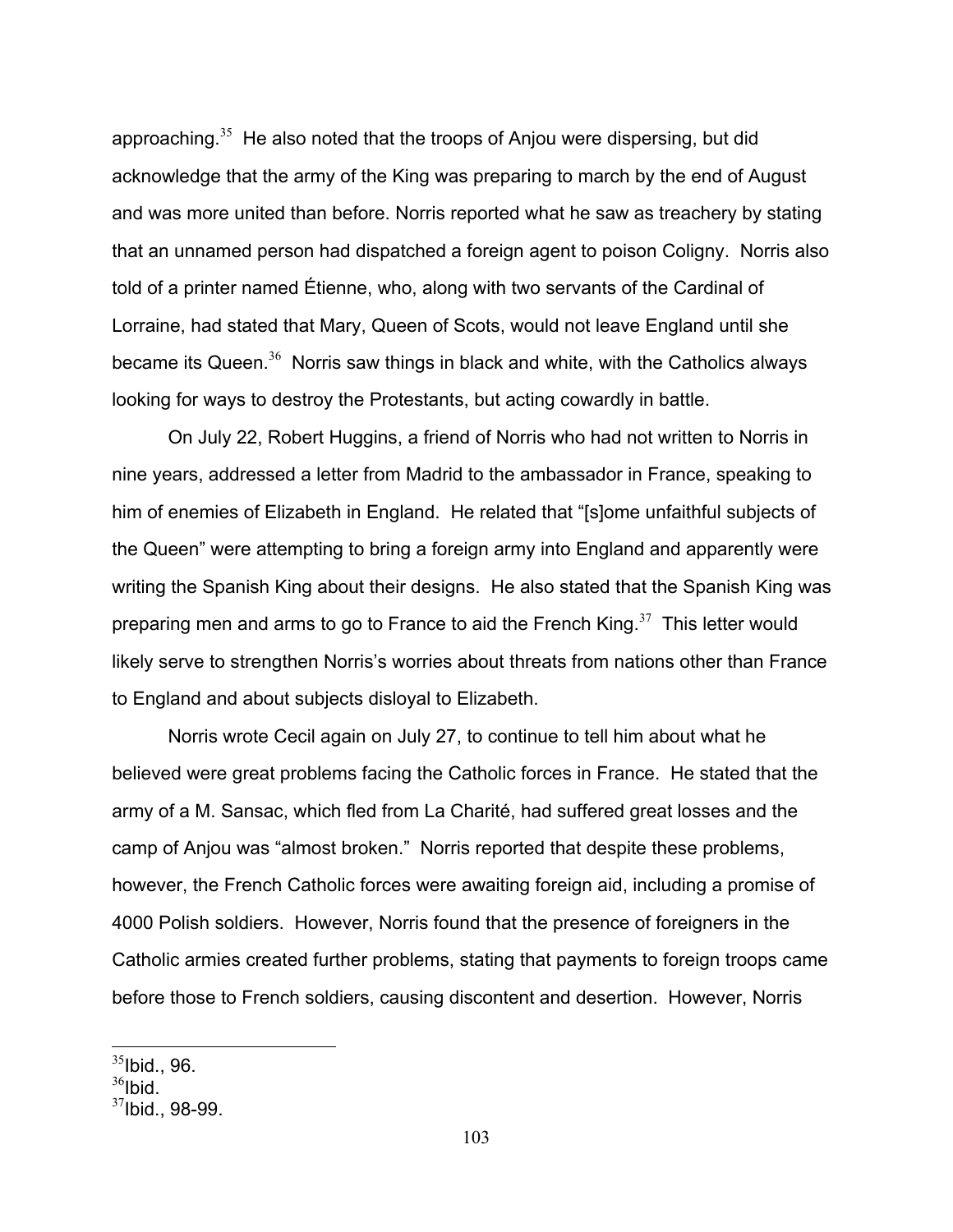noted that the King was able to daily increase his own forces, and the Cardinal of Lorraine was telling the French Monarch that they had all the forces they needed to ruin all the Huguenots.<sup>38</sup> Although Norris believed that at least a portion of the French Catholic forces were in disarray, he still found there were reasons to worry about as far as the Huguenots and the English were concerned.

 Norris also reported problems for the Huguenots and for England. Norris stated that the Parlement of Paris $39$  had ordered the executions of several Huguenots and had published an attainder or arrest warrant for Coligny.<sup>40</sup> Norris claimed in this letter that the Cardinal of Lorraine had sent two servants, whom Norris described as a redhead and an Italian, to England and warned Cecil to watch for the Queen's safety, as well as his own, and promised to send more information.<sup>41</sup> In addition to the war, Norris believed there were other problems for the Huguenots and for the English.

 Norris wrote Cecil on July 29 with news about Catholic aid from abroad and problems facing the Catholic armies. Norris reported that the Duke of Alva had sent forces to aid the French Catholics and a Count St. Fiorehas had sent words to discourage peace and encourage war. The French King was gaining money for the war effort from Parisians but counselors had advised him to annex confiscated Huguenot land to the crown. Norris also stated that he had responded to a charge from the French ambassador that he possessed knowledge of the military plans of the Huguenots, denying to the ambassador that he knew of these plans, and stated that no one could show that he had written anything to Coligny or his men.<sup>42</sup> Thus, although

 $38$ Ibid., 102.

 $39$ The Parlement of Paris was not a legislative body, but was instead the "supreme" sovereign court" in France. Holt, 10.

<sup>40</sup>In the summer of 1569, the *Parlement* of Paris convicted Coligny of *lese-majesté*, and since he was not there to receive his sentence, Parisians hung him in effigy. Diefendorf., 1086.

<sup>41</sup>*Cal. S.P. Foreign, 1569-71*, 102.

 $42$ Ibid., 103-104.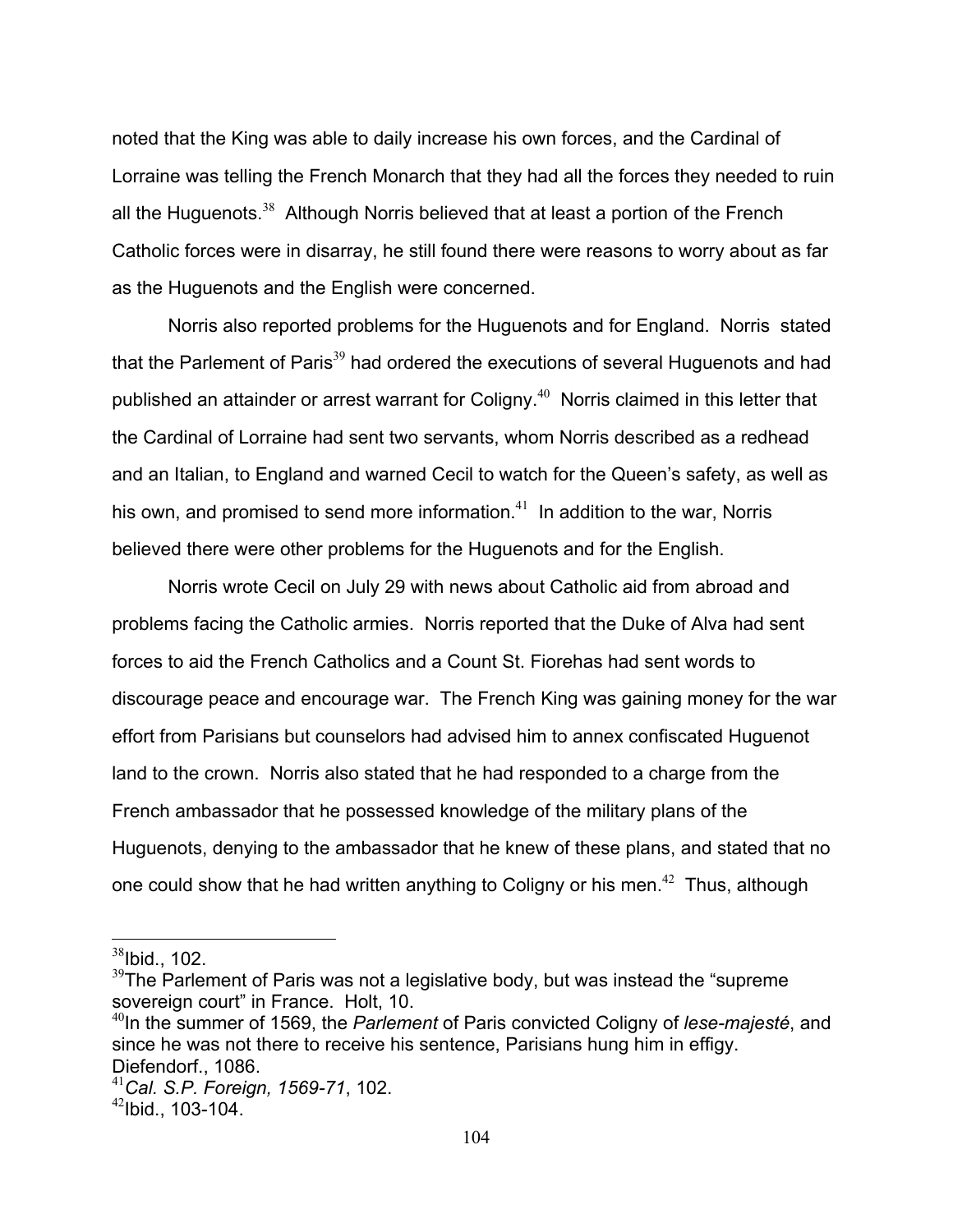Norris strongly favored the Huguenots, he denied any active involvement in their struggle, and there is no evidence that he was aware of their military plans.

 The Huguenots continued to make military inroads against the Catholics in France, according to Norris, and the Catholic forces were struggling. Norris told Elizabeth on August 5, 1569, that Anjou, augmented by Italian foot soldiers, was defending the city of Poitiers against Protestant forces led by Coligny, but had also needed reinforcements from the King to defend against Protestant attack. Norris also reported that the King and Parliament had seized property of those fighting against the King, some of which they had sold. Despite the money raised by this, Norris reported that the King had been obliged to borrow money and tax heavily, and that the Cardinals of Bourbon and Lorraine had sold rent from monasteries. Also, while the King was awaiting further reinforcements of foreign mercenaries Coligny was fortifying the places his forces had occupied and Norris made sure to point out that Coligny's forces were in good order.<sup>43</sup> Norris considered the Huguenots to be well organized and the Catholic forces to be in want of funds and men and to be in disarray.

 Norris also believed the King was providing poor leadership for his forces. Norris wrote a letter to Cecil on August 5, and reported that the citizens of Paris (who were mostly ardent Catholics) were giving the King a list of persons to be admitted to the Privy Council and had also given names of persons who should be imprisoned, prompting Norris to remark that "they seem[ed] rather to give order to the King than to be directed by his Government."<sup>44</sup> He also saw the weak King as benign, stating that while the Cardinal of Lorraine and the Queen Mother were away the King had discharged a captain in Paris for disorders and cruelties, but when the Queen Mother and Lorraine returned the captain was reinstated and was more cruel than before.

1

 $43$ Ibid., 107-108.

 $44$ Ibid., 108-109.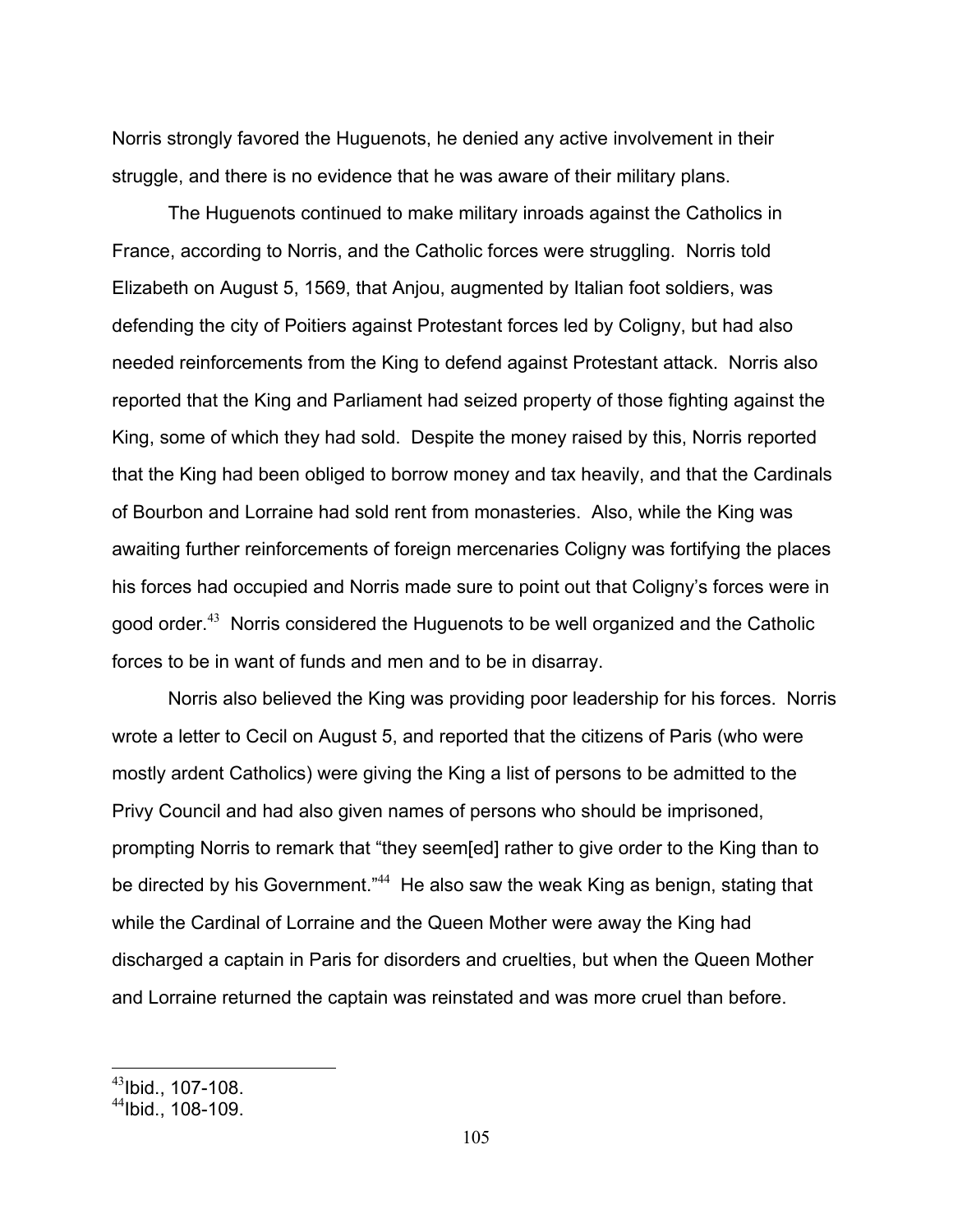Norris stated that "it seem[ed] there [was] no King but the Cardinal."<sup>45</sup> This continued Norris's theme of disarray on the Catholic side, and he also portrayed the King as weak but not totally evil.

 Norris wrote Cecil later in the month with news about a possible marriage between representatives of the Catholics and Huguenots. He told the Secretary on August 11, that the King, Queen Mother and Lorraine had sent messengers with letters of credit to the Queen of Navarre to try to get her to lay down arms, by offering her, among other things, a marriage between her son Henry and the Princess Margaret.<sup>46</sup> Norris would have likely been suspicious at any Catholic attempt to get the Huguenots to lay down their arms.

 In this letter Norris also commented about a rebellion taking place against Elizabeth. Norris expressed relief for Elizabeth's victory over rebels in Ireland, and stated that he believed Lorraine's helping hand had been there, as he had promised to interfere there in "open council." $47$  In fact there were two rebellions in Elizabeth's dominions. In June, 1569, the Fitzmaurice rebellion commenced in Ireland, and an English force led by Sir Humphrey Gilbert and Nicholas Malby subdued Irish forces which had assaulted Traghton Abbey.<sup>48</sup> It was likely this successful defense against rebels to which Norris was referring. However, the Fitzmaurice rebellion in Ireland continued through 1573.<sup>49</sup> This rebellion would make Norris and the English even more wary of Lorraine.

In a second letter to Cecil dated August 11, Norris reported that Robert Étienne,

 $^{45}$ Ibid

 $46$ Ibid., 110.

 $47$ Ibid.

<sup>48</sup>William Palmer, *The Problem of Ireland in Tudor Foreign Policy: 1485-1603* (Woodbridge, England: The Boydell Press, 1994), 92.

<sup>49</sup>Anne Somerset, *Elizabeth I* (New York: Alfred A. Knopf, 1991), 524. Fighting under Elizabeth to completely subdue Ireland was not completed until 1603. See Palmer, 136-137.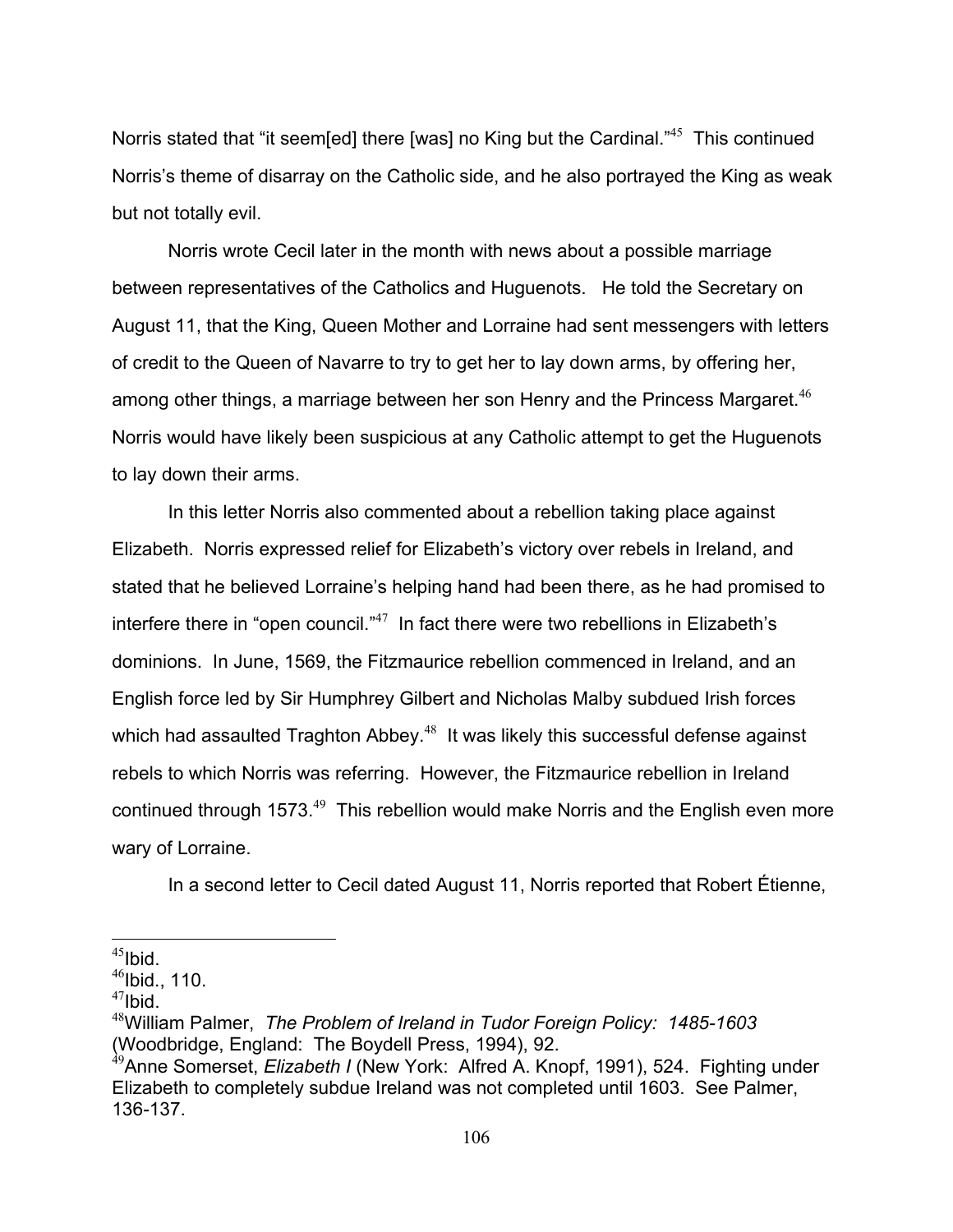the King's printer, who had been forced to leave France because of his religion, wanted Norris to present to Elizabeth his last work as printer as a token of the service he owed her as chief patroness of the Protestant faith. $50$  Thus although there was a possible peace being negotiated, and a marriage to join Protestant and Catholic, Norris still saw persecution of Huguenots.

 Norris reported to Elizabeth on August 28, that an attempt at peace had failed because of what he saw as Catholic duplicity, and hoped the Huguenots would have success in battle. Norris stated that a motion for peace had "vanished away," as Coligny had learned by experience that treaties by the French government were only made to give them more time to gain an advantage over the Huguenots. Instead, Norris reported that Coligny was continuing his attempt at Poitiers, which Norris, believed was important because in taking it Coligny would gain territory from the House of Guise, as well as wealth and ransoms, but if he lost the men and supplies expended in the futile attempt would be very harmful to the Huguenot cause.<sup>51</sup> Perhaps because of this importance, Norris reported extensively on the attempt to take Poitiers.

 Norris also continued to relate what he saw as Catholic cruelty to Huguenots, but looked the other way if Protestants mistreated Catholics. He stated that in Orleans Catholics had burned thirty Protestant prisoners in a house and had cruelly slaughtered fifty others and threw them in the river. Norris also reported what could have been considered as cruelty on the part of the Huguenots, but he did not describe it as such. He related that the Protestants had captured a M. Bonnivet, whom the King had sent to Poitiers, and after his captors brought him before the Prince of Navarre and the new Prince of Condé, the Huguenots before Bonnivet's eyes beheaded two of his men who had previously been Protestant, and also hanged two Italians. Moreover, in relating that military gains by the Protestants, Norris only reported that they spoiled the King's

<sup>50</sup>*Cal. S.P. Foreign, 1569-71*, 110.

 $^{51}$ lbid 117-118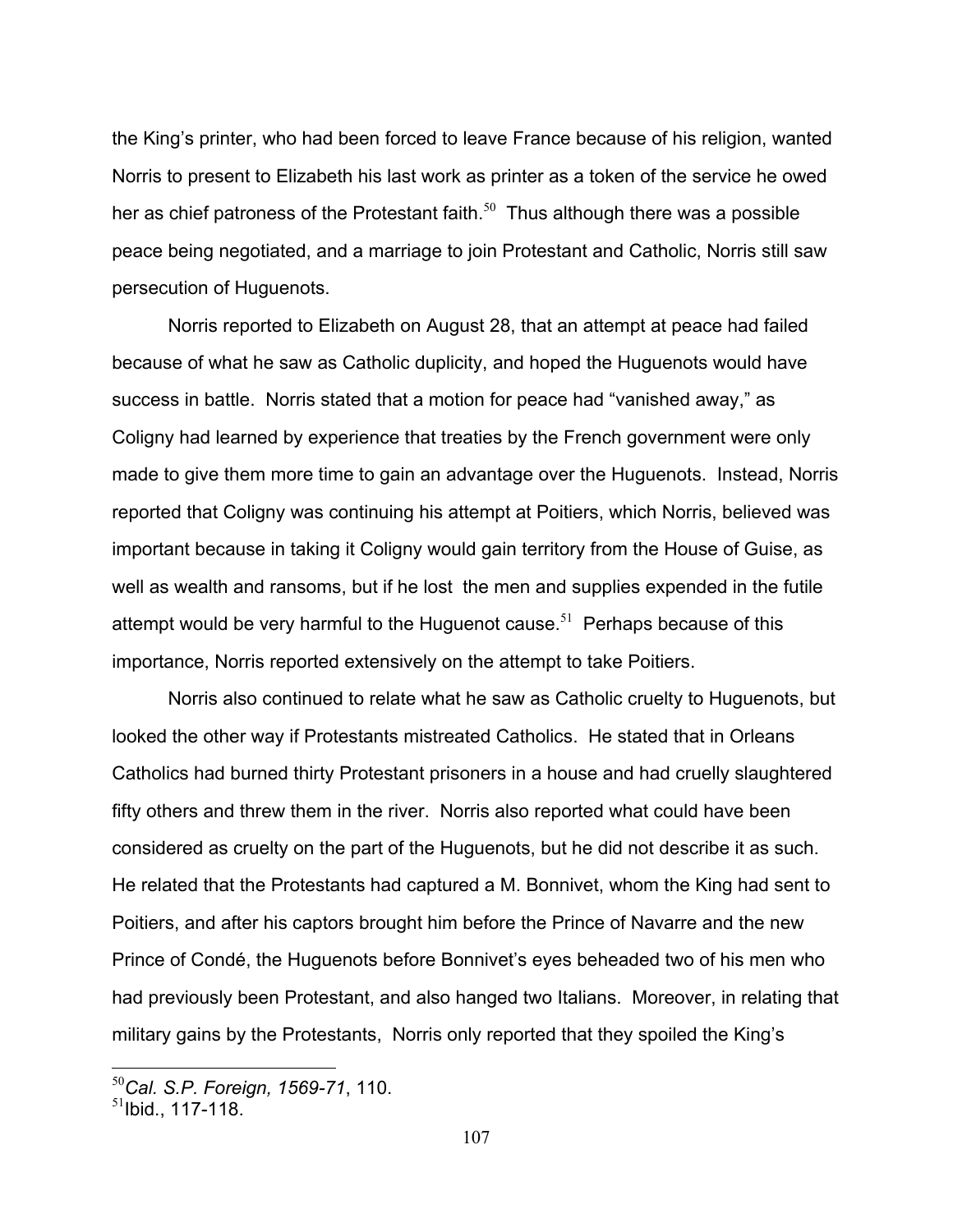house at Fountainbleau, but did not mention how they had treated Catholics.<sup>52</sup> To Norris the killings on the part of Protestants were a necessary part of fighting a war, but when done by Catholics they were evidence of persecution.

 Norris wrote Elizabeth on September 10, and continued to focus on the siege of Poitiers. He stated that Coligny had gained a tower at Poitiers and kept the defenders in the city for sixteen days, requiring them to eat horse meat. Had this been done by Catholics instead of Protestants, he might have characterized this action as cruelty, but here Norris simply reported it as part of the war. Norris also noted that Anjou took men to make an assault on the Protestant stronghold of Châtelherault, and Norris made sure to tell Elizabeth the numbers of the foreign troops in Anjou's army, which he stated were from Italy, Belgium and Switzerland. Although Coligny was forced to take infantry and Cavalry from Poitiers to protect Châtelherault, Norris reported that Coligny was able to keep up the siege at Poitiers.<sup>53</sup> However, Anjou had written his brother, King Charles, to state that his attempt on Châtelherault had caused the siege at Poitiers to be lifted. $54$ Clearly Norris agreed that the possession of Poitiers was of utmost importance, and made sure he emphasized Protestant successes there.

 Norris wrote both Cecil and Leicester a day later, on September 11, to state that he understood there were still sufficient forces surrounding Poitiers, but also gave news to Cecil regarding the treatment of Huguenots elsewhere in France.<sup>55</sup> He reported that at Orleans all the Huguenots were to be required to leave the city. At the end of the letter he requested Cecil to remember the cause of Coligny.<sup>56</sup> Thus, while emphasizing Protestant successes, Norris wanted to be sure to report what he saw as unfair treatment of Huguenots.

 $\overline{a}$ 

 $^{54}$ Ibid., 122.

 $^{52}$ lbid., 118.

 $53$ lbid., 122-123.

 $<sup>55</sup>$ Ibid., 123, 124,</sup>

 $56$ Ibid., 123.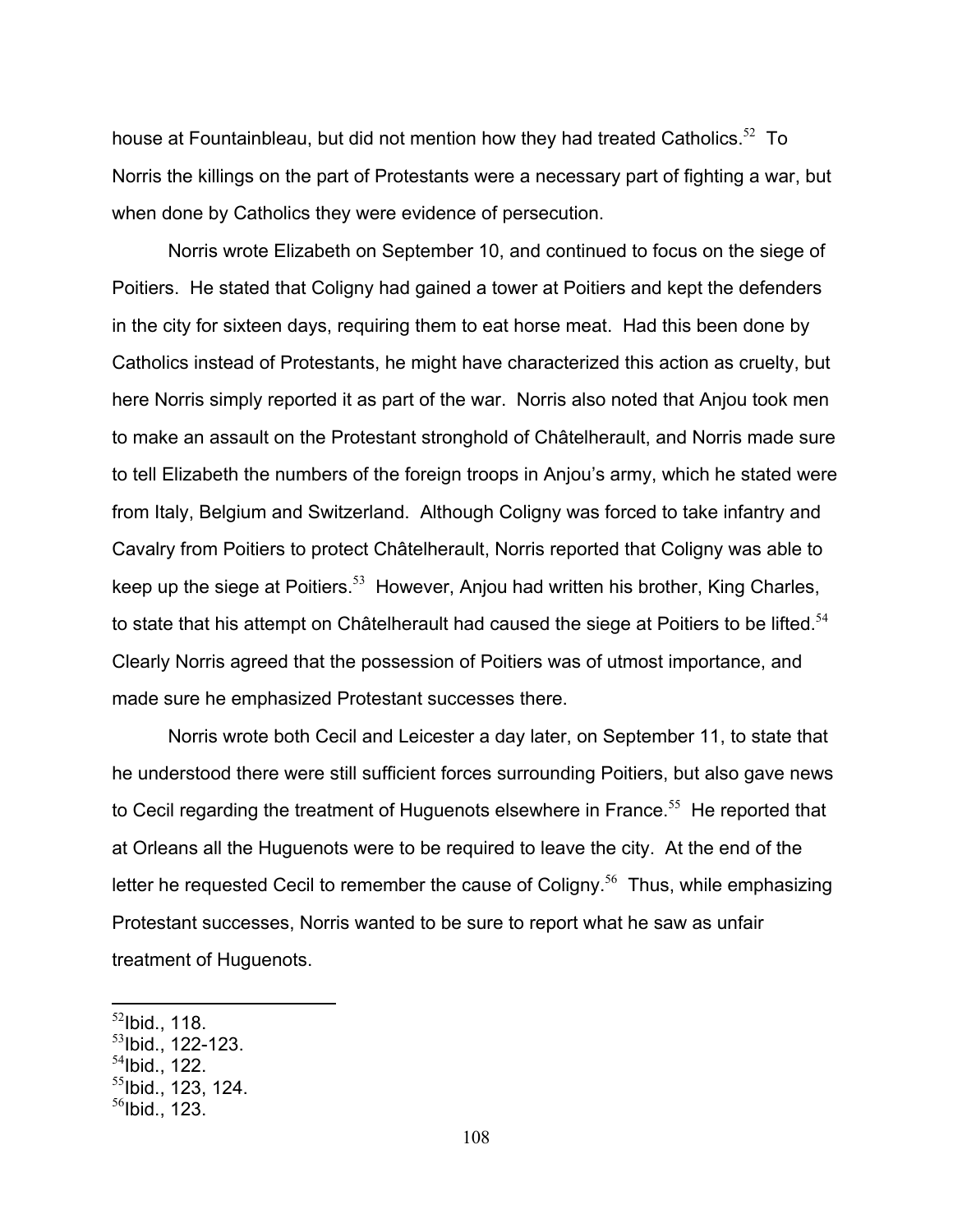Norris continued to try to emphasize positive developments for the Huguenots, and mistreatment at the hand of the French government. By September 18, Norris was reporting to Cecil that the siege of Poitiers had been lifted, and gave as a cause the lack of money on both sides.<sup>57</sup> The siege of Poitiers had lasted from July 25 to September 7, 1569.<sup>58</sup> Norris noted a few days later to Cecil that the French King had issued a proclamation for all gentlemen and footmen to report to their units for duty. However, Norris noted that he had heard of a beginning of some Protestant uprising in Auvergne, stating that they had taken a small town called Aurillac.<sup>59</sup> In a subsequent letter a few days later Norris told Cecil of other areas were there were movements on behalf of the Huguenots and where they had taken towns, such as Brittany, Normandy and Picardy. Norris also mentioned problems for Coligny, stating that the French government had given his office of Admiral to someone else, and the Protestants had discovered and captured certain persons who had planned on poisoning Coligny.<sup>60</sup> While the Protestants could succeed in a fair fight, in Norris eyes, he believed the Catholics were acting in underhanded ways.

 Norris also discussed perceived problems facing his own country, both from within and without. He stated that he understood the Spanish had plans to give aid to rebels in Ireland. He also stated that he had learned of "sundry strange bruits (noises) of England," which he hoped were not true, but did not specify any further.<sup>61</sup> Norris was still concerned about foreign Catholics causing problems in Britain.

 In early October Norris was reporting to Elizabeth and Cecil about a great loss for the Protestants. He noted that at Moncontour Anjou had defeated the Admiral and gained his artillery and baggage, and Norris expressed sorrow to Cecil concerning the

 $57$ Ibid., 124.

 $58$ Thompson, 385.

<sup>59</sup>*Cal. S.P. Foreign, 1569-71*, 125.

 $60$ Ibid.

 $61$ Ibid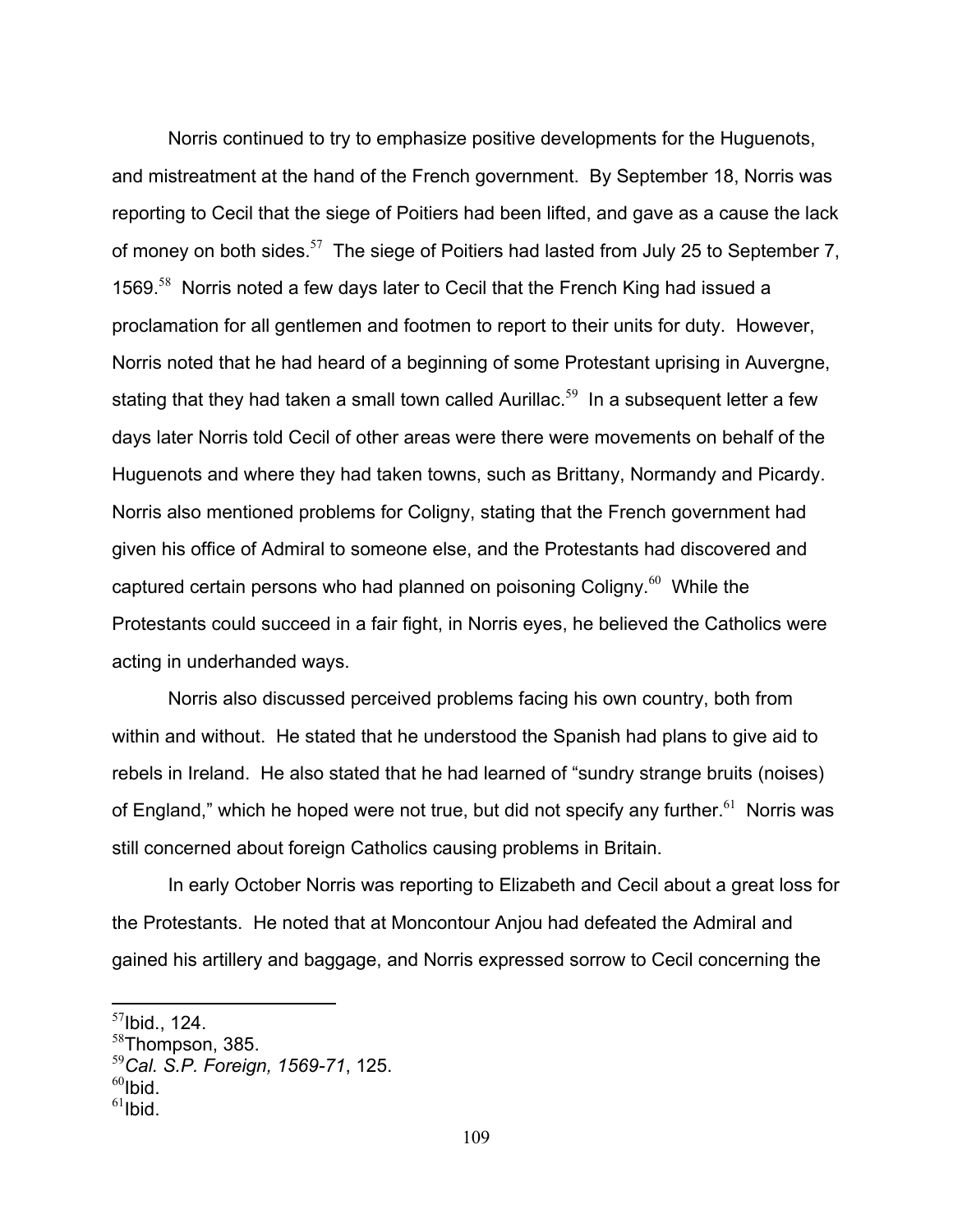defeat.<sup>62</sup> In contrast, Elizabeth, upon learning of the Catholic victory later in October, sent letters to both the French King and the Queen Mother to state that she had "great pleasure" in hearing of the Catholic Victory and offered her services to "assuage the evils" connected to the civil war. $63$  Thus, at least ostensibly, Elizabeth did not share in Norris's sorrow in the Protestant defeat, although she may have simply been trying to keep on good terms with the French royalty. In his letter in early October to Elizabeth Norris reported that he had advised the King that with this victory he should have compassion for his defeated subjects, whom Norris said would return to obeying the King if he were merciful. According to Norris, however, the King stubbornly meant to keep pursuing the Protestants. $64$  Norris apparently acted as an advocate for the Huguenots, in contrast to his Queen, who seemed more concerned about her relationship with the French leaders.

 Norris wrote a letter addressed to both Leicester and Cecil on October 10, which, in addition to giving more details about the battle of Moncontour, listed what he saw as further attacks against the Protestants which were not really of a military nature. He stated that the Parisians had promised 50,000 crowns to the person that would murder Coligny.<sup>65</sup> Norris also stated that there was a plot among the Catholic army whereby a group of six soldiers would choose a high ranking man from Coligny's army to kill.<sup>66</sup> Thus Norris continued to portray some of the Catholic military tactics as underhanded, but never seemed to make the same conclusions about Huguenot actions.

 Norris continued to show this bias in early November when he wrote both Cecil and Elizabeth after the Catholic attempt to gain a town called St. Jean D'Angely. He reported that the Huguenot commander, Captain Piles, refused to render the town after

- $^{65}$ Ibid., 130
- $^{66}$ Ibid

 $^{62}$ lbid., 128, 129.

 $^{63}$ Ibid., 139.

 $^{64}$ Ibid., 128.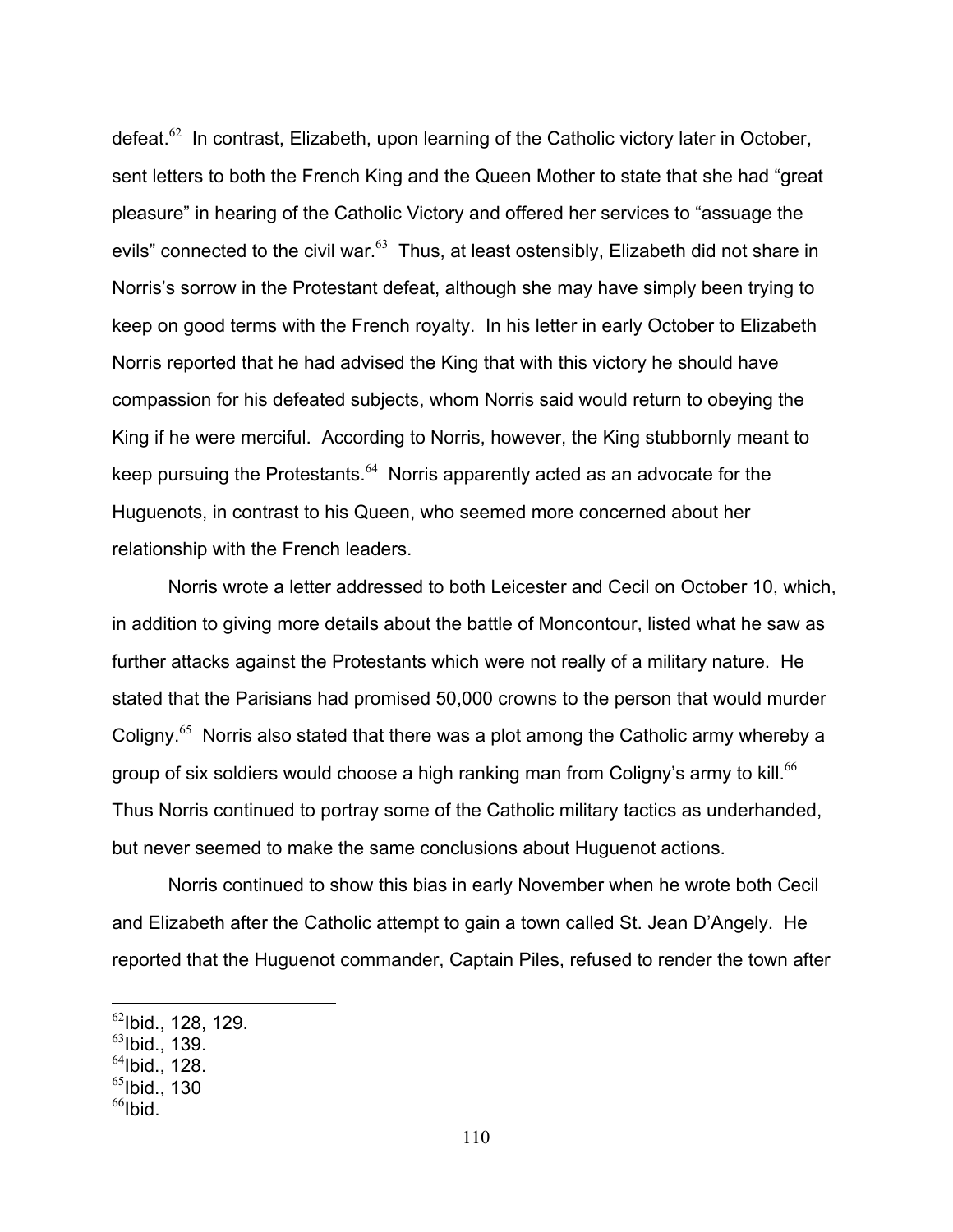attacks from Anjou, and when the governor of the town appeared to be ready to surrender the town to the Catholics, Captain Piles "openly hanged him and cast his body into the river."<sup>67</sup> Norris did not seem bothered by this at all, as he might have been had this happened to someone favoring the Huguenots. However, in this same letter to the Queen, Norris noted that Coligny had to stave off a mutiny by his reiters.<sup>68</sup> To Norris, the Huguenots were justified in taking actions, even harsh measures, against those who challenged the authority of Protestant leaders, while he seemed to often find a reason to criticize Catholic actions.

 Norris also reported developments that would directly affect the English. Norris noted to both Elizabeth and Cecil that he had obtained the release of some English ships held at Bordeaux. He also reported to Cecil that he had heard of trouble among the nobility in England, with the Duke of Norfolk and others, which caused some of the French to rejoice.<sup>69</sup>Thomas Howard, the Duke of Norfolk, had publicized his desire to wed Mary, Queen of Scots, and after gaining some support in the privy council, lost the support of Elizabeth. Norfolk then left for his home in the North where he apparently considered rebellion, but decided to return to court and was placed in the tower.<sup>70</sup> Norris would likely continue to worry that French Catholics would go to England to aid a rebellion there, and rebellion in Northern England was not yet completed.

 Norris believed that foreign aid to the French government was helping to prolong the war. Norris noted to Elizabeth in early November that the French King was obtaining foreign reinforcements, but would be unable to take Rochelle and that the war would thus continue in the Spring.<sup>71</sup> The Huguenots, according to Norris in a letter in

 $67$ Ibid., 141. Later in the month Norris would note to the Queen that Captain Piles had refused to yield up the city unless there was a general peace. Ibid., 146.  $^{68}$ Ibid., 141.

 $^{69}$ lbid., 141-142.

 $70$ Somerset, 226-230.

<sup>71</sup>*Cal. S.P. Foreign, 1569-71*, 141.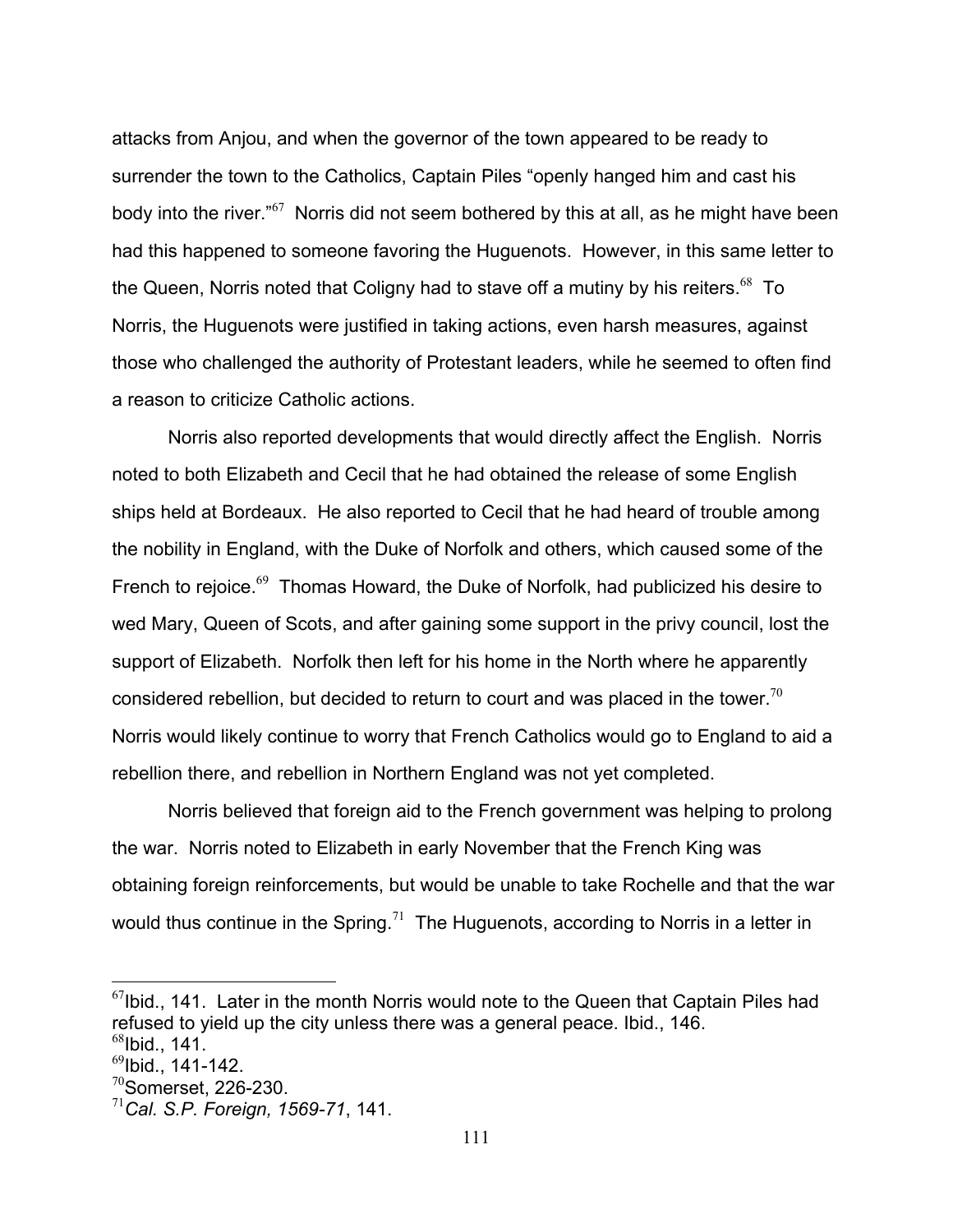late November to Elizabeth, were also hoping to receive reinforcements from Germany. Despite these preparations for war, Norris reported that there had been some dealing for peace.<sup>72</sup> Despite his previous statements about how the Huguenot army was more organized and the Huguenot successes he had emphasized, Norris reported to Cecil on December 10, that unless Coligny received assistance, the Protestants in France would be ruined, and he encouraged the Secretary to continue to give aid.<sup>73</sup> Thus despite some attempts at peace, Norris did not believe there was yet an end to the war, and believed the Huguenots were in need of aid to counterbalance outside help for the Catholics.

 In addition to worrying about the fate of the Huguenots, Norris was concerned about French efforts to interfere in Britain. In his letter of December 10 to Cecil, Norris stated that if there were peace in France, the Cardinal of Lorraine would try to send forces to Scotland. Norris stated that the Cardinal had already sent a spy into England and one into Scotland to inform him of events there.<sup>74</sup> Later in December Norris stated that Lorraine would use a break from war for three months to send forces into England.<sup>75</sup> Norris also reported on December 10, that the French King was wanting to send ships into Scotland to restore Mary to her throne there.<sup>76</sup> King Charles was also trying to help Mary through diplomatic means, sending a representative to Elizabeth to request her to set Mary at liberty and help her recover her kingdom.<sup>77</sup> Norris was worried that a break in the war in France could lead to further troubles in England, although it would appear he had little to fear from the French King.

On December 19, in correspondence to Cecil, Norris related that although there

- $^{73}$ Ibid., 149.
- $^{74}$ Ibid.
- $^{75}$ Ibid., 153.
- $^{76}$ Ibid., 149.
- $^{77}$ Ibid., 157.

 $\overline{a}$  $^{72}$ Ibid., 146.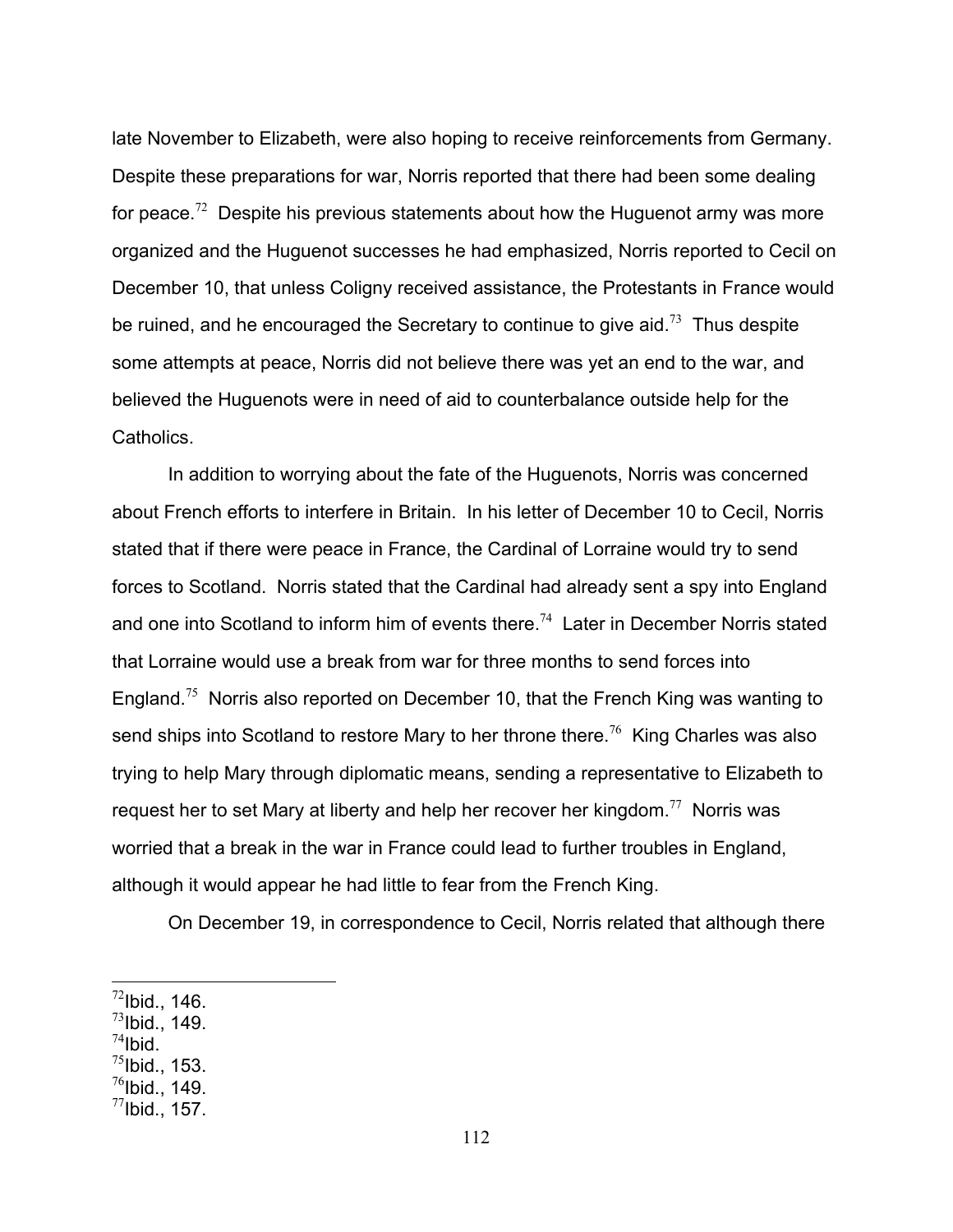were those in Orleans who were attempting to make peace, some Catholics in that city had recently murdered eighty or so Protestants in prison whom Norris claimed had not taken up arms or otherwise offended the King. Also, Norris reported that at Paris the inhabitants had hanged in effigy the Vidame of Chartres and a M. Montgomery, apparently two Huguenots.<sup>78</sup> Norris believed the Catholics were taking actions against the Huguenots which were not justified by the war.

 Norris was also learning about the Northern rebellion. In November, 1569, after Elizabeth had summoned them to court in an effort to forestall any problems, the Earls of Northumberland and Westmoreland had, along with the Sheriff of Yorkshire, rode into Durham with 300 armed men and later issued a proclamation stating they were obliged to take arms to rectify evil laws enacted by the Queen's counselors. The North had grudgingly accepted the Protestant settlement of England, and the Earls sought to tie their rebellion to religion, and the area saw some religious disturbances. In response Elizabeth had Mary moved further South, which prevented the rebels from capturing the Scottish Queen, who might have provided them with more legitimacy. As it was, by December the leaders of the rebellion had been forced to flee into Scotland, and their followers, mostly poor country men, were abandoned.<sup>79</sup> In addition to noting some of the events in the war in France, Norris also told Cecil that the French Ambassador's secretary had stated that the Earls of Northumberland and Westmoreland had revolted and that the secretary had been to a conference with the Queen of Scots, and Norris wanted to know the truth of these matters.<sup>80</sup> In his next letter to Cecil on December 22, Norris reported that he had received correspondence from Cecil reporting the rebellion of the Earls of Northumberland and Westmoreland. Norris took these events to again ask to be recalled to be able to serve Elizabeth in England. He also noted that William

<u>.</u>

 $^{78}$ Ibid., 151.

 $79$ Somerset, 232-236.

<sup>80</sup>*Cal. S.P. Foreign, 1569-71*, 151.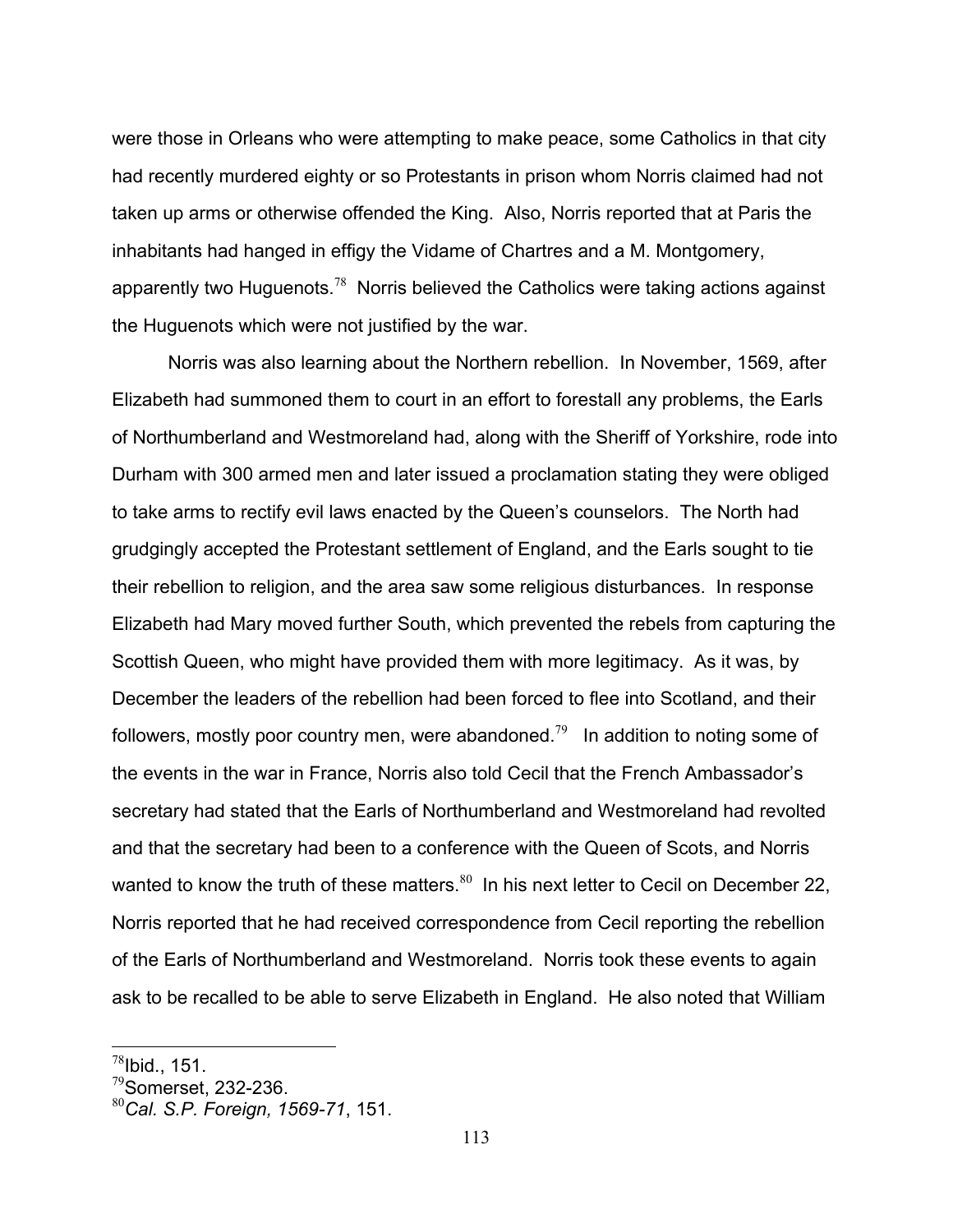Norris, his son, had returned to England to be emploved in her maiesty's service. $81$ Norris was very worried about the rebellion in England.

 Norris began the new year continuing to talk about the rebellion against his Queen. He told Cecil on January 2, 1570, that he had learned of an agreement sent from some unnamed person in England to the French King, apparently to help in a rebellion against Elizabeth, and also stated that in both England and France there were people that would threaten the Queen and the "quiet of England."<sup>82</sup> Norris also claimed that in France there was talk of peace in the religious war, or at least a respite from fighting, but that Lorraine would use the lull in fighting to try to send men to England to help rebels there as well and to help Queen Mary become Queen of England, and that there would likely be help in this endeavor from Spain. $83$  Thus, the Catholic conspiracy against England, about which Norris had warned for some time, was, in his eyes, beginning to come to pass.

 Norris wrote more about a possible peace in France. He reported to Cecil on January 2, that certain *sieurs* that were Protestant leaders had sent a letter to the French King requesting that he establish free exercise of religion and set nobles and other in possession of their property. The King replied "in general terms" that he wanted his subjects to be able to live in rest and safety of their lives and property. $84$  This was an apparent effort at peace, but it would still take some time to reach the end of this war.

 Queen Elizabeth wrote Norris on January 5, with the good news that she had suppressed the rebellion of the Earls of Northumberland and Westmoreland, and she instructed Norris to inform the French King of her success**.** Elizabeth reported that the rebels stated that they expected help from France and Flanders, and that as a result,

<u>.</u>

 $81$ Ibid., 153.

 $82$ Ibid., 164.

 $83$ Ibid., 164-165.

 $84$ Ibid., 165.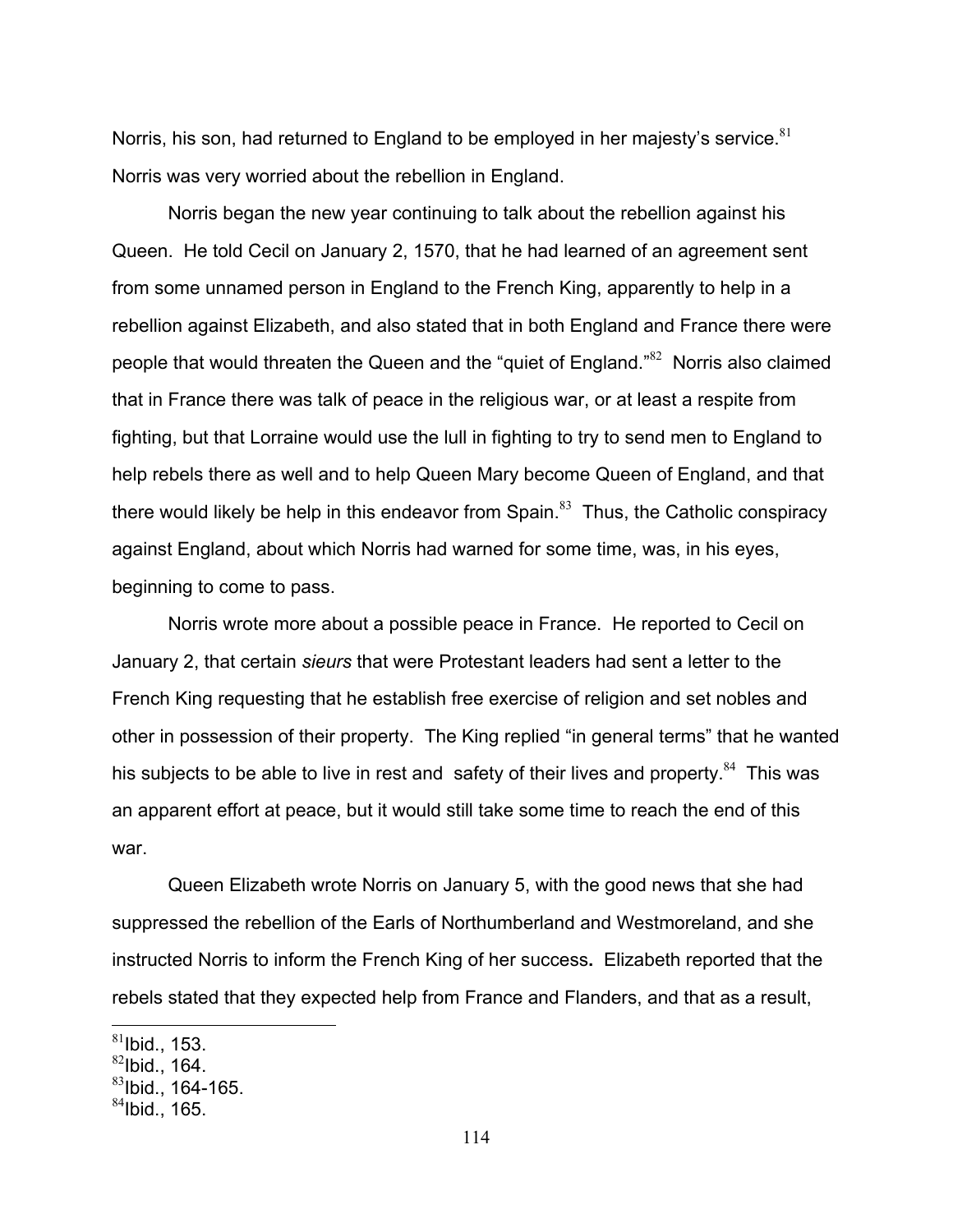she resolved to strengthen the defenses of her realm but wanted Norris to assure King Charles that she was only arming for defense.<sup>85</sup> Elizabeth apparently confirmed Norris's fears of continental aid to the rebellion in England.

 Norris wrote the Queen on January 27, apparently before he had received her letter from earlier in the month about the suppression of the Northern rebellion, and Norris discussed events in France, reporting what he saw as underhanded actions by the French Catholics and their obstacles to peace. Norris reported that there were rumors that peace was being made, but stated that this "feigned hypocrisy was revealed" by a letter the Queen Mother had sent to the Governor of Bordeaux, which Huguenots had intercepted, and this letter informed the Governor that there would be no peace despite the rumors. Norris also stated that someone had sent three men from Cologne to seek "by all means possible" the death of the King of Navarre, the Prince of Condé and the Admiral Coligny.<sup>86</sup> To Norris the French Catholics were continually deceitfully seeking to harm the Huguenots.

 He also found that the French Catholics were trying to give financial aid to the rebels in England. Norris noted the difficulty which both Coligny and the French King had in paying their mercenaries. Despite these financial difficulties, Norris informed Elizabeth that he had learned from a commissioner sent by the Queen of Navarre that a Ranabouille**,** apparently a representative Anjou, had been commanded to assure the rebels in England of money and munitions. When the representatives of the King of Navarre and the Prince of Condé expressed their desire to serve the French King, Anjou wanted to know if they would assist him in conquering England, which they refused to do, despite the fact they were promised peace and a recognition of articles protecting their religion if they agreed to assist Anjou in this endeavor. The Huguenot representatives also refused to make peace because they doubted the sincerity of the

 $85$ Ibid., 167.

 $86$ Ibid., 174.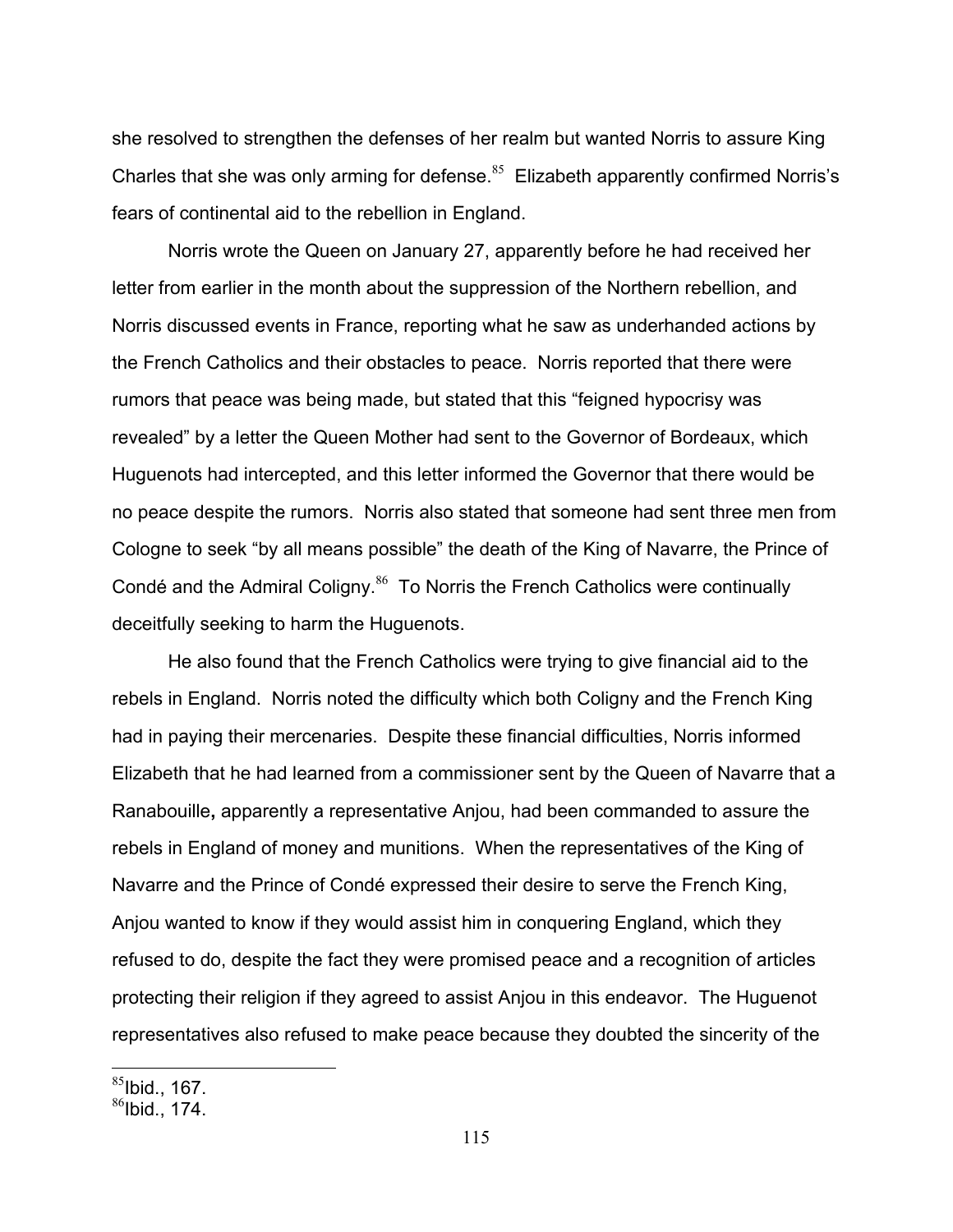Queen Mother and were stronger than their enemies believed. They also noted, according to Norris, that the Queen Mother had given a response to them that they would not enjoy the exercise of religion. The ambassador also stated the Cardinal of Lorraine had prepared six ships and 3000 harquebussiers to invade England in the Spring.<sup>87</sup> Norris wanted Elizabeth to believe that the Huguenots were true friends of England, and would not hurt its interests, even if it benefited them, while there were those among the French Catholics who looked for opportunities to strike against England.

 Norris wrote Cecil on January 27, and told of more threats against England from France. The French, according to Norris, were planning on declaring to Elizabeth that unless she gave liberty to Mary and permitted Catholic Mass in England, the Pope and the Kings of France and Spain would force her to do so. He stated that these plans to invade England would come to pass if there were peace in France, which Norris thought was not close.<sup>88</sup> Norris continued to believe French Catholics were prepared to invade England.

 Norris wrote Elizabeth on February 5, to report that he had received her January 5 letter, but noted that he had met only with the Queen Mother since he was unable to meet with the French King. Norris reported that he had spoken to Catherine de Medici of Elizabeth's success in suppressing the rebels. The Queen Mother expressed her happiness at Elizabeth's success, and denied that her son the King had promised them any aid. However, the Queen Mother told Norris that this rebellion was a warning that she should not aid rebels in fighting against their leaders, and if she ignored this warning worse things could happen. Norris then denied that Elizabeth had helped the Huguenots.<sup>89</sup> This denial was part of the English strategy, as the English tried to ensure

 $87$ Ibid., 174-175.

 $88$ Ibid., 175-176.

 $89$ Ibid., 181.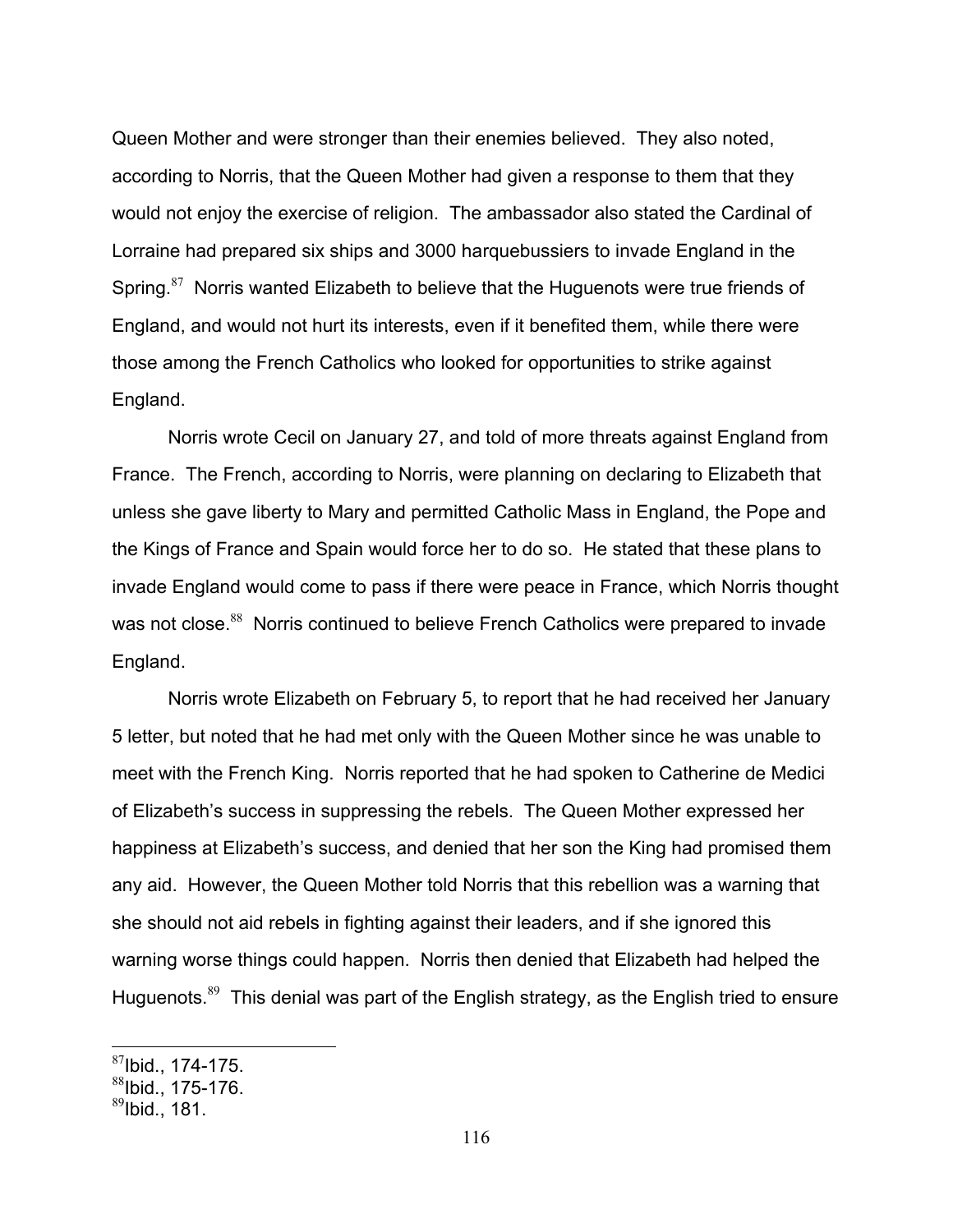that their aid to the Huguenots could be "convincingly denied." $90$  Their denials did not always convince the French authorities, however, as noted below.

 Norris reported that the Queen Mother then turned their conversation to Mary, Queen of Scots, and stated that the French King would use all his forces to help Mary recover her estate.<sup>91</sup> Norris reported to Elizabeth that he had learned that the Cardinal of Lorraine had many ships at various locations ready to go into England and stated that only if Elizabeth were prepared for their arrival would they not leave. Norris also stated that during the lull in the fighting the Catholics were trying to recruit new mercenaries, and Norris stated that he feared that the Huguenots would have to yield to peace unless they received some aid. $92$  Norris was thus using the possible threat of invasion to England to try to get Elizabeth prepared to fight, but also again told her that the Huguenots were in need of aid.

 Norris also wrote Cecil on this same day and continued to speak of a threat of a French invasion of England. Norris stated that Lorraine believed that if he could land troops in Scotland or England he would find men there to aid him. Norris also surmised that the root of the Northern rebellion could be traced to Flanders of France. He also told Cecil of what he had heard about the Cardinal of Lorraine's preparations against England and how the Duke of Anjou had allegedly offered benefits to the Huguenots if they would aid him against England. $93$  The rebellion in England had been to Norris a fulfillment of his worries about French intervention in England.

 A few days later, Norris related to Elizabeth further charges from the Queen Mother that the English Queen was helping the Huguenots. Catherine had told Norris

 $\overline{a}$ 

<sup>92</sup>*Cal. S.P. Foreign, 1569-71*, 181-182.

 $90$ Trim, 189-190.

 $91$ The French government would maintain a close relationship with Mary through the French ambassador in England, de la Mothe Fénélon, and the ambassador would also make requests, "albeit feebly," on Mary's behalf. Jensen, 41.

 $^{93}$ lbid., 182.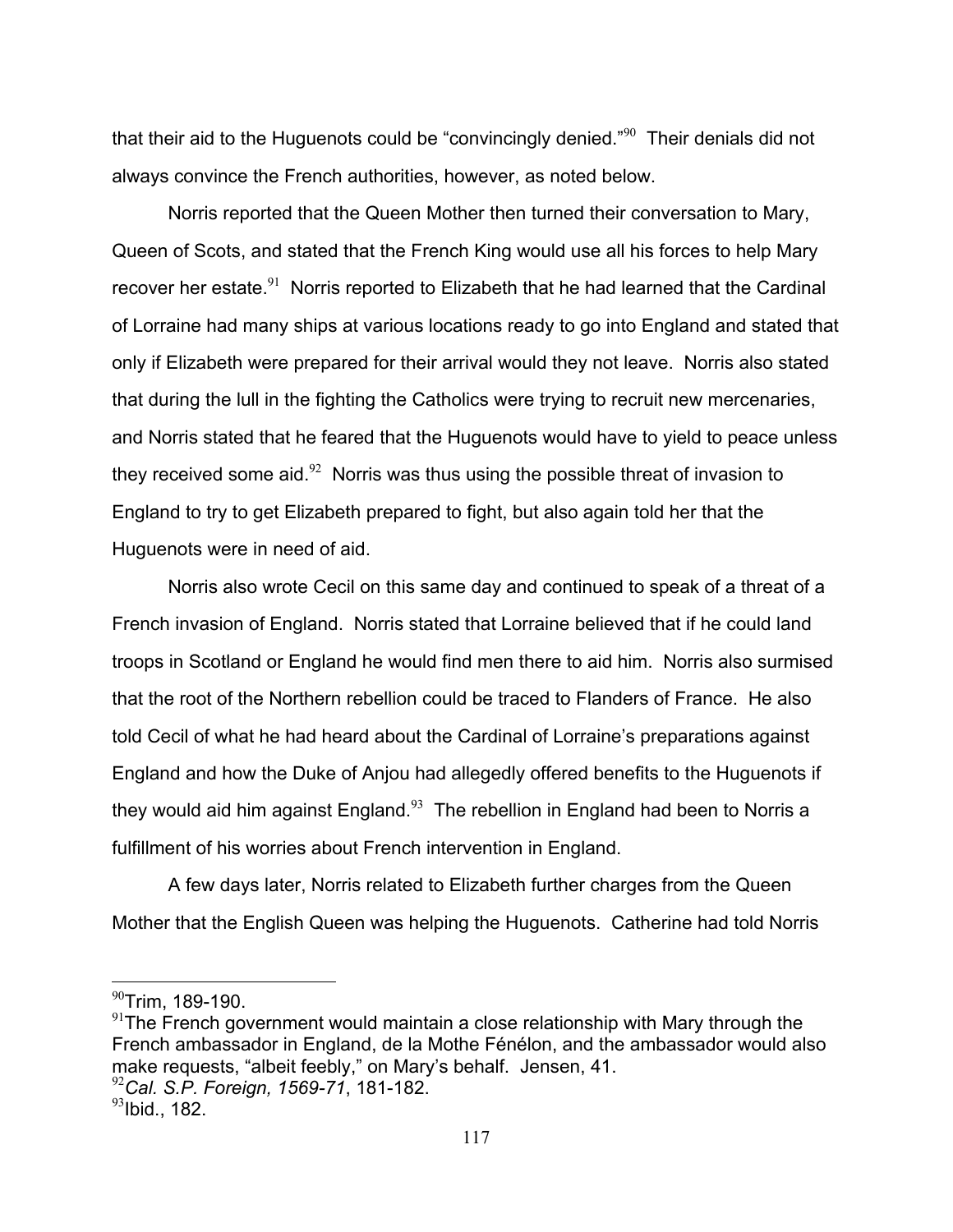that the King had learned that Elizabeth had sent money to help pay for mercenaries and the Queen Mother demanded to know whether Elizabeth was a friend or foe. Catherine also stated that she had learned that English merchants were helping to supply shoes, horses and other thing to the Huguenots, at greater levels than they had done before, and that she knew Elizabeth had previously supplied artillery. Norris denied that Elizabeth was involved and warned Catherine against believing rumors, but Catherine persisted in her assertions and made some threats against England.<sup>94</sup> On this occasion, the English aid to the Huguenots could not be plausibly denied.

 Norris told Cecil on February 9, that some in France were talking about an invasion of England, but only after peace in France, which Norris still believed was a long way off. He added that if the French followed through on this enterprise, the English would then learn to forget "great hosen and gay apparel, and learn to defend God's cause, their Queen and country."<sup>95</sup> Thus Norris believed there was not support in England to aid the Protestants in France and that the English had become too soft, and needed to become more serious about outside threats. Norris wrote Cecil on February 17, and stated that the Queen of Navarre was not content with the two towns the French King had promised her, and that the Huguenots had intercepted a packet of the King and learned of some of the things the King was planning to do against them. With these comments, Norris not surprisingly stated that peace would not soon be concluded.<sup>96</sup> Norris believed the actions of the French Catholics were obstacles to peace.

 On February 23, Elizabeth sent Norris instructions to give to the French King and Queen Mother in response to requests they had sent her. The French royal family had sent Elizabeth a request to treat Mary well, set her free, and help her to regain her

1

 $94$ Ibid., 183-184. The power of the Queen Mother in relation to King Charles is again shown, by the fact that Catherine stated that until this time she had kept from Charles the fact that the English were aiding the Huguenots. Ibid.  $95$ Ibid.

 $96$ Ibid., 186-187.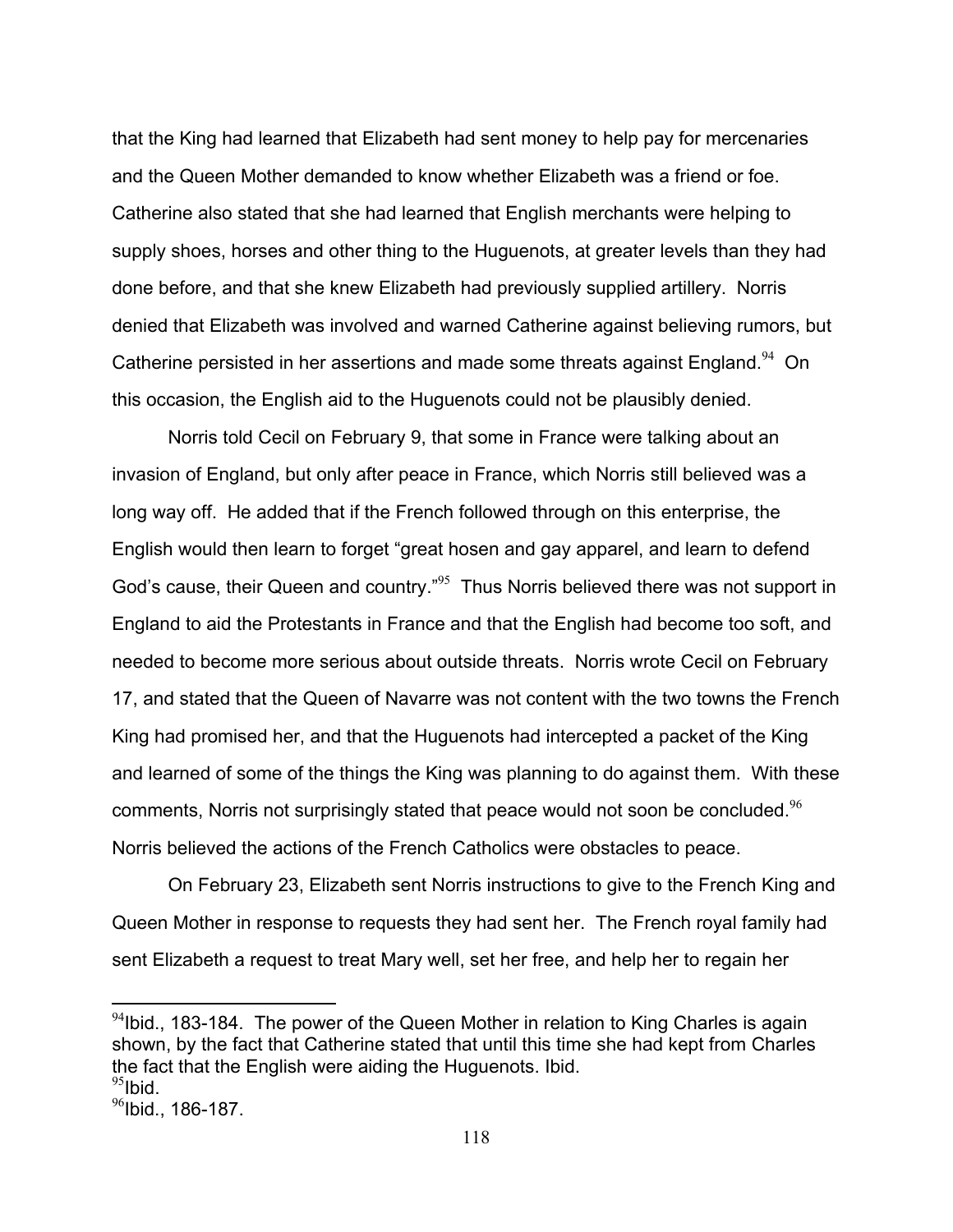realm. Elizabeth responded that she had always treated Mary well but refused to set her free and help her regain her Kingdom. Elizabeth told Norris to explain that it would be dangerous to help her regain her realm as rebels had used Mary's name to challenge Elizabeth's Kingdom and crown, and Mary also had dealings with Englishmen and foreigners which could harm Elizabeth. Elizabeth also instructed Norris to tell the King that she would be glad to help mediate a peace between him and his subjects. Elizabeth also wanted Norris to tell King Charles that she had not directed or licensed any of her subjects to carry arms or munitions to Rochelle, but generally she allowed her merchants to go wherever they wanted in France. Elizabeth also told Norris to state that she had made no levy of soldiers in Germany, but could speedily do so, and she stated that she planned to prepare a land and naval force, but the King should not worry about these forces.  $97$  Elizabeth wanted Norris to try to assure the French King that she would not attack him or support those he viewed as rebels, even though she had actually already done the latter.

 Norris continued to believe there were threats to England's safety in France. He reported to Cecil in late February, 1570, that he had discovered someone who written a false treatise against Elizabeth, but the Queen Mother refused Norris's requests to punish the author. Norris also accused Lorraine of being behind the murder of the Protestant Earl of Murray<sup>98</sup> of Scotland, whose death caused joy in France, in part because it could lead to more problems for England. Norris also accused Lorraine of conspiring to help Mary obtain the crown of England with the help of English Catholics.<sup>99</sup>

<u>.</u>

 $97$ Ibid., 190-191. Queen Elizabeth I, to Sir Henry Norris, Ambassador in France, 23 February, 1570. Reprinted in Harrison, 68-82.

 $98$ James Stewart, Earl of Murray or Moray, was the illegitimate son of James V, of Scotland, was a leader of the Protestants who took control of the government in Scotland after the ouster of Mary, and was a regent for the child James VI, later James I, of England. Murray was assassinated in January, 1570. Wernham, 248, 302-304, 306.

<sup>99</sup>*Cal. S.P. Foreign, 1569-71*, 193.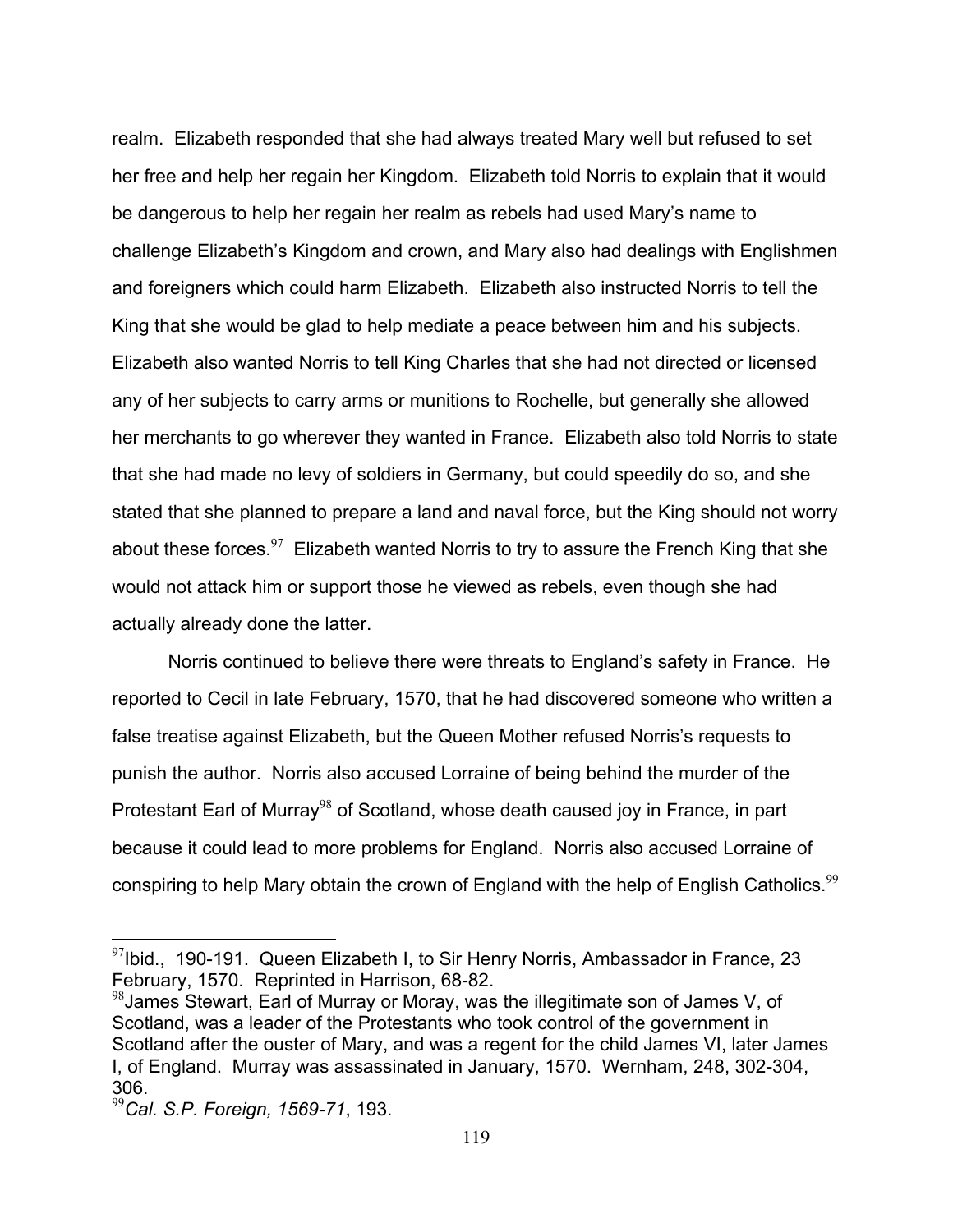For Norris France was a hotbed of anti-English sentiment, and he was particularly concerned about the Cardinal of Lorraine.

 Norris was hoping for an end of the religious conflict and an end to his ambassadorship. He told Cecil that there was a negotiation for peace taking place as the emperor refused to allow the French King to marry his daughter until peace was concluded. He also mentioned that Cecil had talked about Norris being recalled as ambassador, and had listed two possible successors, while Norris recommended Henry Killigrew as his successor.<sup>100</sup> Norris was hoping that the time was soon coming for his to return to England.

 Norris continued to worry about help from France for Mary. Norris wrote Cecil at the beginning of March to warn about danger to Elizabeth from Lorraine. He stated that it would be better if Mary were out of England as Lorraine was planning some type of mischief with English Catholics.<sup>101</sup> Norris told Cecil on March 9, that he had learned of more plans to help Mary. He stated that the King had sent someone to declare his intention of aiding Mary's supporters in Scotland and there were ships that had supposedly been dispatched to help Mary. Also Norris told of someone "who ha[d] but one eye and a cut over the face" who was being sent to work against Elizabeth.<sup>102</sup> Norris wrote Cecil on March 16, to recommend, because of the danger Elizabeth had been in since Mary had arrived in England, to somehow allow her to "escape." Norris also showed that he still saw danger in other Catholic countries, wondering whether Spain, since it had just won a victory over the Moors at Galera, might use its army in Scotland. He further stated that the Kings of France and Spain had agreed to inform

 $100$ Ibid.

 $^{101}$ Ibid., 196-197.

 $102$ Ibid., 200. In a second letter bearing the same date Norris identified the man with the scarred face as Villenus, who, according to Norris had been in prison at Rochelle for conspiring to kill Condé, but Villenus had later escaped. Ibid.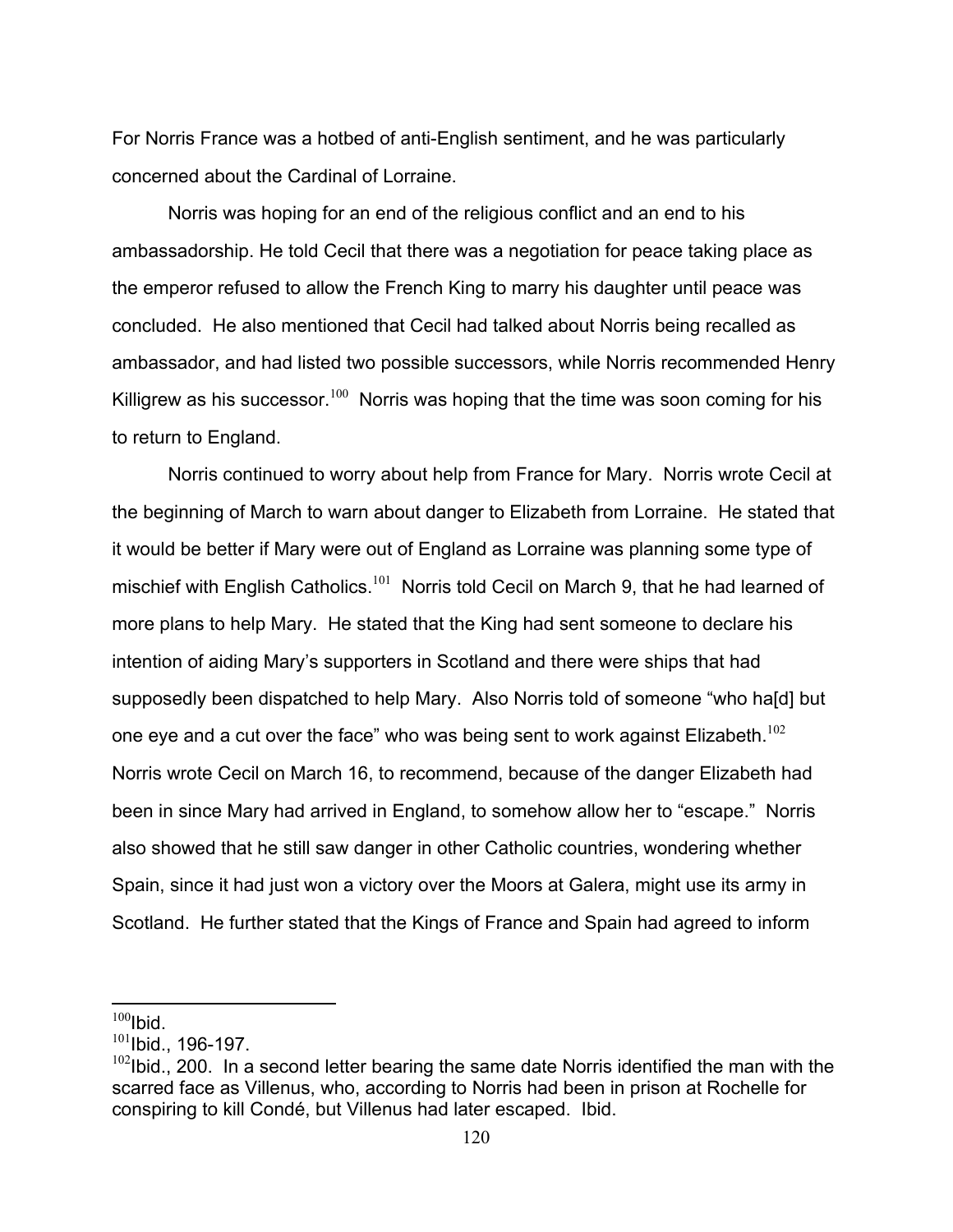one another if they planned on invading England.<sup>103</sup> For Norris, Mary was a magnet for French and Catholic desires to intervene in Britain.

 Norris wrote Elizabeth on March 17, to let her know how his meeting had gone regarding the English Queen's desire to assure the French King she would not fight against him or aid rebels. Norris reported that on March 12, he had met with the King, Anjou and the Queen Mother. He stated that all their responses had been designed to try to convince Elizabeth to give Mary her liberty and help her regain her realm and country. Norris reported that he had returned again on March 14 and 15, and the Queen Mother had told Norris that if the English Queen wanted to end her troubles she should set Mary free and take a husband. The King also told Norris that he never planned on making preparations to go to Scotland.<sup>104</sup> The French royal family, at least openly, had no plans to help Mary.

 Despite Norris's concerns about French military intervention, King Charles of France tried to help Mary through diplomatic means. the French King wrote his ambassador in London on April 12, to demand that Elizabeth withdraw her forces from Scotland and set Mary at liberty.<sup>105</sup> Charles was hoping he could help Mary without resorting to military action, and that Elizabeth would free Mary based upon his request. Elizabeth would not do so.

 The third religious war in France that had started in September of 1568 stretched into 1570, and Norris continued to send correspondence back to England concerning this struggle. However, Norris began to appear more concerned with how events in France might affect England, and he spent a great deal of time discussing threats from France directed toward England. Norris believed that some of the Catholics in France, with help from Catholics elsewhere, wanted to invade his island

 $103$ Ibid., 204.

 $104$ Ibid., 204-205.

 $^{105}$ Ibid., 217-218.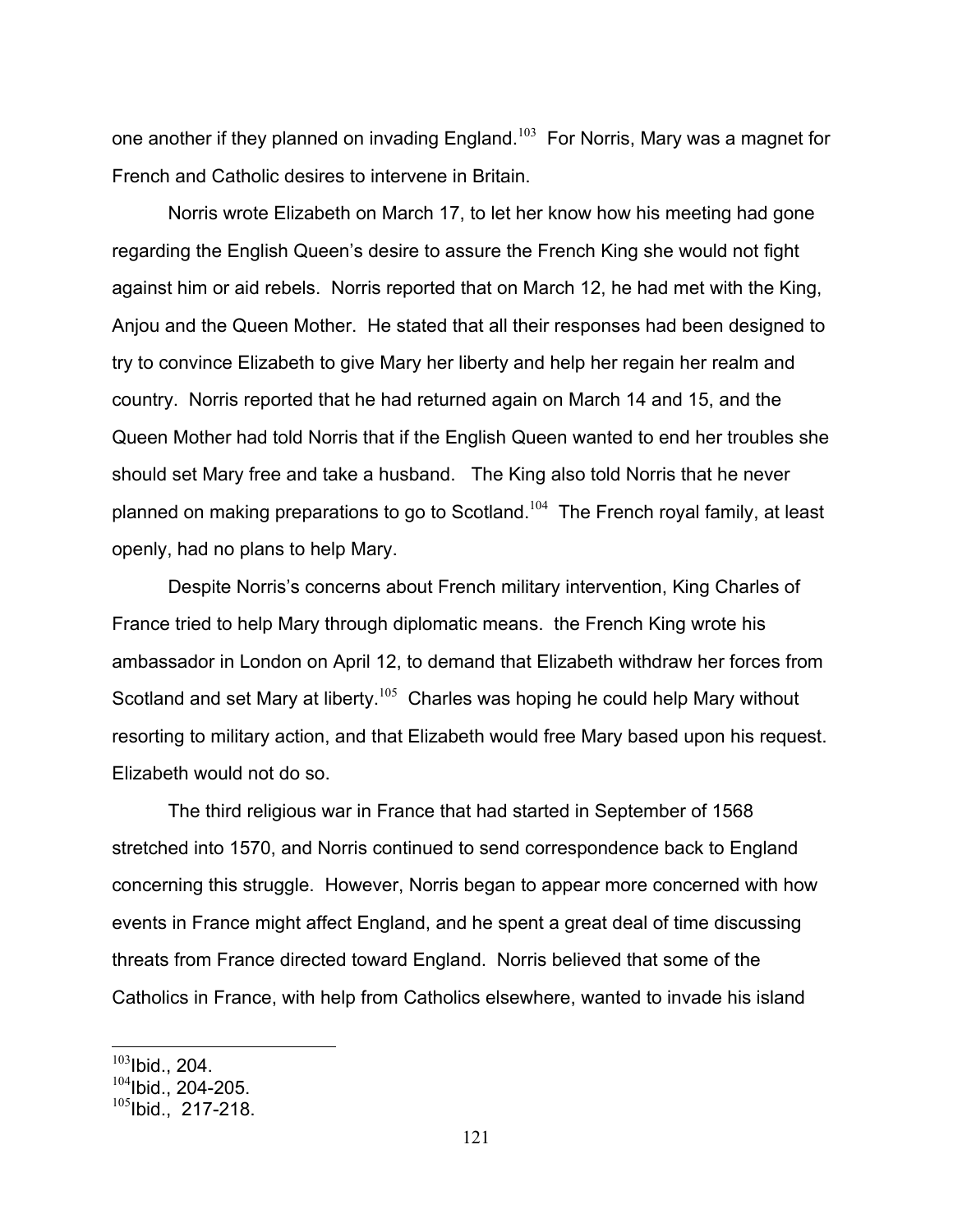country. The toppled Queen of Scotland, Mary, who was related to the powerful Guise family in France, was the source of much of this threat, according to Norris. The Catholic in France whom Norris most feared was the Cardinal of Lorraine, also a member of the Guise family, whom Norris believed had made specific threats to go to Britain to help the Scottish Queen. The Duke of Anjou, younger brother of the French King, also had made some indication he wanted to go to help the Scottish Queen. Thus Norris's greatest worry was no longer the condition of the French Protestants at the hand of French Catholics, but how these French Catholics might harm his own country.

 Norris's worries might have seemed justified when the Northern rebellion erupted among some Catholic Lords in the North of England, although the loyal English forces quickly crushed the rebellion. Norris believed, as some modern historians have found, that the French war was part of a broader European conflict.<sup>106</sup> Moreover, Norris believed that some Catholics under the leadership of the Cardinal of Lorraine were trying to spread rebellion in England to help the Scottish Queen Mary, and modern historian Charles Wilson has echoed Norris's concerns in his own findings.<sup>107</sup> These historians, however, have failed to document Norris's role in warning of the possibility of French Catholic forces aiding rebellion in England.

 $106$ See Holt, 50-75; Knecht, 34-41.

<sup>&</sup>lt;sup>107</sup>See Wilson, 121.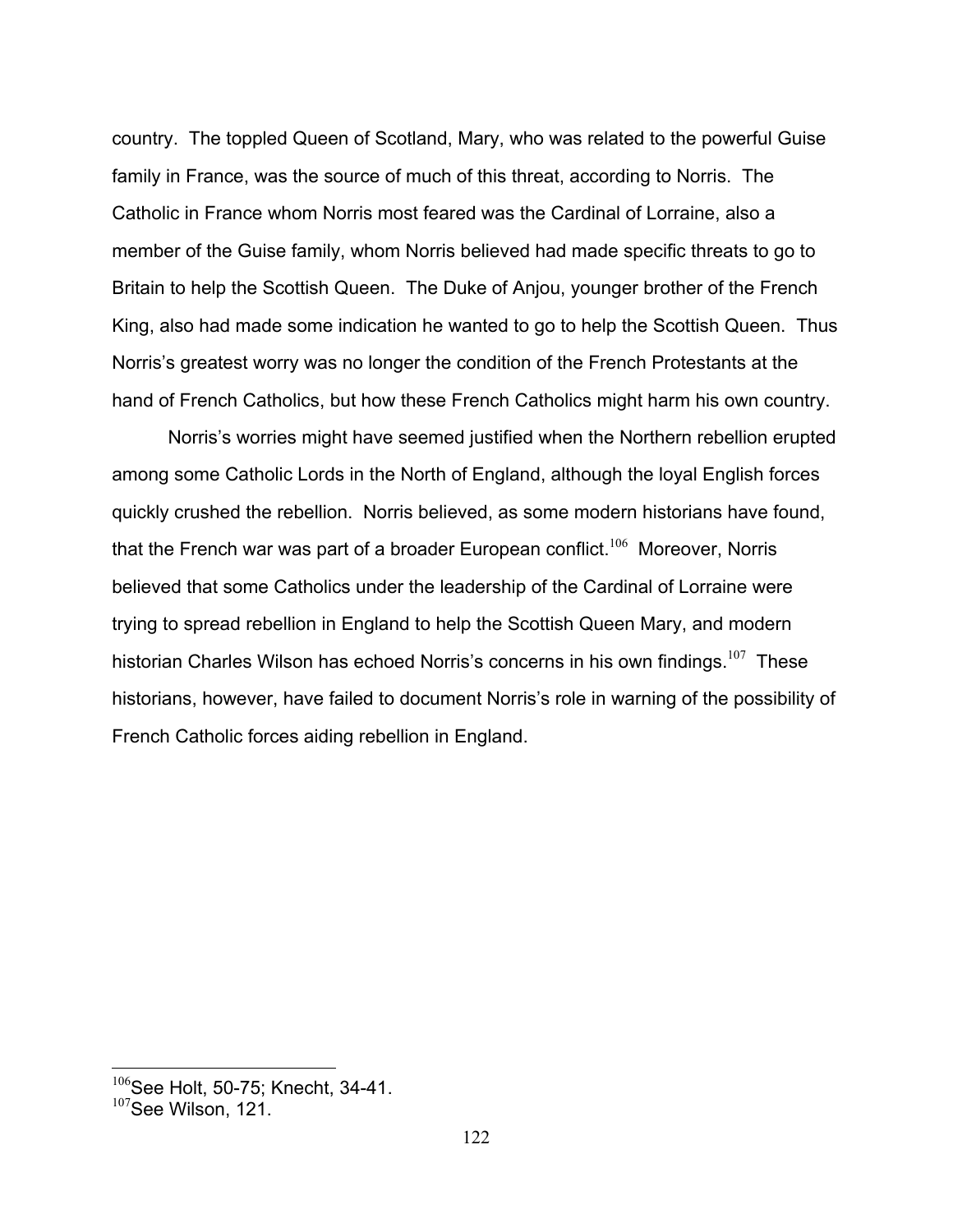## Chapter 5 Peace in France and Home to England

 The third French religious war in France between the Protestant Huguenots and the Catholic government, which had begun in the fall of 1568, continued into 1570, and the conflict appeared to be spreading to Britain. In the North of England in late 1569, some Catholic Lords revolted, but the English authorities quickly crushed the rebellion. Also, the French government was trying to get Elizabeth to release Mary, the deposed Queen of Scotland, who had fled to England. Further, the French had made some suggestions that they might take military action in an effort to help restore Mary to her throne, and perhaps to also help her with her claim to the English throne. Although Norris continued to worry about French intervention in Britain, he also hoped for the end of the third French war of religion and for the opportunity to return home to England.

 Norris and the English would continue to be concerned about possible French intervention in England. Also, Norris would play an active role in attempting to assure that the French did not send any forces to Britain. Elizabeth would trust him with the duty of persuading the French King to not aid to Scotland to help Queen Mary. Furthermore, Norris would show his abilities by successfully keeping a onetime Irish rebel from acting against England, by instead allowing him to go to London under protection from the Queen. Finally Norris only received help in France at his own insistence, when Elizabeth sent his successor. Throughout his ambassadorship, Elizabeth continued to show her trust in Norris.

Norris wrote Elizabeth on April 13, to tell her of a meeting he had had with the Spanish ambassador in France. He reported that they had talked about a reconciliation between the English and Spanish monarchs, with Elizabeth either contacting Alva, as the Spanish ambassador suggested, or the Spanish King, as Norris suggested. Norris also stated that he had heard that the Spanish forces in the Low countries were

123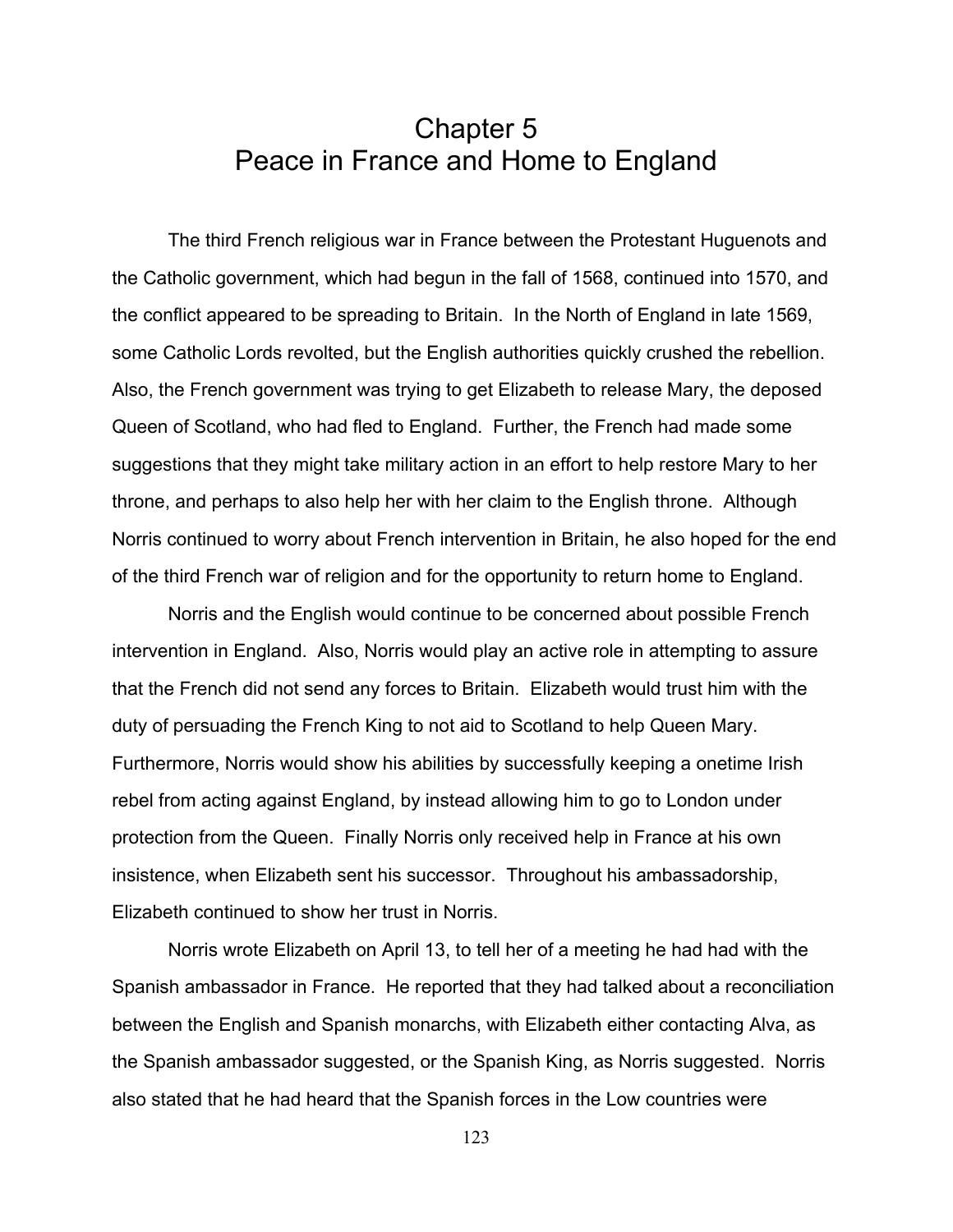supporting English rebels, which the Spanish ambassador denied.<sup>1</sup> Norris believed that England should make peace with Spain, which would counteract threats in France.

 Norris also believed peace in France might soon be possible, and wrote Cecil on April 13 and 14 regarding a possible peace. He told Cecil in the first letter that there was a lot of talk about peace but that the biggest hurdle was over the exercise of religion, which the Protestant princes wanted to be allowed throughout the country.<sup>2</sup> The next day Norris informed Cecil of the progress of the peace negotiations, and also thanked Cecil for his help to him and his family.<sup>3</sup> Norris, in a departure from his previous letters, did not put the blame for the lack of peace on the Catholics in general or on the Cardinal of Lorraine, but found the obstacle to peace was the Protestant demand for religious freedom throughout France (although Norris likely would have believed the Protestants were justified in this demand). Also, his thanks to Cecil for aid to him and his family likely was an indication of the strain the ambassadorship was putting on him.

 The misunderstanding between Elizabeth and King Charles of France regarding the use of forces in Scotland is shown in a letter to Norris from Elizabeth giving her ambassador certain instructions to tell the French King. She instructed Norris to tell the King that she was displeased that he wanted her to keep her army from going into Scotland. Elizabeth also told Norris to inform the French King that he had apparently expressed his displeasure through his ambassador because someone had entreated him to do so rather than because the King was actually displeased, and Elizabeth suggested that the King should speak for himself. This comment is apparently a reflection on the weakness of Charles and the fact that someone other than him was making decisions. Elizabeth also told Norris that rebels against her were maintained by

<u>.</u>

<sup>1</sup> *Cal. S.P. Foreign, 1569-71*, 218.

 $^{2}$ lbid.

 $3$ lbid., 219.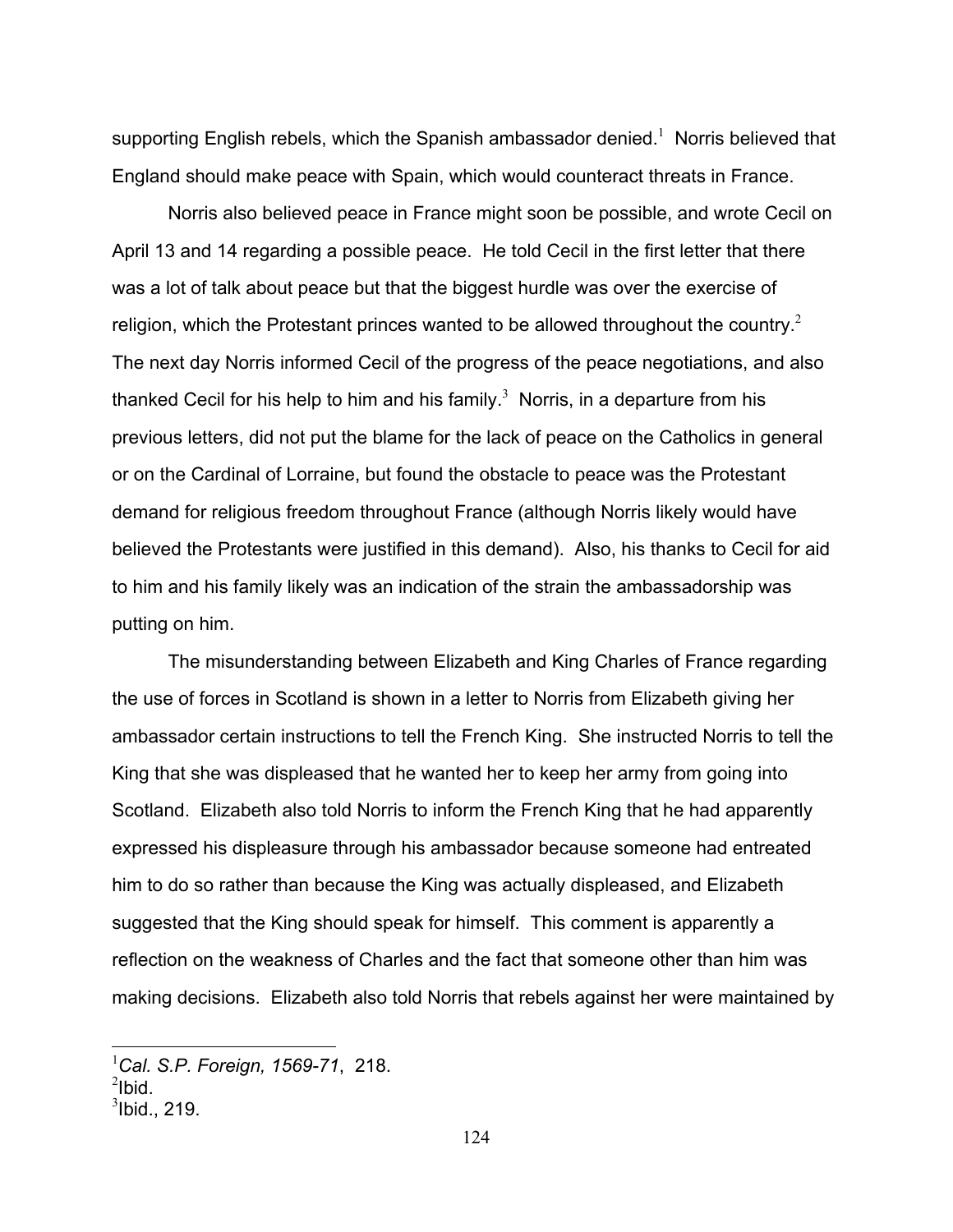certain people on the border of Scotland. However, she requested Norris to inform the King that she had no intention of making war with Scotland. Elizabeth also accused Queen Mary of directing some in Scotland to make war against England, but stated that if Mary would keep all treaties, including some designed to allow her liberty, Elizabeth would see that Mary would "come to some good end  $\dots$ ."<sup>4</sup> Thus Elizabeth continued to promise freedom for Mary in order to placate the French.

 Norris reported to Elizabeth on May 7, about peace negotiations in France, before he had received her recent letter to him. Norris stated that the French Government was proclaiming that it had offered the Huguenots eight towns. However, the Huguenot representatives told Norris that no such offer was made to them and requested that he tell Elizabeth not to believe the French ambassador in that regard. The Huguenot representatives also wanted Norris to tell Elizabeth to persuade King Charles to make peace with them and to grant reasonable protections for their safety and exercise of religion. They further requested Norris to relate to Elizabeth that if she would use her name in these demands the Huguenots would be prepared to be in her service. As if to show that they were already serving her, the Huguenot deputies told Norris to tell Elizabeth that they were preventing the sending of aid from France into Scotland and Ireland. $5$  With Norris's willing help, the Huguenots were trying to garner more aid from Elizabeth, and used her worries about rebellion in her own country to try to persuade her to give more aid.

 The French ambassador to England, de la Mothe Fénélon, had an audience with Queen Elizabeth in May regarding Queen Mary. He requested in the name of the French King for Elizabeth to withdraw her forces from Scotland. Queen Elizabeth responded that in order to satisfy the French King's wishes he should send a representative to Scotland and get them to surrender or at least abandon the English

 $<sup>4</sup>$ Ibid., 238.</sup>

 $<sup>5</sup>$ Ibid., 243.</sup>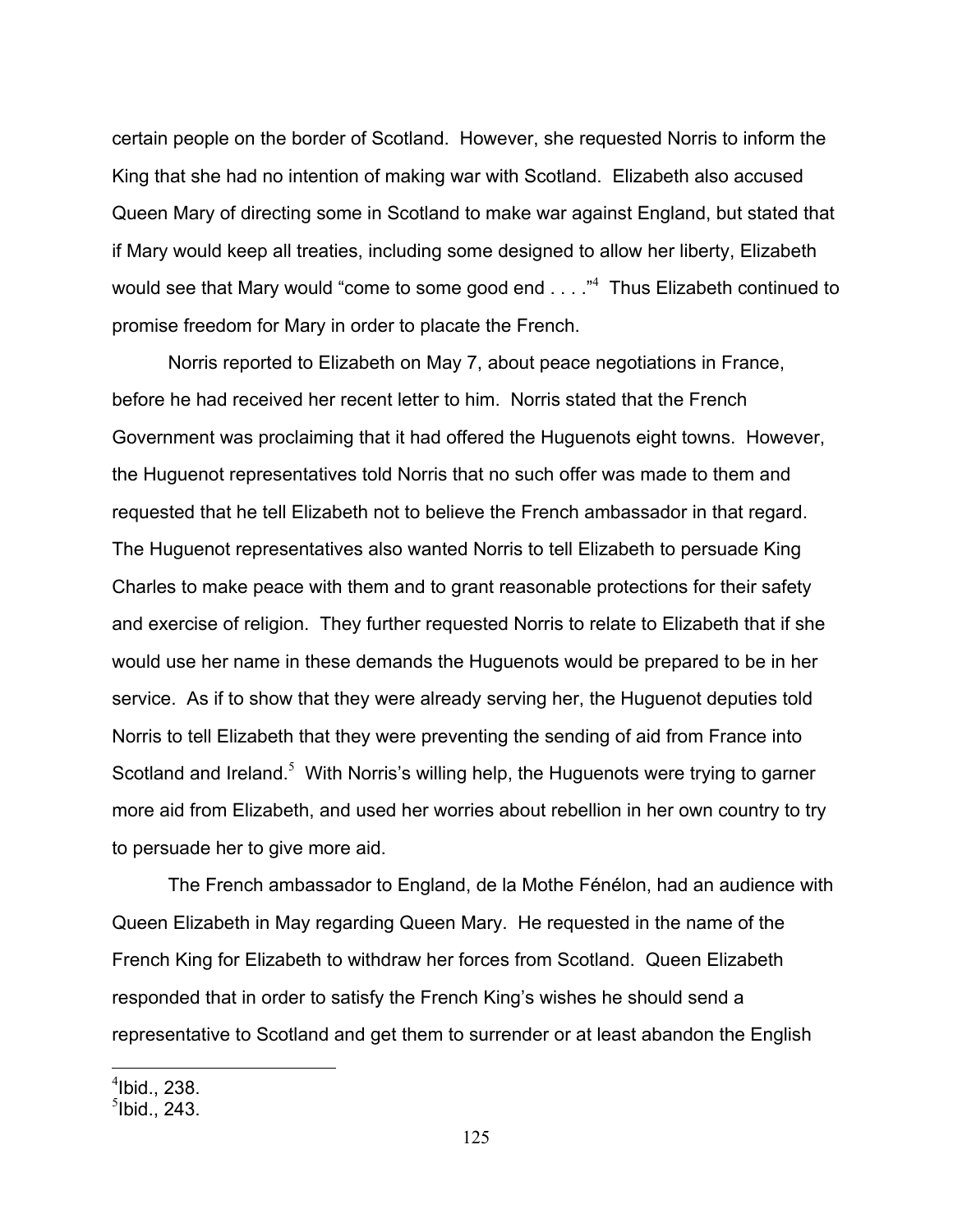fugitives there and then she would withdraw her forces. Elizabeth also promised to "proceed with all diligence" in the restoration of Mary. $6$  Again, Elizabeth wanted to assure the French that she was planning on aiding Mary.

 Elizabeth wrote Norris on May 23, concerning her discussion with the French ambassador about withdrawing forces from Scotland, and restoring the Queen of Scotland to her Kingdom. Elizabeth emphasized to Norris that the main thing he should do was to try to prevent the French King from sending forces into Scotland.<sup>7</sup> This shows that Elizabeth's main goal in her discussions with the French ambassador was to try to prevent French troops from coming to Scotland and that her statements regarding releasing Mary were only to reassure the ambassador. Moreover, she entrusted Norris with the duty of preventing French forces from coming to Britain.

 According to Norris, in a letter to Elizabeth dated June 8, King Charles of France, upon learning that Elizabeth had sent troops to Scotland, sent a packet to some of Mary's supporters in Scotland to find out which ones would support her cause and would support a league with the French, and some did pledge their support. Also, some wanted arms from France to help against the English, whom they feared would conquer Scotland and possibly take the infant Prince (the future King James I of England and James VI of Scotland). The French government decided to send these Scottish supporters 5000 troops if peace were made in France, and King Charles was desirous to have a peace to be able to send troops. Also, Norris reported that Mary had sent letters to Scotland regarding how her subjects should treat the English rebels there. Finally, Norris stated that Huguenots at Brittany who had not taken up arms were assessed a tax of 60,000 francs monthly. $^8$  In contrast to Norris's statements, the French King instructed his ambassador on June 10, to tell Elizabeth that the French

 $<sup>6</sup>$ Ibid., 252-253.</sup>

 $^7$ Ibid., 254.

 $8$ Ibid., 263-264.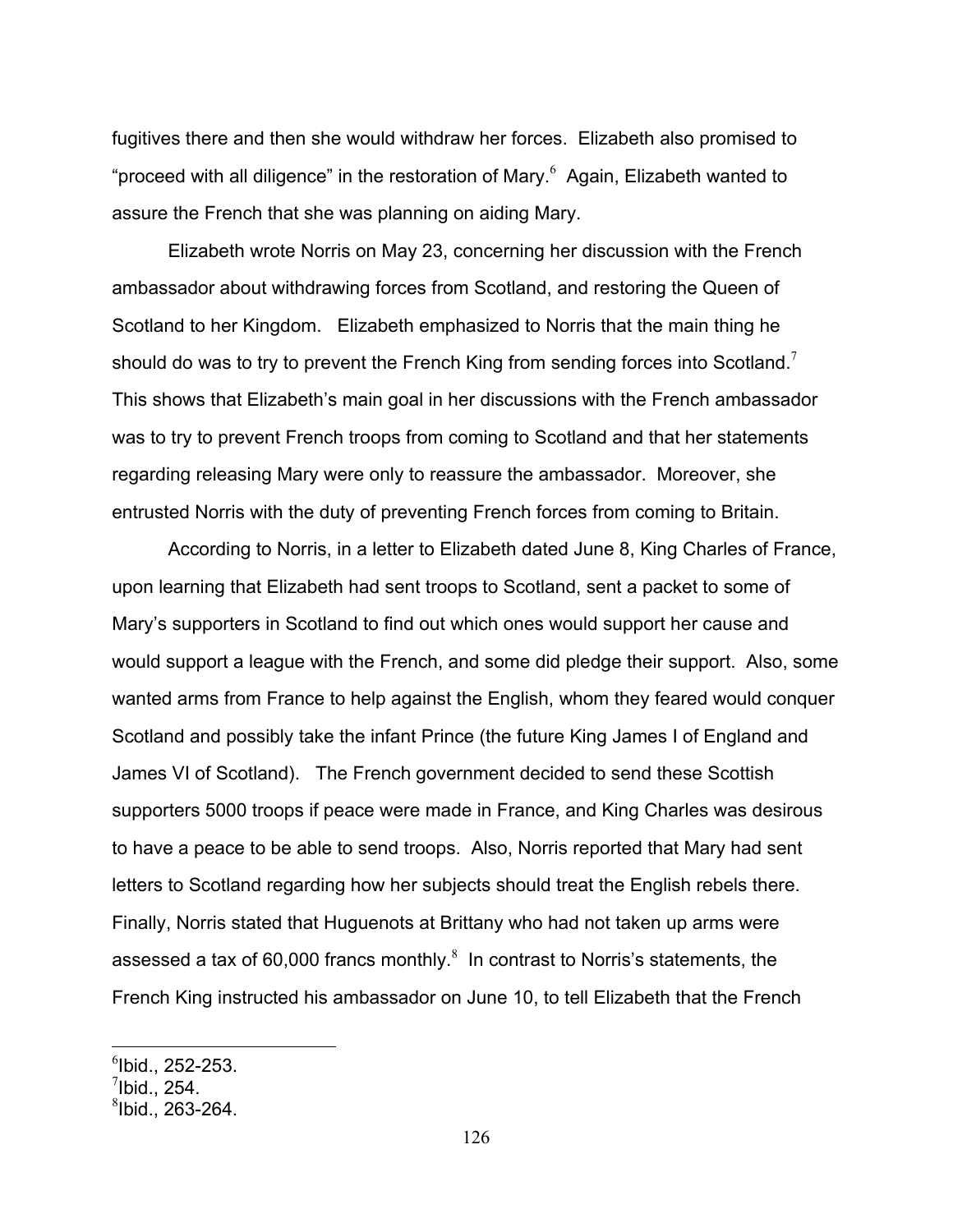King had called back the captains he had already sent toward Scotland and hoped the English Queen would also recall her forces. $^9$  Thus, Norris may have exaggerated the willingness of France to intervene in Scotland.

 Norris wrote Elizabeth on June 15, to report his meeting with the French King three days earlier. Norris had reported to Charles as Elizabeth had directed him in letters dated May 2 and May 23, concerning the Queen's sending of an army to Scotland and the suppression of the Northern rebellion. When the King connected the invasion to the imprisonment of Mary, Norris reported that he had told the King that Elizabeth had endeavored to reunite the Scottish Queen with her subjects. The King also told Norris that the best way for England to have tranquillity was to set the Scottish Queen free and help her regain her realm, from which she could control the border. Norris, following Elizabeth's instructions to try to keep the French King from sending forces into Scotland, stated that the English forces had in no way harmed the Scottish crown or its alliance with France and that the King should thus not send forces into Scotland. Norris also told Elizabeth that if she were to set Mary free, she should do it of her own accord rather than because of pressure from France, as Norris feared the situation was making the French faction in Scotland stronger. Norris did not want Mary to attribute the release to French pressure.<sup>10</sup> The focal point in France for Norris continued to be to prevent French forces from going to Scotland.

 Norris also wrote Cecil the same day, and repeated that the French King's intermeddling between Elizabeth and Mary would give him greater credibility with the Scottish nobility and cause Mary to acknowledge the help of France upon her release. He also stated that if Mary were released, the French thought Mary might marry Anjou and thus give him the possession of Scotland and a claim to the crown of England. Norris also recommended that despite the French King's promise to refrain from

 $^9$ lbid., 264.

 $10$ Ibid., 267-268.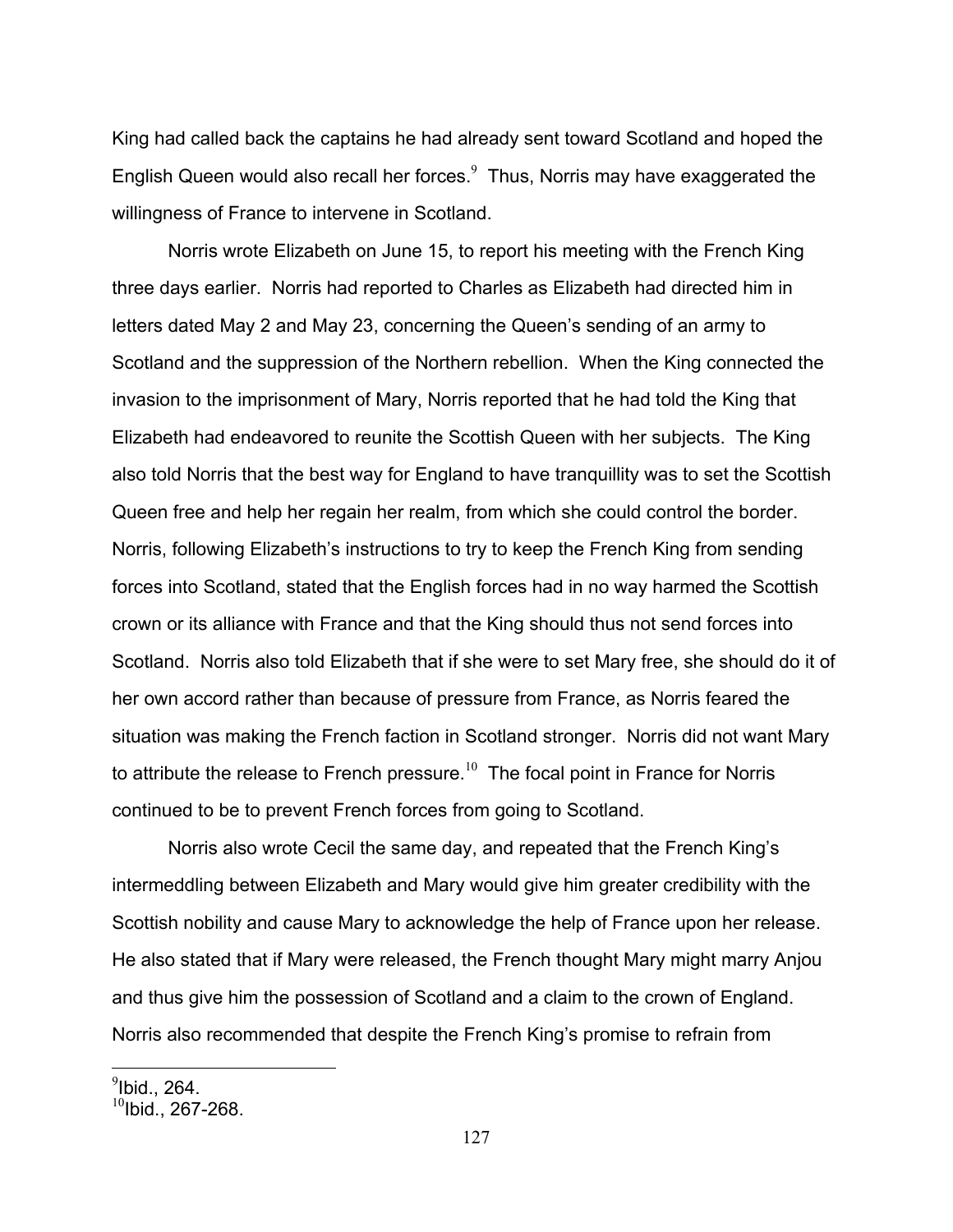sending troops to Scotland, Elizabeth should keep ships near Dumbarton. Also, Norris reported that there was talk of peace in France, and that nobles and gentlemen, tiring of the war, received permission from the King to return home.<sup>11</sup> Norris appeared more concerned about possible French influence in England than about a possible peace in France.

 Moreover, Norris worried that peace in France would bring greater problems for England, and was particularly concerned about the Cardinal of Lorraine. Norris reported to both Elizabeth and Cecil on June 20 that Lorraine had stated at council that once peace was made the reputation of the French crown required that war be declared against England, as Elizabeth had supported rebels against the King. Due to his worry about the Cardinal of Lorraine, Norris reported that he was making sure to observe closely the Cardinal's activities.<sup>12</sup> Norris continued to believe that Lorraine was the greatest threat to England.

 Norris wrote Cecil on June 27 about a French diplomatic mission to help Mary. He stated that there was a man, M. Poligny, who was formerly a Protestant who had served the Princes of Navarre and Condé, but who had been reconciled to the French King and had recently gone into England to perform an "enterprise" for the Scottish Queen. Norris explained that Poligny had been commissioned to solicit Queen Elizabeth for delivery of Mary, to confer with the Scottish Queen, and to then go into Scotland.<sup>13</sup> Norris wanted to keep Cecil informed of any possible French forays into **Britain** 

 Norris returned to writing about the conditions of the religious war in France. In a letter dated July 9, to Cecil, he stated that the "long lingering peace" was still prevented by two points of disagreement: the payment of the *reiters* of the Huguenots, and the

<u>.</u>

 $11$ Ibid., 268-269.

 $12$ Ibid., 274.

 $13$ Ibid., 280.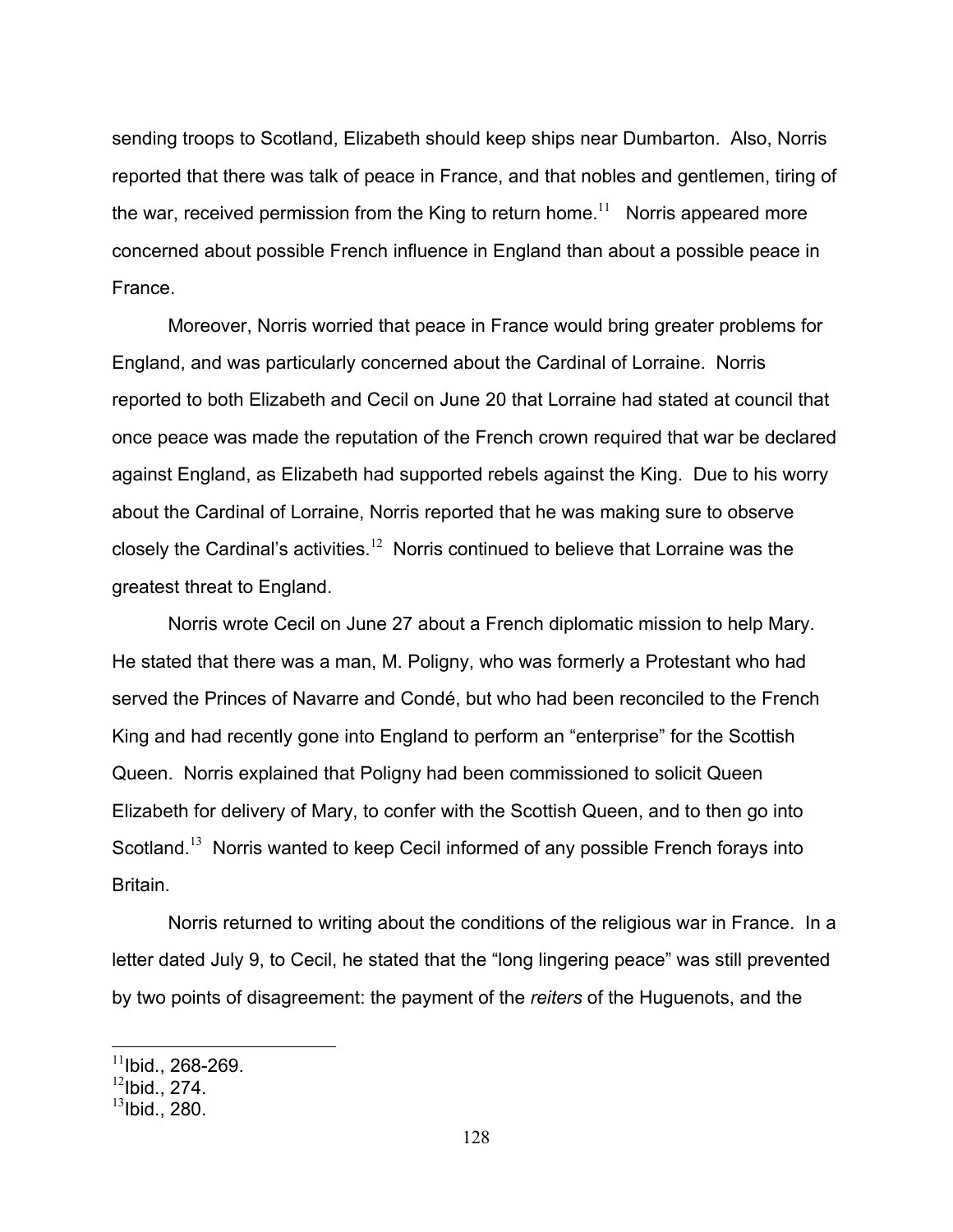reinstatement of the Protestant officers to their former offices and estates.<sup>14</sup> Norris stated later in the month that the sticking points preventing peace were the payment of the *reiters* and towns for Huguenot security.<sup>15</sup> Norris gave more details to Elizabeth about the peace negotiations in a letter dated July 23. He reported that negotiations were continuing but that there were great difficulties in accommodating the differences between the sides regarding the payment of mercenaries, and the towns to be given the Protestants. He also stated that King had agreed to many of the other articles such as restitution of estates and privileges, amnesty and releasing of prisoners. Norris believed that there would soon be peace, although he stated that the Nuncio of the Pope, seeing that the Protestants were demanding the exercise of religion in the counties of Avignon and Vienne, which belonged to the Pope, had declared that no peace could be holy if made with those outside the Church. Also, Norris stated that the clergy and city of Paris had offered to pay to continue the war for eight more months.<sup>16</sup> However, Norris told both Elizabeth and Cecil on July 9, that despite the talk of peace both sides still looked for occasions to harass one another.<sup>17</sup> indicating that he saw blame on both sides. Norris believed that Catholics, both in and outside of France, were hindering peace in the third French religious war.

 On July 22, Norris wrote to Cecil about Conor O'Brien, Earl of Thomond, who was seeking pardon from the Queen for some unstated offense, likely rebellion, and Norris would expend great effort in trying to resolve the situation. Thomond told Norris that if he did not receive the pardon he would raise troops in France to take to Ireland.<sup>18</sup> Norris reported to Cecil on July 23, that he was worried that Thomond would be swayed

- $15$ Ibid., 296.
- $^{16}$ Ibid., 297.
- $17$ Ibid., 291.

 $14$ Ibid., 291.

 $18$ Ibid., 296.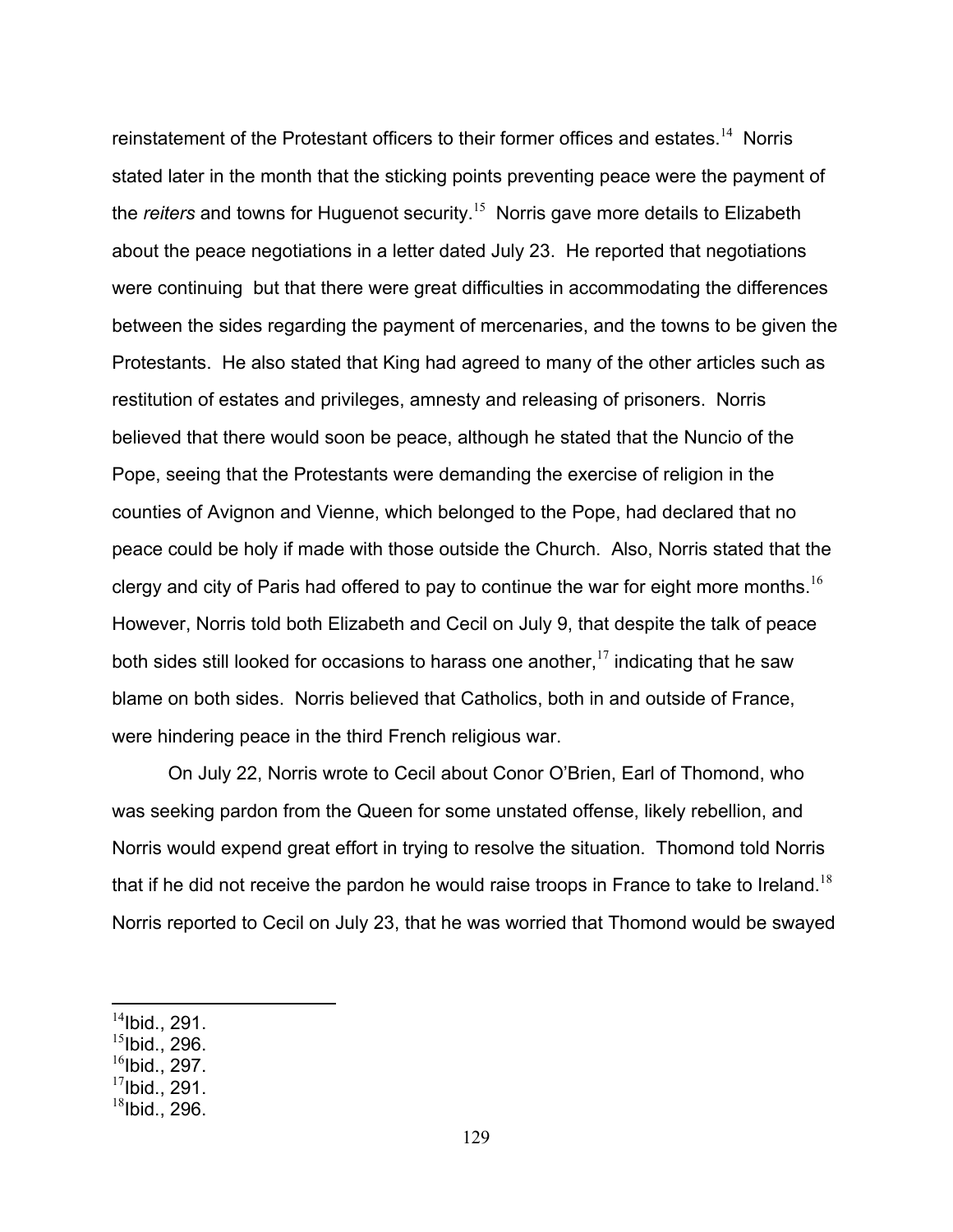by French "tampering," and was working to prevent that.<sup>19</sup> Two days later Norris requested that Cecil quickly recall Thomond to England, as he would otherwise work mischief at the French court.<sup>20</sup> Elizabeth wrote Norris on July 30, regarding Thomond. She told Norris to have Thomond go to England as she was inclined to show him grace and would be inclined to mercy. Also Norris was to give Thomond assurance in his own handwriting that if he did not find a favorable answer in England he could depart.<sup>21</sup> Norris noted to Elizabeth and Cecil on August 3, that Thomond was still telling the French King that he could do him service in Ireland and Scotland.<sup>22</sup> Thus, Norris was greatly worried that the French might work some mischief in Ireland through Thomond and would expend great effort in trying to get him out of France.

Norris continued to write and express worry about Thomond. In letters to both Cecil and Elizabeth dated August 9, Norris reported that if Thomond failed in France, he would go to Spain to offer the Spanish castles in Ireland.<sup>23</sup> However, Norris told Elizabeth that Thomond was afraid to go to England because of possible imprisonment, and would only go if Norris assured him by signing a letter stating that he would not be imprisoned. The ambassador wanted to know if the Queen would grant Thomond a pardon. Norris noted that he had complied with Thomond's request and had written a letter, but required Thomond to write in his hand under seal that he would not thereafter make any attempt against Elizabeth. Norris gave Thomond some money and sent him to Elizabeth and requested her to take him in her mercy.<sup>24</sup> Norris believed it was important for Thomond to receive a pardon so that he would not be a threat.

Norris, however, also expressed doubts about Thomond's trustworthiness. He

 $^{19}$ Ibid., 298.

 $^{20}$ Ibid., 300.

 $^{21}$ Ibid., 301-302.

 $22$ Ibid., 303, 304.

 $^{23}$ lbid., 310-311.

 $^{24}$ lbid., 310. Norris later requested reimbursement from Cecil for the money he had given Thomond. Ibid., 359.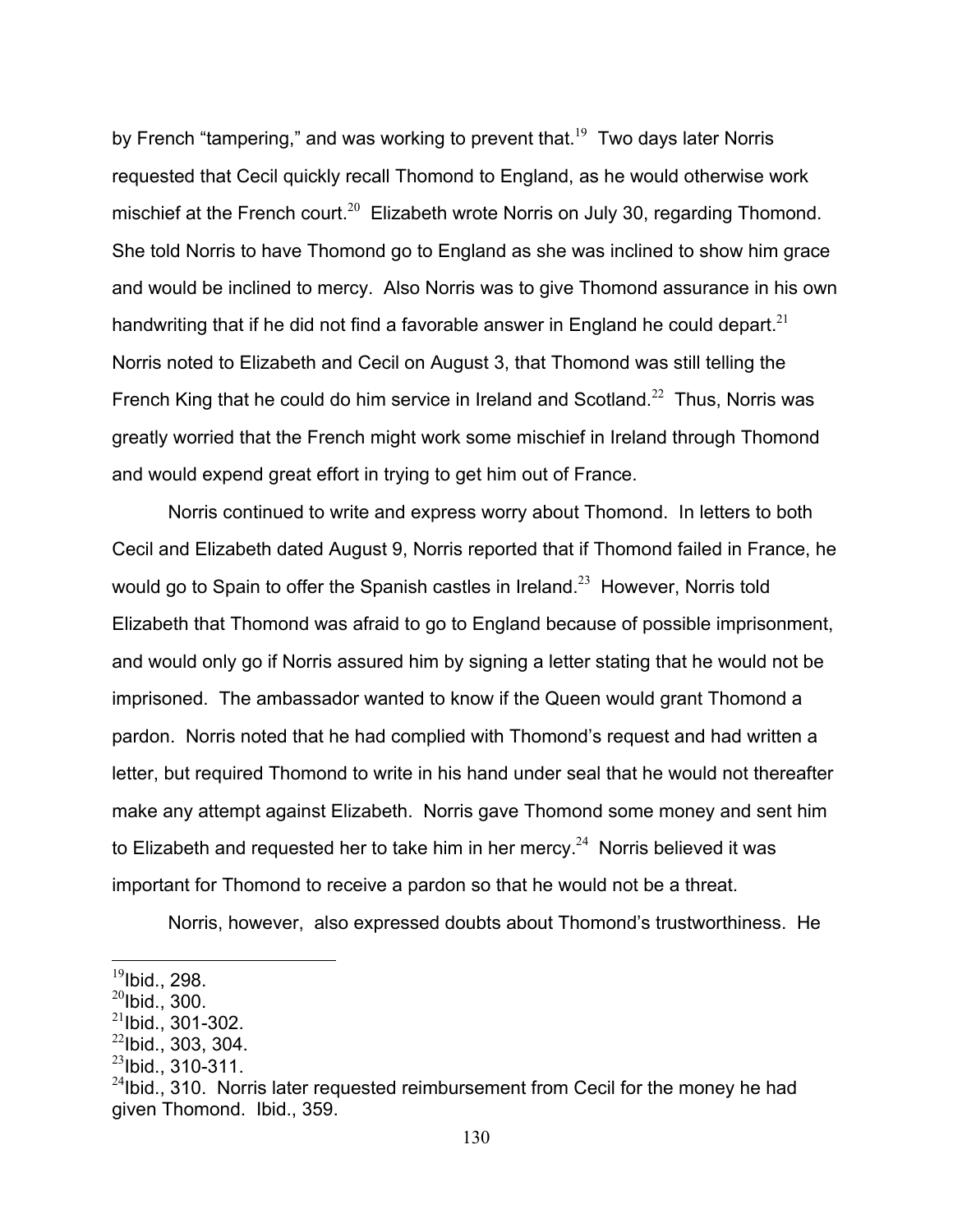noted in a letter to Elizabeth dated August 11, that persons in France were using great persuasions to convince Thomond not to go into England, and that they could not be sure about him until he arrived. $25$  Norris also wrote Cecil and noted that Thomond had received great sums of money from the Queen Mother and others. Norris wrote on the same day, August 13, to request Cecil's aid in helping Thomond find reconciliation with the Queen, stating that Thomond wanted to make amends for past wrongdoing and could serve her in Ireland. $26$  On August 23, Norris noted to Cecil that he was sending Thomond to Elizabeth, along with his servant Richard Huddleston, but reported that Thomond was still receiving offers from the French to help them gain land in Ireland.<sup>27</sup> Despite his doubts about Thomond, Norris had helped him go to England, because worried that he might do more harm if left in France.

 Thomond did finally arrive in England, but that apparently did not end the threat of a Catholic power using him to harm Elizabeth's domains. Thomond wrote Norris on October 10, after he had arrived on the island, asking the ambassador to send a letter to the Privy council, and gave Norris assurances that he would be faithful to Elizabeth. $^{28}$ Norris continued to worry about Thomond and reported to Leicester and Cecil on October 22, that an Irishman had declared to him that Thomond would try to leave England for Ireland, and apparently cause problems for Elizabeth there, although Norris was not sure whether he should believe him. $^{29}$  Thus, Norris had successfully arranged for Thomond to go to England, but was still not sure if Thomond would be loyal.<sup>30</sup>

 Norris and Elizabeth continued their correspondence concerning the fate of the Huguenots. Elizabeth told Norris in her letter dated July 30, that she would send a

 $^{25}$ lbid., 314.

 $^{26}$ Ibid., 318-319.

 $27$ Ibid., 323.

 $^{28}$ Ibid., 360.

 $^{29}$ Ibid., 359-360.

 $30$ Norris's worries about Thomond appear to have been unfounded. Thomond would be loyal to Elizabeth in fighting in Ireland. See Rowse, *Expansion*, 421, 427.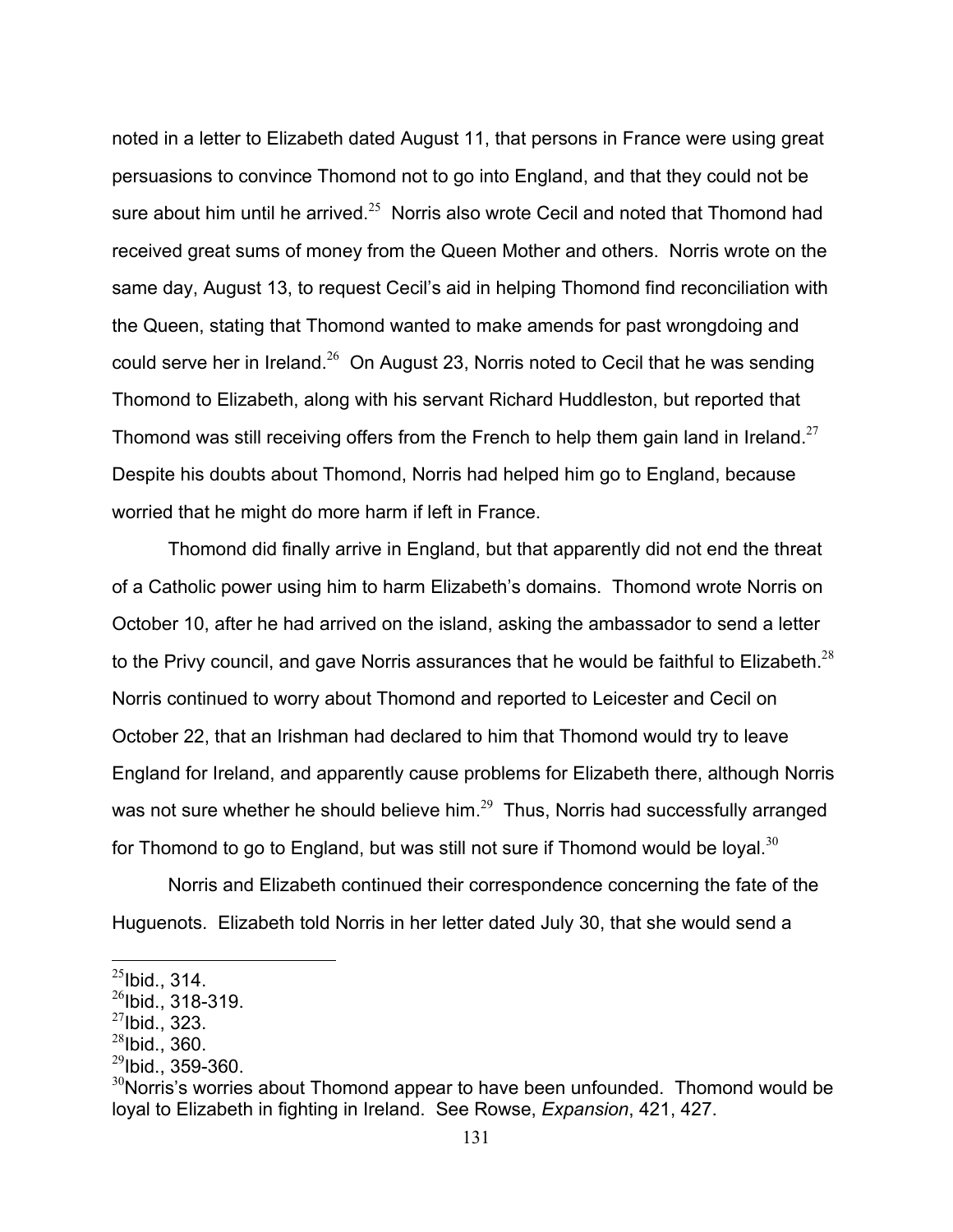message to the King and Queen Mother to further the common cause with the Queen of Navarre and the princes leading the Huguenots. $31$  Norris reported to Elizabeth on August 3, that the representatives of the Protestants had returned to Paris to petition the French King for the exercise of religion near Paris and to allow preaching in the chambers of the Princes and noblemen at court and for payment of *reiters* for whom they had to borrow money. Norris reported that because the King noticed the great extremity of the Protestants he "waxed harder in granting their requests," and denied them the exercise of religion within the court or within ten miles of Paris and would only pay part of the money due the *reiters*. Norris did note that the King had granted the Protestants the exercise of religion in two towns in every province and in the homes of gentlemen. Norris also stated that the ambassador of Spain had offered the French King help to continue the war, saying that it would be a great dishonor to make peace with the Protestants, but the King stated that he wanted to reach an accord with his subjects.<sup>32</sup> Norris found that the French King was inclined to grant the Huguenots some privileges, but still believed he could be influenced against them.

 The King and the Huguenots would soon make peace. Norris told Cecil that the French wanted Elizabeth to write or send some representative to help them make peace.<sup>33</sup> However, on August 4, both the King and the Queen Mother wrote to Elizabeth to tell her from St. Germain that peace had been concluded.<sup>34</sup> This peace, unlike the peace of Longjumeau ending the second war, was "extremely favorable to the Huguenots." However, it could be interpreted as "either a genuine attempt to heal the religious division[s]" in France or as "another trap designed to lull the Huguenots into a false sense of security."<sup>35</sup> Norris showed both interpretations in his correspondence

 $34$ Ibid.

<sup>31</sup>*Cal. S.P. Foreign, 1569-71*, 302.

<sup>32</sup>Ibid, 303-304.

 $33$ Ibid, 304.

<sup>&</sup>lt;sup>35</sup>Knecht, "Catherine de Medici," 20.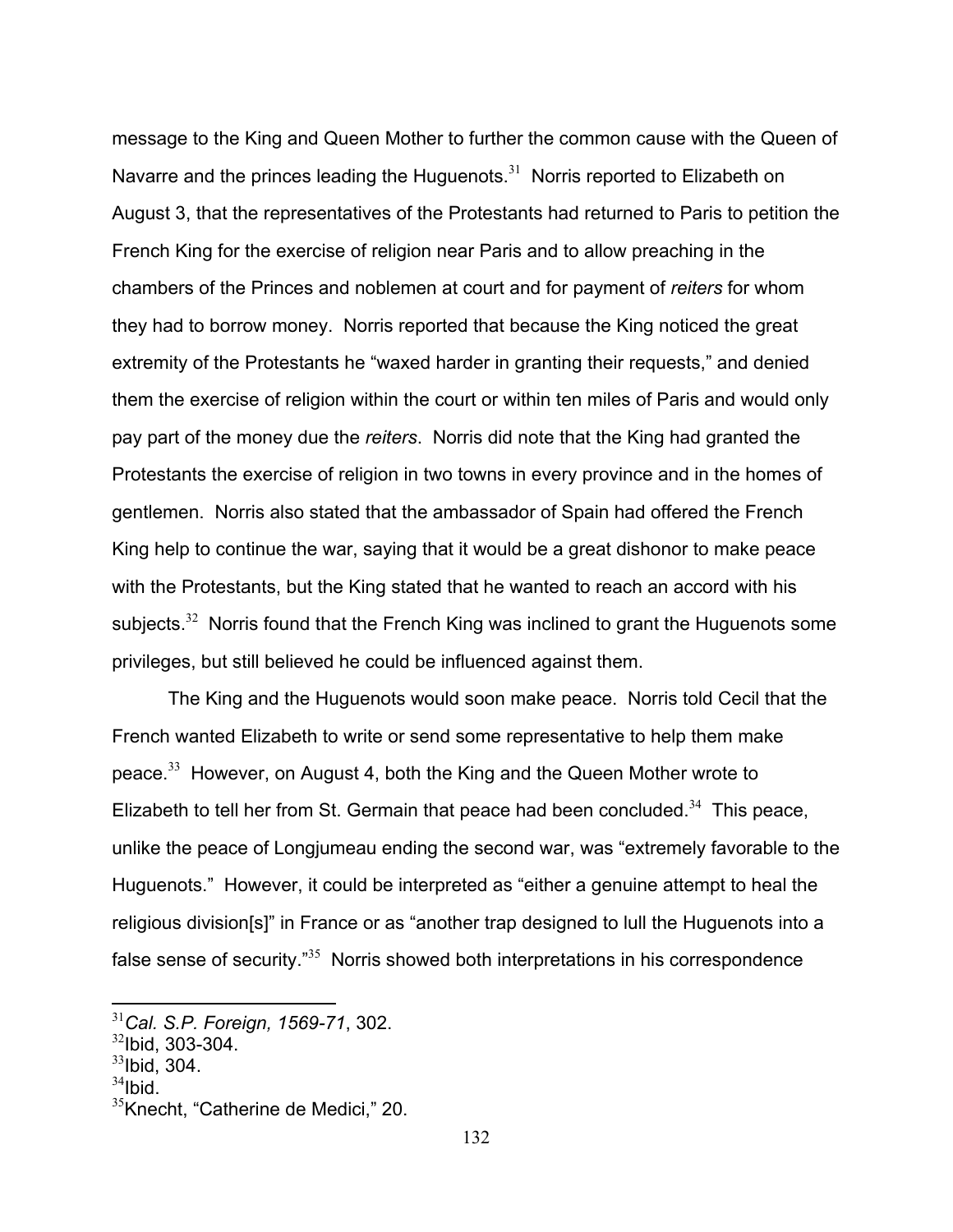about the peace, as will be seen.

 Despite his call for clemency for Thomond, Norris told Leicester that the Queen needed to be more forceful against others who had made attempts against her. He also stated that she was correct to send out ships, and recommended that she make an alliance with German Princes or some other Protestants.<sup>36</sup> Norris believed that Catholics would form a league against England and other Protestant states, and recommended that Elizabeth seek to form a similar Protestant league. In fact, while Charles IX was contemplating the formation of a Catholic league against England, Elizabeth was contemplating a league with German Protestants against France.<sup>37</sup> The two countries, wary of one another, but not ready to come to blows, sought aid if a conflict did arise.

 Norris also wrote to Leicester on August 9, about the peace in France that was being forged. He noted that while the peace had been concluded on August 4, there were still articles to be worked out. Norris stated that the French King's brother had claimed that no Protestant preaching would be allowed in his territories, which Norris stated won him the approval of the Catholics, who were always prepared to use poison or other treasons to enforce their designs, according to Norris. He also stated that the Spanish ambassador had talked against the peace, to which the King had responded that he was making peace with his subjects as the Spanish King had done with the Moors. Norris was still wary of King Charles, however, stating that he had only won over the Huguenot deputies with "fair words and promises," and requested that Elizabeth send over someone "of honour" to request the King to be favorable to the Huguenots.<sup>38</sup> Norris still had a great distrust of the Catholics in power, and perhaps felt

1

<sup>36</sup>*Cal. S.P. Foreign, 1569-71*, 311.

<sup>37</sup>Conyers Read*, Mr. Secretary Walsingham and the policy of Queen Elizabeth*. Vol. 1. (Cambridge, Massachusetts: Harvard University Press; Oxford: Clarendon Press, 1925), 82-83.

<sup>38</sup>*Cal. S.P. Foreign, 1569-71*, 311-312.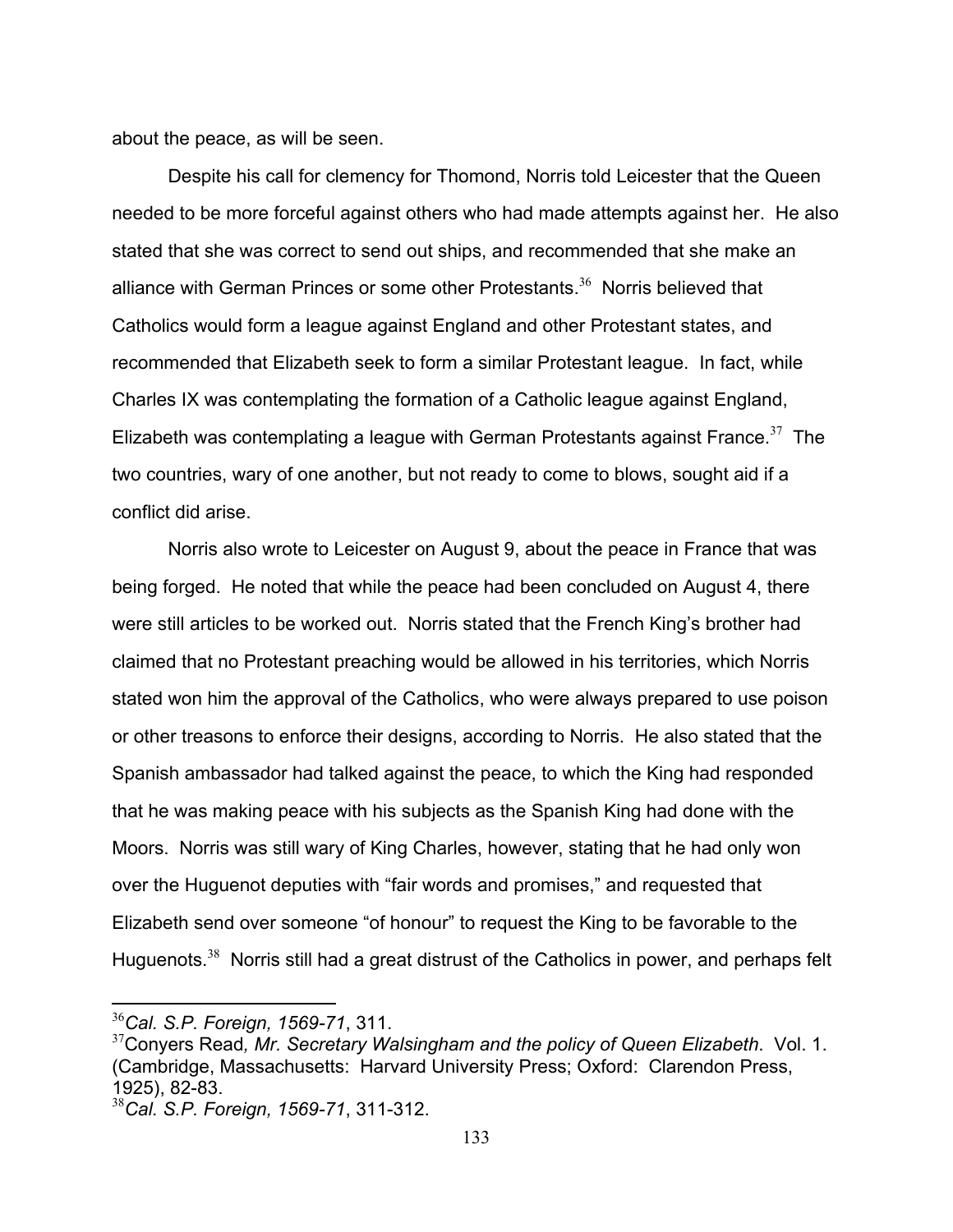he was inadequate to help the Huguenots alone.

 Norris found that this peace was more reasonable in some respects than the previous one. Norris related to Elizabeth and Cecil on August 11, that the peace had been enrolled in the Parliament. He also had good news for Elizabeth about Lorraine, stating that this Cardinal was not admitted to council and that the King had chosen for his counselors those of the religion, but still warned that Elizabeth should keep her navy ready against possible French troops coming toward Scotland.<sup>39</sup> While Norris believed the peace might be good for the Huguenots, he must have been worried that an end to the fighting in France might allow the French to send troops toward Britain.

 Norris's time as ambassador was coming to an end, and Norris was also worrying about his personal fortunes. He thanked Elizabeth on August 3, for granting him a license for transporting wool.<sup>40</sup> Norris also told Cecil on the same day that it would be good if he would speedily send for him, and promised to serve him well in England.<sup>41</sup> Thus Norris was ready to return home, and was trying to arrange his financial resources.

 London had also prepared a replacement for Norris. In August Elizabeth sent Francis Walsingham to France, and instructed him to meet with the King after a conference with Norris.<sup>42</sup> Elizabeth had apparently dispatched Walsingham to France in response to Norris's request for Elizabeth to send some "person of honour" to intervene with the French King in negotiations on behalf of the Huguenots, and Elizabeth had intended for Walsingham to arrive in time to help in the negotiations of peace.<sup>43</sup> Norris's

<u>.</u>

 $39$ Ibid., 314

 $40$ Ibid., 304.

 $41$ Ibid.

 $42$ Ibid. Walsingham had been a member of parliament, and then had come to court under Cecil, who later placed Walsingham over his secret agents. Walsingham spoke four languages and was a skillful diplomat with a good knowledge of international politics. Weir, 216. Walsingham would later serve as Secretary of State for 17 years until his death in 1590. Bindoff, 296-297.

<sup>43</sup>*Walsingham*, 90.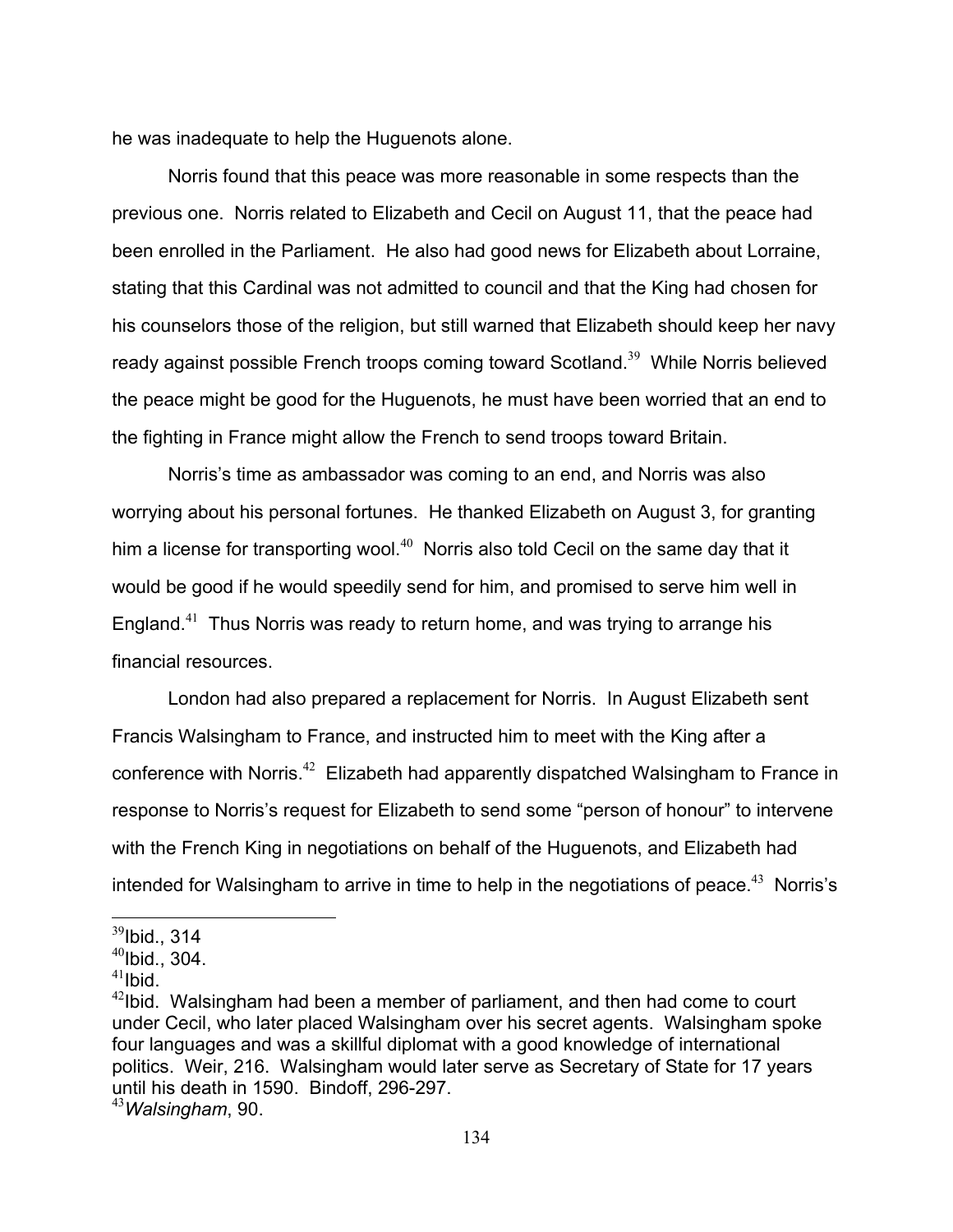influence was apparent in the instructions Elizabeth sent with Walsingham. Elizabeth told Walsingham to try to persuade the French King to show favor to the Huguenots. Elizabeth also stated that her forays against Catholics were different than the French fight against the Huguenots, since her crown was put in jeopardy, while the Protestant religion espoused by many of the French subjects did not threaten his title.<sup>44</sup> Despite Elizabeth's protestations that her actions were justified, "while Charles encouraged English rebels, Elizabeth harbored Huguenot refugees, loaned them money, and assisted them in the levy of German mercenaries."<sup>45</sup> Thus, Charles certainly would not have agreed with the differences in what he saw as rebels against him, the Huguenots, and those who rebelled against Elizabeth, and the French King certainly would have felt justified in encouraging English rebels in light of Elizabeth's aid to the Huguenots.

 By August 21, Walsingham was starting to perform the duties of an ambassador, but Norris also continued in his assignment. Walsingham wrote Cecil on that date to report about a meeting he had with the Queen Mother and King, and gave the English Queen's congratulations on the peace and the status of Queen Mary.<sup>46</sup> On August 31, Norris, still acting as ambassador, told Elizabeth that the peace had brought a sense of community among the lower classes, and that there was not really a reconciliation among the nobility. Norris also reported that there were those who believed that the King would pacify the Protestant gentlemen and captains to cause them to give up their arms. Others, according to Norris, believed that the two factions would be joined to attack England. He also stated that the Duke of Anjou was prepared to go into England by way of Scotland. However, Norris had some good news for England and the Huguenots, reporting that the Cardinal of Lorraine was now in disgrace, and that Montmorency held sway at court. $47$  Although Walsingham had arrived in France, Norris

<sup>44</sup>*Cal. S.P. Foreign, 1569-71*, 314.

<sup>45</sup>*Walsingham*, 83.

<sup>46</sup>*Cal. S.P. Foreign, 1569-71*, 325.

 $47$ Ibid., 326.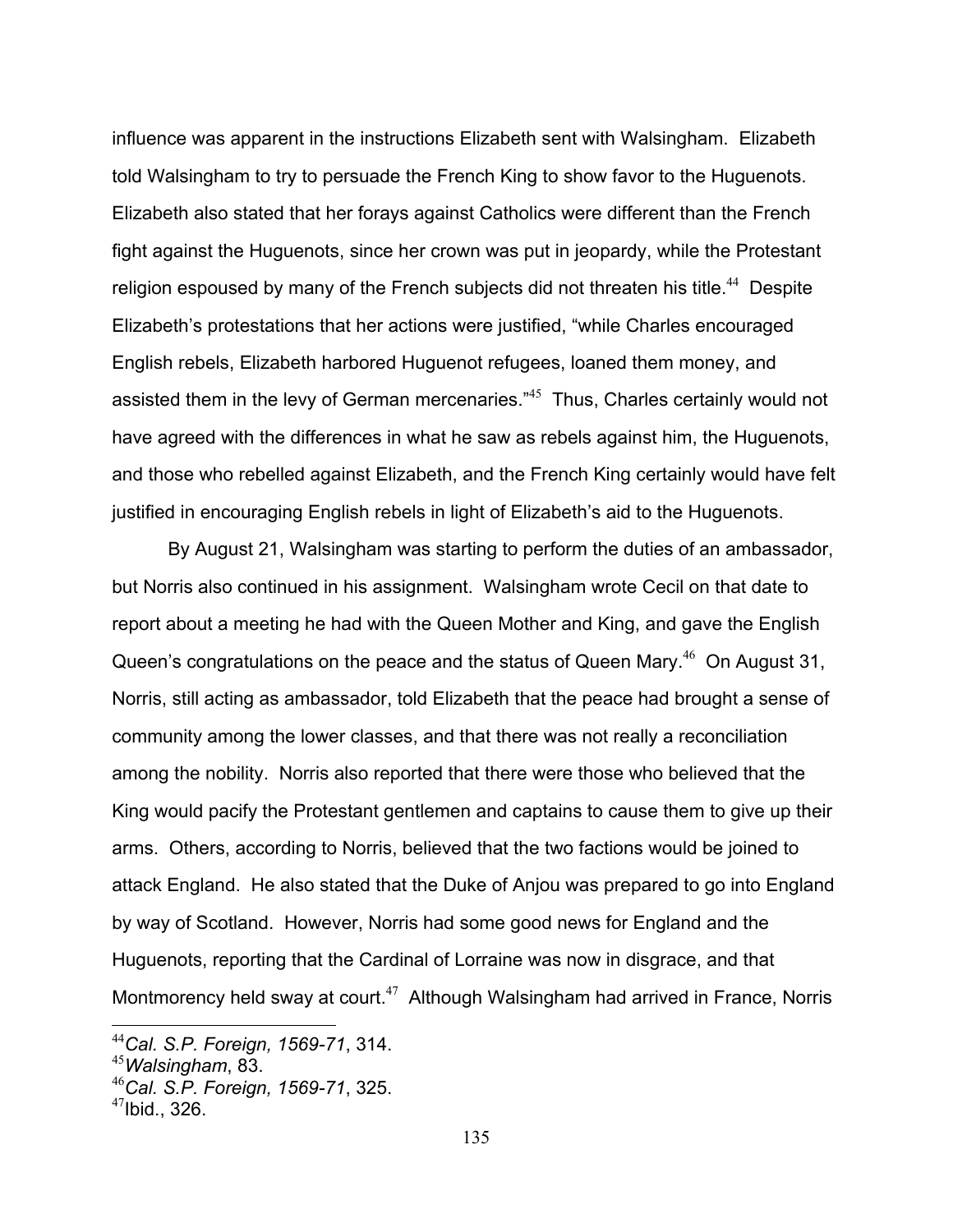still continued in his office as ambassador, and found promise in the peace in France, but worried about potential problems for the Huguenots and for England.

 Norris reported to Cecil on September 6, that the French King had declared against sending forces into Scotland, partly because of the English forces already there and partly because Elizabeth had reassured him about releasing Queen Mary. Terms were made to pay *reiters* on both sides, and German Princes had written King Charles encouraging him to accept a good peace. $48$  Thus, at least for the time being, no official French forces would be sent to Scotland, according to the French King. However, the fact that both Elizabeth and Charles were willing to threaten to send forces to Scotland encouraged the other to do so. If Charles sent more men to Scotland it would only encourage Elizabeth to send more, and her sending of forces would tend to cause Charles to want to send more.<sup>49</sup> The wary monarchs each wanted to quard against the forces of the other, but in taking actions to do so they only encouraged the preparation of more forces.

 Norris later found more to be optimistic about the peace, particularly since the Cardinal of Lorraine had lost his influence at the French court. On September 23, Norris told Cecil that everything was quiet in France, "old grudges seem[ed] utterly buried, and men live[d] in good hope" that peace would continue, all of which Norris attributed to the fact that Lorraine had fallen from favor and was no longer in the court or the council. However, Norris did have some worries for England, claiming that some of the French King's Scottish guard had departed to give comfort to the faction of Mary.<sup>50</sup> Norris reported a meeting with the French King to tell him that Elizabeth had no intention of using her navy to try to take Calais or do anything else detrimental to the interests of France.<sup>51</sup> The peace was good for the Huguenots, according to Norris, but

<u>.</u>

 $48$ Ibid., 331.

<sup>49</sup>*Walsingham*, 83.

<sup>50</sup>*Cal. S.P. Foreign, 1569-71*, 343.

 $51$ Ibid., 344.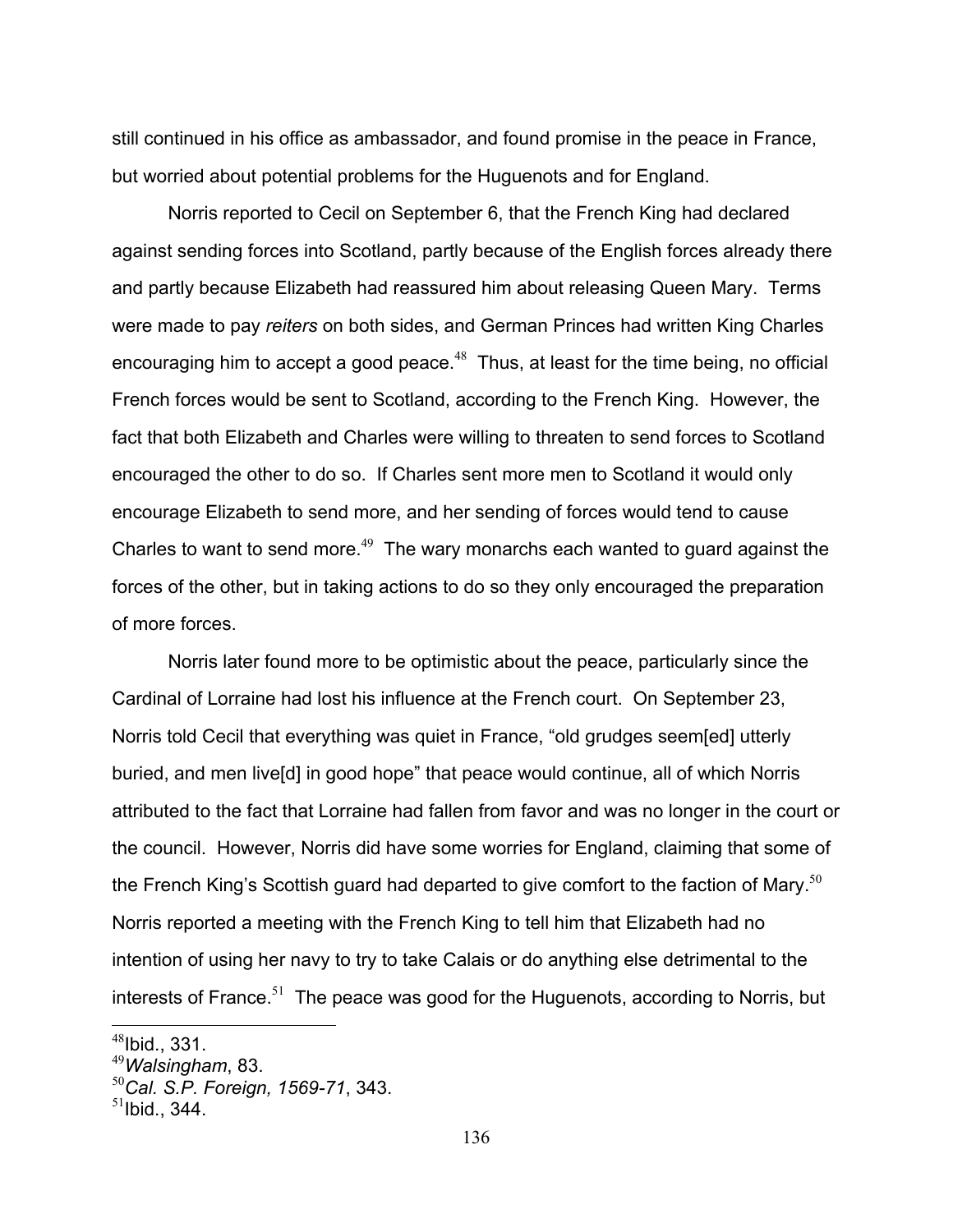perhaps risky for the English, and he worked to avoid problems for England.

 Norris reported further events that might cause concern in England. On September 29, Norris told Elizabeth that the Pope had approved a divorce of Mary and her husband Bothwell, so that a marriage between the Scottish Queen and Anjou could be arranged.<sup>52</sup> Also, the Queen Mother was threatening that if Elizabeth did not restore Mary to her estate as promised, the French King would send 3000 footmen to help the Scottish Queen.<sup>53</sup> In a letter to Cecil the same day, Norris not only gave similar news about Mary, but also noted that the Duke of Alva was shortly to send soldiers to Scotland, and that the ambassadors of Spain, Scotland (apparently those who supported Mary and the Catholic cause) and the Nuncio of the Pope were trying to solicit men and arms from the French King, apparently to use in support of Mary.<sup>54</sup> Thus, Norris continued to worry about French and other Catholics intervening in Britain.

 Despite his hopes for the peace, Norris again began to find his own treatment similar to what he had received previously in January and February of 1569, when he felt he was being shunned by French authorities.<sup>55</sup> Norris reported to Cecil on October 7, that he was again being treated differently than other ambassadors. He stated that the representative of the King in charge of entertainment for the ambassadors told him he had not been invited to the wedding of the Duke of Guise because of fears over differences with the ambassador from Spain and the relationship of the Guise family to the Queen of Scots. Also, the Duke of Nevers also held a banquet for the Duke of Guise and had also not invited Norris.<sup>56</sup> Norris again believed he was being shunned by the authorities in France.

1

 $52$ When Queen Mary had surrendered to rebels in 1567, Bothwell had been given a safe conduct to leave Scotland, and he later went to Denmark. However, the King of Denmark imprisoned him and Bothwell later died insane in prison. Somerset, 196. <sup>53</sup>*Cal. S.P. Foreign, 1569-71*, 346.

 $54$ Ibid., 347.

 $55$ See ibid., 20, 30.

 $56$ Ibid., 350.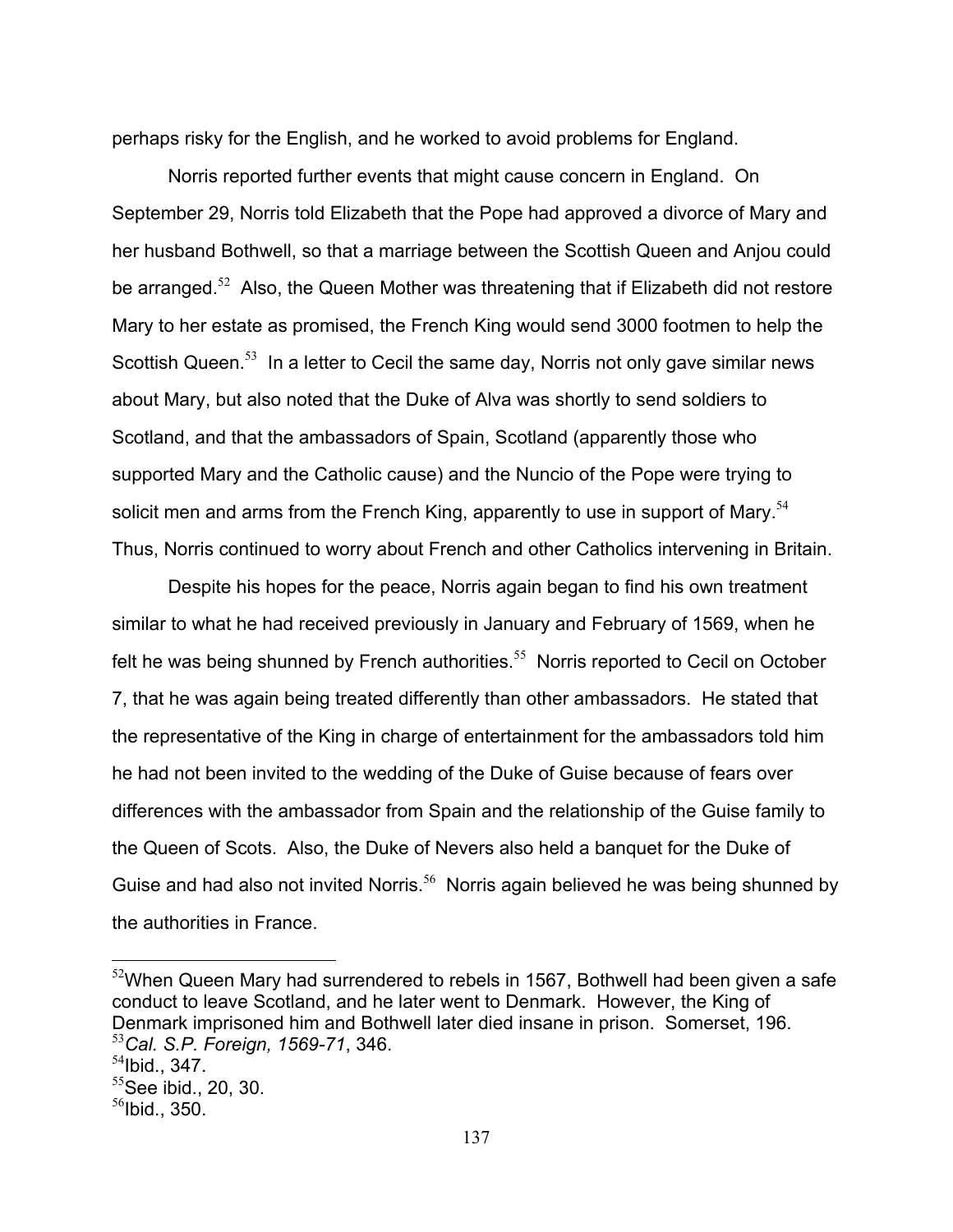Norris, however, had more important things than his personal treatment to occupy his mind. Norris reported to Cecil on October 7, that the French King had sent munitions and men to Amiens, and Norris worried these would be used to aid the Queen of Scots. Also, this letter from Norris indicates that Huguenots who had fled to England during the war were trying to return to France but frontier towns such as Calais and Boulogne would not receive them. $57$  Thus the peace for the Huguenots did not end worries for England and Huguenots who had fled there and who hoped to return to France after the peace was established.

 The leaders of France and England continued to negotiate about the fate of the Scottish Queen. Norris wrote Elizabeth on October 19, to state that he had an audience with the French King and had told him that the treaty between Mary and Elizabeth had been harmed partly by doings of Mary and partly because her subjects in Scotland to whom she had given authority had aided rebels against Elizabeth. Norris also reported that he had told the king that Elizabeth had then sent two from her privy council to meet with Mary. Norris also complained to the King that there were men being prepared to go to Scotland. The King responded that he was glad to hear of Elizabeth's good understanding with Mary, and stated that the forces from France prepared to go to Scotland were intended only to aid Mary.<sup>58</sup> The King also wrote Norris on October 17, to state that he was glad to hear of Elizabeth's favorable intentions toward Mary, and explained that he had sent troops and munitions to Dumbarton because of an ancient alliance with Scotland and because of his relationship with Mary.<sup>59</sup> Norris also wrote Cecil on October 20, concerning Mary. He did not think freeing Mary would cause problems for England, but recommended that she be married before being set free or she would marry the Duke of Anjou. $60$  Thus Norris was acting as a mediator between

 $57$ Ibid.

 $58$ Ibid., 358.

<sup>59</sup>Ibid., 358-359.

 $^{60}$ Ibid., 359.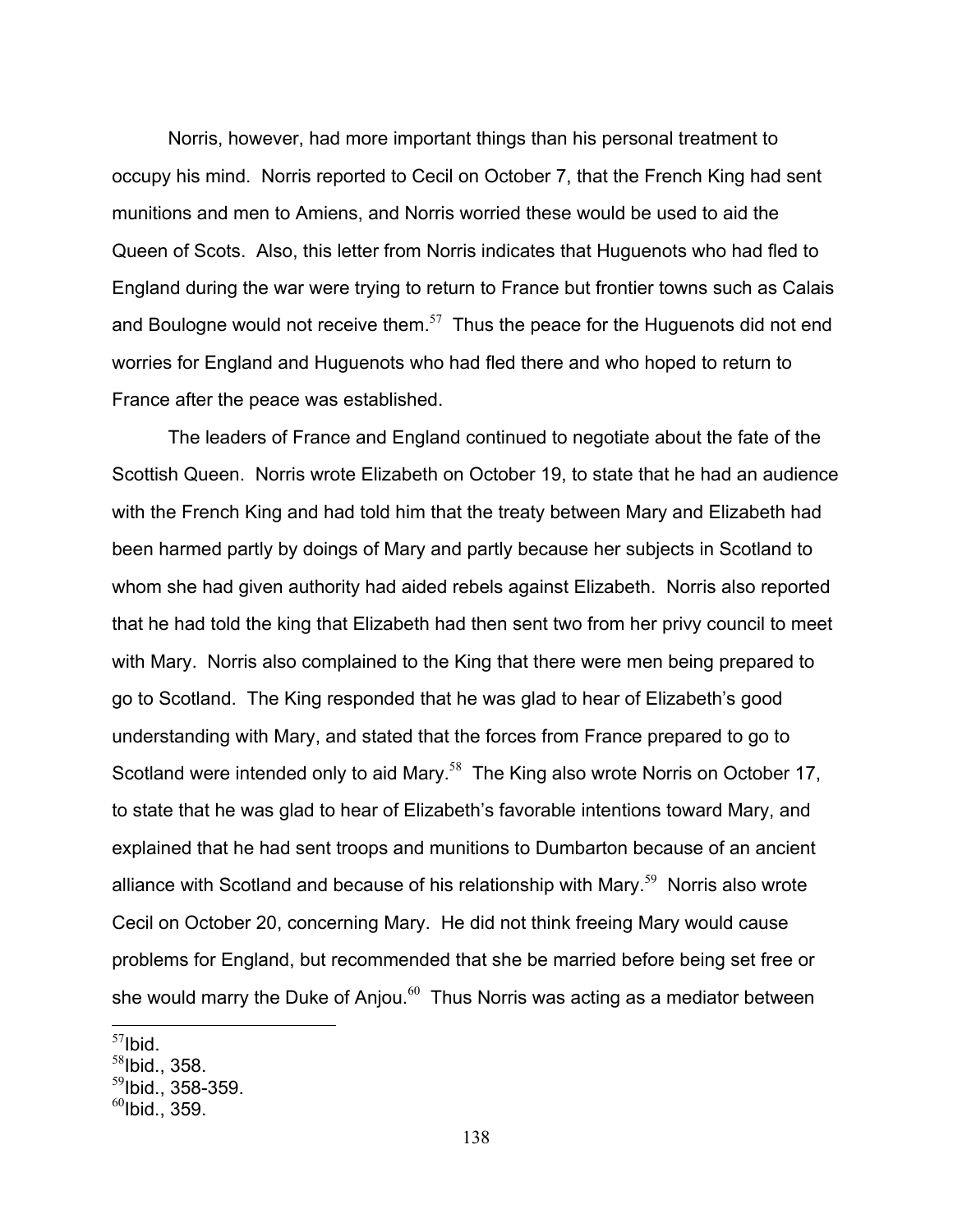the French and English monarchs to avoid conflict over Mary.

 By October 22, Norris was reporting problems with the peace in France. He stated that authorities in Paris had determined that no Protestants would be readers in any University in the capital city, and that several Protestants who had recently returned would lose their jobs and homes. Also, Norris reported that no bookseller or printer could sell scriptures and authorities had searched homes and confiscated bibles and testaments.<sup>61</sup> Earlier in the month the University of Paris had petitioned the King to forbid any Protestant from holding a post of authority at the university and to give the university the power to search for and seize any heretical books. Charles granted these demands and issued a proclamation forbidding any Protestant from holding any office or teaching at the university and authorized doctors appointed by the University to search out and seize prohibited books. $62$  Norris wrote Cecil a couple of days later and stated that some Catholics had interpreted the King's edict to allow opponents to work trouble for the Huguenots rather than to act simply as a warrant. He explained that one person had been forcibly put out of his house and could obtain no redress from the King. $63$  For Norris, this peace after the third religious war was beginning to seem like the last one, which ended the second religious war, where he believed Protestants continued to be mistreated.

 Norris reported further movements from France toward Britain. On October 29, Norris noted to Cecil that there were troops departing from Brittany to go to Scotland and stated that two Catholic Englishmen who had come to Paris from Alva were boasting that by March the Spanish Duke's army would be in Ireland or Scotland. He also stated the Cardinal of Lorraine had obtained some threatening letters from the French King to Elizabeth to set the Queen of Scots at liberty.<sup>64</sup> If what Norris was

 $\overline{a}$  $^{61}$ Ibid., 360  $62$ Ibid., 361.  $^{63}$ Ibid.

 $64$ Ibid., 354-365.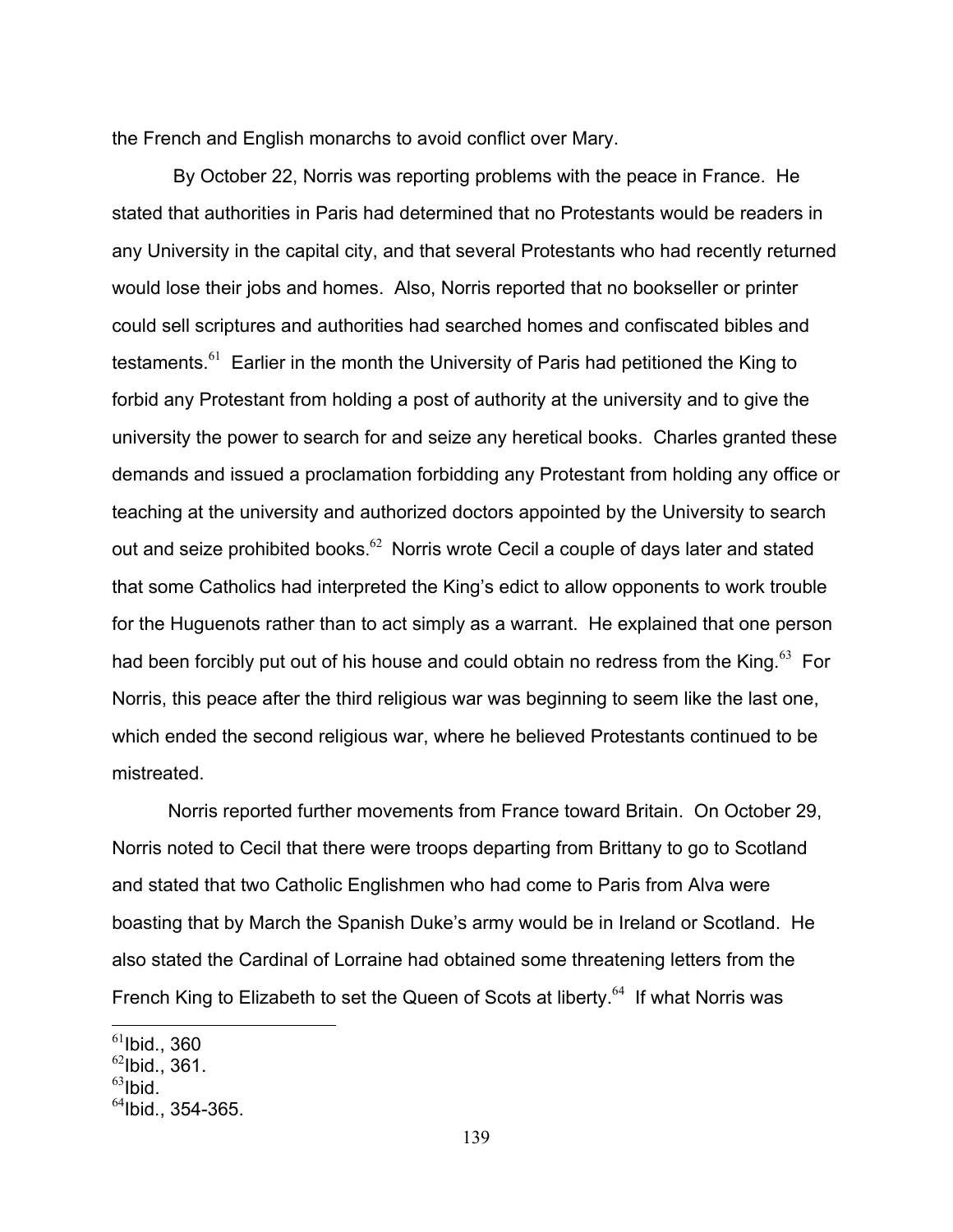stating were true, the Cardinal of Lorraine had returned to the good graces of the King and was again in a position of influence.

 Norris was also receiving correspondence from England concerning his return home. Cecil wrote Norris on November 6, with good news for Norris, stating that Walsingham had been charged to relieve Norris from his "long wearisome place," and Cecil promised he would try to hasten his departure.<sup>65</sup> On November 29, a G. Tattersal sent Norris news about his affairs in England, giving him some progress of certain lawsuits for different pieces of land.<sup>66</sup> On December 16, Cecil sent a letter with his son to Norris informing the ambassador that he had been ill and absent from the court for 20 days but his son could inform him how Walsingham would relieve him of his charge.  $67$ While Norris was continuing in his duties as ambassador, he was receiving news about his return home.

 Norris continued his duties, and wrote more about his concerns regarding Mary. He informed Cecil on November 29 about the announced dissolution of Mary's marriage, based on an accused rape by Bothwell, whom the Pope banished from Christendom. Norris recommended that all efforts be used to persuade Elizabeth not to give in to Mary's demands, fearing that the joining of France and Scotland would work against England's interests. He also worried about the intervention of the Cardinal of Lorraine and advised that they should deal in these matters with Mary and not allow the French King to intervene.<sup>68</sup> While eagerly awaiting his imminent return home, Norris continued to worry about possible threats against England.

 Norris reported to Cecil on December 13, that he had chosen not to go to the wedding of the King of France. He stated that he had informed the King of his decision and explained to him that he was not coming to avoid contention, apparently with

 $<sup>65</sup>$ Ibid., 367.</sup>

 $<sup>66</sup>$ Ibid., 373.</sup>

 $^{67}$ Ibid., 377.

 $^{68}$ Ibid., 372.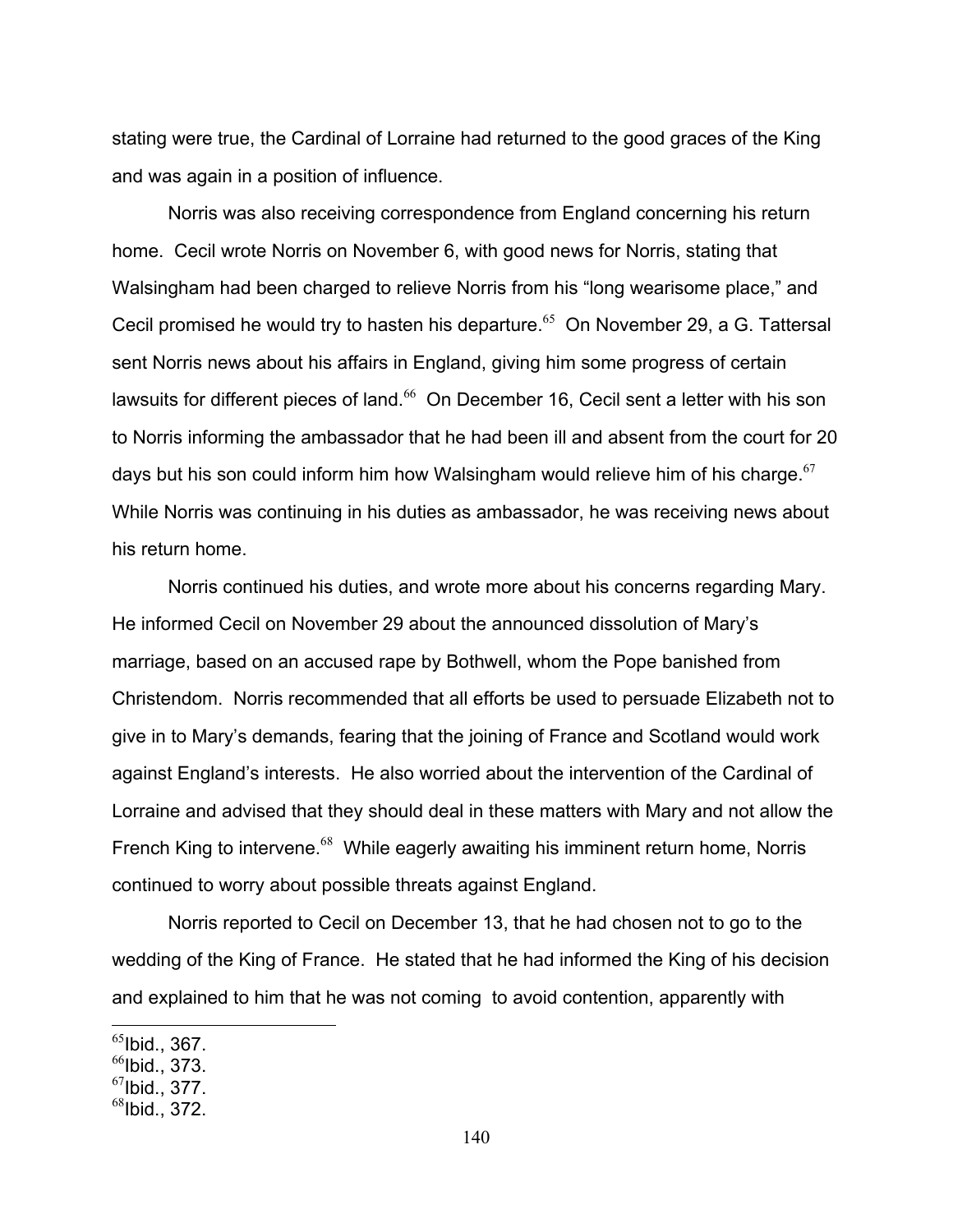Spain, and that his absence should not be seen as a slight.<sup>69</sup> Norris, who believed he had been slighted at not being invited to several official functions because of his support of the Huguenots, perhaps wanted to return the favor.

 On December 19, Elizabeth, in Cecil's hand, sent instructions for Walsingham to take over the duties of ambassador in France. Norris was to introduce Walsingham to the French King as his successor. Also, among other duties, Walsingham was to do all he could to persuade the French King to enforce the Edict of Pacification in favor of the Protestants. Norris was to give Walsingham details concerning the preparation of men and ships in Brittany that were supposedly going to go to Scotland.<sup>70</sup> These instructions reflect the impact Norris's correspondence had on the opinion of the English Queen, in that she was worried about the treatment of the Huguenots and possible French invasion into Scotland, themes repeatedly listed in Norris's letters.

 In December, Cecil prepared a proposal for Elizabeth to marry the Duke of Anjou.<sup>71</sup> This would solve the problem of Mary marrying Anjou and would also benefit England directly. Furthermore, the Huguenots saw the potential marriage between Elizabeth and Anjou as their "salvation, $n^2$  and as "security" for the peace of St. Germain.<sup>73</sup> This reflects the fact that by the end of the third French war of religion, English aid to the Huguenots had helped make Elizabeth into a Protestant champion.

 $^{69}$ Ibid., 375-376.

 $^{70}$ Ibid., 378. Elizabeth also instructed Walsingham to continue to deny English aid to the Huguenots, and gave a promise in exchange that English troops would come to the aid of the royal French army if the Huguenots revolted again. Marie Amélie de Pitteurs, "Un Ambassadeur en France sous Elisabeth (1570-1574)," *Revue d'Histoire Diplomatique*  23 (1909): 294.

<sup>71</sup>*Cal. S.P. Foreign, 1569-71*, 383-385. The idea for the proposal apparently came from Catherine de Medici, who had written a letter to the French ambassador De la Fénélon in October of 1570, to start negotiations with the English for this possible union. Ernest G. Atkinson, "The Cardinal of Châtillon in England," *Proceedings of the Huguenot Society of London 3 (1888-1891): 246-247.* <sup>72</sup>De Pitteurs, 295.

 $^{73}$ Atkinson, 246.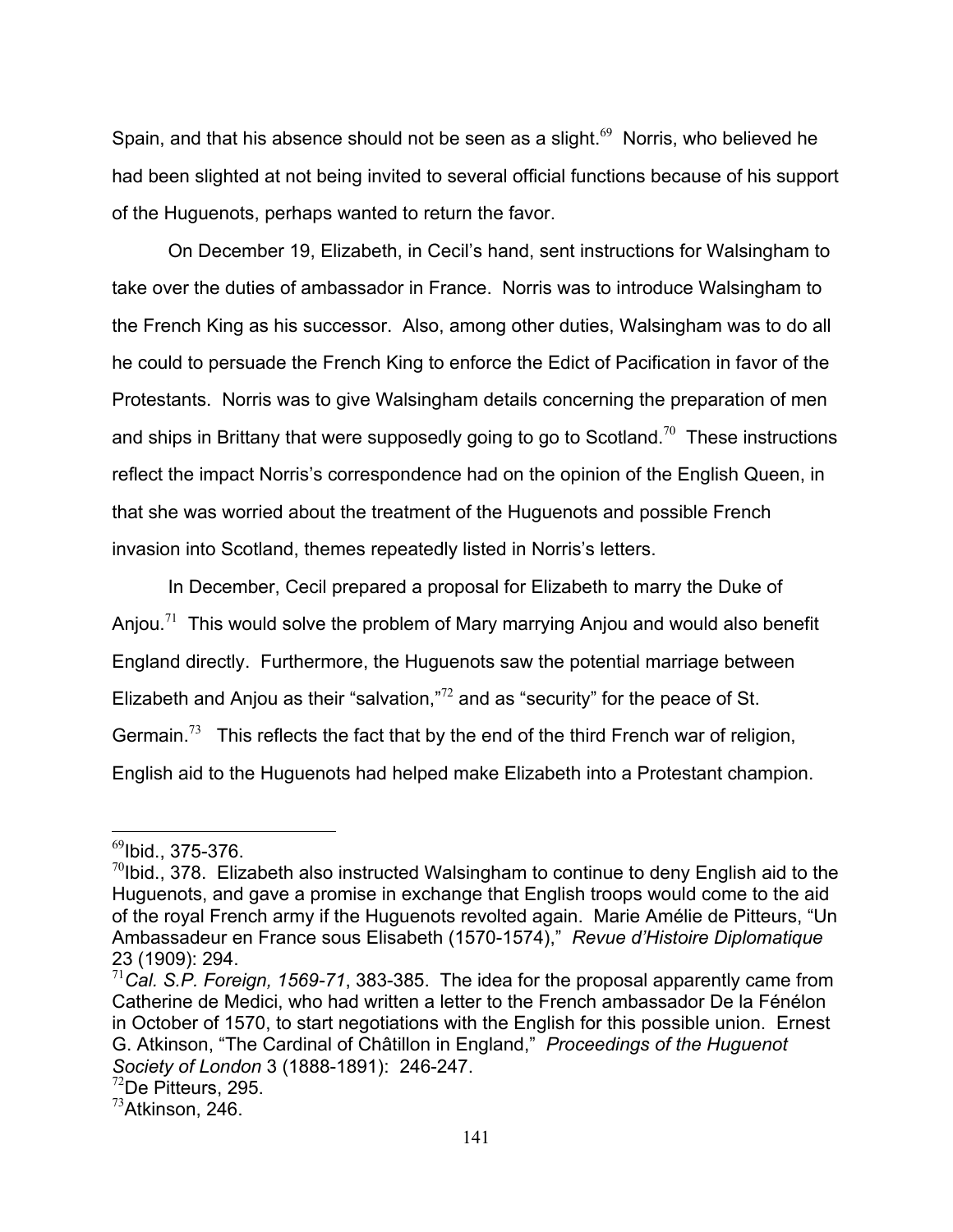Despite the fact that he was soon to be replaced as ambassador, Norris continued his duties, writing to both the Queen and her secretary about the state of the Huguenots in France and threats to Elizabeth's dominions from France. Norris sent to Elizabeth on January 3, a copy of a speech made to the French King by the ambassador of the Protestant Prince, apparently Navarre, and told her that if she sent something similar it would strike fear into enemies of the Protestants and give comfort to those of the religion.<sup>74</sup> He told the Queen that there was talk of Frenchmen going to Ireland, and told Cecil in a letter the same day that the Cardinal of Lorraine was informed of and apparently involved with, some people trying to start a revolt in Ireland.<sup>75</sup> Norris continued writing about Ireland in a letter to Cecil dated November 8, advising the secretary that there were certain cities in Ireland that should be fortified.<sup>76</sup> On January 3, 1571, Norris also accused Lorraine of conspiring with some in Spain to try to help Mary.<sup>77</sup> Thus Norris found that the Cardinal of Lorraine still had some influence and was a cause of concern for England, despite the fact that he had been out of favor at the French court.

 At the start of the new year, 1571, Norris was finally seeing his ambassadorship come to a close. Walsingham wrote Cecil on January 2, to inform him that he had arrived at Boulogne on January 1, 1571. $^{78}$  Walsingham was to continue efforts begun by Norris. Norris stated in a letter to Elizabeth dated January 3, that some officials sympathetic to the Protestant cause had asked him about a possible marriage between Elizabeth and Anjou.<sup>79</sup> Walsingham wrote Cecil on January 27, concerning the possible match between Anjou and the English Queen, stating that the Pope, the King of Spain

<sup>74</sup>*Cal. S.P. Foreign, 1569-71*, 387.

 $^{75}$ Ibid., 387-388.

 $^{76}$ Ibid., 388.

 $^{77}$ Ibid., 387-388.

 $^{78}$ Ibid., 387.

 $^{79}$ Ibid., 388.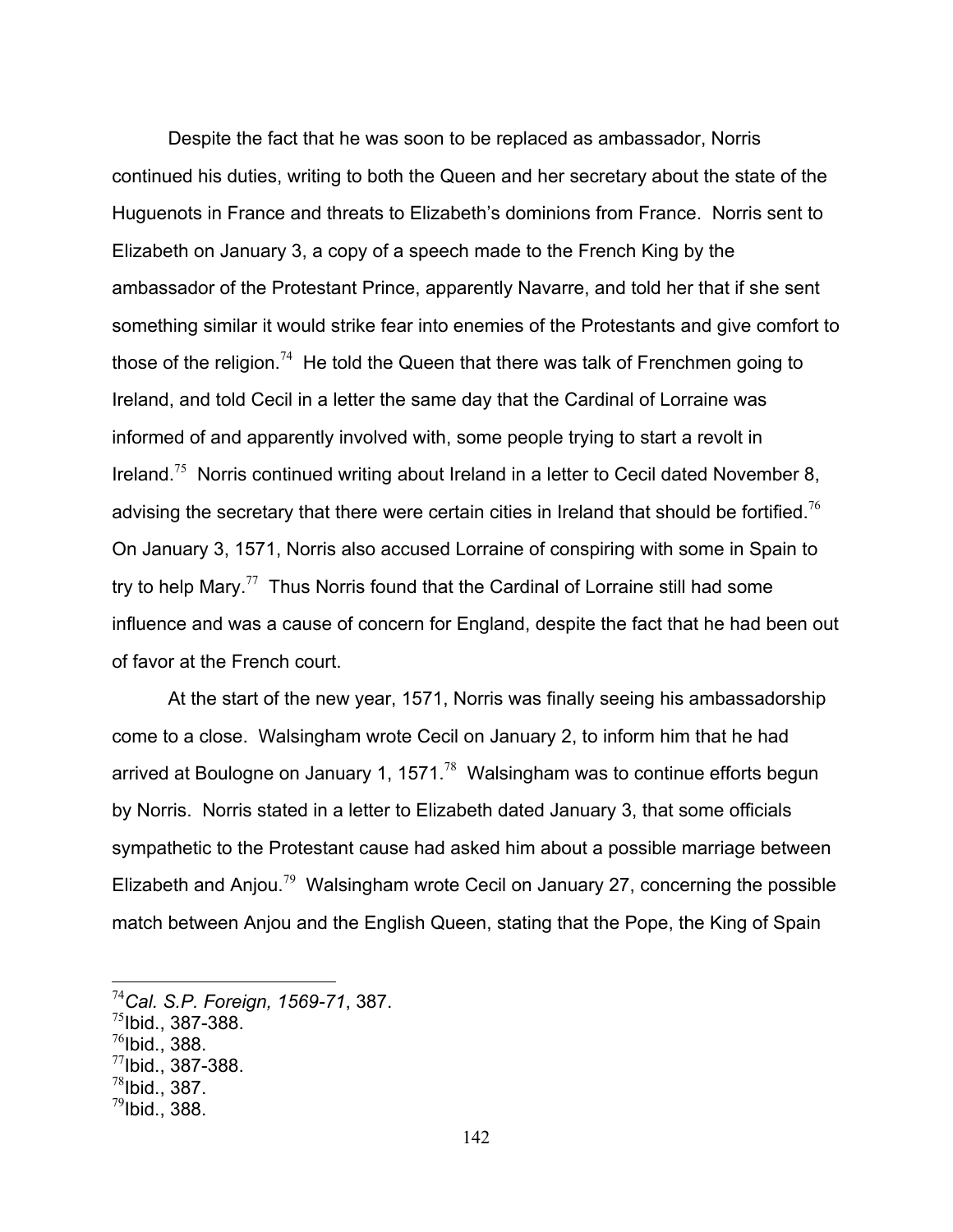and what he termed "the rest of the confederacy" were opposed to the marriage. $80$ Thus, while Protestants apparently favored the possible marriage between Elizabeth and Anjou, Catholics outside of France were opposed to the idea.

 Norris finally announced his official replacement as ambassador. He and Walsingham reported jointly to Elizabeth in a letter dated January 29, that on January 25, Norris had presented Walsingham to the French King as his successor as ambassador. $81$  Norris would finally be able to return home.

 Norris had served as ambassador for four years. After the disastrous peace of the second religious war in March of 1568, Norris had seen a peace more favorable to the Huguenots, the peace of St. Germain, at the end of the third religious war in August,1570. After the end of the war, Norris learned that Sir Francis Walsingham was coming to France as his replacement. Before that occurred Norris began negotiation for a possible marriage between Elizabeth and the Duke of Anjou, which Walsingham would continue. Finally, Norris was able to return to Rycote, his home in Oxfordshire, but he would continue to serve his Queen and country.

 After he returned home to England Norris and his family remained close to Elizabeth. When Norris and his wife lost three sons in the Irish war, Elizabeth wrote personally to console the grieving parents.<sup>82</sup> Also, Leicester and the Queen were often guests of Norris and his wife at Rycote. $83$  Lady Margery Norris, wife of the ambassador, was black-haired and black-eyed, and Elizabeth referred to her affectionately as "Mine own Crow," and Lady Norris adored the Queen. $84$  Elizabeth had a special fondness for Norris's family and kept a close relationship with them. This

1

 $80$ Ibid., 395.

 $81$ Ibid., 398.

 $82$ Weir, 231.

 $83$ Ibid., 395.

<sup>84</sup>Elizabeth Jenkins, *Elizabeth and Leicester*, first American edition, (New York: Coward-McCann, Inc., 1962), 145.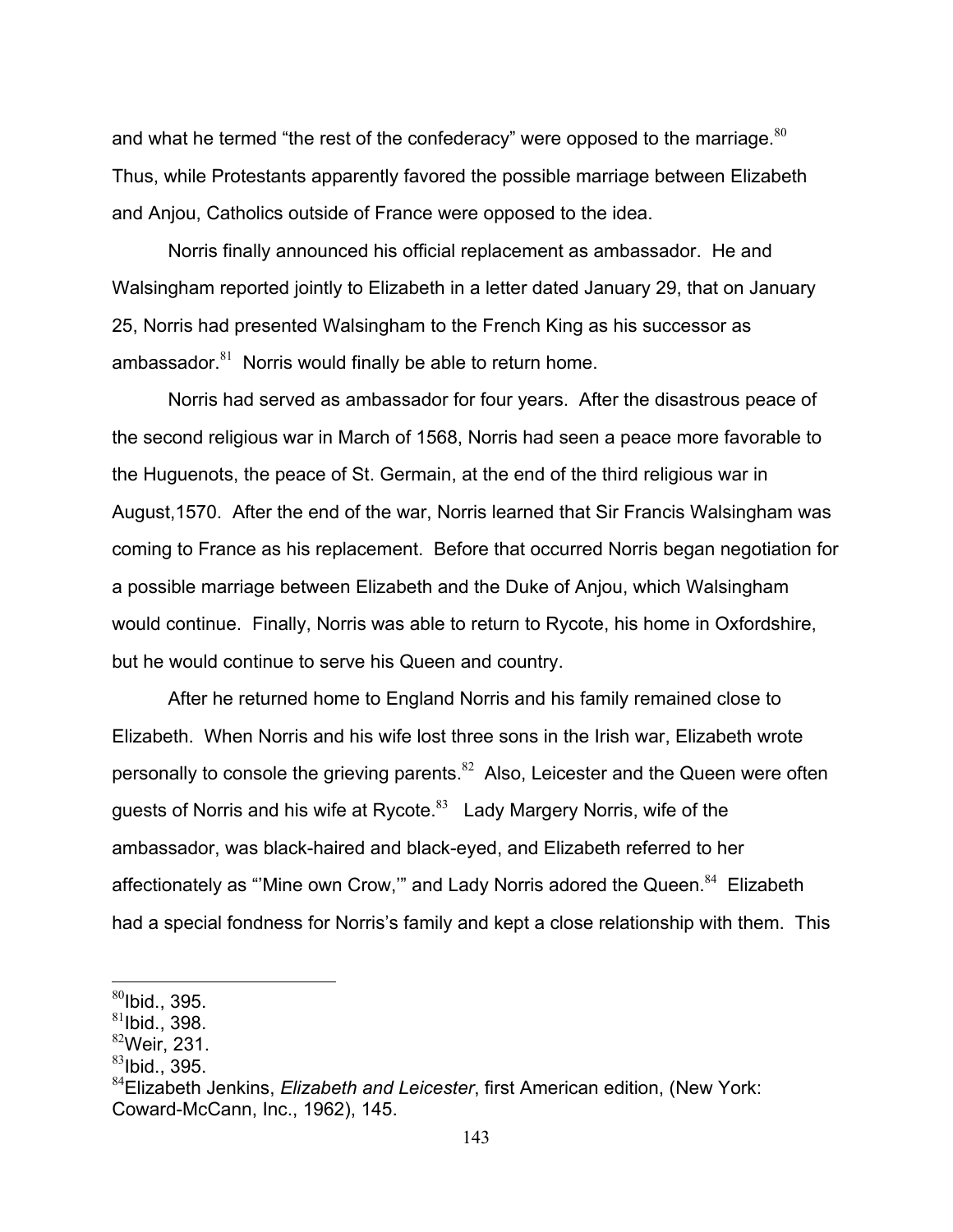long relationship between the Queen and Norris and his family is also an indication that the monarch was pleased with the service Norris had given and was giving her.

 Also, soon after returning home Norris served in the Parliament of 1571, where the main bills Parliament passed were in response to the Northern Rebellion and a Papal Bull against Elizabeth.<sup>85</sup> In April, 1571, Parliament considered a bill "for the preservation of the Queene's majestie in the royall estate and crowne of this realme."<sup>86</sup> The bill was designed to define as treason any attempt to imagine or practice death or bodily harm against the Queen or even to claim that Elizabeth was not the rightful Queen or was a heretic. $87$  Norris, referred to as the "late ambassador in France," agreed with the bill and "in a short, myld, and plaine speech," recommended that to the bill be added a provision or provisions to make it treason to give aid to religious exiles, claiming that these men would conspire against the Queen, which he believed was dangerous, based on his "experience duringe the tyme of his service in France."<sup>88</sup> Thus, after his return home Norris continued to worry about problems from religious minorities.

 Norris also served in the House of Lords, where he and other members took actions to deal with foreign powers. Norris became a Baron, Lord Norreys de Rycote, and a member of the House of Lords in May of 1572. $89$  In the 1580s he was a member

 $85$ Neale, 225.

<sup>86</sup>T.E. Hartley, ed., *Proceedings in the Parliaments of Elizabeth I*, Vol.1, 1558-1581 (Leicester: Leicester University Press and Wilmington, Delaware: Michael Glazier, Inc., 1981), 203.

 $87$ Neale, 226.

<sup>&</sup>lt;sup>88</sup>Hartley, 204, Neale, 228. As passed, the bill disabled anyone from inheriting who claimed the right to the throne for themselves or anyone other than the Queen. Neale, 233.

 $89$ O'Conor, 29. See also Hartley, 317. Several "openings" for Lords were created as a result of rebellion in the North, when Elizabeth had Norfolk and Northumberland executed and Westmoreland exiled. Norris was one of four Lords made between 1568 and 1572, along with Cecil. Michael A. R. Graves, *The Tudor Parliaments: Crowns, Lords and Commons, 1485-1603* (London and New York: Longman Group Limited, 1985), 134.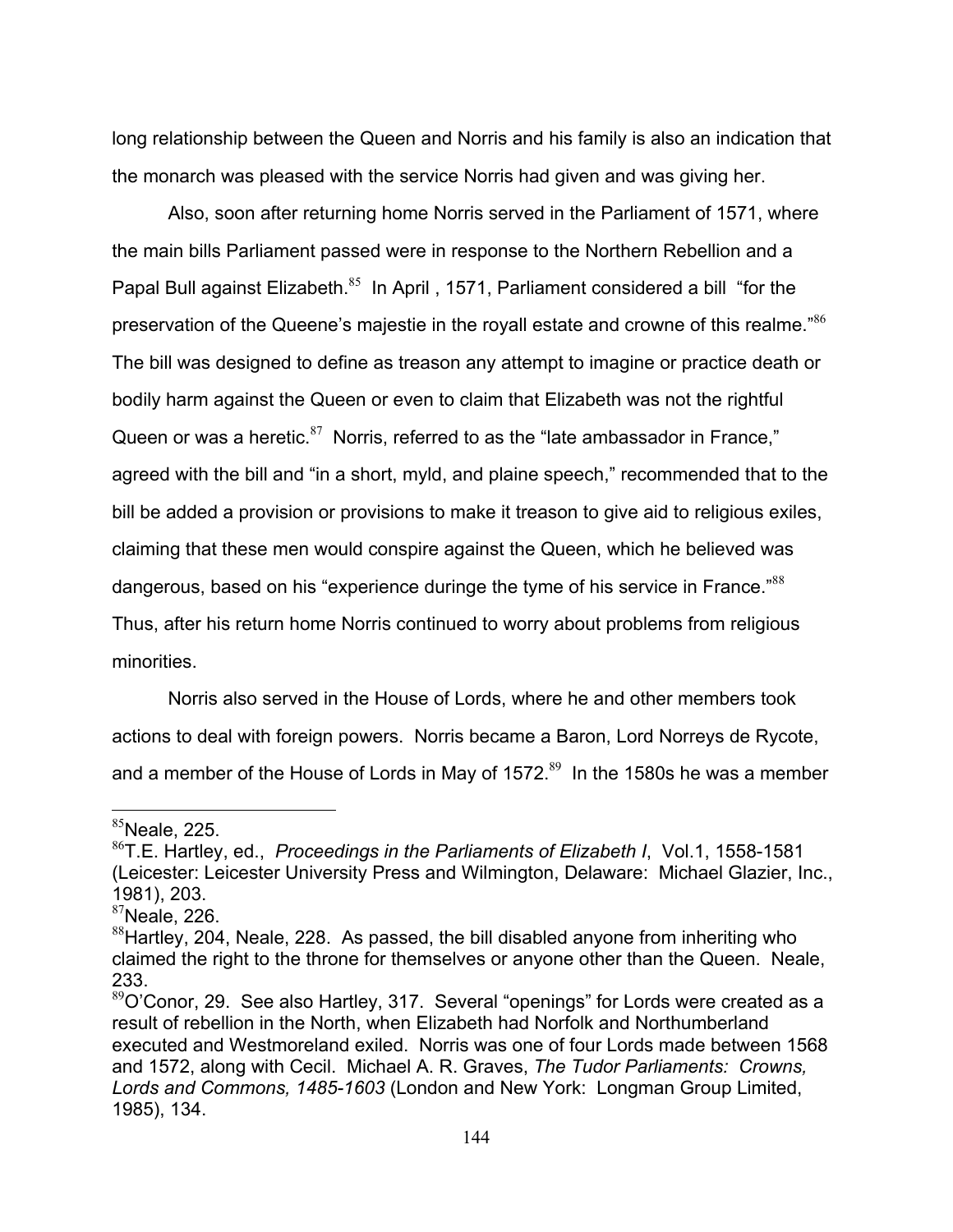of several committees trying to get Elizabeth to take action against Mary, Queen of Scots.<sup>90</sup> Norris continued to show concern for the Scottish Queen after returning from his ambassadorship, and continued to advise that Elizabeth needed to take some action against the Scottish Queen.

 In addition to receiving the Queen from time to time at his home in Rycote, Norris had local duties, and was responsible for putting down a rebellion near his home. Norris served as a county magnate and was required to oversee such things as the repairing of bridges and highways.<sup>91</sup> Norris was also a lord lieutenant, or military leader, in the area where he lived.<sup>92</sup> Norris's position as a leader in the county and his wealth would make him a target for an uprising, which his position would also make him responsible for quelling. Norris's house was in the center of an area with a history of depopulation and enclosure for sheep, which caused discontent among the lower classes. In late 1596, Norris became one of many targets of a failed murderous rebellion led by a former servant of his, Bartholomew Steer. $93$  As lord lieutenant, Norris had the duty to act against the plot once it was discovered, until further aid arrived from London.<sup>94</sup> Norris survived this plot directed against him and others, but death struck at his family while in the service of their queen.

 Norris and his wife had six sons, William, John, Henry, Thomas, Edward, and Maximillian.<sup>95</sup> Four of these sons died fighting in the Queen's service in Ireland, William in 1579, John in 1597, and Henry and Thomas in 1599. $96$  Maximillian died fighting in

 $90$ Hartley, 369-374. Elizabeth signed a death warrant for Mary on February 1, 1587, and a week later the Scottish Queen was beheaded. Wernham, 381-382.

 $91$ O'Conor, 30.

 $92$ Walter, 97. In 1580, Norris's duties led him to be involved in the muster of horses in Oxfordshire, and in 1581, he was responsible for apprehending a Jesuit named Edmund Campion and his associates. O'Conor, 30.

 $93$ Walter, 114.

 $94$ Ibid., 126, 131-132.

<sup>95</sup>Rowse, *Expansion*, 348; O'Conor, 131-133, 151. However, another source lists only five sons, omitting Maximillian. Harrison, 268.  $96$ Ibid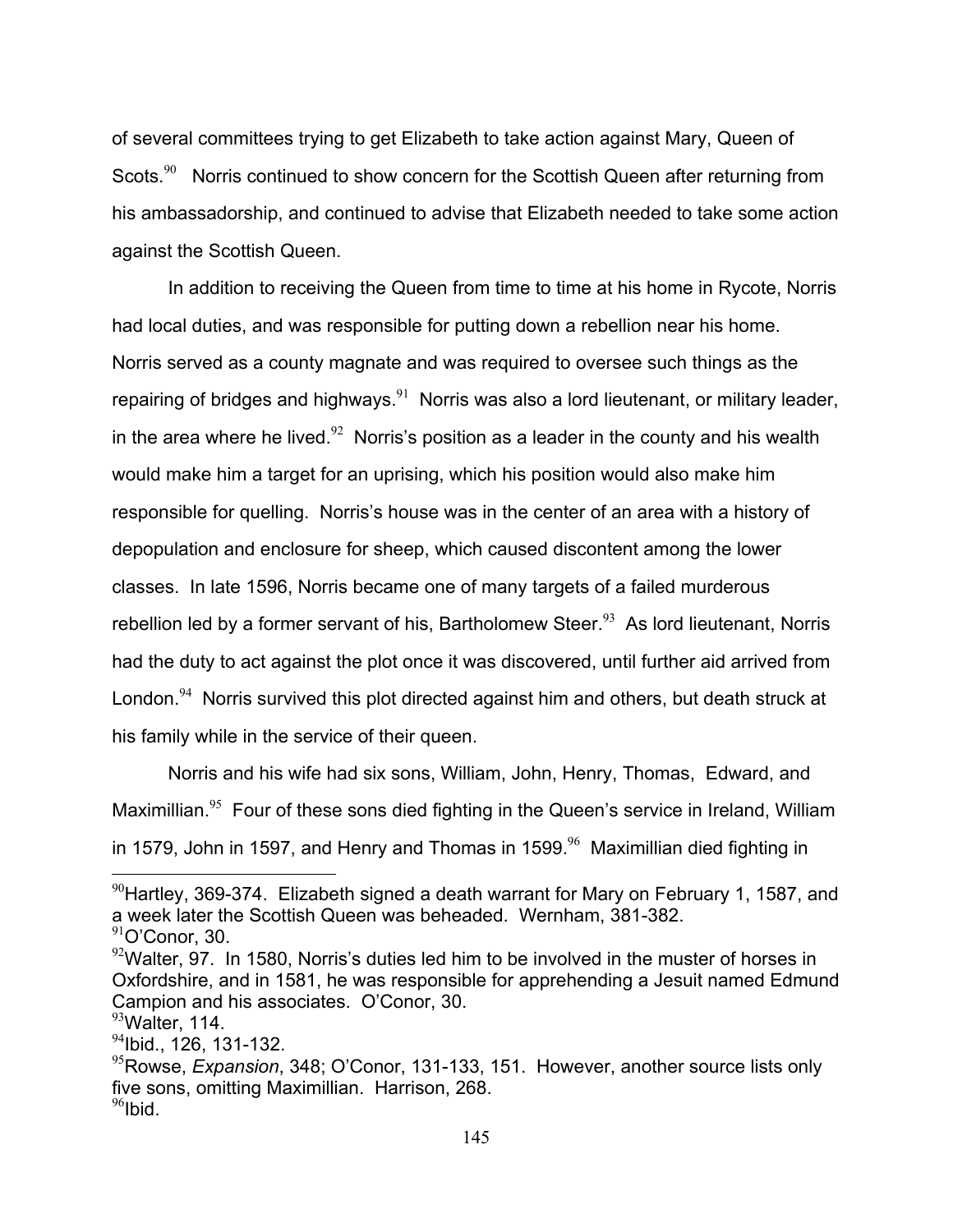Brittany in 1593. $97$  After the deaths of Henry and Thomas, Elizabeth sent Edward, the only surviving son, home to be with his parents.<sup>98</sup> In September of 1599, Elizabeth sent the grieving parents a letter, referring to them as "beloved," praised their "constant resolution" in the face of hardships, and told them that to give a "stay to [their] sorrows" she was sending their remaining son home.<sup>99</sup> Lady Norris followed her dead children to the grave by December, 1599, and the former ambassador was dead by June,  $1601^{100}$ The Queen he had served so well would die a few years later.

 Norris completed his time as ambassador in France having served his Queen and country well, and Elizabeth showed her trust in Norris. After the Northern Rebellion, quickly quelled by Elizabeth's forces, Elizabeth wanted to keep forces along the Scottish border, where some of the rebels had fled. With the deposed queen of Scotland, Mary, in England, Elizabeth worried that France might send forces to aid her, and entrusted Norris with the task of trying to convince the French royal family to stay out of Britain. Also, the Queen entrusted Norris with the responsibility of convincing a former Irish rebel, Thomond, from joining forces with Catholics in Spain or France, and Norris was successful in this endeavor. These actions by Norris, and the trust shown to him by Elizabeth, show that Norris was not simply an observer, as MacCaffrey has asserted, but also played an active role in diplomacy.<sup>101</sup>

 After he returned home, Norris served in Parliament, both in the House of Commons and the House of Lords, and took on local responsibilities in his Oxfordshire. While in the lower house of Parliament Norris participated in discussions regarding a bill concerning treason against the Queen, using his experience as ambassador to make a

<sup>97</sup>Rowse, *Expansion*, 348.

<sup>98</sup>Harrison, 268.

 $99$ Queen Elizabeth I, to Lord Henry Norris and Lady Norris, 6 September, 1599, reprinted in Harrison, 268.

<sup>&</sup>lt;sup>100</sup>O'Conor, 133. Their son Edward became ill and died in 1603. Rowse, *Expansion*, 349.

<sup>&</sup>lt;sup>101</sup>See MacCaffrey, 182.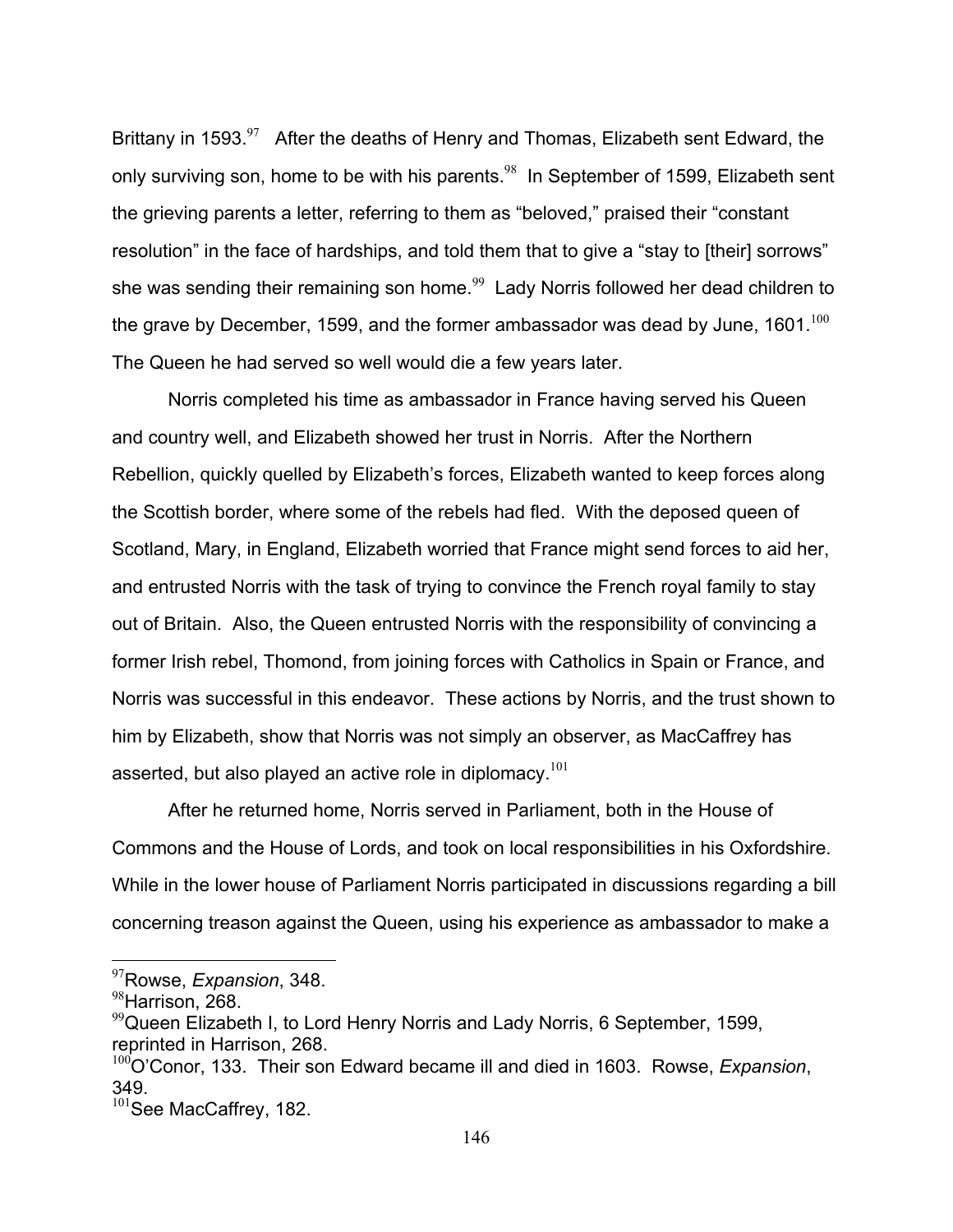speech urging passage of the bill. In the House of Lords Norris participated in committees urging action against the Scottish Queen Mary, whom the English would execute. Thus, Norris continued to serve his country and Queen after returning from France.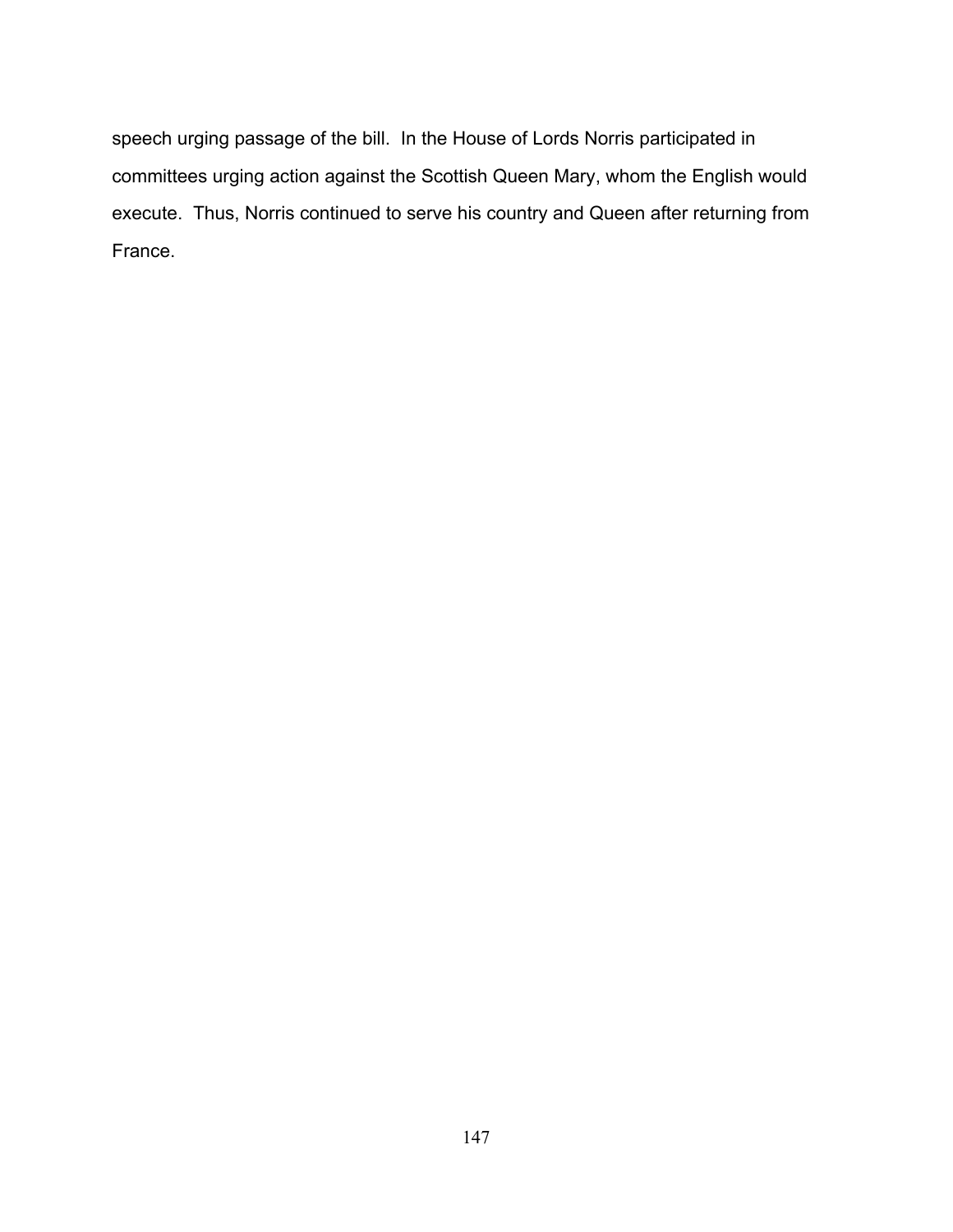## **Conclusion**

 Sir Henry Norris served as ambassador from England to France from 1567 to early 1571, despite having little prior diplomatic experience. His appointment may have come because Queen Elizabeth I wanted to show him favor for two reasons. First, Queen Elizabeth believed that Norris's father had been wrongly accused and put to death when King Henry VIII decided to rid himself of Anne Boleyn, Elizabeth's mother. Second, Norris had married the daughter of a wealthy landowner, which brought him riches and influence, and which may have also helped him receive favor from the Queen. Norris's appointment was opposed by a previous ambassador to France, Sir Nicholas Throckmorton, because of his lack of experience, and some historians have downplayed Norris's value as an ambassador. $^1$  Elizabeth and Cecil, Elizabeth's chief secretary, apparently had confidence in Norris, however, as they left him as ambassador for a couple of years after he asked to be relived of his duties and during a time when England was worried about French incursions into Britain. Moreover, Elizabeth must have been pleased with his loyalty, as she appointed Norris to the House of Lords a few years after his return to England, and often visited him and his wife at Rycote, their home in Oxfordshire. Furthermore, a review of Norris's correspondence shows that he did have an impact as ambassador, and his time in France was important for the foreign affairs of England.

 Norris was strongly Protestant, as was the Privy Council led by Sir William Cecil, to whom Norris addressed much of his correspondence while ambassador. However, Queen Elizabeth was less ardent in her Protestant views than the members of her Privy Council, and the poor result form England's incursion in the first French war of religion in 1562 and 1563, where both sides had joined to drive the English out of France, made

<sup>&</sup>lt;sup>1</sup>See MacCaffrey, 153; Cecil, 394.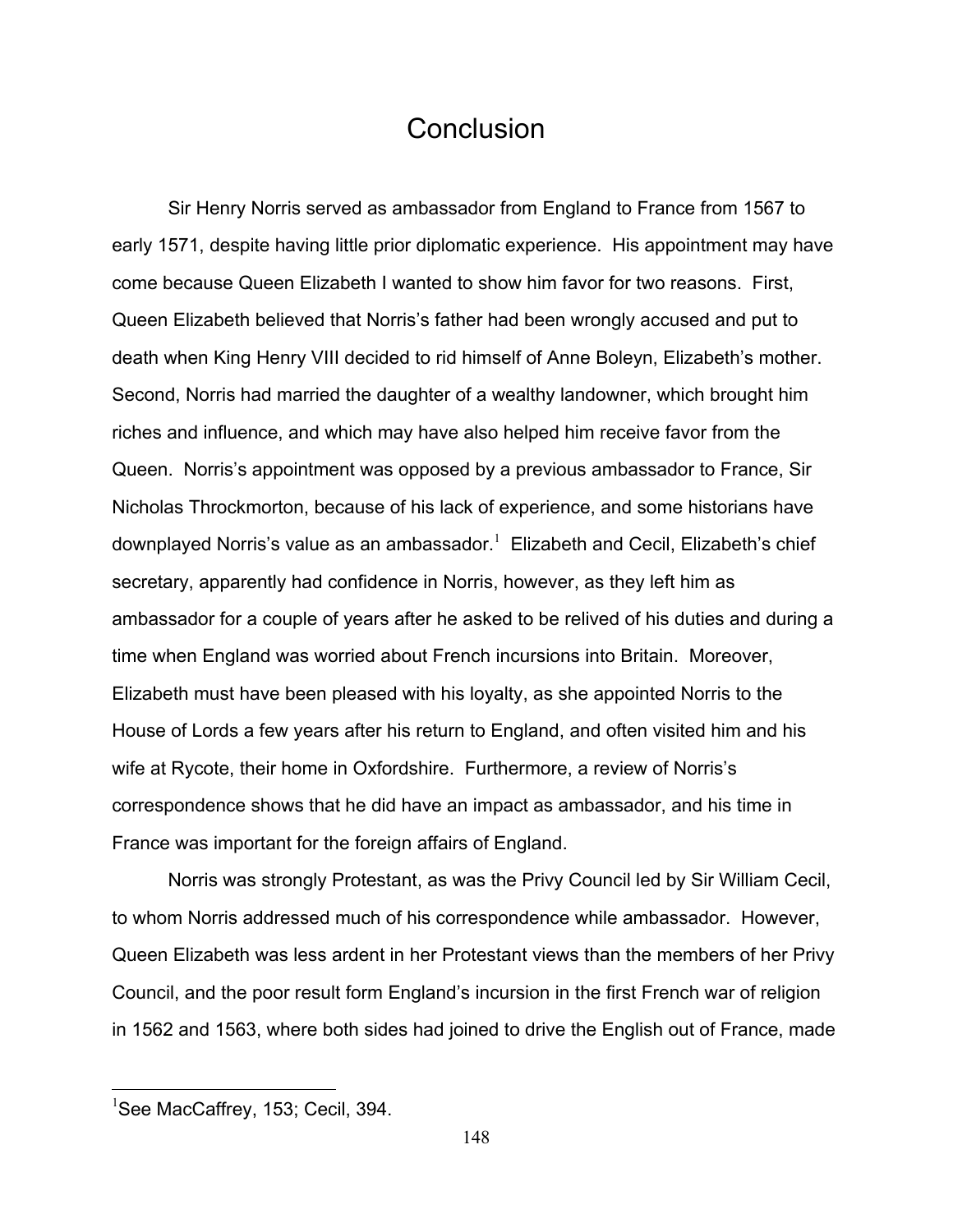the Queen reluctant to interfere, and she did not provide aid to the Protestants in the second war of religion, which lasted from September of 1567 to March of 1568. In fact, she even expressed support for the French Catholic monarchy during this war. In part because of the lack of foreign support, at the end of the second war of Religion French Protestants were forced to make a peace that was less than favorable.

 The Peace of Longjumeau, ending the second war of religion in France, did not end the strife between the two factions in France. While the Protestant forces disbanded, those of the King did not. As reported by Norris, and confirmed by other sources, the French Catholics treated the Huguenots badly during this period of "peace." Norris continued to inform Cecil and Queen Elizabeth about the treatment of the French Protestants, and Elizabeth finally began to express support for the Huguenots through Norris. At first the French authorities did not believe that Elizabeth had actually directed Norris to give the criticisms he had made concerning the treatment of the Huguenots, and the French government sent a representative directly to Elizabeth to inquire if she had really instructed Norris to make the comments he did. Elizabeth confirmed that Norris had been acting under her direction and expressed her support for her ambassador, both to the French authorities and to Norris himself. Thus, Elizabeth had acted to show support for the Huguenots, in large part because of Norris's correspondence, and expressed support for the ambassador when the French authorities questioned her commitment to him.

 While other factors such as worry over of the Spanish intervention in the Netherlands and a fear of threats to England from a France dominated by the strongly Catholic Cardinal of Lorraine helped influence Elizabeth to provide monetary aid to the Huguenots, as well as to allow trade and men from England to benefit them, clearly Norris's correspondence played an important role in her decision. When the Cardinal of Châtillon, a Protestant who had been forced to leave France, found refuge in England, he documented what he saw as the cruelties against the Huguenots, and he noted that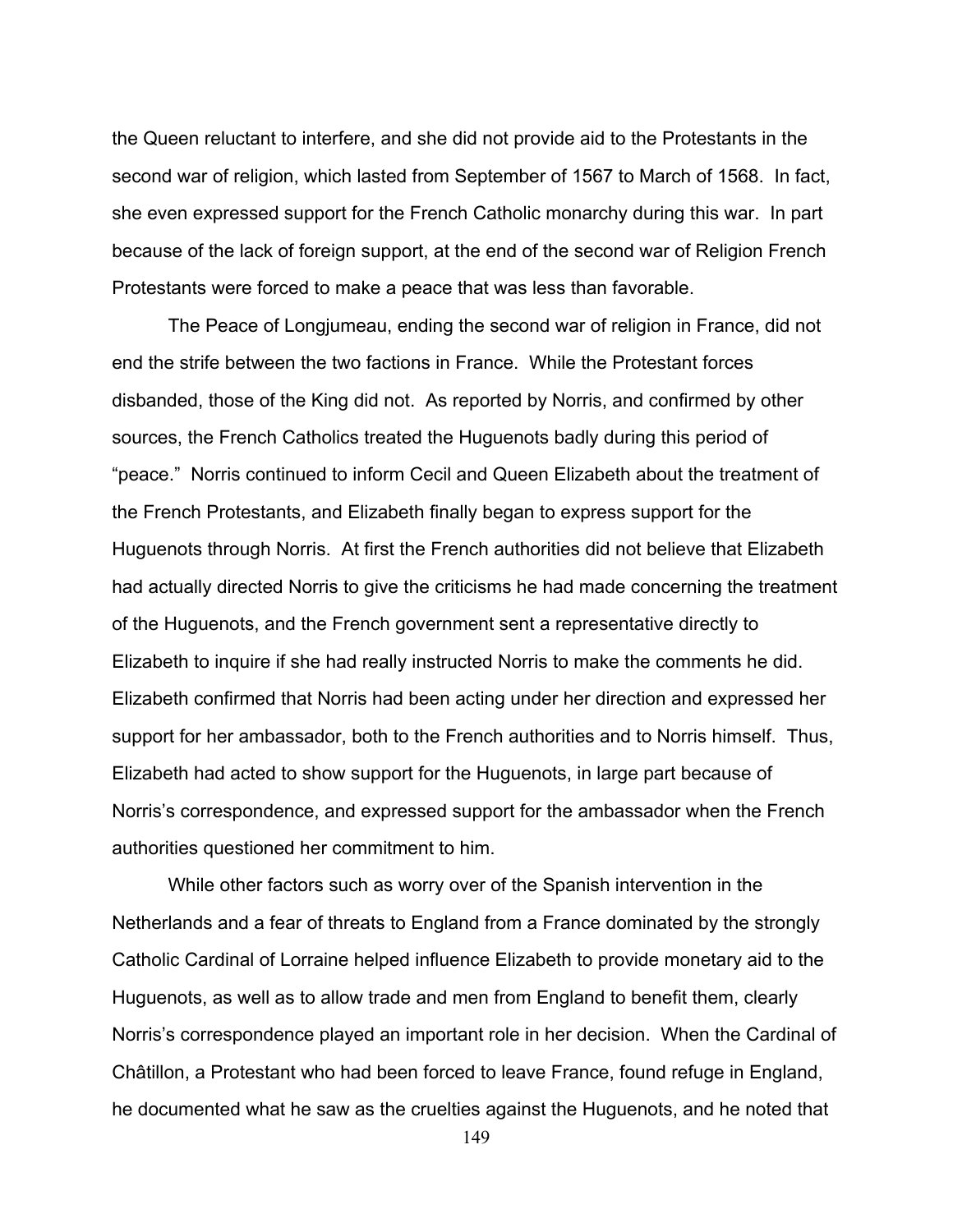Elizabeth had already been made aware of these happenings, referring at least in part to what Norris had told her.

 The Queen Mother of France, Catherine de Medici, also believed Norris had an influence in the third war of religion, accusing him of sending material to help the Huguenots in his packets to England. Norris denied that he was doing so and denied that Elizabeth was giving financial aid to the Huguenots. Also, about halfway through his ambassadorship, Norris believed he was being shunned by the French authorities because of his support for the Huguenots and believed he was becoming ineffective because they mistrusted him, and he asked Cecil to replace him with someone who could be more effective. The fact that Cecil and Elizabeth kept Norris in France under these circumstances shows the confidence they had in him.

 Later in Norris's ambassadorship, Mary, Queen of Scots, became a worry for London and for Norris, who feared that the French might send men to aid the deposed monarch, not only to help her regain her Scottish realm, but also to help her press for her claims to the English throne. The concern over Mary was complicated by a rebellion of some of the Lords in the North of England, and by the fact that some of their followers fled across the Scottish border. Elizabeth sent men to the border to try to capture the rebels, and the French King threatened to send forces to Scotland as well. Elizabeth was worried about the threat of French intervention on the island and trusted Norris with the task of persuading the French King not to send forces. The fact that Elizabeth relied on Norris to help keep the French out of Britain shows that the Queen believed Norris was effective in his diplomatic duties.

 Elizabeth would also trust Norris with beginning the efforts to seek a marriage for her with the Duke of Anjou, the brother of the French King. Perhaps in part to prevent a possible marriage between Mary and Anjou, Elizabeth sought to make a marriage with Anjou herself. The French Protestants also saw this as a way of protecting their interests, as Elizabeth had become known as a Protestant champion, and the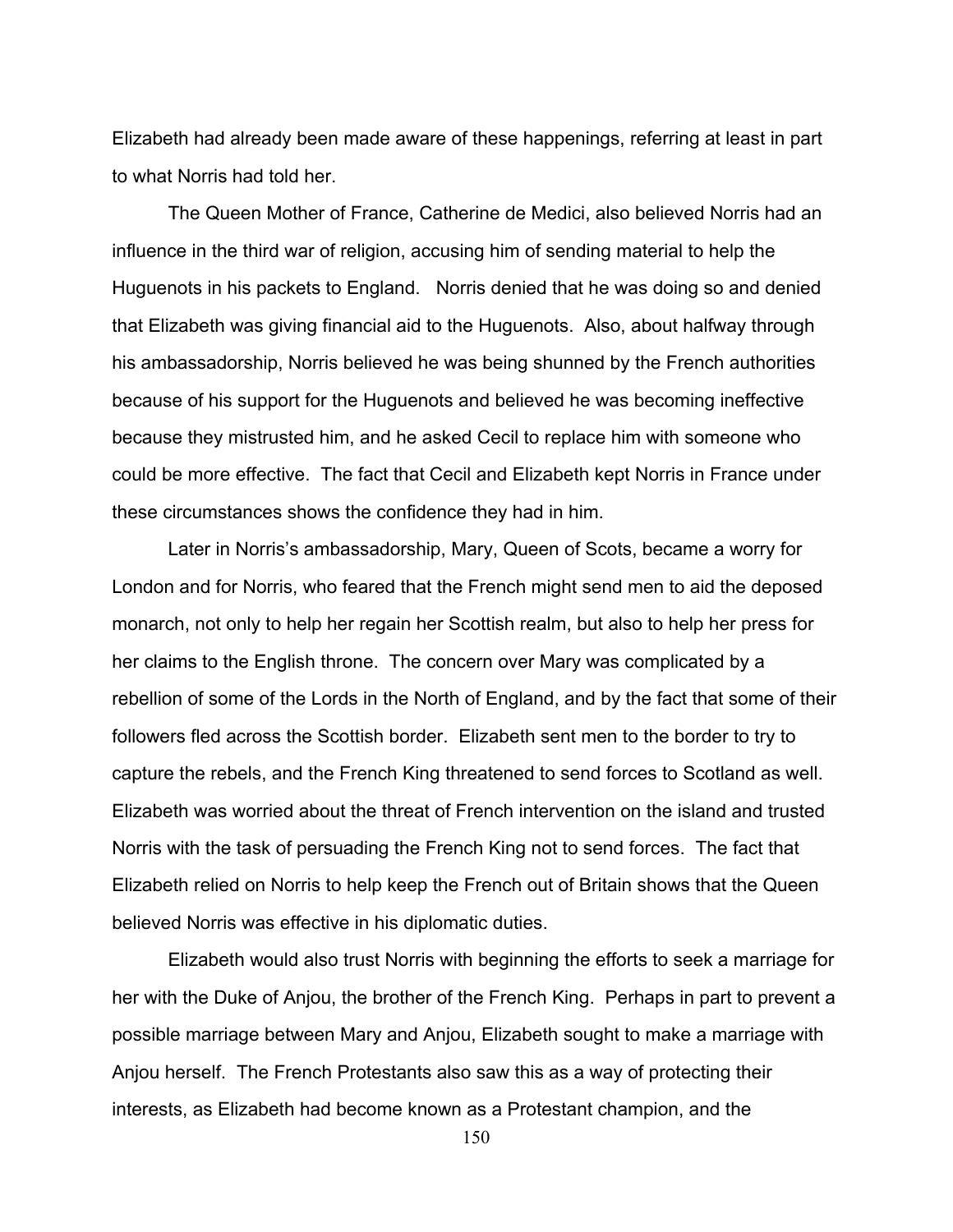Huguenots apparently believed she could serve their interests by forging closer ties to the French Royal family. Norris began the negotiations which were later continued by Sir Francis Walsingham, his replacement, who apparently came to France at the insistence of Norris**.** The ambassador had requested that Elizabeth send someone of "honour" to persuade the French King to treat the Huguenots well.<sup>2</sup> While Elizabeth ultimately did not marry Anjou, this episode also showed her trust in Norris.

 After he returned home to England Elizabeth continued to demonstrate confidence in Norris. While he served in the House of Commons shortly after returning home, Elizabeth not long thereafter gave him greater honors. Elizabeth made Norris a member of the house of Lords, and Norris also received an appointment to serve as a local leader in Oxfordshire, undoubtedly with Elizabeth's approval. Clearly, Norris had proved his worth to Elizabeth while serving as ambassador and received more honors from his Queen after returning home

 Some historians have ignored or downplayed the ambassadorship of Norris, portraying him as someone who really played no role in diplomacy, but simply only reported what was happening in France. His letters clearly influenced the course of England's actions toward her neighbor across the English Channel, however, as his urgings played a key role in persuading Elizabeth to provide aid for the Huguenots in the third French religious war. Also, Elizabeth demonstrated her trust in Norris by supporting him when his authority was challenged by the French royalty. Moreover, Elizabeth also trusted Norris to help prevent France from sending forces to Scotland. Norris's Queen certainly did not ignore his career as ambassador. Finally, in recognition of his services, Elizabeth made Norris a member of the house of Lords.

 A study of Norris's time as ambassador is important. He was a link between two countries that were becoming the most powerful nations in Europe and the world,

<sup>2</sup> See *Cal. S.P. Foreign, 1569-71*, 311-312.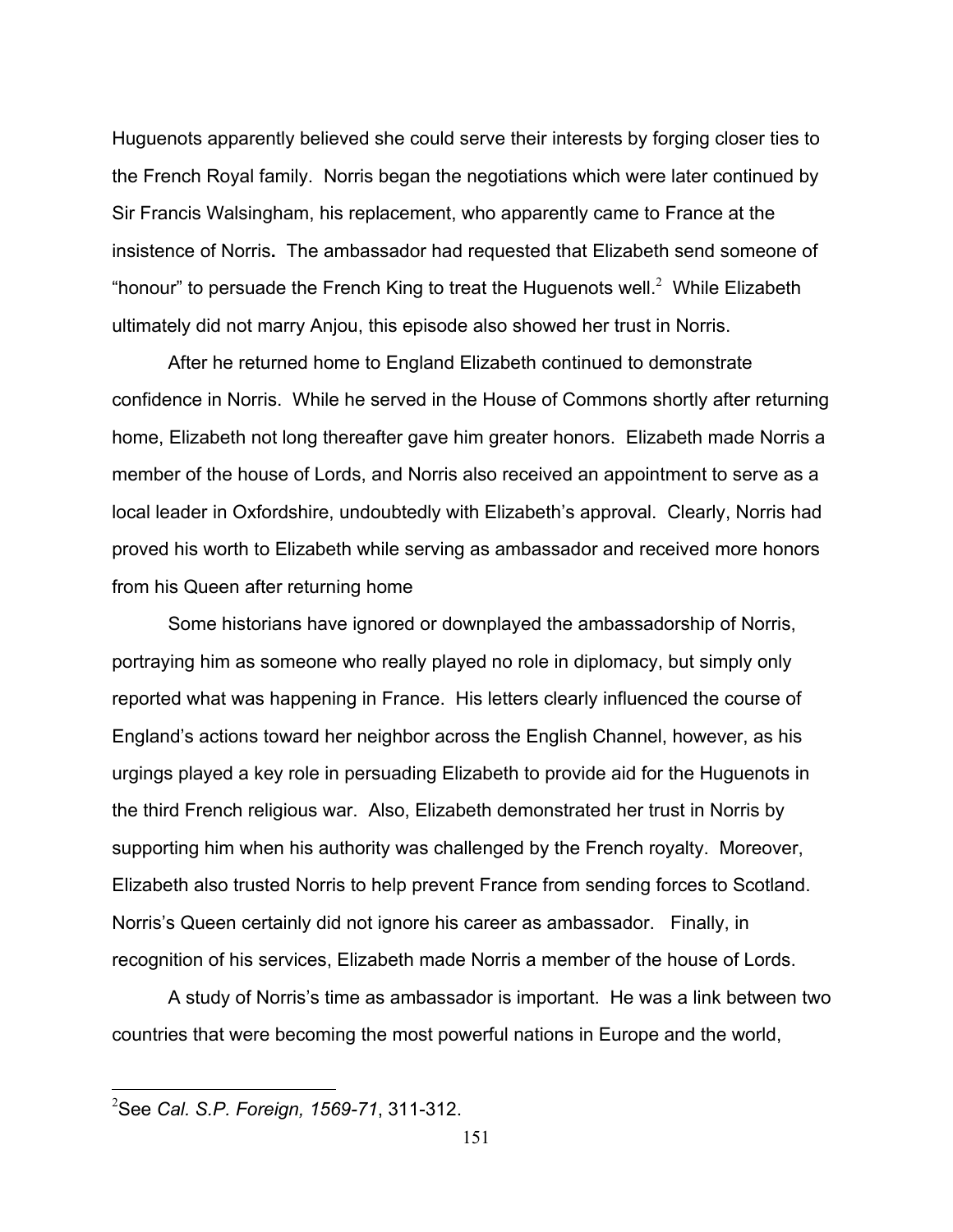France and England. At this time England was solidifying its position as the most powerful Protestant nation, and France was becoming the most powerful Catholic nation, although both countries had religious minorities that the governments believed threatened the tranquillity of their nations. Norris was close to both governments during this time. Further, while the English ambassadors to France under Henry VIII had spent their time trying to flatter the French king, under Elizabeth they worked closely with the Huguenot leaders, whom they supported.<sup>3</sup> Thus a review of Norris's time as ambassador is important not only to show how the English viewed events in France during the second and third religious wars, but also because his correspondence reveals much of how the Huguenots viewed the conflicts. Norris's correspondence shows that the Huguenots believed they were not a threat to the stability of their country if they would be left alone to worship in their own way.

 Norris served as an ambassador during a period when religious minorities were starting to develop and spread in Europe, and the Huguenots, as a religious minority, attempted to justify their deviation from the religious majority. Norris held somewhat contradictory views, however. He seemingly had no patience for the religious minority in his own country, the Catholics. However, he did express arguments that the minority Huguenots in France could be loyal to their King while practicing a different religion, and in doing so he echoed the Huguenots' own argument with the French royalty as to why they should be allowed to practice their religion in peace. In doing so he helped bring about the modern concept that a nation could exist with varying religious faiths, all of whom would still be loyal to their country. This accepted fact of life in modern democracies could not simply occur overnight in a Europe where the standard had been that the subjects should practice the religion of their ruler, but needed to evolve slowly.

 $3$ Gustave Baguenault de Puchesse, "La Diplomatie Anglaise en France sous Le Règne d'Élisabeth d'après les documents du *Record Office*," *Revue d'Histoire Diplomatique* 21 (1907): 481-482.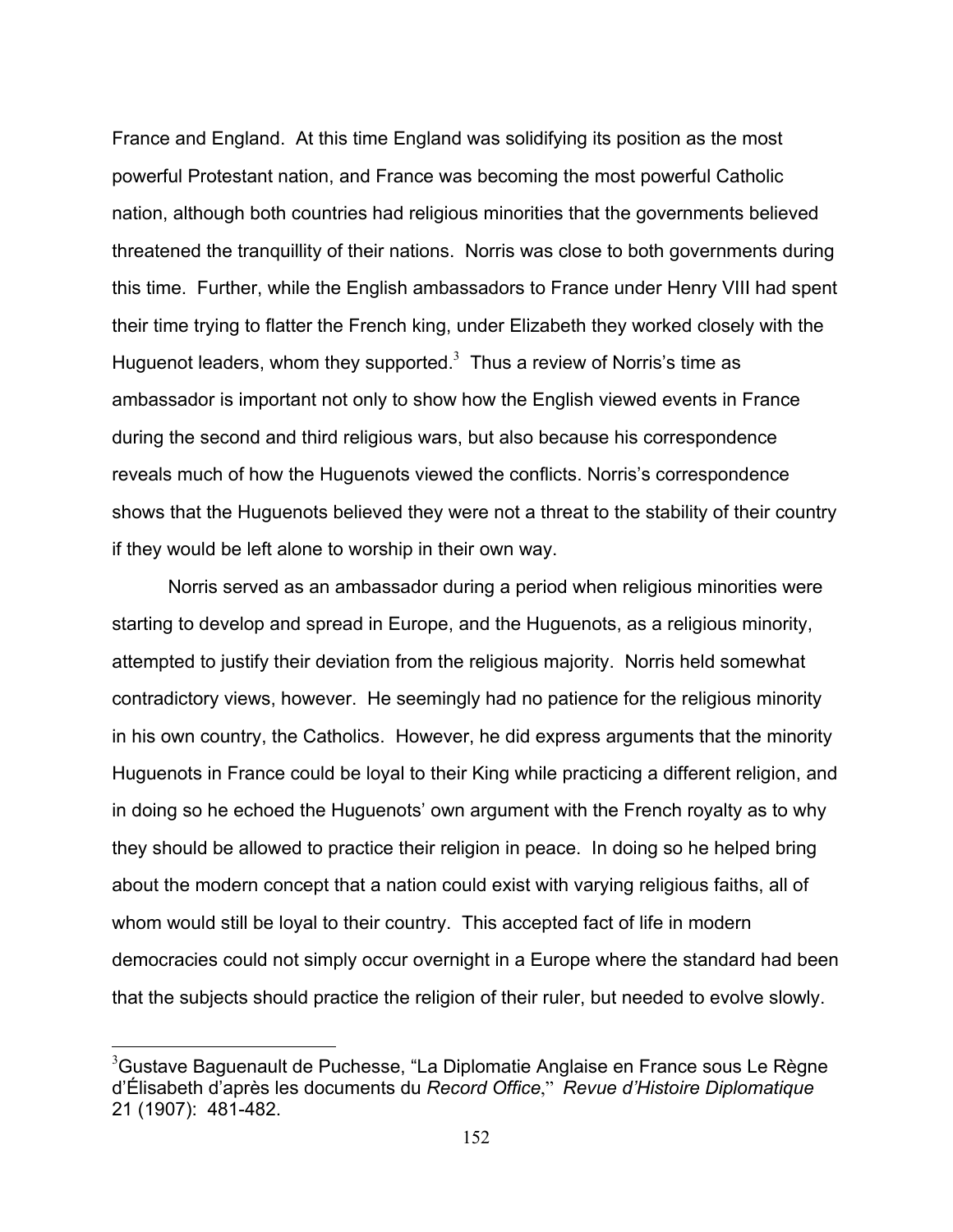While Norris was certainly not advocating religious pluralism in England or other Protestant nations, his support for the Protestant Huguenots in France did prompt him to promote the idea of religious pluralism in France, since he knew the Huguenots could never totally defeat the French Catholics. The correspondence of Norris clearly states the Huguenot view that they could practice their Protestant religion without being treasonous, and his efforts with the French royal family on behalf of the Huguenots should be seen as part of the evolutionary process of allowing religious diversity in democracies.

 Norris played an important part in the relationship between France and England, as he had a large role in shaping this relationship, and his correspondence also gives insights as to how the idea of religious plurality developed in modern, free societies. It is therefore important to study his ambassadorship.The correspondence of Norris during his years as ambassador shows how the two countries viewed religion and dealt with religious minorities. England was beginning to solidify its Protestant nature, while France was trying to deal with its Protestant minority. Norris's correspondence not only shows what was occurring, but it also clearly demonstrates that Norris was an integral part of the foreign diplomacy of England toward France during this period, and it documents some of the growth of the idea of religious pluralism. A study of Norris's ambassadorship has long been warranted.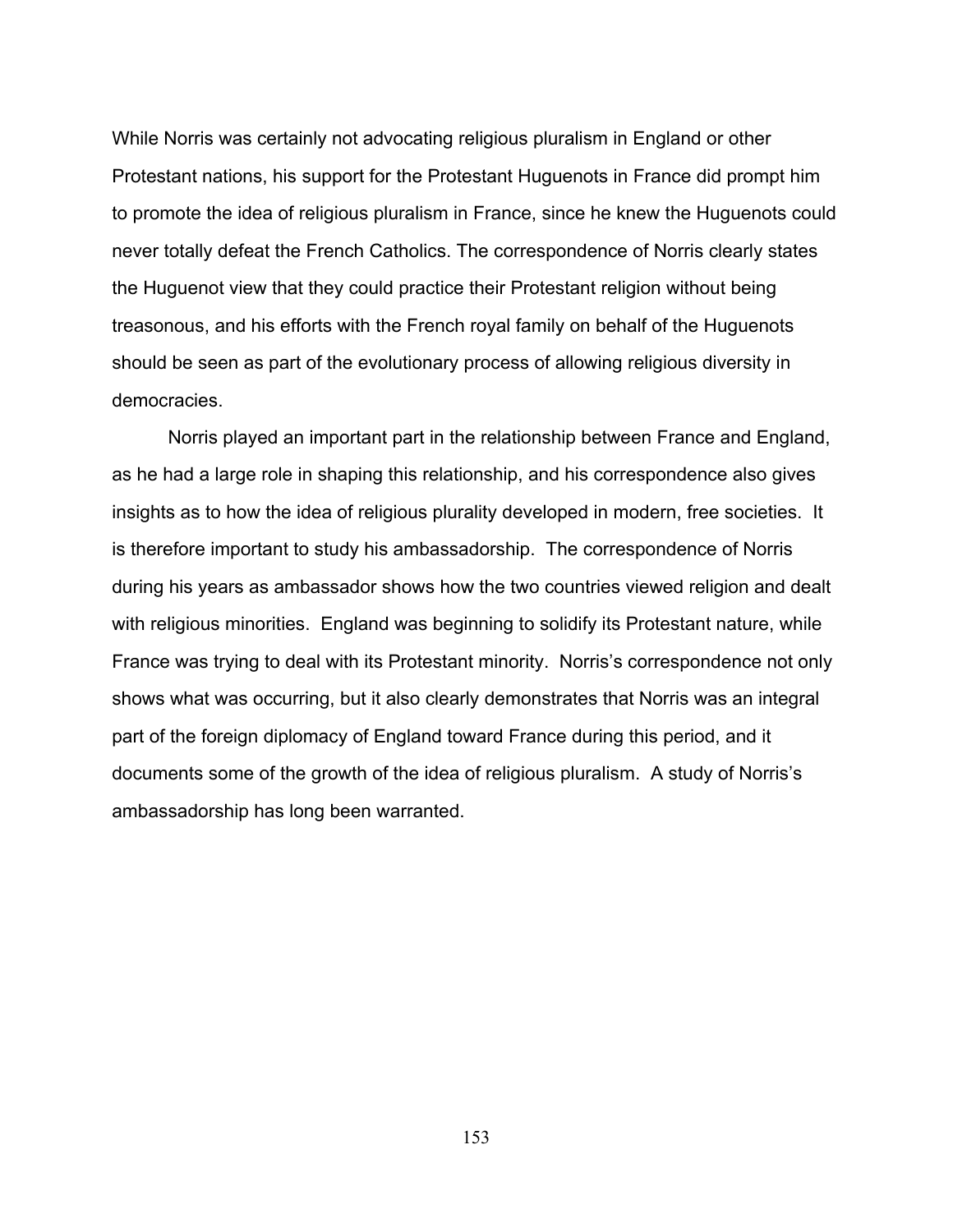# Bibliography

#### **BOOKS**

- Bainton, Roland H. *The Reformation of the Sixteenth Century*. Boston: Beacon Press, 1952, Beacon Paperbacks, 1956, 1968.
- Baird, Henry M. *History of the Huguenots of France*. Vol II. New York: Ames Press, 1879, reprinted 1970.
- Beckingsale, B.W. *Burghley: Tudor Statesman, 1520-1598*. London: Macmillan and Company Limited. New York: St. Martin's Press Inc., 1967.
- Bindoff, S. T. *Tudor England*, The Pelican History of England, vol. 5. Middlesex, England: Penguin Books, 1981.
- Crouzet, Denis. *Les Guerriers de Dieu: La Violence au Temps des Troubles de Religion (vers 1525-vers 1610)*, tome II. Seyssel, France: Champ Vallon, 1990*.*
- Dewar, Mary. *Sir Thomas Smith: A Tudor Intellectual in Office*. University of London: The Athlone Press: 1964.

Graves, Michael A. R. *The Tudor Parliaments: Crowns, Lords and Commons, 1485- 1603*. London and New York: Longman Group Limited, 1985.

- Guy, John. *Tudor England*. Oxford: Oxford University Press, 1988.
- Harrison, G. B., ed. *The Letters of Queen Elizabeth I*. London: Cassell & Company, Ltd., 1935, 1968.
- Heritier, Jean. *Catherine de Medici*. Translated by Charlotte Haldane. New York: St. Martin's Press, 1963.
- Holt, Mack P. *The French Wars of Religion, 1562-1629*: Cambridge: Cambridge University Press, 1995, 1997.
- Jenkins, Elizabeth. *Elizabeth and Leicester*. First American edition. New York: Coward-McCann, Inc., 1962.
- Knecht, R. J. *The French Wars of Religion 1559-1598*, 2nd ed. New York: Longman Publishing, 1996.

Livet, Georges. *Les Guerres de Religion (1559-1598)*. Paris: Presses Universitaires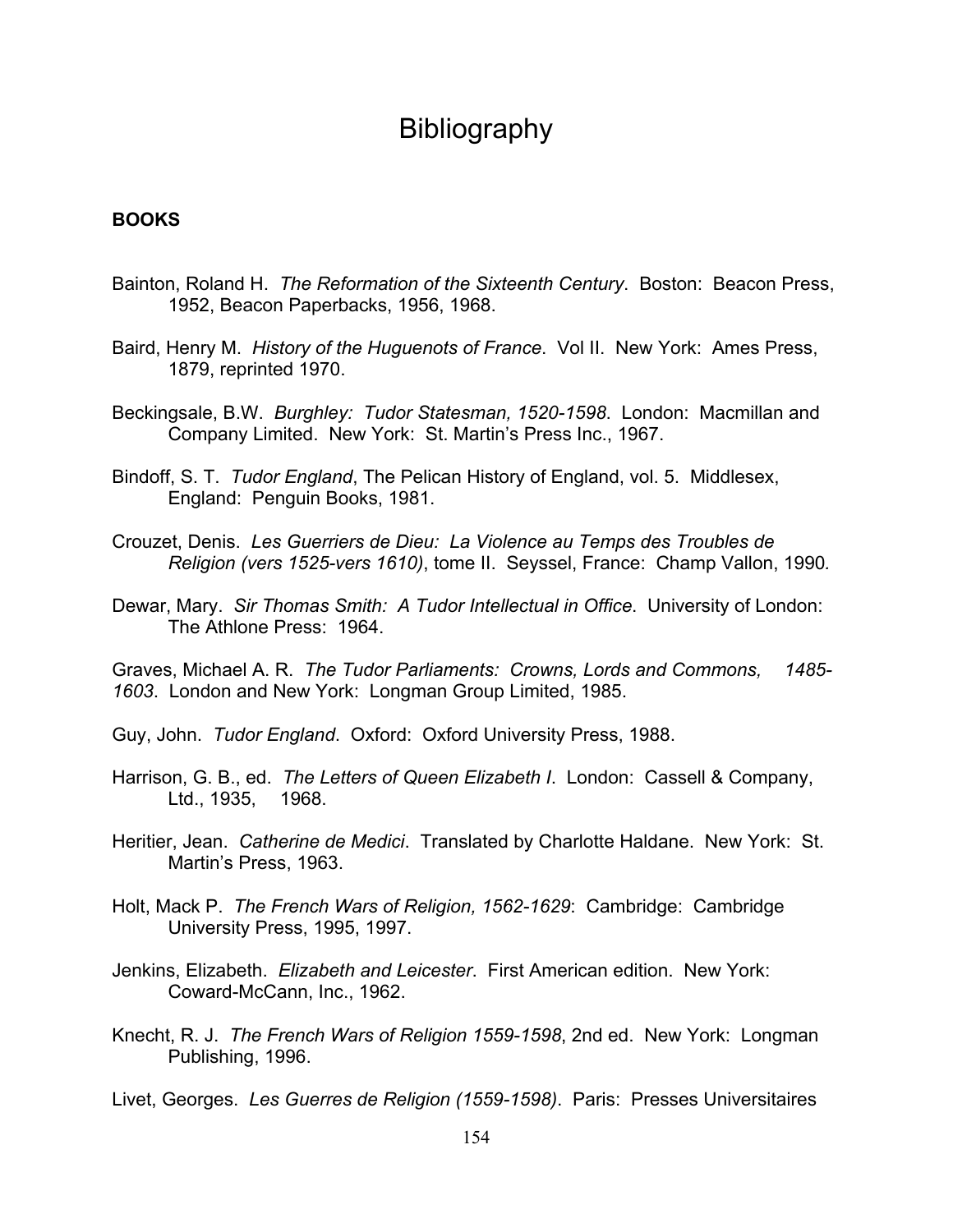de France, 1962.

- MacCaffrey, Wallace*. The Shaping of the Elizabethan Regime*. London: Jonathan Cape, 1969.
- Neale, J.E. *Elizabeth I and her Parliaments*. London: Jonathan Cape, 1953, 1964.
- O'Conor, Norreys Jephson. *Godes Peace and the Queene: Vicissitudes of a House, 1539-1615*. Cambridge: Harvard University Press, 1934.
- Palmer, William. *The Problem of Ireland in Tudor Foreign Policy: 1485-1603*. Woodbridge, England: The Boydell Press, 1994.
- Pernot, Michel. *Les Guerres de Religion en France: 1559-1598*. Paris: Sedes, 1987.
- Read, Conyers. *Mr. Secretary Cecil and Queen Elizabeth*. London: Jonathan Cape,1962.

\_\_\_\_\_\_\_\_. *Mr. Secretary Walsingham and the policy of Queen Elizabeth*. Vol 1. Cambridge, Massachussets: Harvard University Press. Oxford: Clarendon Press, 1925.

\_\_\_\_\_\_\_\_. *The Tudors: personalities and practical politics in sixteenth century England*. New York:H. Holt and Company, 1936.

Rowse, A.L. *The England of Elizabeth: The Structure of Society*. New York: The Macmillan Company, 1951.

. The Expansion of Elizabethan England. New York: St. Martin's Press, 1955.

Salmon, J. H. M. *The French Religious Wars in English Political Thought*. Oxford: Oxford University Press, 1959.

\_\_\_\_\_\_\_\_. *Society in Crisis: France in the Sixteenth Century*. New York: St. Martin's Press, 1975.

Somerset, Anne. *Elizabeth I*. New York: Alfred A. Knopf, 1991.

- Strage, Mark. *Women of Power: The Life and Times of Catherine de Medici*. New York and London: Harcourt Brace Jovanovich, 1976.
- Stone, Donald, Jr. *France in the Sixteenth Century: A Medieval Society Transformed*. Englewood Cliffs, N.J: Prentice-Hall, Inc., 1969.

Sutherland, N.M *The Huguenot Struggle for Recongnition*. New Haven and London: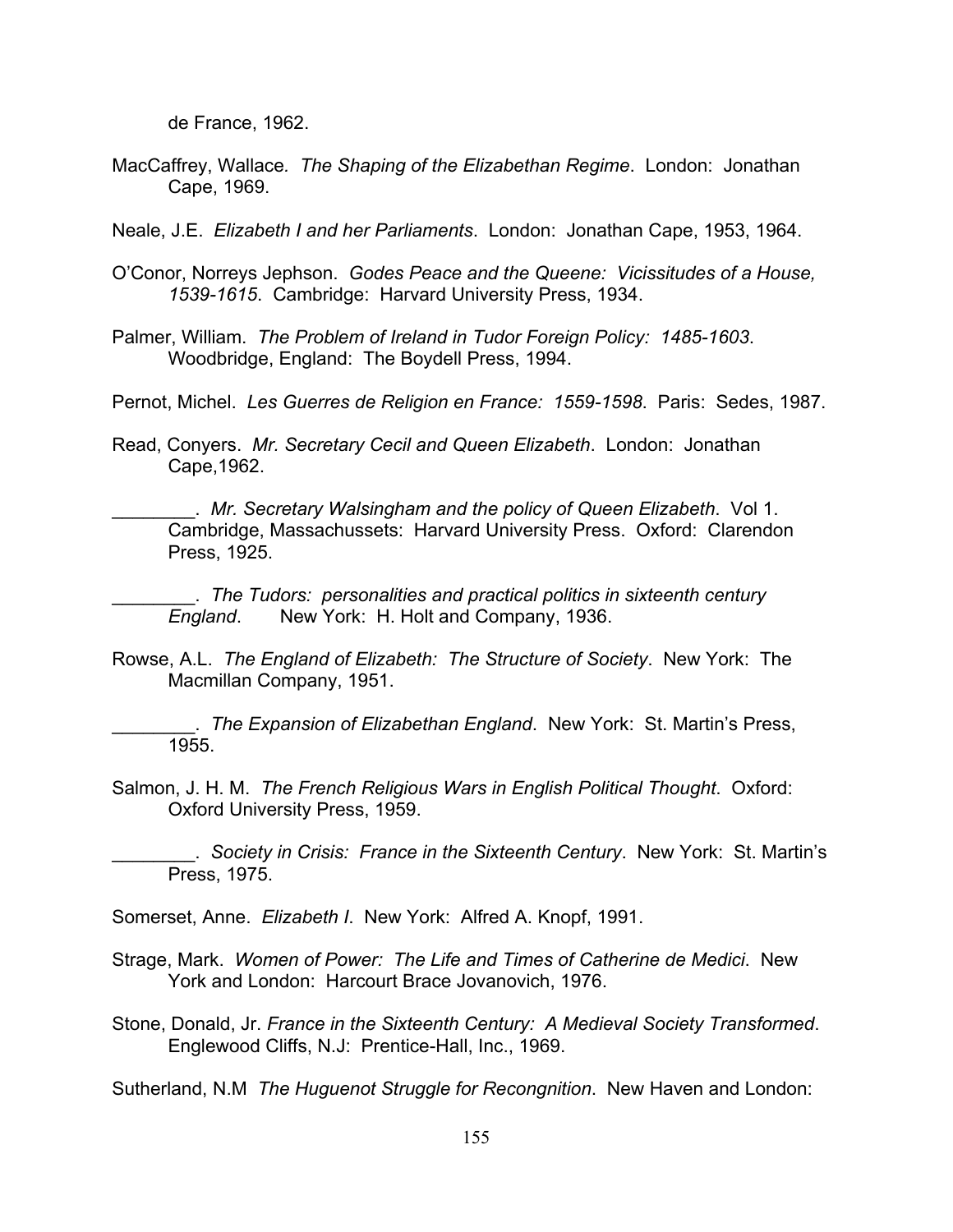Yale University Press, 1980.

\_\_\_\_\_\_\_\_. *The Massacre of St. Bartholomew and the European Conflict: 1559-1572*. New York: Barnes & Noble, 1973.

Thompson, James Westfall, *The Wars of Religion in France, 1559-1576: The Huguenots, Catherine de Medici and Philip II*. Chicago, Illinois: The University of Chicago Press, 1909.

Weir, Alison. *The Life of Elizabeth I*. New York: Ballantine Books, 1998.

Wernham, R.B. *Before the Armada: The Emergence of the English Nation, 1485- 1588*. New York: Harcourt, Brace & World, Inc., 1966.

- Wilson, Charles. *The Transformation of Europe, 1558-1648*. Berkeley and Los Angeles: University of California Press, 1976.
- Zoff, Otto. *Huguenots: Fighters for God and Human Freedom*. Translated by E.B. Ashton and Jo Mayo. New York: L.B. Fischer, 1942.

### **ARTICLES**

- Atkinson, Ernest G. "The Cardinal of Châtillon in England." *Proceedings of the Huguenot Society of London* 3 (1888-1891): 172-285.
- De Pitteurs, Marie Amelie. "Un Ambassadeur en France sous Élisabeth (1570-1574)."  *Revue d'Histoire Diplomatique* 23 (1909): 291-305.
- De Puchesse, Gustave Baguenault. "La Diplomatie Anglaise en France sous Le Règne d'Élisabeth d'après les documents du *Record Office*." *Revue d'Histoire Diplomatique* 21 (1907): 481-494.
- Diefendorf, Barbara. "Prologue to a Massacre: Popular Unrest in Paris, 1557-1572."  *The American Historical Review* 90, no.5 (Dec. 1985): 1067-1091.
- Heller, Henry. "Putting History back into the religious wars: a reply to Max P. Holt."  *French Historical Studies* 19 (Spring 1996): 853-861.
- Holt, Mack P. "Putting Religion back into the Wars of Religion." *French Historical Studies* 18 (Fall 1993): 524-551.
- Jensen, De Lamar. "French Diplomacy and the Wars of Religion." *Sixteenth Century Journal* 2 (October, 1974): 23-46.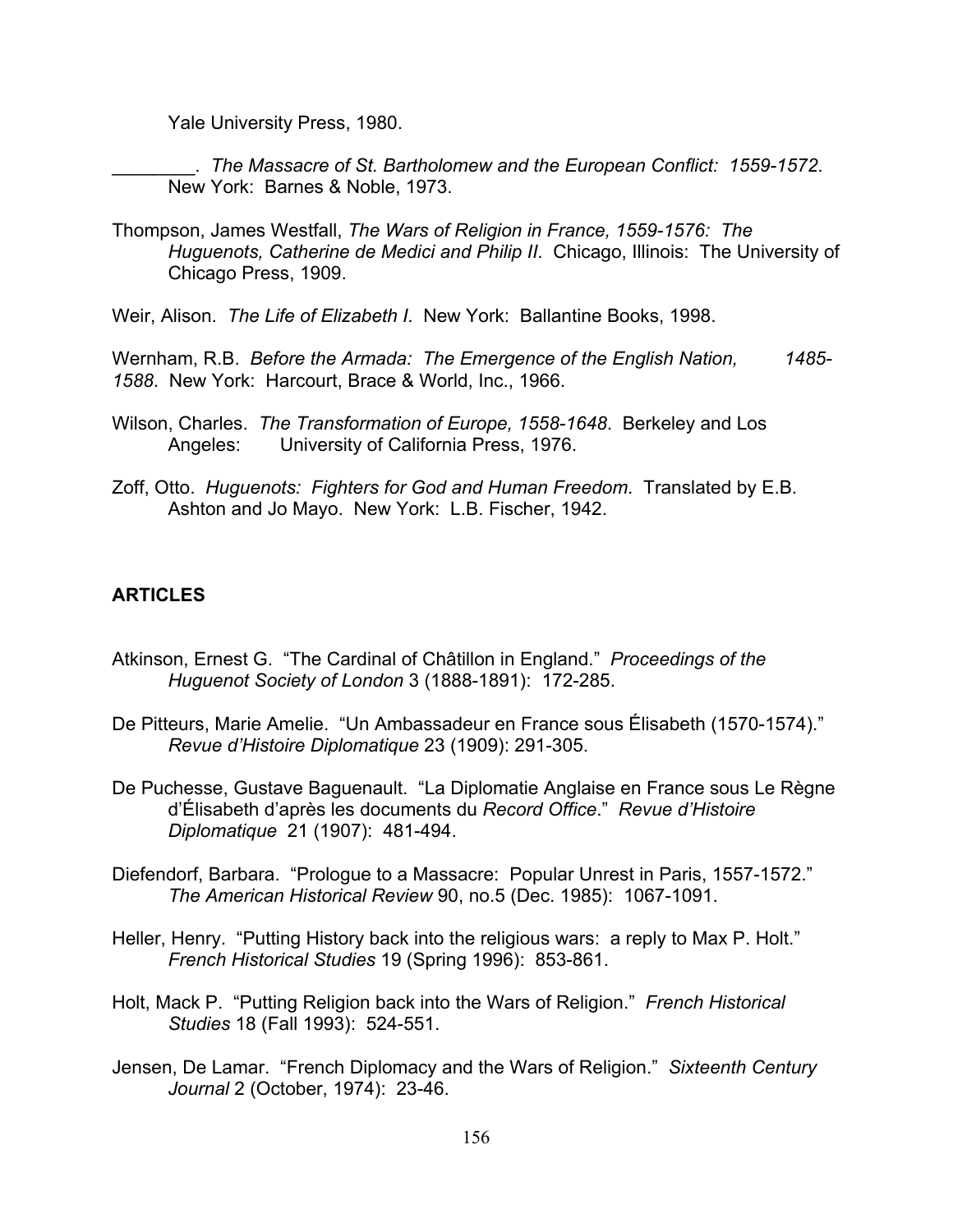- Knecht, R. J. "Catherine de Medici and the French Wars of Religion." *Historian* 62 (1999): 18-23.
- Trim, D. J. B. "The 'Secret War' of Elizabeth I: England and the Huguenots during the early Wars of Religion, 1562-77." *Proceedings of the Huguenot Society of Great Britain and Ireland* 27, no. 2 (1999): 189-199.
- Walter, John. "A 'Rising of the People?' The Oxfordshire Uprising of 1596." *Past and Present* 107 (1985): 90-143.

### **PRIMARY SOURCES**

- *Calendar of State Papers: Foreign Series, Elizabeth I , 1566-68*. London: Longman & Co., etc., 1871.
- *Calendar of State Papers: Foreign Series, Elizabeth I , 1569-71*. London: Longman & Co., etc., 1874.
- The Cardinal of Châtillon, to Queen Elizabeth**,** 8 September, 1568. Reprinted in Atkinson, Ernest G. "The Cardinal of Châtillon in England." *Proceedings of the Huguenot Society of London* 3 (1888-1891): 251-252.
- Hartley, T.E., ed. *Proceedings in the Parliaments of Elizabeth I*. Vol.1, 1558-1581. Leicester: Leicester University Press and Wilmington, Delaware: Michael Glazier, Inc., 1981.
- Pasquier, Estienne. *Lettres Historiques pour les Années 1556-1594*. ed. D. Thickett. Geneva: Librarie Droz, 1966.
- Queen Elizabeth I, to Sir Henry Norris, Ambassador in France, 23 February, 1570. Reprinted in Harrison, G. B., ed. *The Letters of Queen Elizabeth I*. London: Cassell & Company, Ltd., 1935, 1968, 68-82.
- Queen Elizabeth I, to Lord Henry Norris and Lady Norris, 6 September, 1599. Reprinted in Harrison, G. B., ed. *The Letters of Queen Elizabeth I*. London: Cassell & Company, Ltd., 1935, 1968, 268.
- Stegman, André, ed. *Édits des Guerres de Religion*. Paris: Librarie Philosophique J. Vrin, 1979.